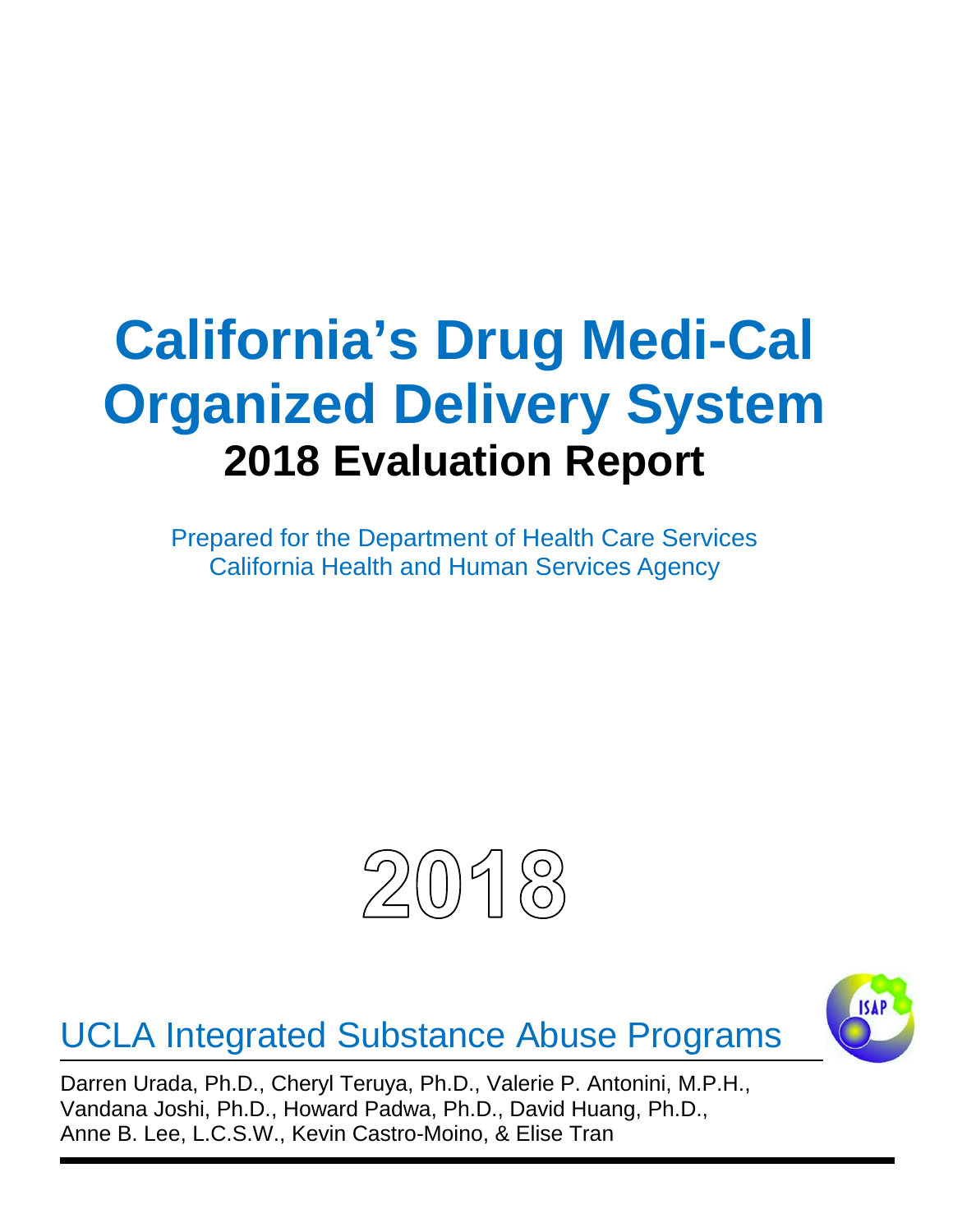Submitted on July 30, 2018, in fulfillment of Deliverables #4, #7, and #8 for Year 3 of the California Organized Delivery System Evaluation and Technical Assistance contract (DHCS Contract # 15-92178). Revised October 19, 2018.

**Recommended citation:** Urada, D., Teruya, C., Antonini, V. P., Joshi, V., Padwa, H., Huang, D., Lee, A.B., Castro-Moino, K., & Tran, E. (2018). *California Drug Medi-Cal Organized Delivery System, 2018 Evaluation Report*. Los Angeles, CA: UCLA Integrated Substance Abuse Programs.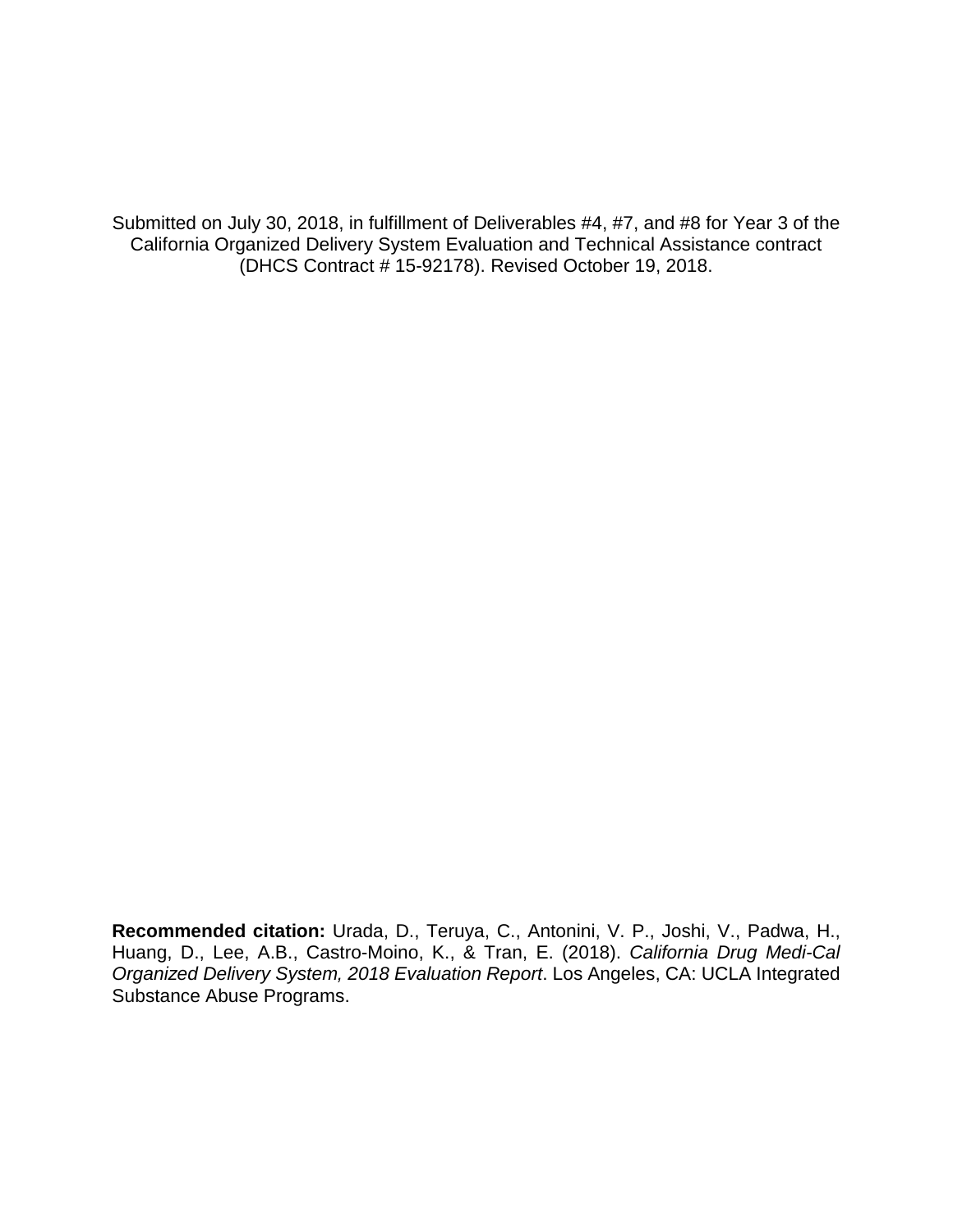# **Table of Contents**

| В. |  |  |
|----|--|--|
| C. |  |  |
| D. |  |  |
| Е. |  |  |
|    |  |  |
|    |  |  |
| В. |  |  |
| C. |  |  |
|    |  |  |
| D. |  |  |
| Е. |  |  |
| F. |  |  |
|    |  |  |
|    |  |  |
| В. |  |  |
| C. |  |  |
|    |  |  |
|    |  |  |
| В. |  |  |
|    |  |  |
|    |  |  |
| В. |  |  |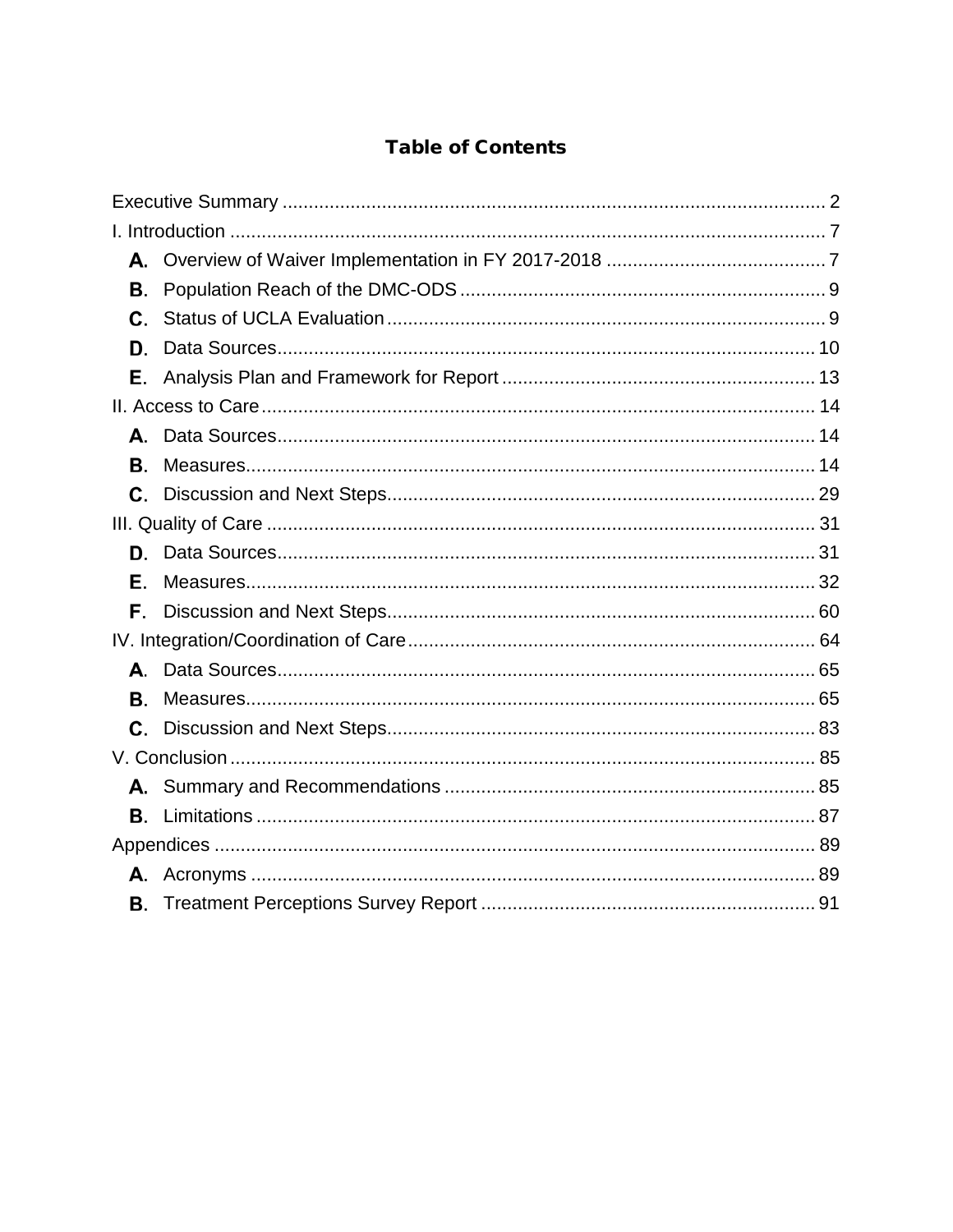# Note on Terminology

# **Individuals Receiving Services**

Individuals who are eligible for, or are receiving, substance use or behavioral health services have been referred to as "clients," "consumers," "beneficiaries," and "patients." While "client" is still the dominant term in the substance use field, the increasing integration of behavioral health with physical health care means that clinicians will need to unify around standard terms. Therefore, for consistency, we use the term "patients" throughout this report, except where "client" is used in a direct quote.

# **Live-Waiver, Pre-Implementation, and Non-Waiver Counties**

In this report, unless otherwise specified "Live-Waiver counties" refers to the group of seven counties that were approved by the California Department of Health Care Services (DHCS) and the federal Centers for Medicare and Medicaid Services (CMS) to provide Drug Medi-Cal Organized Delivery System (DMC-ODS) services and began providing them as of July 1, 2017. Some counties started all services on that date, while other counties implemented services gradually. The Live-Waiver counties are Contra Costa, Los Angeles, Marin, Riverside, San Francisco, San Mateo, and Santa Clara. "Pre-Implementation Counties" refers to the group of 33 counties that submitted DMC-ODS implementation plans but did not "go live" as of July 1, 2017. "Non-Waiver counties" refers to the group of 18 counties that did not submit a DMC-ODS implementation plan before the deadline to do so.

# **Acronyms**

A reference for all acronyms used in this report can be found in Appendix A.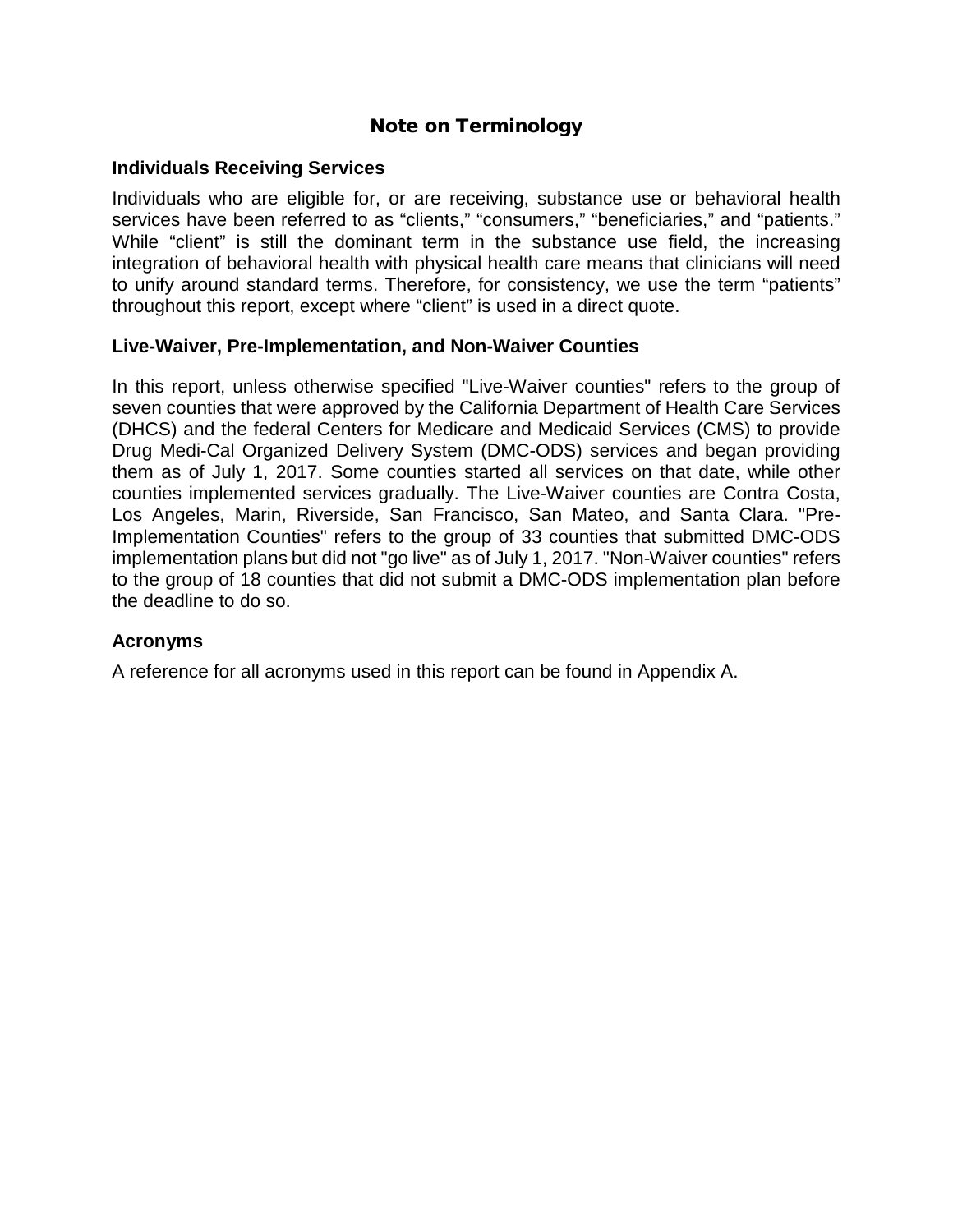## Executive Summary

<span id="page-4-0"></span>In 2015, the Centers for Medicare and Medicaid Services (CMS) approved a request from the California Department of Health Care Services (DHCS) to initiate an innovative demonstration pilot program called the Drug Medi-Cal Organized Delivery System (DMC-ODS). The pilot was designed to reorganize specialty substance use disorder (SUD) treatment in the state based on the American Society of Addiction Medicine (ASAM) Criteria for SUD treatment. This includes treatment placement and planning based on a multidimensional assessment of the patient's needs, obstacles and liabilities, as well as the patient's strengths, assets, resources and support structure. The DMC-ODS pilot also adds or expands DMC coverage of residential treatment services, case management, and recovery support services, it enables selective provider contracting, it supports coordination with managed care health plans, it facilitates quality improvement, utilization management, evidence based practices, and it promotes use of a licensed workforce.

DMC-ODS implementation is occurring on a county-by county basis, and the first counties began delivering services in 2017. In this report, UCLA examined implementation in counties that had begun delivering DMC-ODS services in the first half of 2017 ("Live-Waiver counties") and compared them to counties that were still preparing for DMC-ODS participation ("Pre-Implementation counties"), and to "Non-Waiver counties" that had no plans to participate in the DMC-ODS pilot. The following is a summary of findings from this year's report.

## **Access**

*"The state did, I think, a really good job in expanding what's accessible through the waiver."*

*County Administrator*

• Increased access. Across funding sources, in Live-Waiver counties the number of people accessing treatment increased by about 7%. In particular, access to residential treatment increased.

• Beneficiary access lines (BALs). The DMC-ODS is facilitating establishment of BALs to enable easier access to treatment information and referrals. Secret shopper calls confirmed that all Live-Waiver counties had functioning lines, and feedback is being provided to these counties on BAL functioning and potential improvements.

Among Pre-Implementation counties, 80% reported the waiver had facilitated their BAL efforts. Surprisingly, 44% of non-waiver counties also reported that the waiver facilitated their BAL efforts, suggesting the DMC-ODS is having an effect beyond the counties formally participating in it.

• Penetration rates. The initial treatment penetration rate for people who need treatment in Live-Waiver counties is estimated to be 4.3%. This penetration rate is expected to increase as treatment access continues to expand. However, survey results from the Substance Abuse and Mental Health Services Administration suggest the most common reason people with SUD do not seek specialty treatment is that they do not feel they need it. This suggests a need to reach out to and engage people in conversations about their substance use through other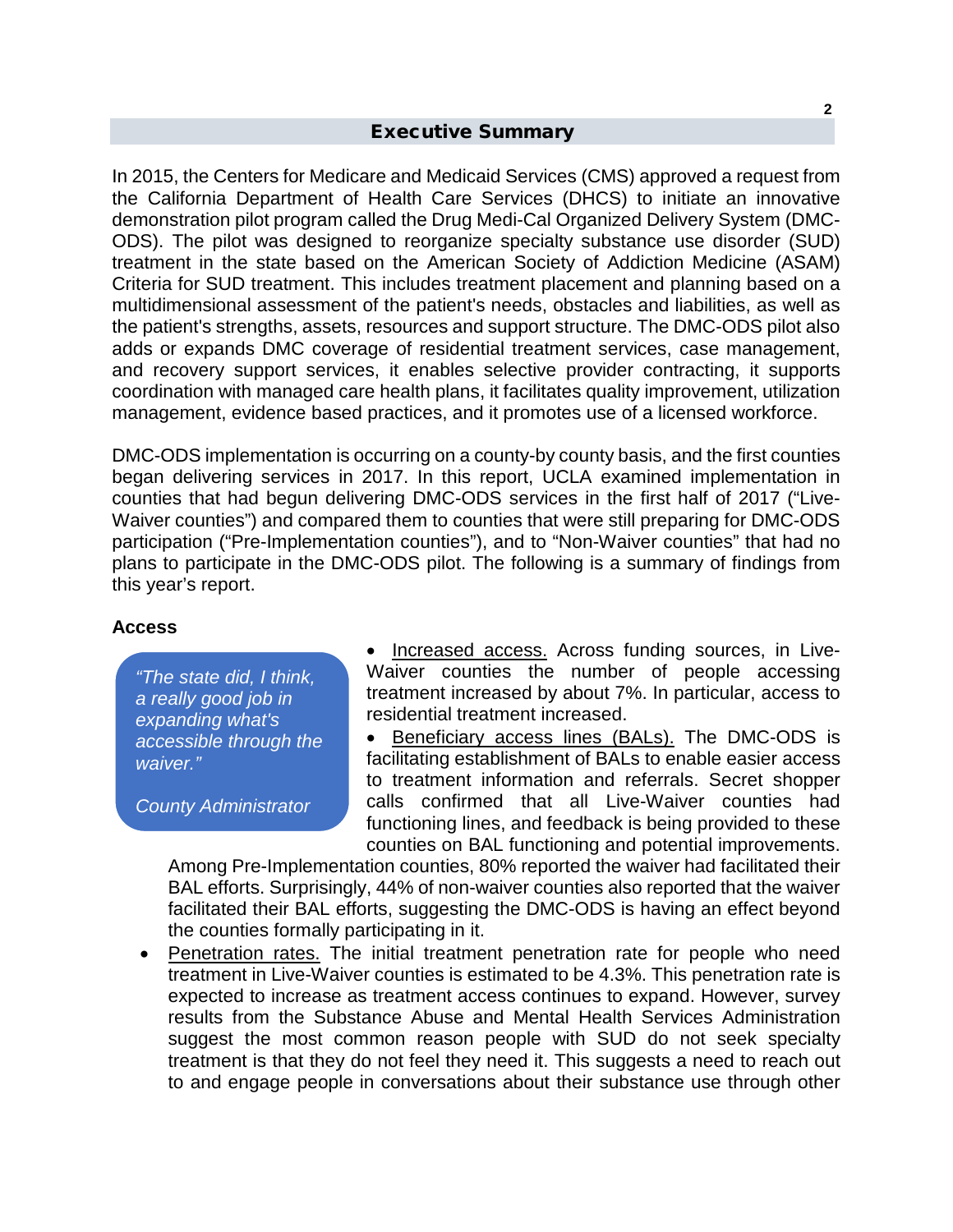systems like primary care, since they are otherwise unlikely to seek out the specialty treatment system on their own.

- Capacity expansion challenges*.* Counties report that capacity expansion is challenging, especially for medical detoxification/withdrawal management. Where these services are delivered in medical settings, this generally falls outside of the county behavioral health/SUD administrator's oversight, and resolving billing issues for these services has been very challenging as a result. Counties also report that the process of adding withdrawal management beds to existing facilities within the DMC-ODS system is administratively challenging.
- Technical assistance opportunities. There is a need for technical assistance among counties and providers regarding recovery support services, and youth services.
- *Recommendations*
	- o *Continue working with counties to resolve voluntary inpatient detoxification billing issues provided through fee-for-service Medi-Cal.*
	- o *Explore with CMS the possibility of streamlining the process of adding withdrawal management services to existing providers.*
	- o *Examine options to help counties and providers with startup costs to increase capacity.*
	- o *Consider additional technical assistance on recovery support services and youth services.*

# **Quality**

• Levels of care. Preliminary analysis of level of care data suggest that about 90% of referrals were made to the level of care indicated on American Society of Addiction Medicine (ASAM) screenings or assessments, which indicates that the tools are being used as intended. This also suggests that the expanding use of residential treatment in Live-Waiver counties represents better matching of patients to their appropriate level of care.

*"There's still a lot of work on our system to actually be using the ASAM really in the spirit that it was meant. . . . it takes a while to learn how to do something new and different, and to do that well."*

*County Administrator*

• Successful treatment engagement. DMC claims data suggest that treatment engagement in Live-Waiver counties ranged from 54% in outpatient and 96% in residential, which is consistent with or above engagement rates found in studies from other states.

• Patient transitions along the continuum of SUD care. DMC Claims indicate that patients in Live-Waiver counties did not typically move along the continuum of care to receive subsequent treatment (e.g., outpatient) or case management within 14 days of discharge from withdrawal management or residential services. Improving transitions following these levels of care should be a priority to provide better care consistent with the ASAM Criteria and to guard against "revolving door" use of these services.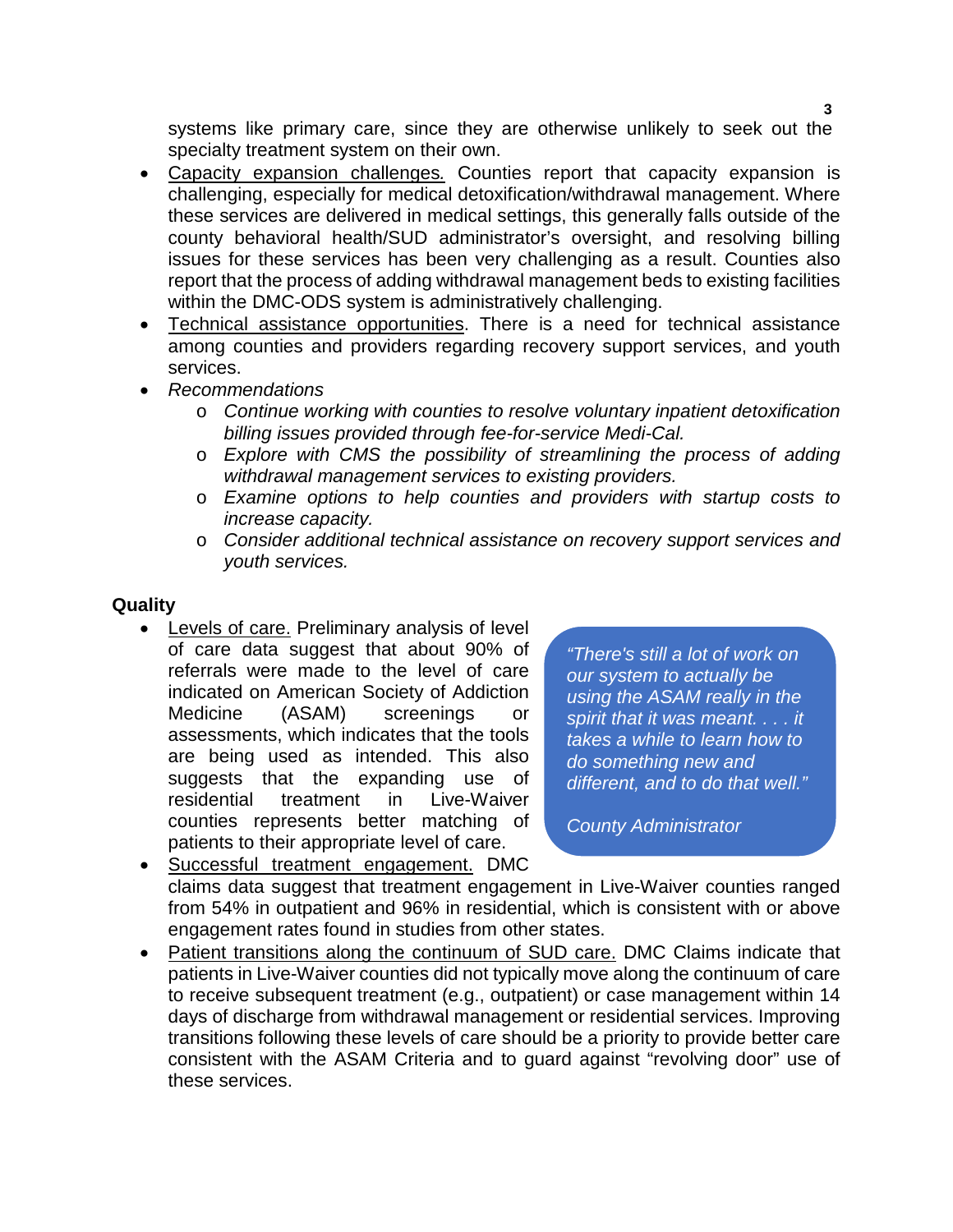- Developing practices. Survey results suggest counties are encountering a challenging learning curve as they begin to implement utilization management, DMC billing, and evidence-based practices.
- Quality-related requirements. Every Live-Waiver county reported having implemented a quality improvement committee, a written SUD quality improvement plan, ASAM Criteria-based assessment and placement, evidence-based practices, use of licensed practitioners of the healing arts, and physician consultation services. Live-Waiver counties unanimously

*"Without the waiver we would not be working on developing SU quality improvement activities."*

*County Administrator*

reported that the DMC-ODS waiver had a positive impact on their quality improvement activities, as did 92% of Pre-Implementation counties.

*"Since coming here I got my family back, a job, a place to live. Staff here is very kind and supportive."* 

*Patient*

• Patient perceptions of treatment. Patients participating in the Treatment Perceptions Survey anonymously rated their treatment in Live-Waiver counties on five domains: access, quality, care coordination, outcomes, and general satisfaction. Patients overwhelmingly expressed positive ratings of their treatment (93% positive).

- *Recommendations* 
	- o *Provide training and technical assistance (e.g., collaborative learning opportunities, frequently asked questions and the answers, information notices) in the following areas: ASAM Criteria assessment and placement; DMC billing; utilization management; patient flow along the continuum of SUD treatment, especially provision of additional services after discharge from residential treatment and withdrawal management; and evidencebased practices, particularly trauma-informed treatment and motivational interviewing.*
	- o *Develop and/or make available youth-specific ASAM Criteria assessments to counties that wish to use them.*

## **Integration/Coordination**

• Comprehensive substance use, physical health, and mental health screening*.* Survey responses confirmed that ASAM assessment and placement was fully or partially available in 2017 in all (100%) of the Live-Waiver counties, in the majority (63%) of Pre-Implementation Waiver counties, and in half (50%) of the Non-Waiver counties, suggesting the DMC-ODS has had a positive effect on the implementation of comprehensive substance use, physical health, and mental health screening.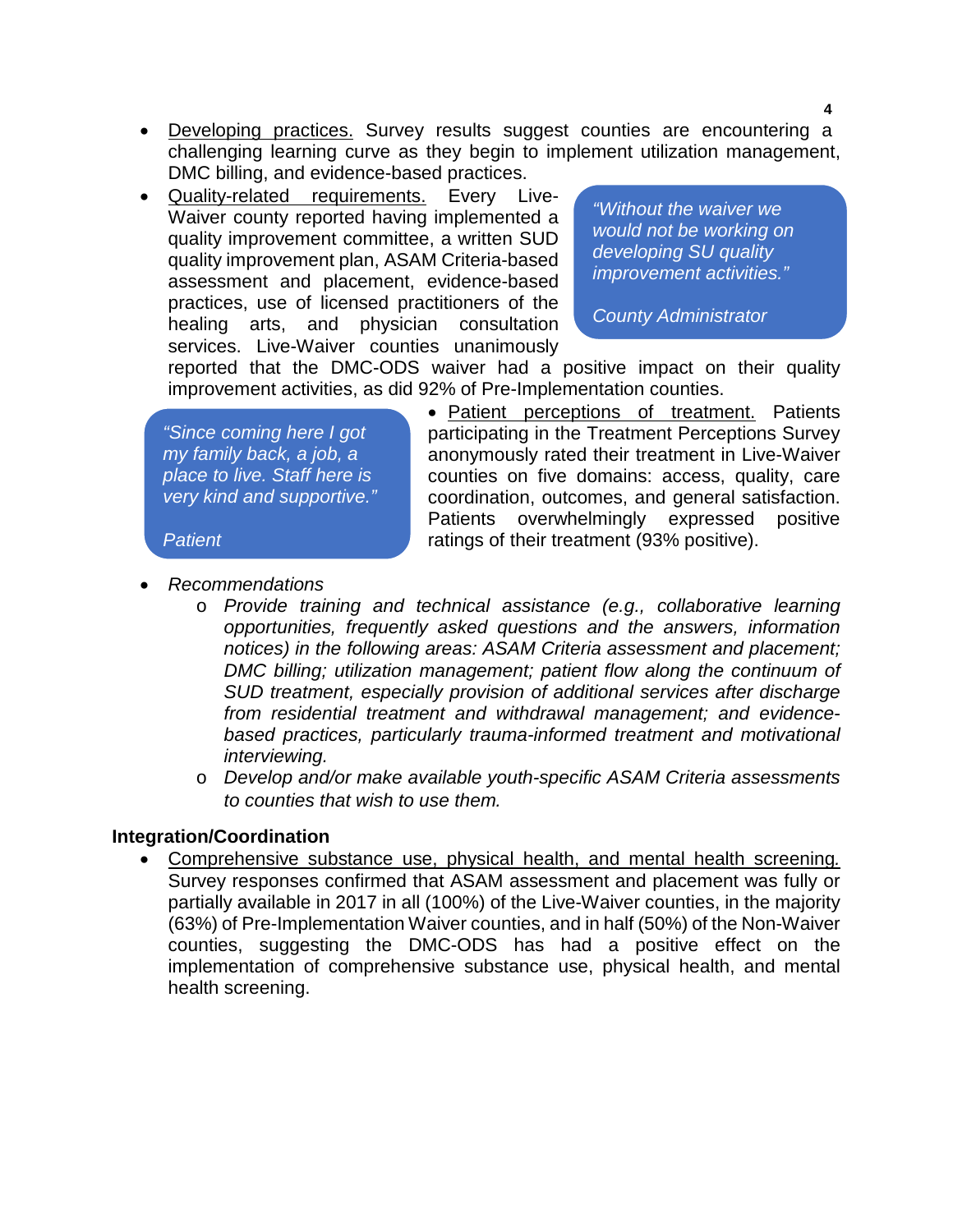• Cross-system care coordination and effective communication among providers. Cross-system coordination and communication have been enhanced by the DMC-ODS. In particular, DMC-ODS has improved linkages with physical health care systems through coordination with managed care plans. County administrators report that although channels of communication have expanded, there is still a need for even greater communication and collaboration.

*"The waiver has allowed for a more open line of communication and has increased the already integrated approach to client services."*

*County Administrator*

- Navigation support for patients and caregivers through case management. Significant challenges continue to impede case management service delivery, including provider confusion over exactly which services are appropriately billable as case management. Counties also reported that it was financially challenging to hire and develop case management staff to deliver robust case management services even with the new case management benefit.
- Facilitation and tracking of referrals between systems. The DMC-ODS has not yet had a significant impact on the facilitation and tracking of referrals between SUD systems, mental health, and health care according to available data. Challenges include SUD providers' beliefs about and/or unfamiliarity with referral and care coordination services, and barriers in other systems (e.g., difficulty getting a timely appointment). Data also do not yet indicate that the DMC-ODS has facilitated an increase in referrals from healthcare or mental health sources to SUD care. The extent to which this is due to actual weakness in referrals or alternatively to undercounting issues in the available data source (California Outcomes Measurement System, Treatment, CalOMS-Tx) is unclear.
- *Recommendations*
	- o *Consider additional technical assistance on the case management benefit with a focus on: 1) defining case management and care coordination; 2) billing for allowable services; and 3) sharing successful practices and lessons learned among counties.*
	- o *Facilitate collaborative learning on a variety of implementation topics related to care coordination. In many cases, counties were struggling with very complex issues (e.g., best ways to approach case management, care coordination across systems, transitioning patients between levels of care). These may be best addressed via collaborative learning efforts that enable counties to learn from the experiences of their peers.*

# **Conclusions**

Analyses suggest that the DMC-ODS is making progress and having a positive impact in a number of areas. Patients are accessing treatment in increasing numbers and are reporting high satisfaction with their care. Counties are engaging in processes intended to improve quality and coordination of care, and they are reporting that the waiver has had a positive impact on these efforts. At the same time, stakeholders are also navigating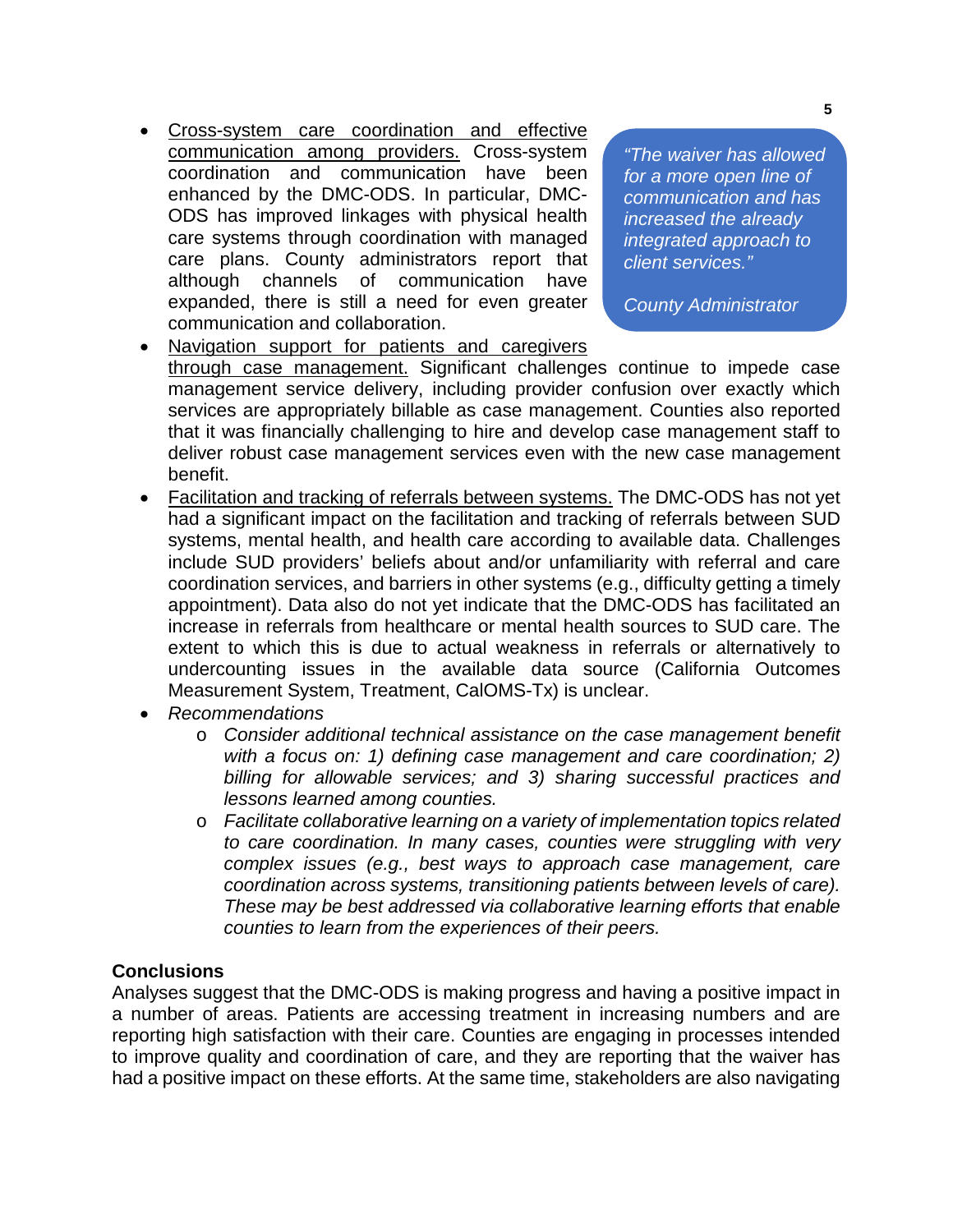a number of challenges, particularly in capacity expansion, patient movement between systems and levels of care, and fully understanding new benefits and processes.

# **Limitations**

Analyses in this report focus on the seven counties that had begun delivering services under the DMC-ODS waiver through by July 1, 2017. Due to lag times in data reporting, timeframes vary by dataset and not all counties are included in each analysis. There were also statistical limits to which analyses could be performed with the relatively small number of Live-Waiver counties. These limitations will be mitigated after more counties begin services.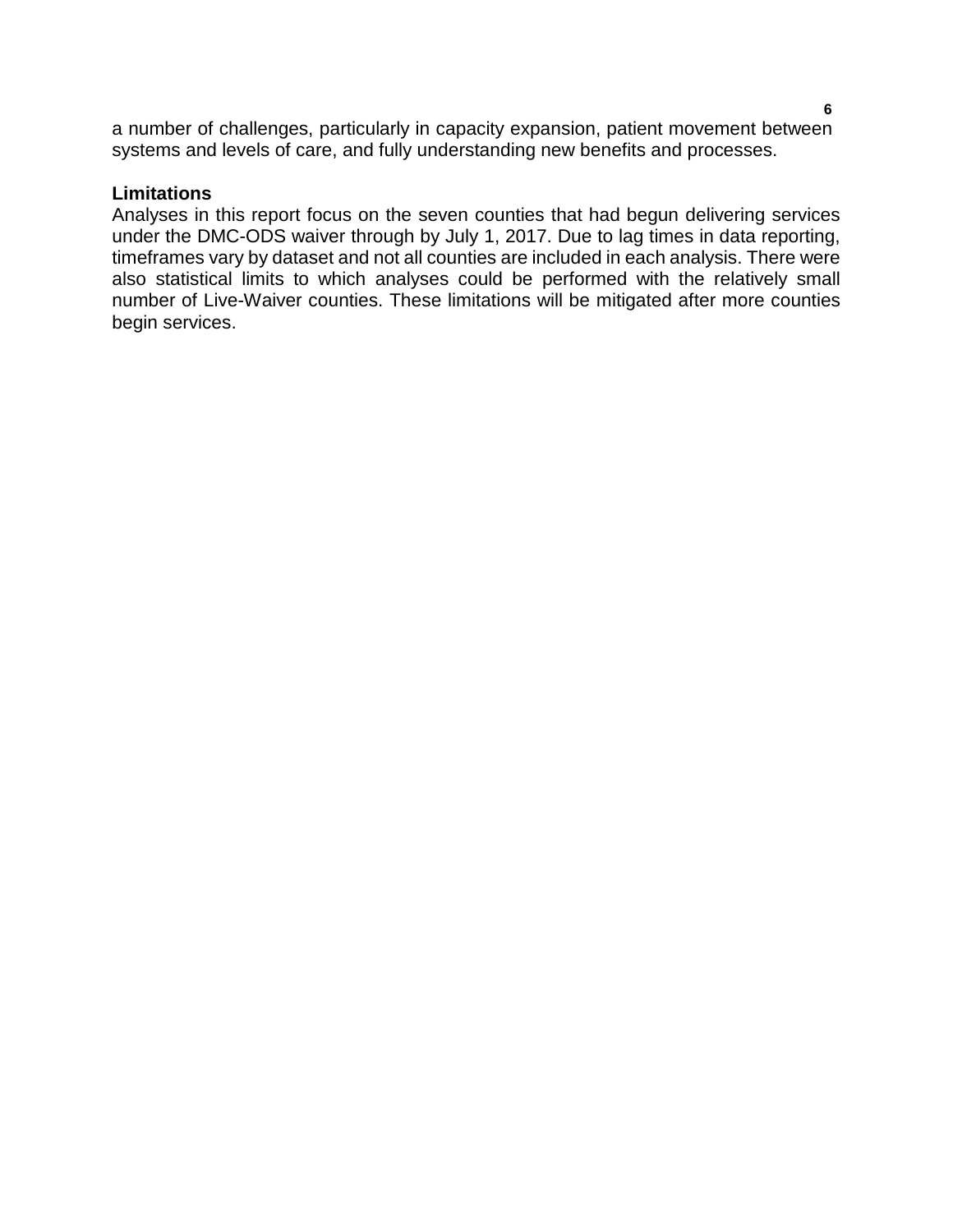# I. Introduction

### <span id="page-9-1"></span><span id="page-9-0"></span>А. Overview of Waiver Implementation in FY 2017-2018

In the third year of the Drug Medi-Cal Organized Delivery System (DMC-ODS) demonstration project under California's Section 1115 waiver, the Department of Health Care Services (DHCS), Centers for Medicare and Medicaid Services (CMS), and California counties have continued to work together to implement changes specified in the DMC-ODS special terms and conditions (STCs) with the aim of improving substance use disorder (SUD) care for DMC beneficiaries. Fiscal Year (FY) 2017-2018 was a landmark year in which the first counties began billing services under the new DMC-ODS benefits for the first time.

The primary goals of the DMC-ODS are to improve access to SUD services, improve the quality of SUD care, control costs, and facilitate greater service coordination and integration, both among SUD providers and between SUD providers and other parts of the health care system. To meet these goals, Medi-Cal SUD services in participating counties are being restructured to operate as an organized delivery system that:

- provides a continuum of SUD care modeled after the American Society of Addiction Medicine's Treatment Criteria for Addictive, Substance-Related, and Co-Occurring Conditions (ASAM Criteria);
- increases local control and accountability;
- creates mechanisms for greater administrative oversight;
- establishes utilization controls to improve care and promote efficient use of resources;
- facilitates the utilization of evidence-based practices (EBPs) in SUD treatment; and
- increases the coordination of SUD treatment with other systems of care (e.g., medical and mental health).

For a more detailed description of the DMC-ODS and an overview of earlier years of implementation, please refer to the previous reports submitted by UCLA for FYs 2015- 2016 and 2016-2017.[1](#page-9-2)

Since the DMC-ODS was launched in 2015, a large number of counties have submitted implementation plans (IPs) and received approvals from DHCS and CMS. The final deadline for IP submission for counties was September 1, 2017. California's tribal partners will have a later deadline. A total of 40 counties submitted DMC-ODS implementation plans to DHCS. Table 1.1 below shows past and projected "go live" dates, meaning the dates on which counties were approved by DHCS and CMS to begin providing services under the DMC-ODS.

<span id="page-9-2"></span><sup>&</sup>lt;sup>1</sup> These reports can be found at<http://uclaisap.org/html/past-updates-reports.html>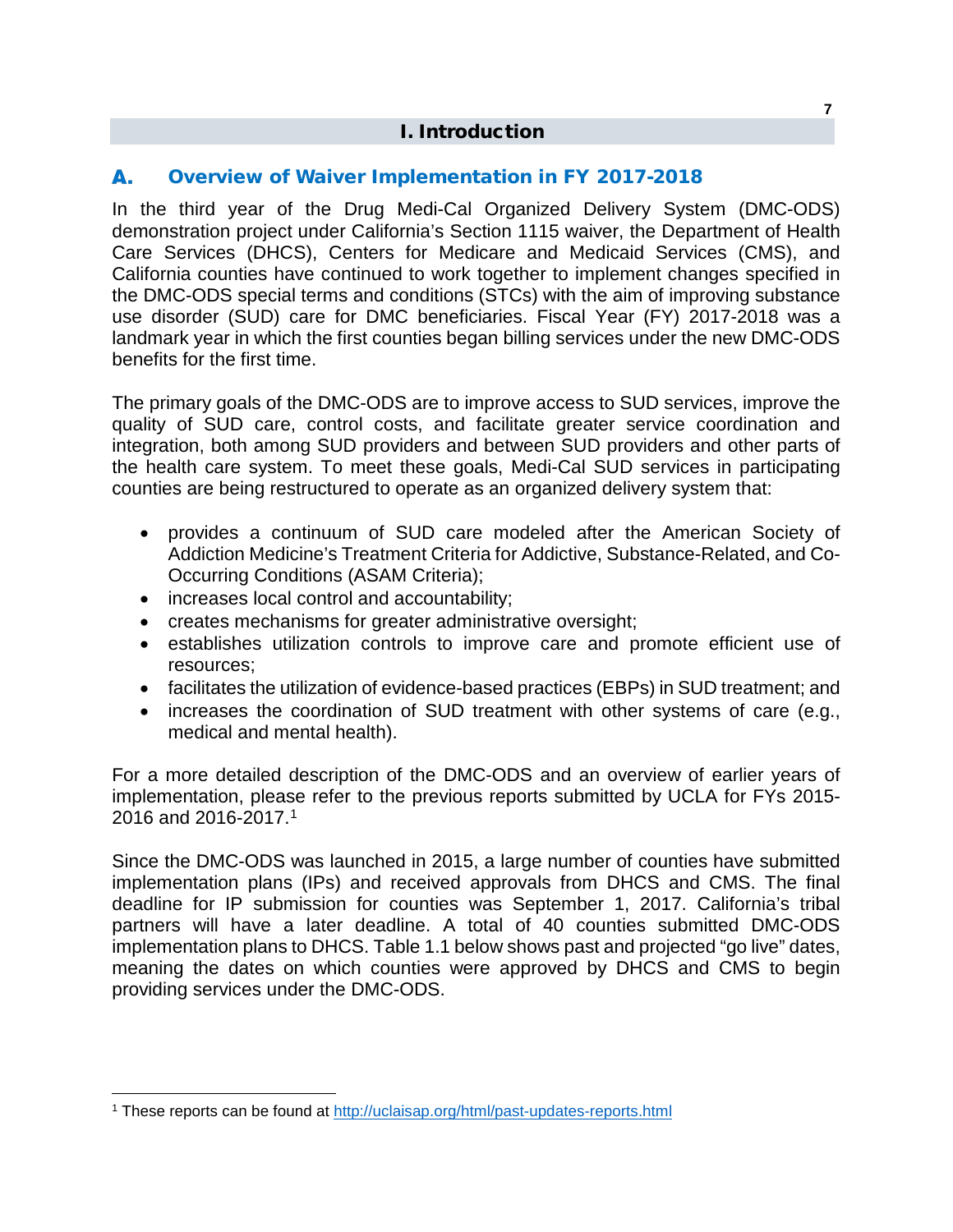| <b>Counties with Submitted Applications</b> | "Go Live" Date* |  |  |
|---------------------------------------------|-----------------|--|--|
| Alameda                                     | 7/1/2018        |  |  |
| <b>Contra Costa</b>                         | 6/30/2017       |  |  |
| El Dorado                                   | pending         |  |  |
| Fresno                                      | pending         |  |  |
| Humboldt (PHP**)                            | pending         |  |  |
| Imperial                                    | 7/1/2018        |  |  |
| Kern                                        | pending         |  |  |
| Kings                                       | pending         |  |  |
| Lassen (PHP)                                | pending         |  |  |
| Los Angeles                                 | 7/1/2017        |  |  |
| Marin                                       | 4/1/2017        |  |  |
| Mendocino (PHP)                             | pending         |  |  |
| Merced                                      | pending         |  |  |
| Modoc (PHP)                                 | pending         |  |  |
| Monterey                                    | 7/1/2018        |  |  |
| Napa                                        | 12/15/2017      |  |  |
| Nevada                                      | 7/1/2018        |  |  |
| Orange                                      | 7/1/2018        |  |  |
| Placer                                      | pending         |  |  |
| Riverside                                   | 2/1/2017        |  |  |
| Sacramento                                  | pending         |  |  |
| San Benito                                  | pending         |  |  |
| San Bernardino                              | 3/1/2018        |  |  |
| San Diego                                   | 7/1/2018        |  |  |
| San Francisco                               | 7/1/2017        |  |  |
| San Joaquin                                 | 7/1/2018        |  |  |
| San Luis Obispo                             | 1/1/2018        |  |  |
| San Mateo                                   | 2/1/2017        |  |  |
| Santa Barbara                               | pending         |  |  |
| Santa Clara                                 | 6/15/2017       |  |  |
| Santa Cruz                                  | 1/1/2018        |  |  |
| Shasta (PHP)                                | pending         |  |  |
| Siskiyou (PHP)                              | pending         |  |  |
| Solano (PHP)                                | pending         |  |  |
| Sonoma                                      | pending         |  |  |
| <b>Stanislaus</b>                           | pending         |  |  |
| Trinity (PHP)                               | pending         |  |  |
| <b>Tulare</b>                               | pending         |  |  |
| Ventura                                     | pending         |  |  |
| Yolo                                        | 7/1/2018        |  |  |

**Table 1.1: County implementation status as of June 30, 2018**

\* "Go Live" date, in this report, is referring to the date in which a county was approved by the Department of Health Care Services and Centers for Medicare and Medicaid Services to provide Drug Medi-Cal Organized Delivery System (DMC-ODS) services. Source:<http://www.dhcs.ca.gov/provgovpart/Pages/County-Implementation-Plans-.aspx> \*\* PHP refers to Partnership Health Plan.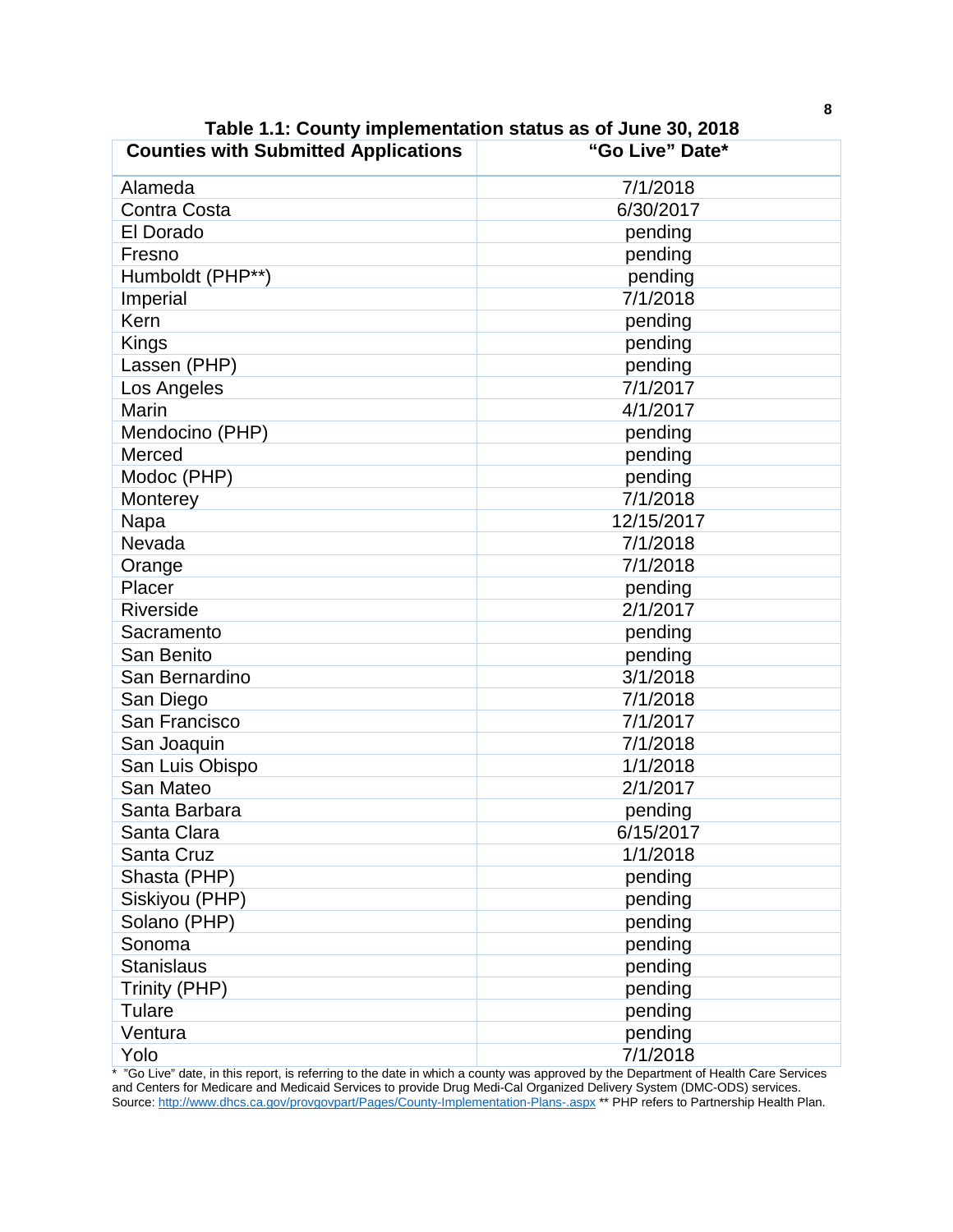#### <span id="page-11-0"></span>В. Population Reach of the DMC-ODS

The vast majority of California's population resides in counties that will participate in the DMC-ODS. According to data from the 2010 Census, the seven Live-Waiver counties are among the state's most populous, with approximately 16.6 million people, representing 44.6% of the state's population. The 33 Pre-Implementation Waiver Counties have a population of approximately 19.5 million, which comprises 52.4% of the state's population. If all of these counties succeed in going live, 97.0% of Californians (96.9% of Medi-Cal eligibles) will live in counties that are participating in the DMC-ODS.<sup>[2](#page-11-2)</sup>

## <span id="page-11-1"></span>C. Status of UCLA Evaluation

# **Evaluation goals**

This report documents the third year of the DMC-ODS evaluation, focusing on findings for the period of July 1, 2017 through June 30, 2018.

The University of California, Los Angeles, Integrated Substance Abuse Programs, under contract with DHCS, is evaluating the DMC-ODS demonstration project. The design of the DMC-ODS evaluation employs a multiple



baseline approach to accommodate the multiple-phase rollout. It focuses on four key areas: access, quality, cost, and coordination/integration of care.

Evaluation hypotheses include:

- Hypothesis 1: Beneficiary access to treatment will increase in counties that opt in to the waiver compared to access in the same counties prior to waiver implementation and access in comparison counties that have not opted in.
- Hypothesis 2: Quality of care will improve in counties that have opted in to the waiver compared to quality in the same counties prior to waiver implementation and quality in comparison counties that have not opted in.
- Hypothesis 3: Health care costs will be more appropriate post-waiver implementation than pre-waiver among comparable patients; e.g., SUD treatment costs will be offset by reduced inpatient and emergency department use.
- Hypothesis 4: SUD treatment coordination with primary care, mental health, and recovery support services will improve.

<span id="page-11-2"></span> <sup>2</sup> State of California, Department of Finance, E-4 Population Estimates for Cities, Counties, and the State, 2011-2017, with 2010 Census Benchmark. Sacramento, California, May 2017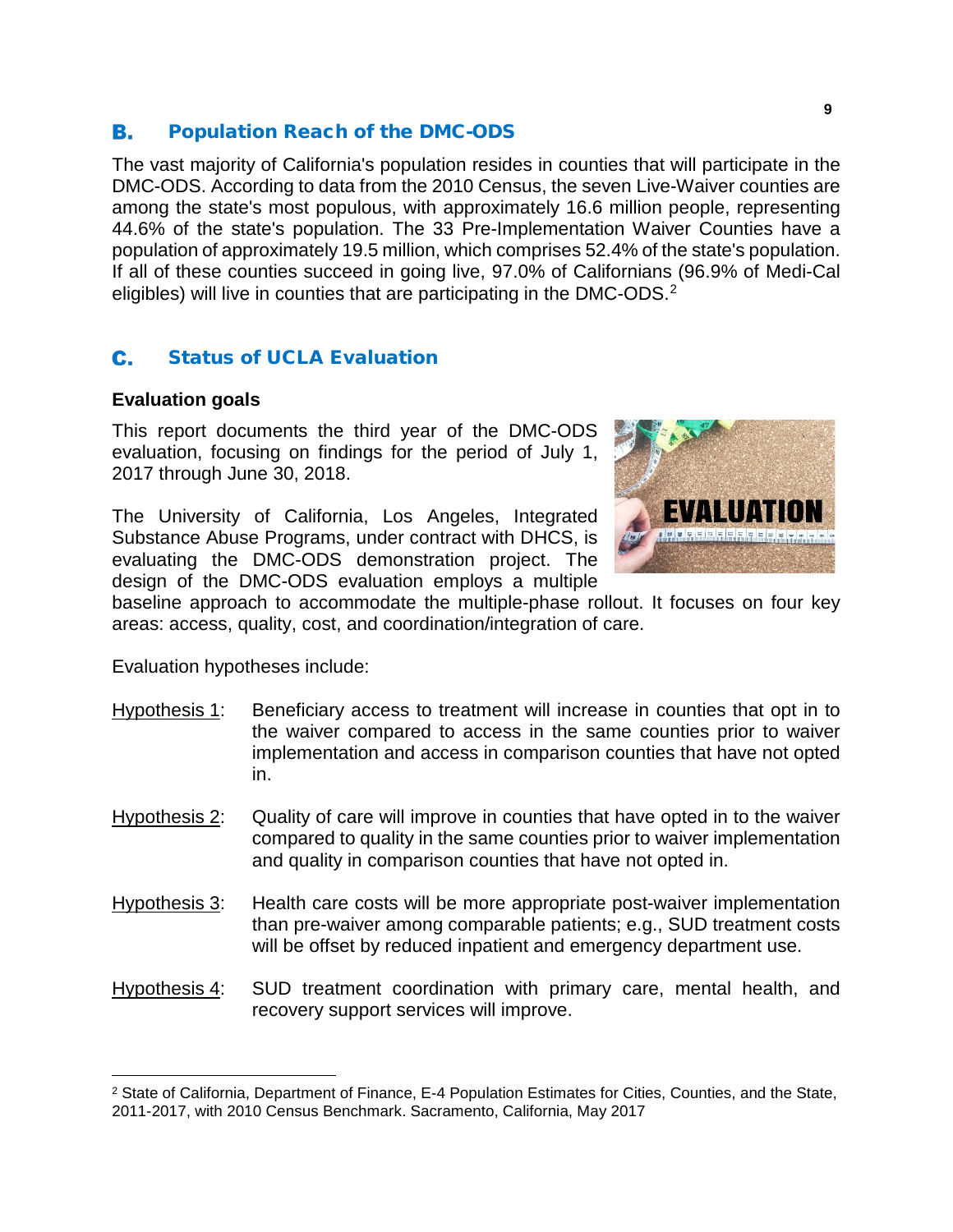UCLA is utilizing a mixed-methods approach to measure the impact of the waiver using state-, county-, provider-, and patient-level data to test these hypotheses. The evaluation will use both quantitative and qualitative measures to mitigate the weaknesses of each. Quantitative methods are used to analyze trends over time and compare groups, whereas qualitative methods are used to help interpret and supplement the quantitative data within the broader context of stakeholder perceptions.

Additional evaluation details can be found in the evaluation plan for the DMC-ODS $3$  and in UCLA's reports for the prior two years.

## <span id="page-12-0"></span>D. Data Sources

# **Administrative data**

For the purposes of this report, available administrative data included the California Outcomes Measurement System, Treatment (CalOMS-Tx), and Drug Medi-Cal Claims. The dates on which these files were updated were May 31, 2018 for CalOMS-Tx and April 25, 2018 for Claims.

# **Level of Care Placement data**

This is a large new data collection effort. Given that the ASAM Criteria are a defining feature of the DMC-ODS, this effort was created to collect data on the use of ASAM level of care screenings, assessments, reassessments, and services delivered. UCLA is working with DHCS and counties to collect these data. DHCS Information Notice 17-035 describing the requirements and procedures to collect Level of Care (LOC) data was released September 2017. These data include the date of screening or assessment, type (brief screen, initial assessment, follow-up assessment, indicated level(s) of care, actual placement decision(s), the reason for the difference between indicated and actual levels of care (if any), and the reason for delays in placement (if any). Marin, San Francisco, San Luis Obispo (not a Live-Waiver county for this report), San Mateo, and Santa Clara counties submitted LOC data to DHCS by July 2018. The reasons for other counties not submitting data as of this date varied, but often included issues integrating it with electronic health records. UCLA will continue to follow up with these counties.

# **Treatment Perceptions Survey (TPS)**

The TPS was developed by UCLA based on San Francisco County's Treatment Satisfaction Survey and with input from DHCS, the Substance Abuse Prevention Treatment+ Committee (SAPT+) of the County Behavioral Health Director's Association (CBHDA) of California, the DMC-ODS External Quality Review Organization (EQRO) Clinical Committee, Behavioral Health Concepts (BHC), and other stakeholders. The TPS is designed to serve multiple purposes. The first is to fulfill the county's EQRO requirement related to conducting a patient satisfaction survey at least annually using a validated tool. The TPS also addresses the data collection needs for the CMS required evaluation of the DMC-ODS demonstration. Lastly, the TPS supports DMC-ODS Quality

**10**

<span id="page-12-1"></span><sup>&</sup>lt;sup>3</sup> The evaluation plan is available online at: [www.uclaisap.org/ca-policy/assets/documents/DMC-ODS](http://www.uclaisap.org/ca-policy/assets/documents/DMC-ODS-evaluation-plan-Approved.pdf)[evaluation-plan-Approved.pdf](http://www.uclaisap.org/ca-policy/assets/documents/DMC-ODS-evaluation-plan-Approved.pdf)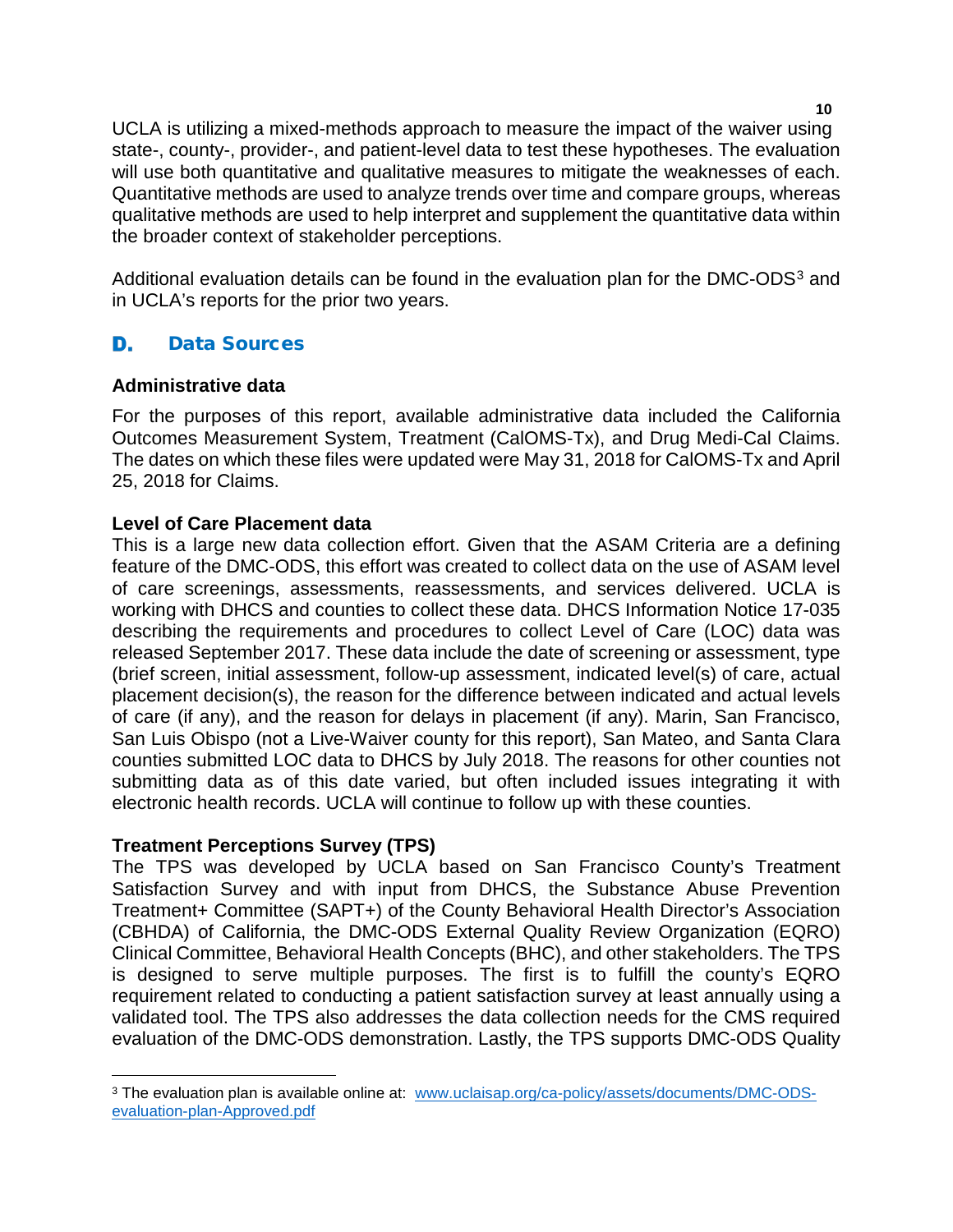Improvement efforts and provide key information on the impacts of the new continuum of care.

The survey includes 14 statements addressing patient perceptions of access to SUD treatment, quality of care, outcomes, coordination/integration of care, and general satisfaction. Patients indicate the extent to which they disagree or agree with the statements using a 5-point Likert scale (1=strongly disagree and 5= strongly agree). The survey also collects demographic information (e.g., gender, age, race/ethnicity, length of time receiving services at the treatment program). TPS survey forms are available in 13 languages (English, Spanish, Chinese, Tagalog, Farsi, Arabic, Russian, Hmong, Korean, Eastern Armenian, Western Armenian, Vietnamese, Cambodian) and in one-page and two-page (larger font) versions. The relevant MHSUD Information Notice (17-026), survey instructions, forms in multiple threshold languages, and other materials (e.g., Frequently Asked Questions, TPS Codebook, sample county and program summary reports) are available online at: [http://www.uclaisap.org/ca-policy/html/client-treatment-perceptions](http://www.uclaisap.org/ca-policy/html/client-treatment-perceptions-survey.html)[survey.html.](http://www.uclaisap.org/ca-policy/html/client-treatment-perceptions-survey.html)

County administrators coordinated the survey administration and data collection within their provider network and submitted it to UCLA. UCLA analyzed the data and prepared county- and provider-level summary reports, and gave each county access to its raw data, as requested.

Seven counties that had executed DMC-ODS contracts with DHCS as of September 2017 administered the TPS among adult patients who presented in person for SUD treatment services within their provider network during the November 6-10, 2017 (or January 22- 26, 2018 for Los Angeles county) survey period. The counties included San Mateo, Marin, Riverside, San Francisco, Contra Costa, Santa Clara, and Los Angeles. Data were analyzed and a summary of the results are included in this report within the Quality of Care domain. TPS results are also referenced in other relevant domains (e.g., access, care coordination) in this report. The second survey period occurred October 1-5, 2018. The analysis of these surveys will be included in the 2019 UCLA evaluation report. See Appendix B for the statewide summary report for the seven counties.

# **Key Informant Interviews.**

These interviews have been and will continue to be conducted with SUD treatment administrators from counties that are participating in the DMC-ODS waiver. DMC-ODS waiver implementation interviews were conducted in July 2017 with administrators from the first three counties to have DMC-ODS contracts executed between January and April 2017 (San Mateo, Riverside, and Marin) to collect their experiences with and perspectives on the implementation of the waiver. Another set of interviews was conducted in March and April 2018 with administrators from counties that had DMC-ODS contracts executed in June and July 2018. The purpose of these key informant interviews is to continue to compile in-depth information on selected waiver topics, implementation lessons learned, promising strategies, and recommendations for improvement. The findings help to inform other counties' and the State's implementation efforts and to aid in the interpretation of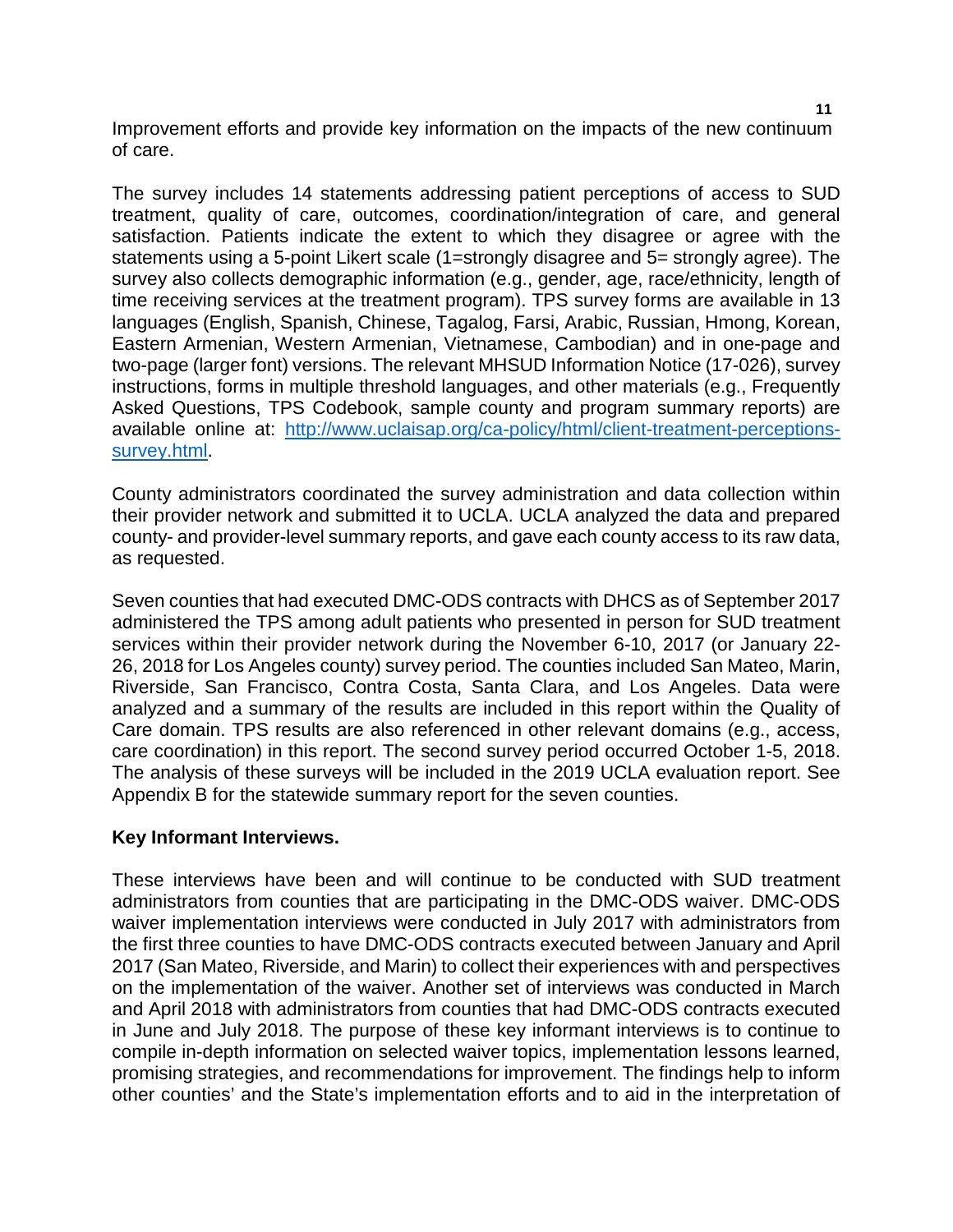the quantitative survey results and administrative data. Qualitative findings and illustrative examples (e.g., quotations) drawn from key informant interviews are presented throughout the report to supplement the quantitative results.

# **Secret shopper calls**

Calls are being conducted on an ongoing basis by UCLA secret shoppers to evaluate access to counties' beneficiary access lines (BALs). The purpose of these calls is to verify that the requirement of having a phone number available to beneficiaries is being met by counties that have started providing DMC-ODS services. Initiation of these "secret shopper calls" occurs soon after the county's contract with DHCS is executed.

UCLA completed "secret shopper" calls to the county BALs of all seven Live-Waiver counties (Contra Costa, Marin, Los Angeles, Riverside, San Francisco, San Mateo, and Santa Clara). Each county was called at least once during each of three time periods; daytime (between 9am – 4pm), evening (between 5pm – 7am) and the weekend (at any time). After each call, UCLA did not call the same county again for a period of at least three weeks.

Several case scenarios of patients or relatives of patients seeking information about treatment were developed for these calls. Measures for each call included:

- time to find the phone number
- number of times the phone rang before someone picked up
- whether someone answered
- time it took for someone to pick up
- the total length of the call

To date, UCLA has conducted 34 "secret shopper" calls in 14 counties. Nineteen have been conducted in Spanish. Analysis and discussion of these data are included in this report.

# **County Administrator Survey**

UCLA developed an online County Administrator Survey to obtain information and insights from all SUD/BH administrators (regardless of opt-in status or intent). The survey addressed the following topics: access to care; screening and placement practices; services and training; quality of care; collaboration, coordination, and integration of services; and waiver implementation preparation/status. In 2017-2018, UCLA conducted a follow-up County Administrator Survey to track annual changes, collecting data from November 2017 through February 2018. Responses from 49 counties were received and compared with baseline data collected in 2015-2016. Throughout the report, these surveys are referred to as the 2017 and 2015 surveys, respectively. Items from the survey relevant to access, quality, and coordination will be described in the pertinent report sections.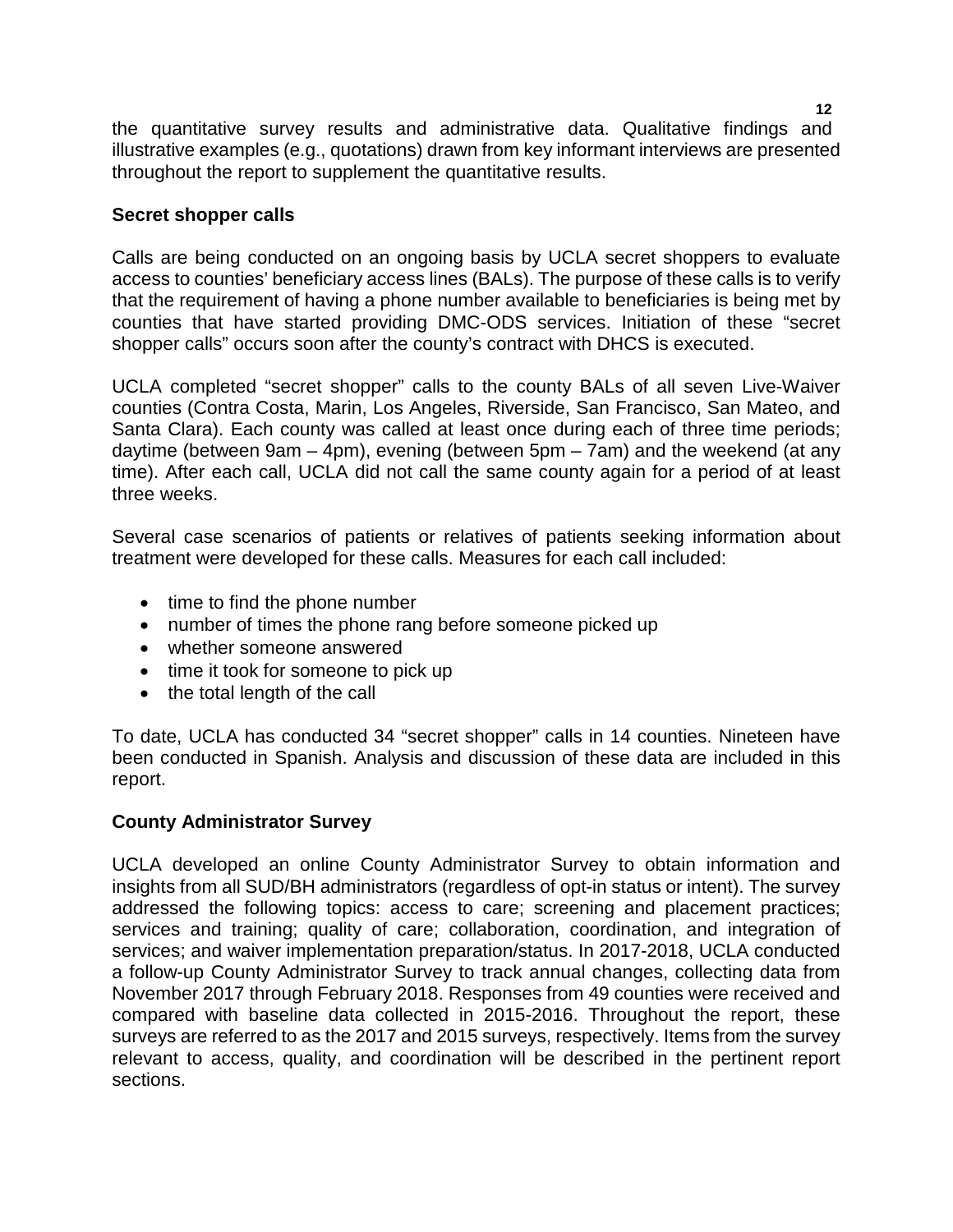# **Treatment Provider Survey**

.

UCLA initiated data collection processes among the Live-Waiver counties following their "go live" date and submission of contact information for providers participating in the demonstration project. At the time of this report, only a portion of the Live-Waiver counties completed the data collection process, therefore analysis and discussion of these data will be included in future reports.

# <span id="page-15-0"></span>**E.** Analysis Plan and Framework for Report

For this report, UCLA used an analysis plan that split counties between Live-Waiver counties, Pre-Implementation Waiver counties, and Non-Waiver counties in order to determine whether the waiver was associated with changing practices.

Unless otherwise specified "Live-Waiver counties" refers to the seven counties that "went live" or were approved by DHCS and CMS to provide DMC-ODS services as of July 1, 2017 (Contra Costa, Los Angeles, Marin, Riverside, San Francisco, San Mateo, and Santa Clara). "Pre-Implementation Waiver Counties" had submitted DMC-ODS implementation plans but had not yet "gone live" as of July 1, 2017. Non-Waiver counties had not submitted a DMC-ODS implementation plan.

The framework for this report addresses three of the key areas in UCLA's Evaluation Plan: (1) access to care; (2) quality of care; and (3) the integration and coordination of SUD care. Cost will be addressed in future reports after sufficient Drug Medi-Cal and Medi-Cal data are available for cost analysis. Each key area will be discussed by defining the data sources, presenting results, and describing evaluation plans for future years of the evaluation. A general discussion with recommendations closes the report.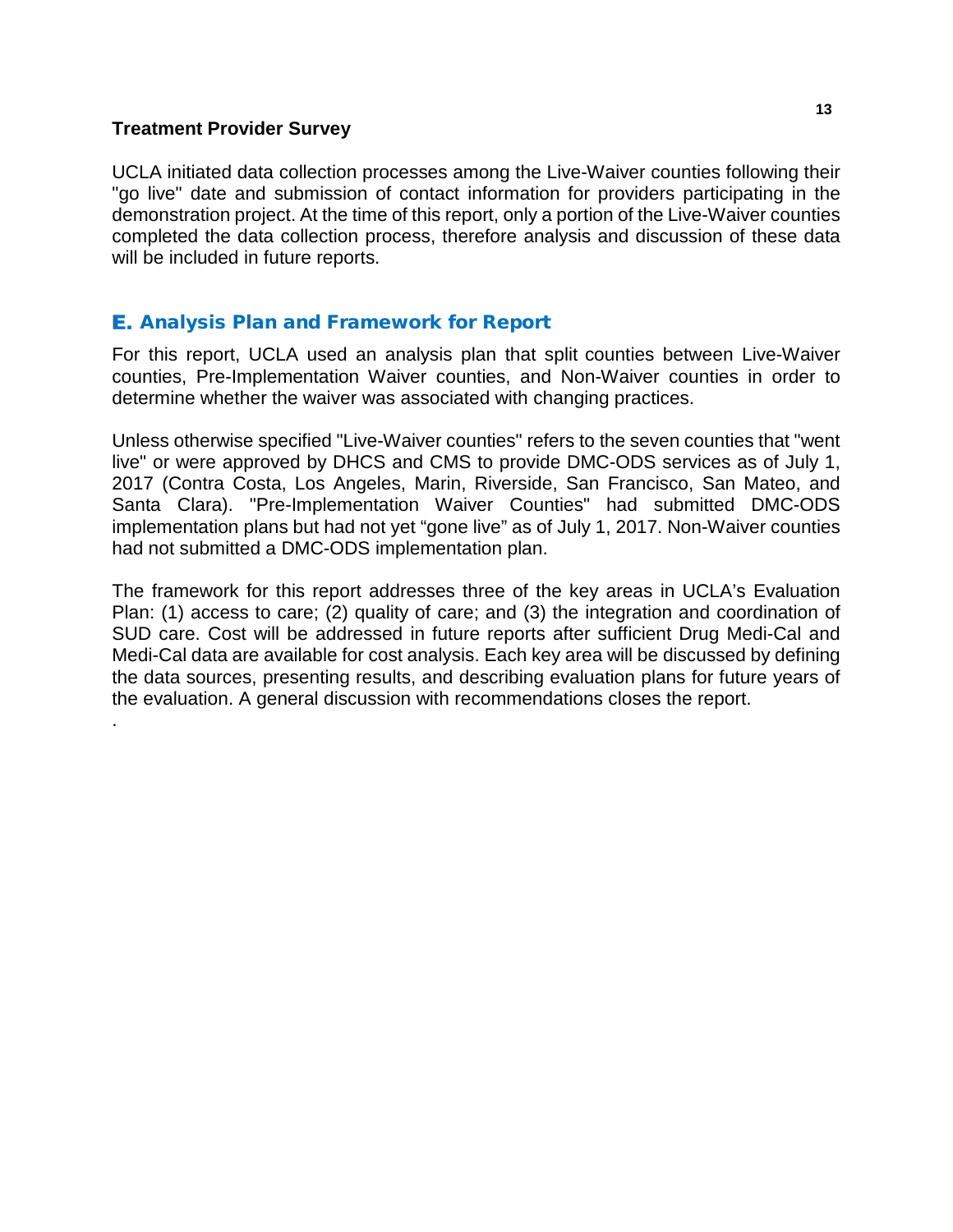# II. Access to Care

<span id="page-16-0"></span>*Darren Urada, Ph.D., Vandana Joshi, Ph.D., Howard Padwa, Ph.D., David Huang, Ph.D., Cheryl Teruya, Ph.D., Valerie Antonini, M.P.H., Kevin Castro-Moino, Anne B. Lee, L.C.S.W., and Elise Tran*



Lack of appropriate access to care can affect the health and well-being of individuals with a substance use disorders (SUD). The University of California, Los Angeles (UCLA) is therefore tracking changes in access to care using multiple data sources and measures.

## <span id="page-16-1"></span>А. Data Sources

This chapter focuses on data from six data sources: The California Outcome Measurement

System - Treatment (CalOMS-Tx), Drug Medi-Cal (DMC) Claims, Level of Care (LOC) placement data, County Administrator Surveys, County Administrator Interviews, and Beneficiary Access Line (BAL) Secret Shopper Calls. Medi-Cal Managed Care and Fee-For-Service (FFS) data were not available for the waiver period (2017-2018), but analysis of these data will be included in future reports. Analysis of these data, where appropriate, focused on measurable change between Drug Medi-Cal Organized Delivery System (DMC-ODS) Live-Waiver counties, Pre-Implementation Waiver counties, and Non-Waiver counties in order to determine whether the waiver was associated with changing practices.

# <span id="page-16-2"></span>**B.** Measures

# **Existence of BALs**

County administrators who responded to UCLA's Administrator Survey reported whether their county had a toll-free BAL for SUD services, as required by DMC-ODS special terms and conditions. All Live-Waiver counties reported having BALs and provided the phone number. Pre-Implementation counties were the next most likely to have BALs, and Non-Waiver counties were the least likely to have them (see Figure 2.1).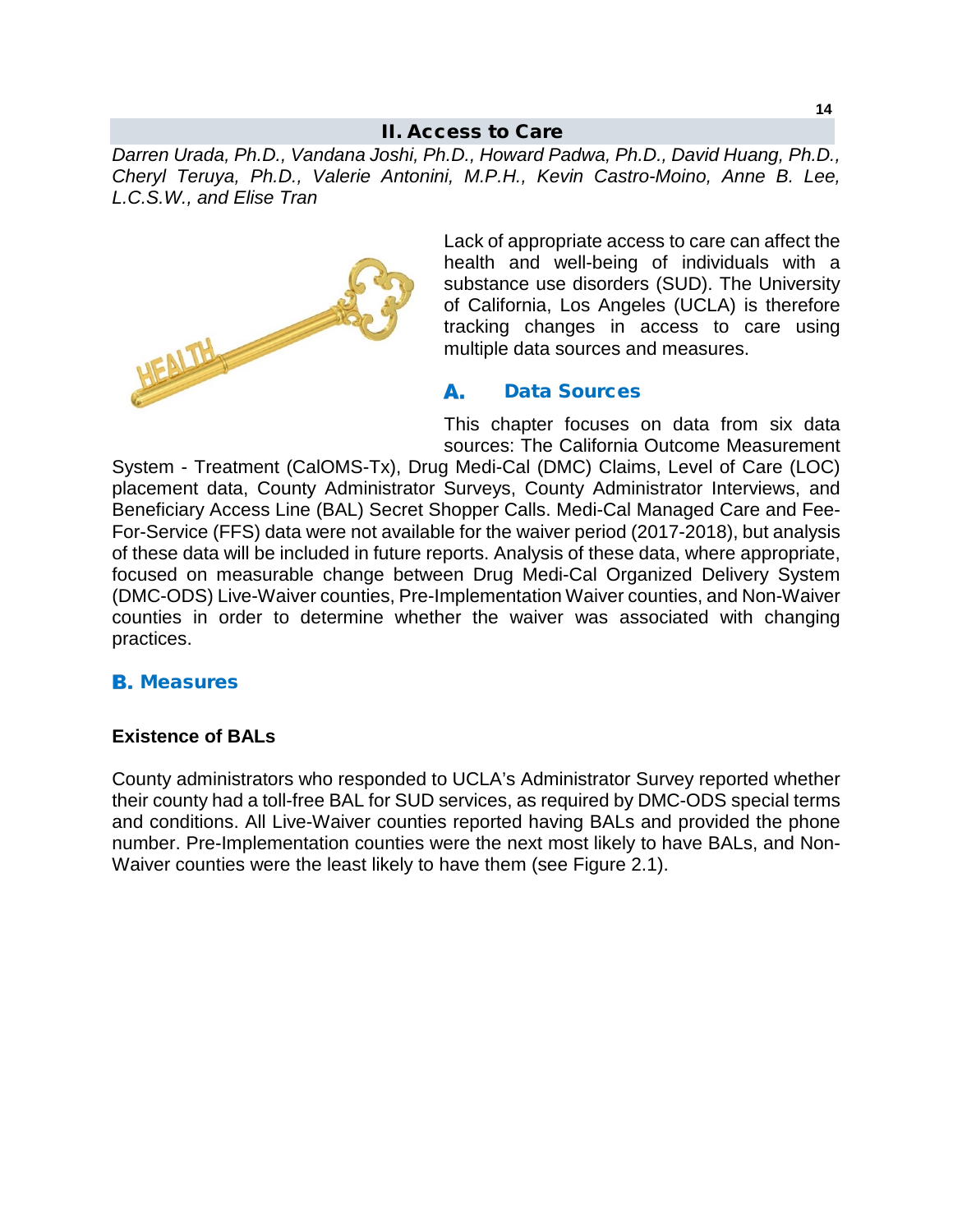

**Figure 2.1: Percentage of counties with a toll-free BAL for SUD services**

Counties were also asked whether their preparation for the DMC-ODS facilitated establishment of a BAL. In Live-Waiver counties, a little over half reported that the DMC-ODS waiver had facilitated their BAL efforts. According to 2015 surveys, these counties all had some form of functioning BAL prior to the waiver, so there was less room for the waiver to have an impact on BAL practices in these counties. In contrast, most Pre-Implementation counties did not have BALs in 2015, and in 2017 80% of them reported that the waiver had facilitated their efforts as they established new lines to meet DMC-ODS requirements. Surprisingly, even among Non-Waiver counties, 44.4% reported that the waiver had facilitated their BAL efforts. Some of these counties have not previously provided DMC services but are being required to do so.[4](#page-17-0) These counties may therefore be preparing to follow DMC-ODS requirements even if they are not formally participating in the current waiver.

<span id="page-17-0"></span> <sup>4</sup> For example DHCS Information Notice 18-009 reminds counties that "If a county fails to arrange, provide or subcontract for any DMC covered services within their county, in accordance with Government Code Section 30027.10, the State may elect to divert the amount needed of that county's BHS allocation to pay for DMC services provided to those residents . . . "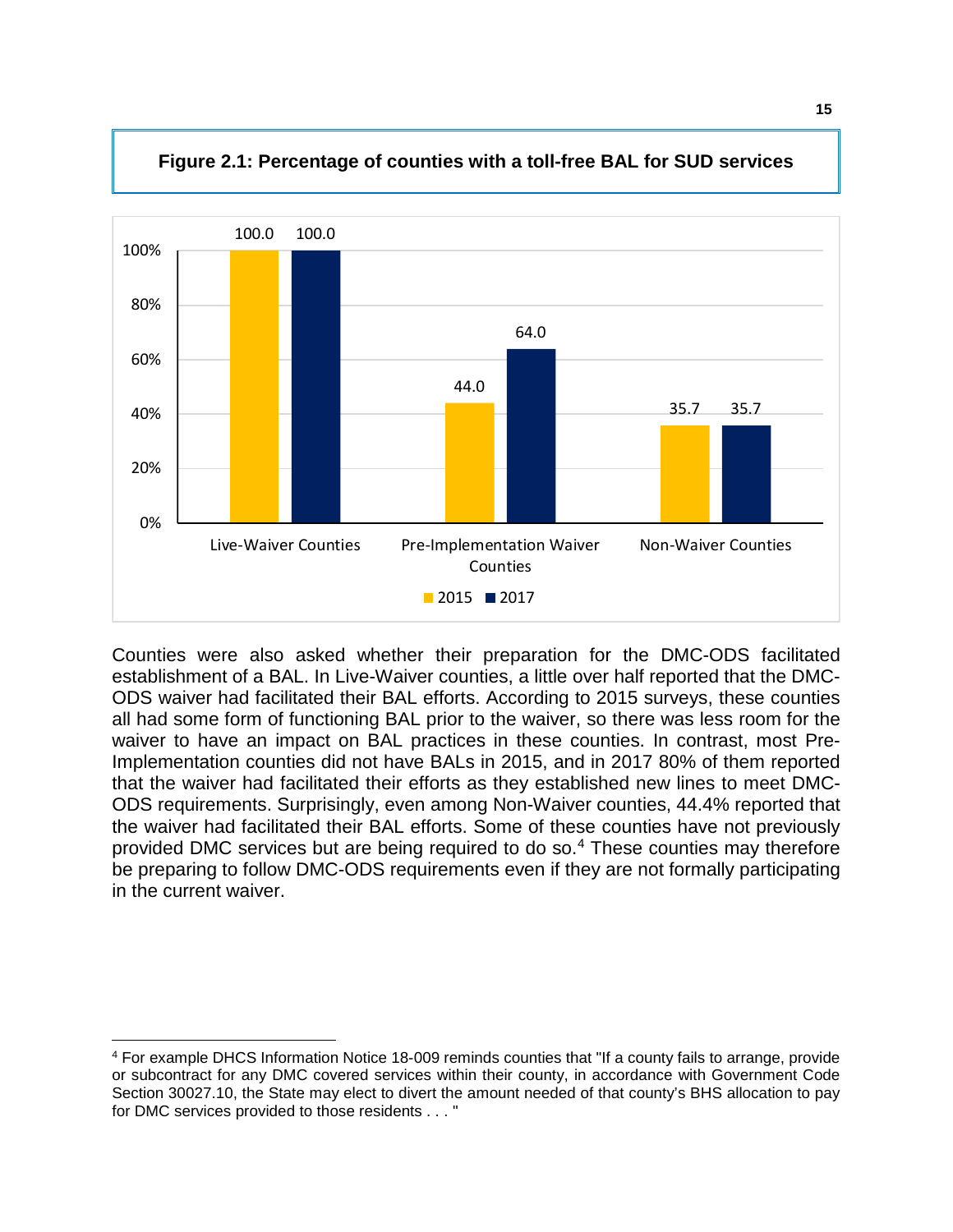



For more information on the successes and lessons learned from Riverside County's experiences with establishing a BAL (particularly in the areas of call volume, call duration, staffing, and advertising), see UCLA's 2016-2017 DMC-ODS evaluation report.<sup>[5](#page-18-0)</sup>

In interviews conducted during the past year, an additional issue arose in one county that could provide useful information for counties that are still establishing BALs. The county administrator explained:

*"Then we had a number of clients stuck in jail that couldn't make phone calls (because) we centralized the point of access or entry into the system through the behavioral health access line. In jail, clients . . . cannot call 800 numbers. That was a barrier for them."*

The county was able to implement a creative solution, however:

*"While not an easy fix at the time because we did not have any leverage with the sheriff, they created a speed dial number that comes straight into the same call center number."*

<span id="page-18-0"></span> <sup>5</sup> <http://www.uclaisap.org/html/past-updates-reports.html>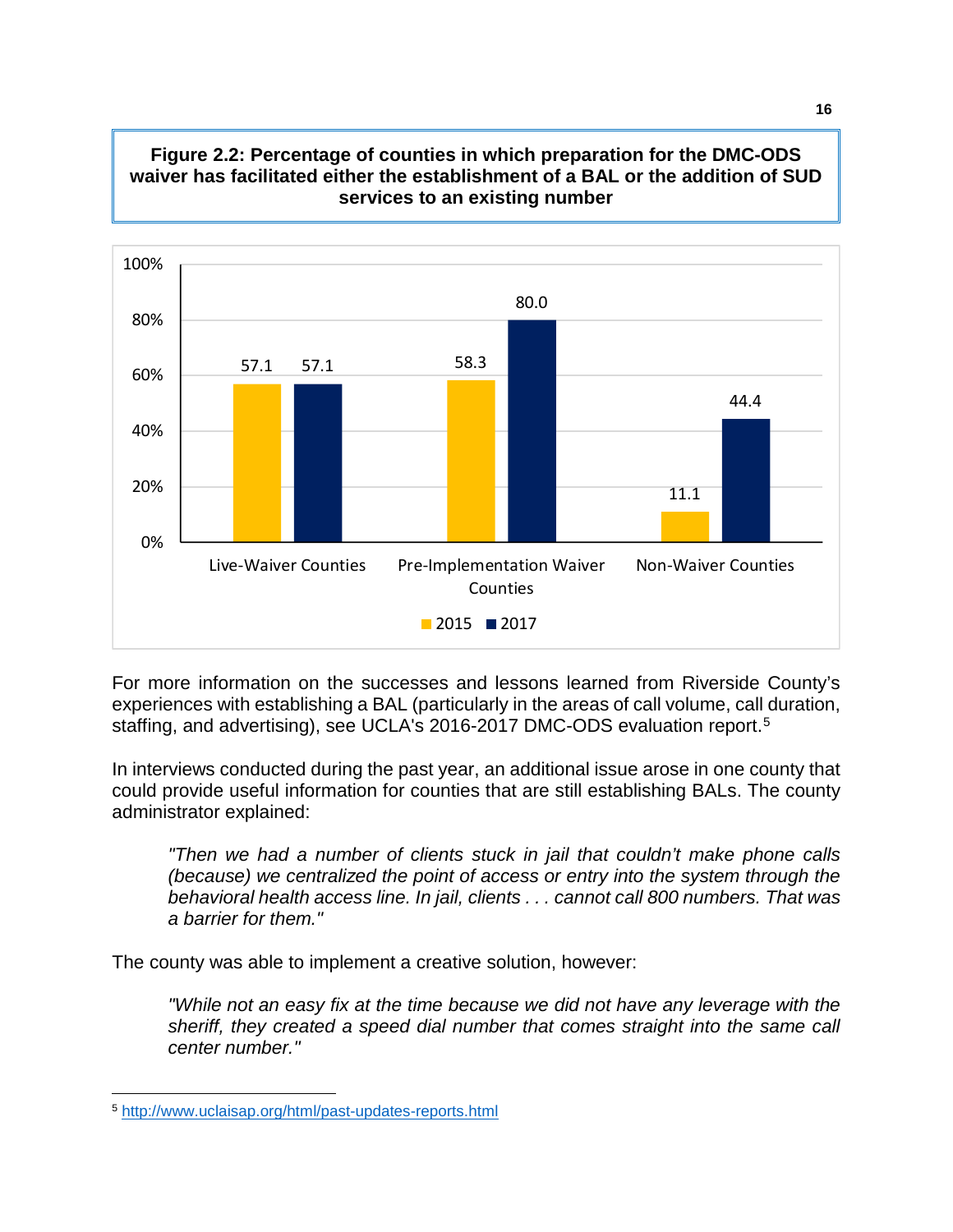# **Beneficiary Access Line Secret Shopper Calls**

To date, UCLA has conducted 34 "secret shopper" calls in 14 counties. Calls are continuing to be made as new counties reach their "go live" dates.

Across the 34 calls, it took callers an average of 47 seconds to find the county access line number. On average, callers rated the ease of finding the county access line a seven out of ten.

In some cases, multiple attempts were needed to complete the secret shopper call. In five instances across three counties, the phone was not answered during first attempts to call. In 12 instances across six counties, the call was answered but the caller was instructed to call a different number. In five instances across three counties, the caller was asked to call back at another time due to high call volume. Overall, each county was called between three and seven times to successfully complete the three contacts.

The average number of phone rings before a person answered was two. The average time the caller waited before they were able to speak to a real person was 104 seconds. This average was skewed by three calls to three different counties that had exceptionally long hold times (152, 167, and 1,565 seconds). Without these calls, the average time was 36 seconds. The average length of the call was 362 seconds. Access line staff were rated as friendly, with an average score of eight out of ten.

Not surprisingly, as new access lines and procedures were established and call volumes spiked, there were some initial challenges. Importantly, in all cases, the callers eventually reached someone who could help them, but in some instances, it required multiple calls, particularly when the caller spoke Spanish. UCLA is in the process of reaching out to individual counties to provide feedback and will continue to monitor BAL functioning.

# **Availability and Use of the Required Continuum of Care**

Live-Waiver counties generally did provide the required continuum of care according to DMC-ODS claims (see Figure 2.3). This includes outpatient, intensive outpatient, narcotic treatment program (NTP), and at least one level of residential treatment and withdrawal management (WM). One county, San Francisco, reported that it was initially not submitting DMC Claims for some LOCs. [6](#page-19-0) San Francisco has therefore been excluded from DMC Claims analyses in this report, since the claims do not yet provide an accurate depiction of the county's actual treatment activities. (The county is included in analyses of all other data sources, including CalOMS-Tx.) In two of the remaining counties, claims for WM were not found, but qualitative interviews suggested these services actually were being delivered. UCLA will continue to investigate the reasons for this disparity.

<span id="page-19-0"></span><sup>&</sup>lt;sup>6</sup> The county has historically provided services using county general funds and decided to initially continue to do so due to concerns about programs' ability to immediately meet standards and submit approvable claims. There was concern that a large amount of denied claims might lead some to close and lead to a reduction in system capacity. The county therefore reported taking a cautious approach to DMC Claims even though they reported providing DMC-ODS services.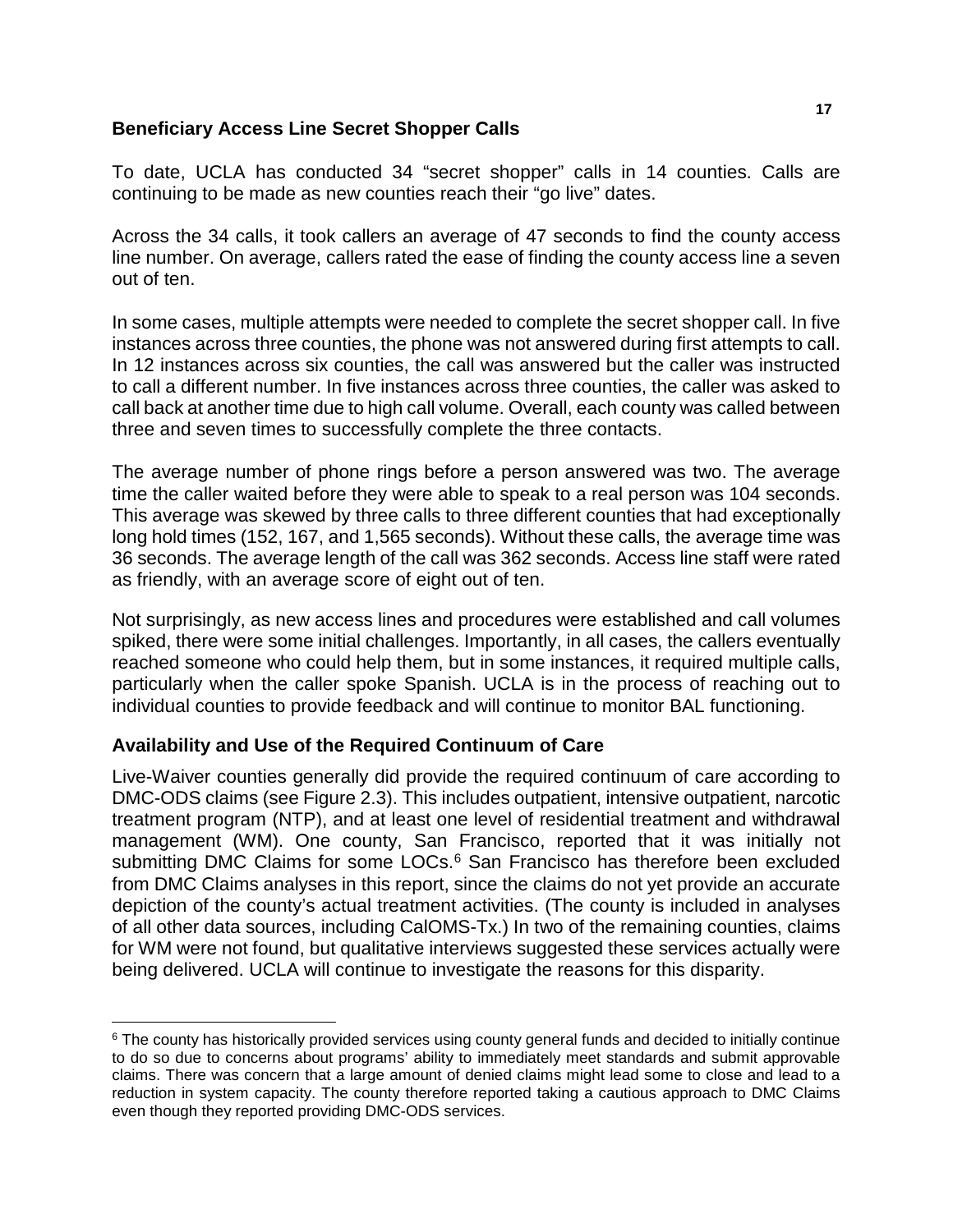

# **Figure 2.3: Patients served by level of care and county in Live-Waiver counties following DMC-ODS Live Date, 2017 (Source: DMC Claims)**

# **Change in the Number of Patients Served**

Between February 1 and July 1, 2017, counties started to "go live" with their DMC-ODS services, and in each case there was a measurable, and in some cases profound, effect on the number of unique individuals receiving DMC-ODS services. Compared to December 2016, by the end of 2017 the Live-Waiver counties had increased the total number of patients being served by DMC by 28.4%. There was great variation between counties, with increases ranging from 5.1% to 52.2%. In some cases, DMC-ODS participation appeared to have an immediate impact, while in others their "go live" date signaled the start of a more gradual rollout (see Figure 2.4).

Increasing the number of individuals served by the DMC-ODS means these patients can potentially receive improved care, and they are able to access SUD treatment through Medi-Cal consistent with the goals of parity. It does not, however, necessarily mean that more individuals are receiving treatment overall than prior to the DMC-ODS. At least a portion of the new patients served under the DMC-ODS would have been treated under other funding sources like the Substance Abuse Prevention and Treatment (SAPT) block grant in the absence of the DMC-ODS. To measure the impact of DMC-ODS on overall access to treatment, the total number of patients being treated under all funding sources is needed.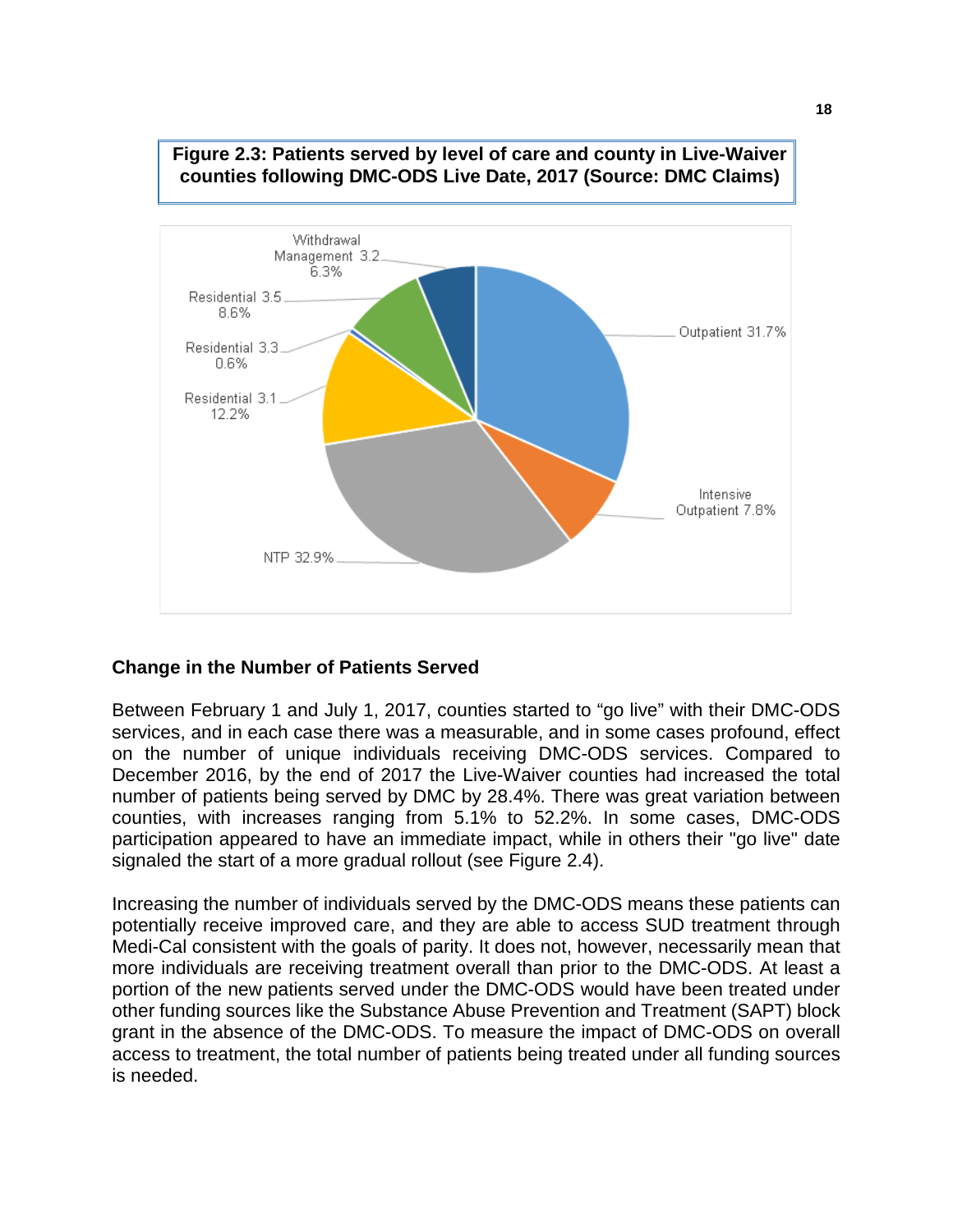For a broader view, CalOMS-Tx data for Medi-Cal eligible patients was analyzed for December 2016 through October 201[7](#page-21-0).<sup>7</sup> The analysis was based on unique patients within each month residing in each county based on the patient's zip code of residence (or the county of service, if the person was homeless). See Figure 2.5. Overall, the average total number of unique patients admitted per month increased 7.4% between the pre-DMC-ODS and post-DMC-ODS periods, or 10.9% after excluding San Mateo, which appeared to have anomalous data. $8$  By comparison, Non-Waiver counties had a 4.1% reduction in patients over the same timeframe. UCLA also conducted an analysis using average monthly CalOMS-Tx admissions for a full year prior to each county's "go live" date and found an increase of 7.1% while excluding San Mateo. Los Angeles naturally has a large impact on these results due to its size, but even if Los Angeles is excluded an increase of 4.9% persisted among the remaining five counties.

Preliminary analyses suggest the increase is driven in large part by increasing admissions to residential treatment. In Live Waiver counties, 815 patients received residential treatment in the month prior to their "go live" dates and 1,044 received it the month after their "go live" date.

Although there was variation between counties it does appear there was an overall expansion in the number of patients served that is robust to different calculation methods. UCLA will continue to monitor these numbers as time passes and additional counties join the ranks of the Live-Waiver counties. UCLA plans to also conduct analyses of the components of change (e.g., by levels of care), and additional services (e.g., case management, recovery support services). More advanced statistical analyses using a multiple baseline approach as described in UCLA's evaluation will also be conducted after more counties "go live", but there was inadequate statistical power to conduct these analyses with only seven Live-Waiver counties.

The increases in patients served appears to be occurring despite several factors that counties stated may be causing headwinds, including:

- DMC-ODS maximum of two residential admissions, as opposed to unlimited residential admissions under other funding sources.
- Electronic Health Record (EHR) implementation and other new DMC-ODS-related requirements and procedures may have decreased productivity of staff initially.
- Reductions in criminal justice referrals. DMC-funded criminal justice treatment cannot be mandated by the criminal justice system without established medical necessity of treatment services. With residential care now covered by DMC for non-perinatal beneficiaries, the criminal justice system can no longer order residential treatment or specify a number of treatment days without establishing medical necessity as they had previously under other funding sources.

<span id="page-21-0"></span> $7$  At the time of the data download for these analyses CalOMS-Tx data was incomplete beyond October 2017. For San Francisco, October admission data also appeared to be incomplete (45% lower than the month prior), so data for that month was omitted.

<span id="page-21-1"></span><sup>&</sup>lt;sup>8</sup> Admissions varied by more than 3,000% between months during this period, suggesting possible data reporting issues. UCLA is following up with this county to better understand the issue.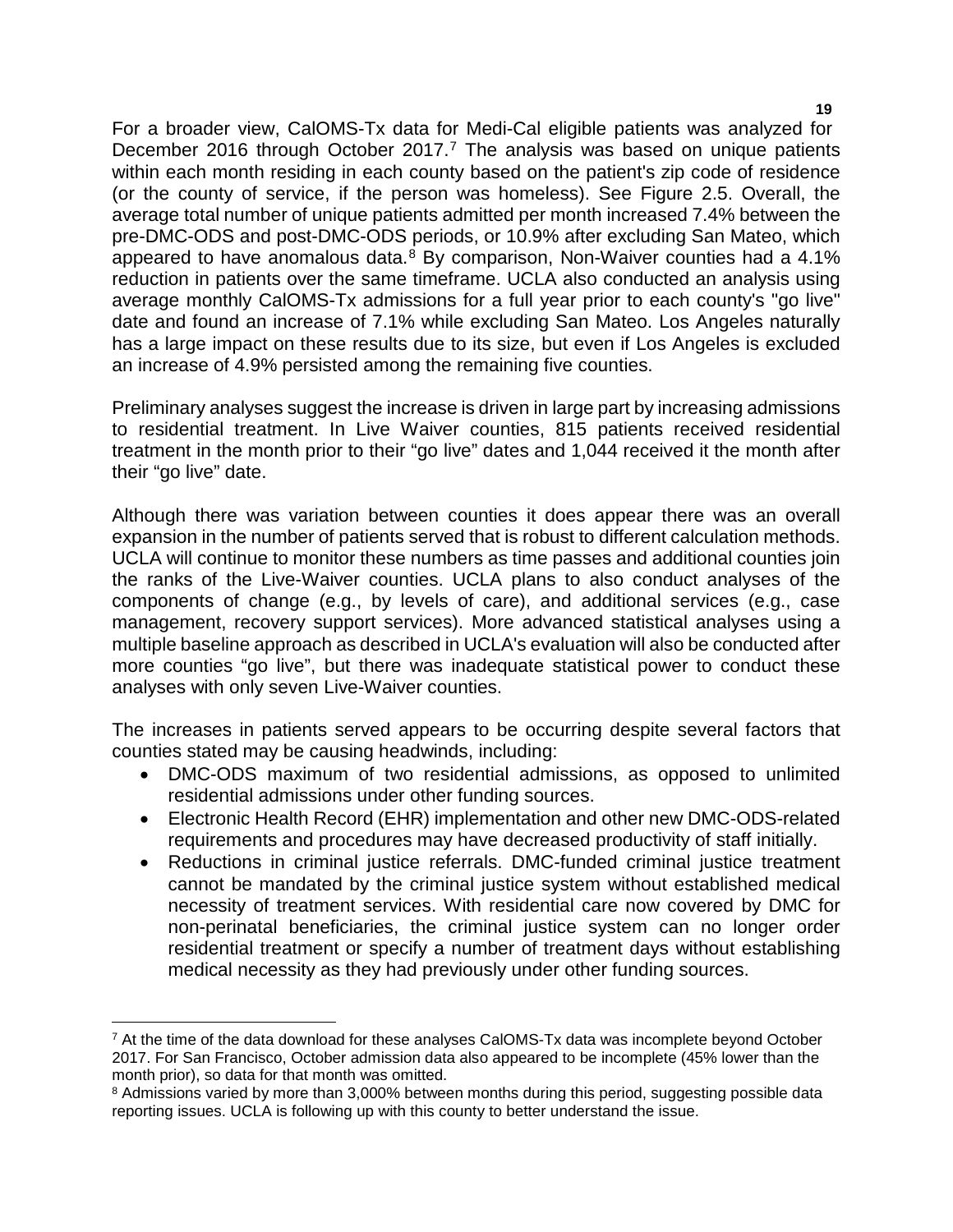



\* Claims data are from April 25, 2018, four months after December 2017. Providers have up to six months to submit claims from the time of service, however, so counts in later months may change somewhat.

# **Figure 2.5: Preliminary Change in Admissions among Medi-Cal Clients Residing in each County by month. CalOMS-Tx data. (December 2016-October 2017)**

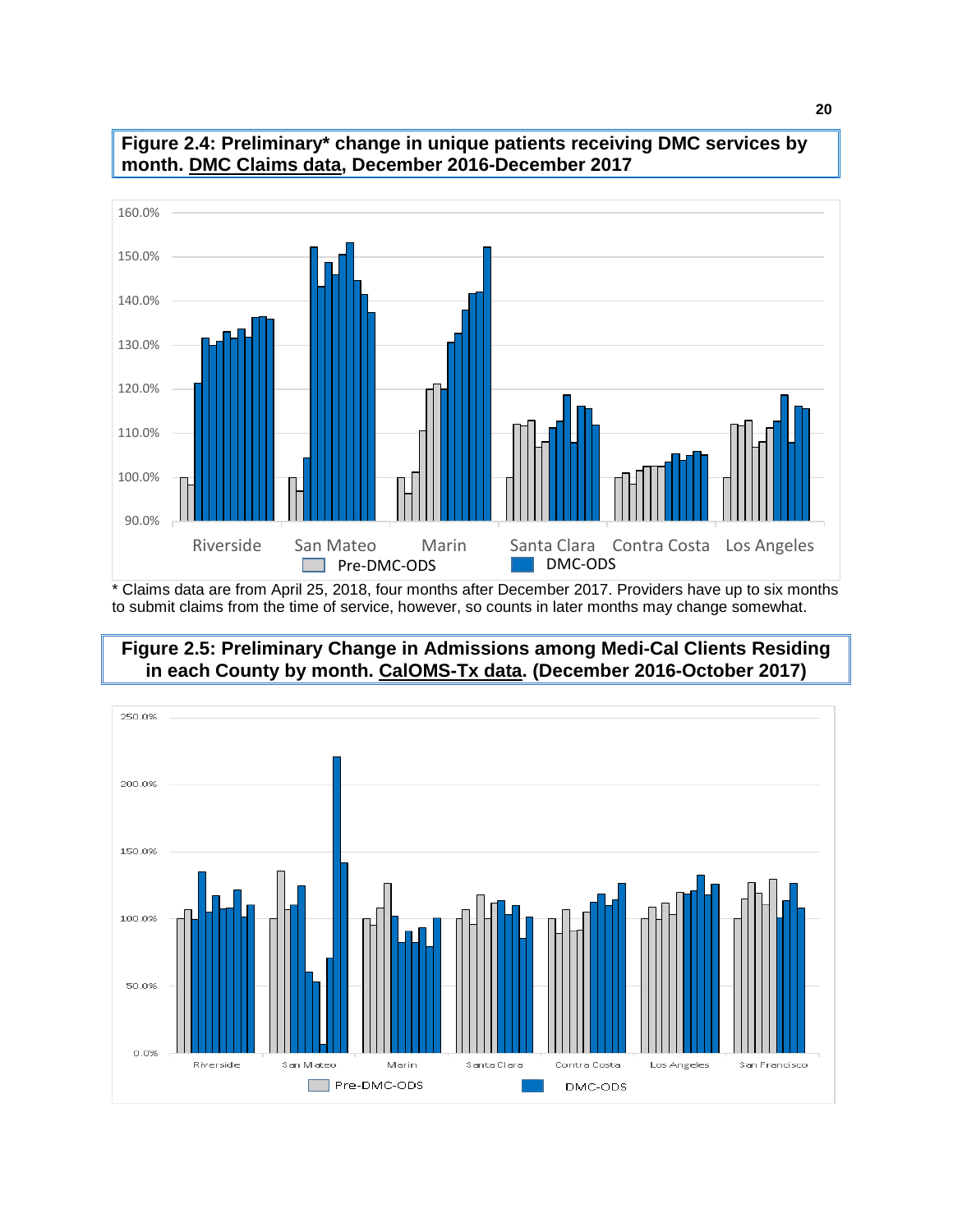# **Capacity Expansion**

# **Challenges**

When counties were asked via the County Administrator Survey which modality is the *most* challenging to expand, *every* Live-Waiver county selected some form of detoxification/WM. Six out of the seven Live-Waiver counties (86%) indicated that medical detoxification/WM specifically is the most challenging. These services are generally delivered in medical settings outside of the BH/SUD administrator's oversight. The seventh county selected Non-medical WM. Among Pre-Implementation counties, residential treatment was selected most frequently as the most challenging to expand followed closely by medical detoxification/WM (see Figure 2.6).

In key informant interviews, counties expanded upon several barriers to enhancing access to WM services under the DMC-ODS, noting, as one administrator explained, *"bed availability is definitely an issue."* Another administrator expressed a similar sentiment, saying that *"detox is still our hardest accessible point…we need more."* 

**Figure 2.6: Percentage of counties selecting each modality as most challenging to expand (such as by creating new programs, increasing capacity at existing programs, or having existing programs become DMC certified)**

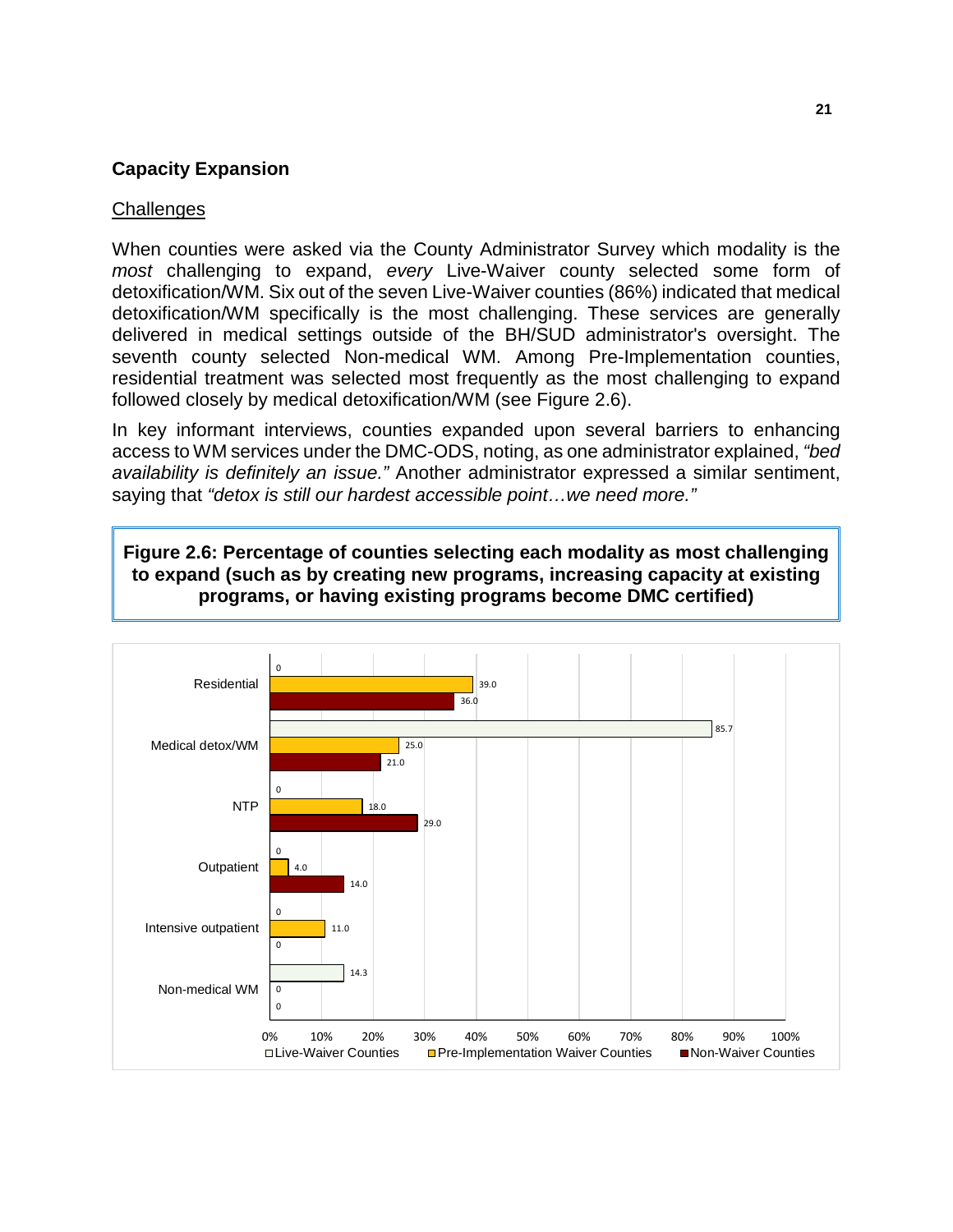In some counties, while potential WM resources exist, interviewees suggested that administrative barriers make it challenging to integrate these services into counties' continuums of SUD care. Only one level of WM is required, and additional levels are optional, but *"It would take a provider, an existing provider with a facility,"* explained one administrator, *"to update their licensure and to be licensed through DHCS to be able to allow them to have withdrawal management beds in their facility."* As another administrator elaborated, even when programs get the appropriate licensure, the task of "*(establishing) the rate (of reimbursement) and amending the (county) implementation plan"* to incorporate new WM services into county DMC-ODS systems may be timeconsuming. These steps are required under the current waiver's special terms and conditions. If DHCS and CMS are able to identify and agree upon more streamlined processes for adding WM services to existing providers under the current or future waiver efforts, this could facilitate capacity expansion in this critical area.

To address the barriers to WM under the DMC-ODS, counties reported using several different solutions. One county reported that they are trying to designate some of their residential beds to be able to provide WM services. Another reported working with programs geographically located outside of their county to provide WM services to their residents, while others reported providing the service within their county, but not using providers who are certified to provide DMC services. *"You won't see it in our (DMC-ODS) bills,"* explained one administrator, *"but it (withdrawal management) is available to our beneficiaries."* Some administrators reported having claims for medical Voluntary Inpatient Detoxification (VID) WM initially rejected, thus delaying its availability. This is a benefit that is available to managed care plan members through the separate Medi-Cal FFS program, meaning it operates outside of the DMC "silo" that DMC-ODS providers and administrators are more accustomed to working within. Administrators expressed frustration with billing rejections and an inability to resolve why they occur. For additional discussion of these VID medical WM expansion challenges and recommendations, see UCLA's 2016-2017 DMC-ODS evaluation report (p. 17-18, 21). [9](#page-24-0)

One county reported that to streamline the process of expanding WM capacity, it is working to develop directly (county) operated WM services instead of seeking out contract providers to provide the service and meet certification requirements. While confident this would eventually lead to an expansion of WM services, this administrator anticipated that it would "*probably take a couple of years,"* before new county-operated WM services could begin operation.

It should be noted that DHCS released All Plan Letter 18-001 clarifying VID benefits, and Mental Health and Substance Use Disorder Services (MHSUDS) Information Notice 18- 031 providing additional guidance on incidental medical services, which can include WM in residential settings, but it is too early to evaluate the effect of these efforts with the data available.

<span id="page-24-0"></span> <sup>9</sup> [http://www.uclaisap.org/assets/documents/California-DMC-ODS-](http://www.uclaisap.org/assets/documents/California-DMC-ODS-Evals/DMC%20ODS%20Evaluation%20Report%20FY%202016-2017%20final.pdf)[Evals/DMC%20ODS%20Evaluation%20Report%20FY%202016-2017%20final.pdf](http://www.uclaisap.org/assets/documents/California-DMC-ODS-Evals/DMC%20ODS%20Evaluation%20Report%20FY%202016-2017%20final.pdf)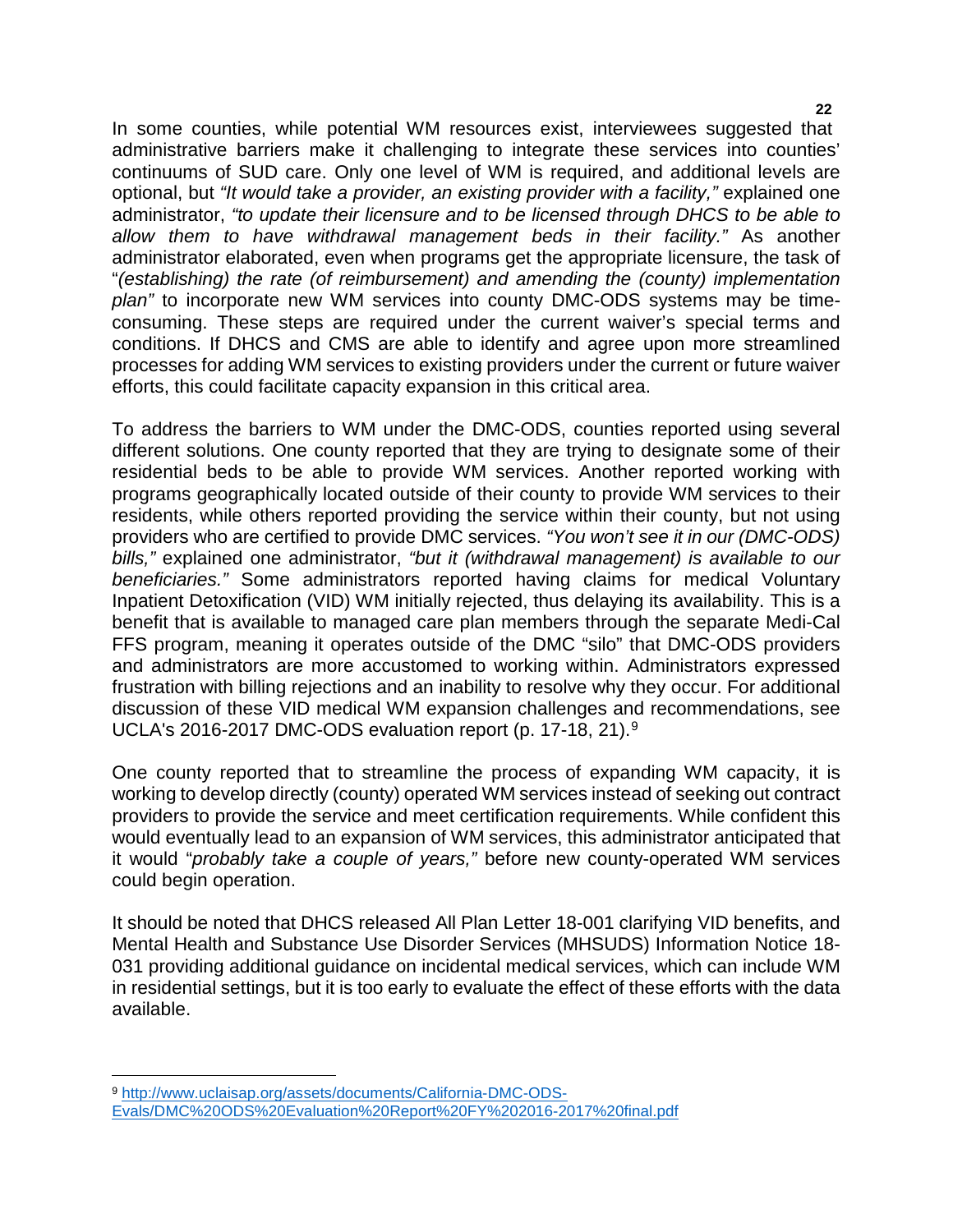Although detoxification/WM was reported to be the most challenging service to expand on the County Administrator Survey, especially in Live-Waiver counties, challenges do exist in other modalities as well. Some survey participants expressed frustration at only being able to select one as most challenging, and suggested that they would have selected most of the other modalities if it were possible.

When Live-Waiver and Pre-Implementation Waiver counties were asked to indicate on the County Administrator Survey which specific challenges significantly impeded their ability to expand treatment capacity, they selected a wide array of issues (see Figure 2.7). More challenges were selected by more respondents for residential treatment than any other modality. The most common challenges by modality were:

- Outpatient: Staff certification/licensing
- Residential and Non-Medical detox/WM: High upfront investment/financial risk
- NTP: Community opposition (Not In My Back Yard, NIMBY)
- Medical detox/WM: Regulatory issues

Figure 2.7 provides additional information on the challenges reported.





Among open-ended responses, some participants (including two Live-Waiver and one Pre-Implementation county) reported challenges in filling and retaining certified and licensed staff positions, citing a tight job market and competition within the county and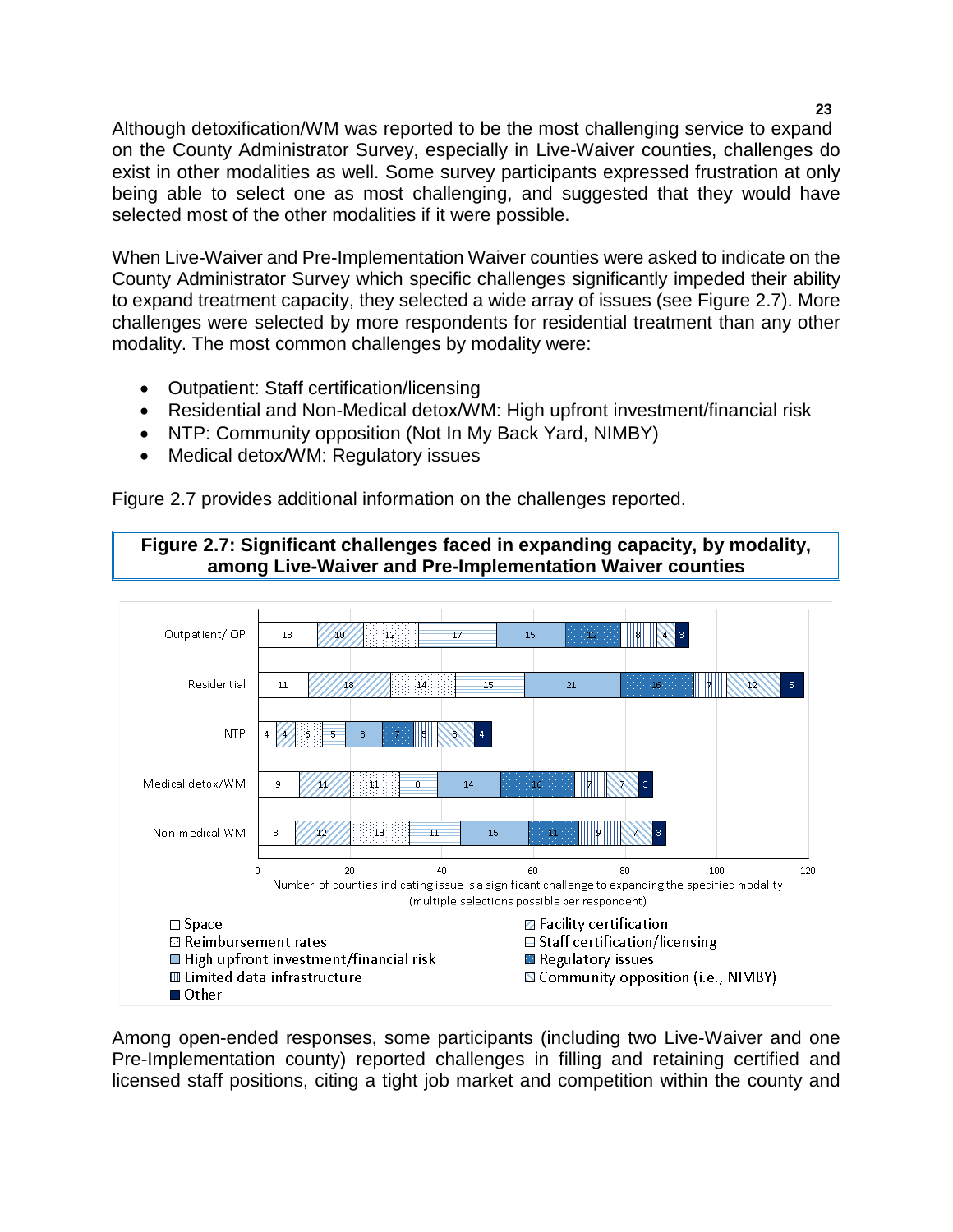with other health providers (e.g. Kaiser) for limited staff in the area. The cost of living in the Bay Area in particular was cited as a barrier to recruiting and retaining staff there.

This was consistent with statements from Administrator Interviews.

*"A lot of people (providers) are saying 'we just cannot hire enough people, even though they're billable staff and these are billable activities, to do these things.' That's a pervasive sentiment."*

Three respondents from small counties (including two Pre-Implementation counties) noted that their capacity, aside from outpatient, is primarily located out of county. This suggests capacity expansion for these counties may be less under their direct control and more reliant upon partnerships.

In addition, expanding SUD programs in some communities has been a challenge in some counties. One county, in particular, reported encountering significant community NIMBYism against the development of new programs. As one administrator summed up, *"everyone wants drug treatment, just not in my neighborhood."*

# Medication-assisted treatment (MAT)

DMC-ODS facilitates use of any US Food and Drug Administration (FDA)-approved medication for the treatment of SUD. MAT is required in an NTP setting, and additional MAT delivered in other settings is optional. MAT is a particularly important issue for opioid use disorders (OUD), for which effective medications including methadone, buprenorphine, and extended release naltrexone are available. According to CalOMS-Tx records, patients with opioids as their primary drug problem were somewhat more likely to receive medications in Live-Waiver counties than other counties (see Table 2.1). However, this difference might not be directly attributable to the DMC-ODS waiver because pre-waiver trends in 2015 were in generally the same direction. This suggests the Live-Waiver counties *were already more advanced* in terms of MAT use prior to the waiver. "Other" medication was highest in Live-Waiver counties, which may in part reflect use of extended release naltrexone. The rate of buprenorphine use was actually highest in the Non-Waiver counties (5.9%), but this was based on a small number of individuals (21). It is unclear whether this is a temporary aberration or perhaps the result of Non-Waiver efforts like California's Hub and Spoke System. [10](#page-26-0) UCLA will continue to monitor these trends.

<span id="page-26-0"></span><sup>&</sup>lt;sup>10</sup> Hub and Spoke System is part of California's MAT expansion project. For more information see: <https://www.dhcs.ca.gov/individuals/Pages/CA-Hub-and-Spoke-System.aspx>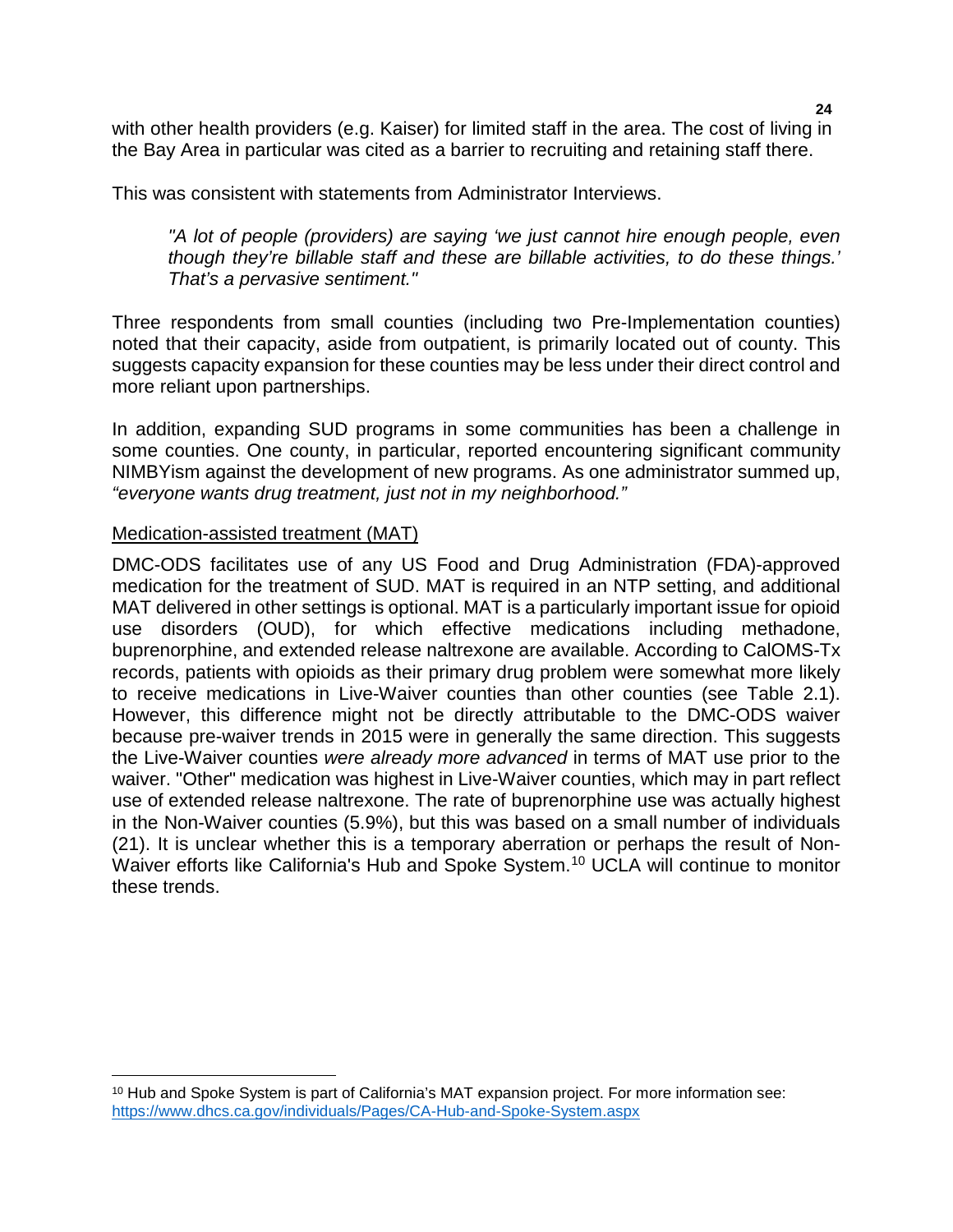# **Table 2.1. Use of medications among patients with a primary drug of heroin or other opiates from January 1, 2017, to December 31, 2017. CalOMS-Tx data**

| <b>Medication used in OUD treatment</b> | Live-Waiver<br><b>Counties</b> | Pre-<br><b>Implementation</b><br><b>Waiver Counties</b> | <b>Non-Waiver</b><br><b>Counties</b> |
|-----------------------------------------|--------------------------------|---------------------------------------------------------|--------------------------------------|
| <b>Any Medication</b>                   | 65.3%                          | 61.5%                                                   | 59.6%                                |
| Methadone                               | 58.2%                          | 59.6%                                                   | 53.2%                                |
| Buprenorphine (Subutex+Suboxone)        | 2.7%                           | 1.5%                                                    | 5.9%                                 |
| Other                                   | 4.4%                           | 0.4%                                                    | 0.5%                                 |

In interviews, one county administrator commented on this use of MAT in NTPs.

*"I would say by far, most of the MAT we're providing now is in the NTPs, and I think two or three of the clinics are offering buprenorphine, and the rest of them are gearing up, getting the new service codes, getting their NDC numbers straight . . . changing their DEA number, and all this stuff that's new."*

That said, other counties are preparing to provide more MAT in residential settings.

*"We have also hired a full time physician to do MAT, just that. So she is actually starting to provide MAT in residential settings. I think over the next six months to nine months you'll see a pretty significant improvement in how much of that is going on."*

Consistent with this, some counties reported that while they are providing MAT services to their Medi-Cal beneficiaries, they are doing so outside of the DMC-ODS. As one administrator explained, it is *"by design"* that MAT services are being provided outside of DMC-ODS since the county is "*pushing providers to use the fee-for-service Medi-Cal benefit. If this (MAT) is something that is reimbursed somewhere else in Medi-Cal (other than DMC-ODS), that's where they're seeking payment for that medication."* Presumably, the goal of this strategy is to preserve funding in the county's behavioral health (BH) subaccount to fund other DMC-ODS services.

San Mateo County in particular is providing MAT in medical settings as part of an innovative Integrated Medication Assisted Treatment (IMAT) Model. To the extent MAT is being billed to managed care/FFS Medi-Cal rather than DMC, these MAT efforts cannot be tracked by UCLA at this time. Additional analyses are planned, however, when managed care/FFS Medi-Cal data become available for the waiver period

## **Telehealth**

Counties are working on telehealth, but aside from use of the telephone, progress is occurring incrementally. Counties commented on their progress in interviews: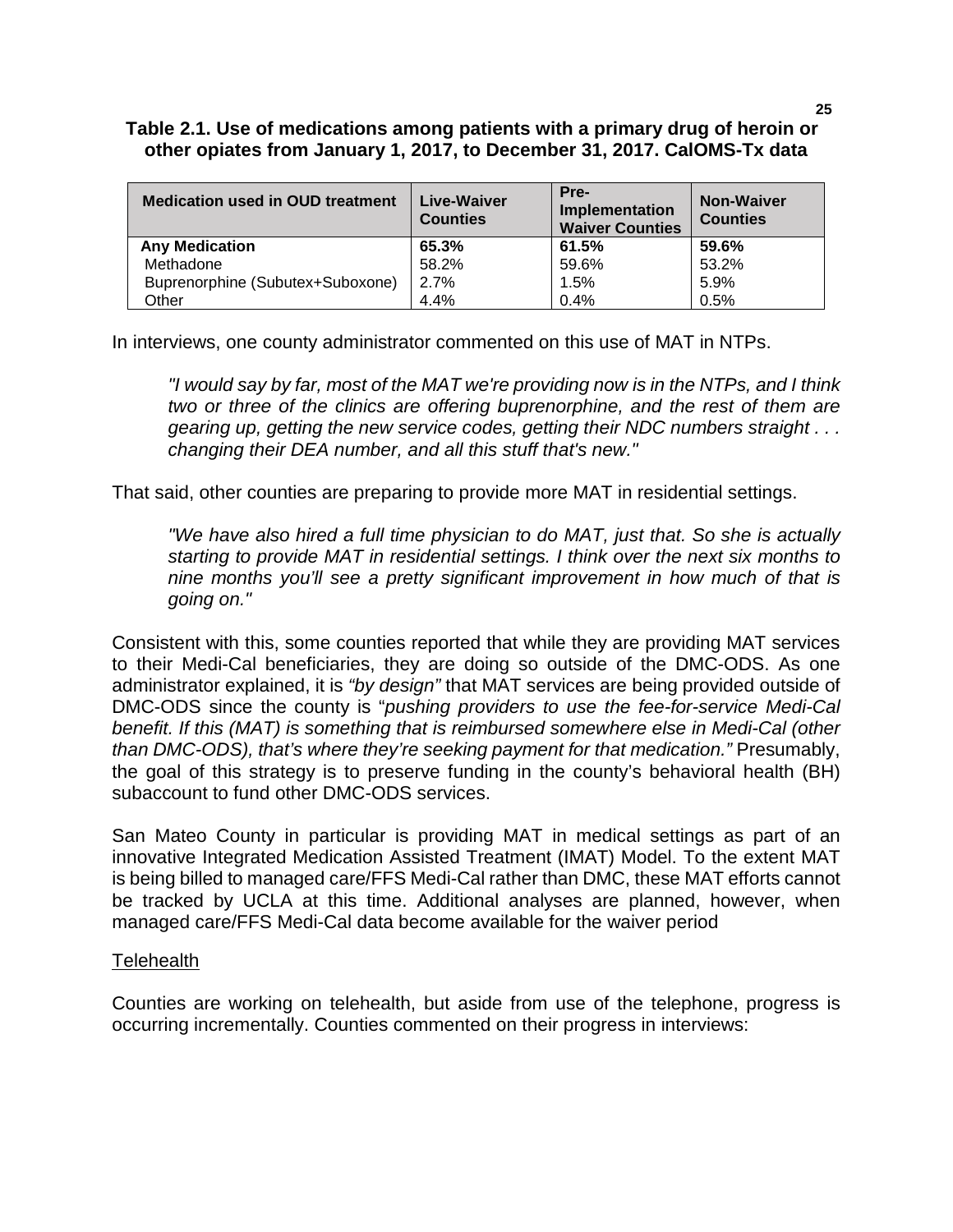*"Yeah. We haven't yet operationalized it, but we're preparing to do so . . . our largest provider . . . has the ability to do telehealth. We're hoping to use them first to expand service to (outlying areas)."*

*"Mental health is ahead of us in a number of ways. . . They were told, 'Go ahead and start. Stop testing things. It's doable. It's possible. It's being done in the whole state.' The idea is that they are going to start. They're going to fold us in, probably in the next year or so."*

*"We've been encouraging the programs to look at how they could use telehealth. . . . in our monthly meetings with our providers, we definitely discuss that as an option . . . Definitely they use the telephone. What I'm working with county council is actually looking at the more elaborate telehealth where they can do Skype and some other mediums.*"

Although there are place of service codes as part of the facility identification code in DMC Claims that can be used to track telehealth, no claims to date have used this code. As telehealth expands, in order to track its use and outcomes accurately, providers will need to be aware of and actively use these telehealth codes. UCLA will continue to monitor track telehealth developments through surveys and interviews, and look for corresponding activity in DMC Claims.

# Youth

Incremental progress and challenges were also being reported on youth treatment.

*"We finally got a provider for Youth Residential, which was a really big (deal) for us. . . Our whole youth system of care has been pretty darn anemic over the years. The funding has been just so limited. . . It's taken a really long time to find an appropriate site and to get that site up and running, or to get the site ready, and to hire the staff, and to get that drug Medi-Cal certification paperwork all set up. The primary funding for this clinic is Drug Medi-Cal, so the clinic actually has not opened that because they were waiting for their certification, because that's how they're going to pay for the staff, and pay for the services. Yet, because they weren't open, they had their certification application denied."*

*"We have one robust adolescent treatment . . . and mostly, they use motivational interviewing, a little bit of CBT (Cognitive Behavioral Therapy), and they also have mental health contracts. We have another one . . . that has decided not to offer Drug Medi-Cal. They're not gonna be in the waiver. In fact, what they do is kind of more like targeted prevention, like screening and brief intervention rather than actual treatment."*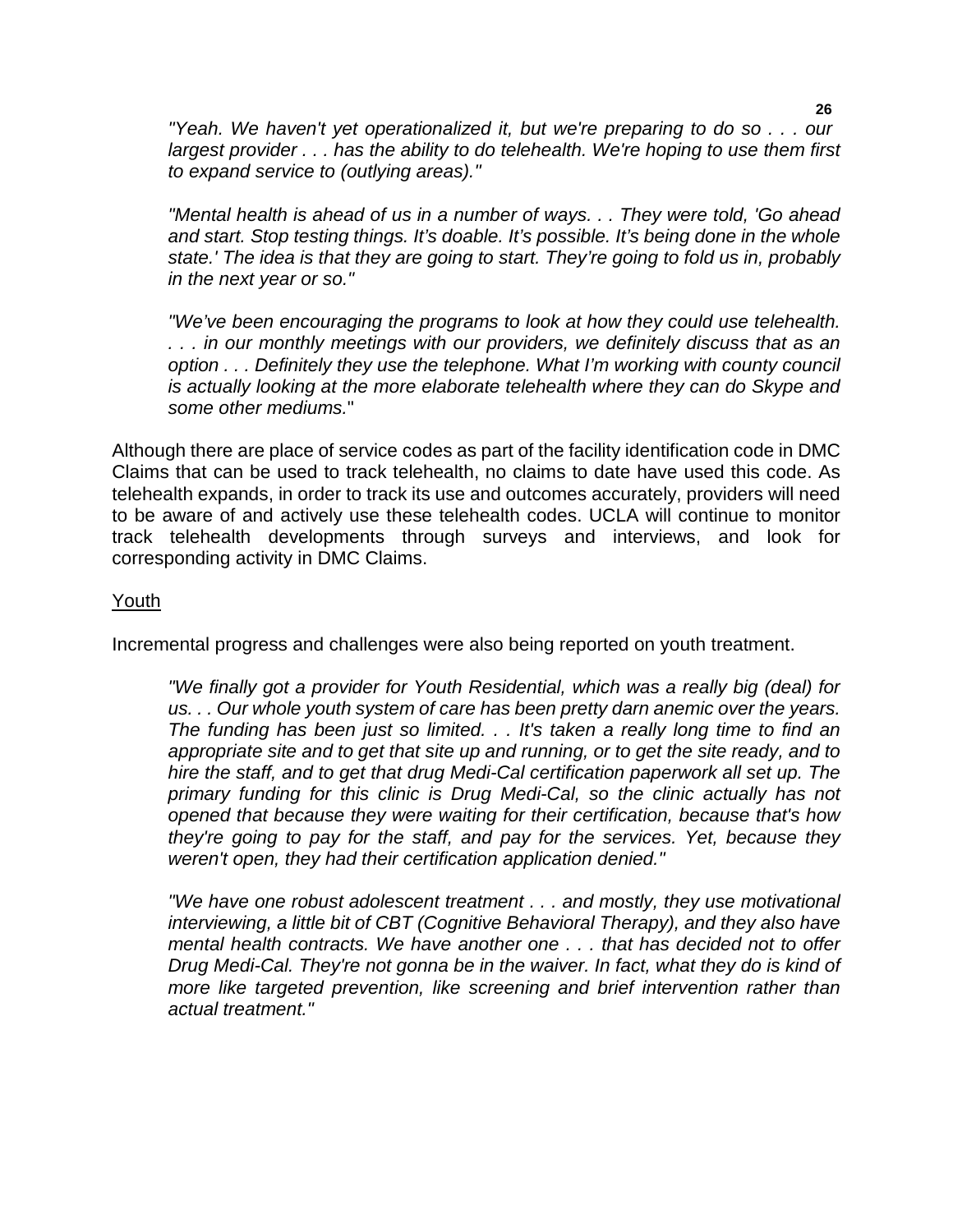Treatment Standards from the National Institute of Drug Abuse  $(NIDA)^{11}$  $(NIDA)^{11}$  $(NIDA)^{11}$  suggest that SUDs are adolescent onset disorders, which in turn requires the system to include different services than the adult system as well as pay attention to the clinical qualifications of the workforce.

# Recovery support services

For recovery services, administrators described how poor understanding of what the services entail or what they are designed to do are the main barriers to operationalization under the DMC-ODS. *"I don't think they (providers) really know what to do….even our more sophisticated providers. I think it's a new animal,"* explained one administrator. *"We've tried to provide a good deal of guidance to them regarding the benefit, but (there's a) lack of understanding of really how to do it and what expectations we have."* Another administrator reported that misconceptions of what recovery support services entail particularly the belief that they need to be *"medication-free"*—keep providers from developing these programs. In addition, one administrator reported that patients themselves also have not fully grasped the concept of recovery support services or what they can offer. "*It's a new model,*" this administrator summed up, "*it's getting beneficiaries to understand that here is continuing support that we can give you and engaging them in that."* Administrators reported optimism that as both providers and patients become more familiar with the idea of recovery support services within the next year, they will be accessed and utilized more regularly. Administrators also suggested that because they have well-established alumni programs that keep patients engaged after their conditions have been stabilized, NTPs might be the programs that are most likely to have initial success in implementing recovery support services.

# **Penetration Rates**

UCLA calculated penetration rates in Live-Waiver DMC-ODS counties based on the Substance Abuse and Mental Health Services Administration (SAMHSA) 2016 National Survey on Drug Use and Health (NSDUH), California population estimates from the California Department of Finance, and 2017 eligibility and claims data from DMC.

The existing need for treatment is based on the 2016 NSDUH estimates for California.<sup>[12](#page-29-1)</sup> These estimates suggest 2,088,000 Californians had alcohol use disorder (AUD) and 1,068,000 Californians had an "illicit" SUD. These numbers cannot be added together, however, because many individuals suffer from both disorders. Although SAMHSA does not report state-by-state numbers for individuals with alcohol or SUDs, it does report it nationally.[13](#page-29-2) Specifically SAMHSA reported that, "In 2016, approximately 20.1 million people aged 12 or older had an SUD related to their use of alcohol or illicit drugs in the

<span id="page-29-0"></span> <sup>11</sup> [https://www.drugabuse.gov/publications/principles-adolescent-substance-use-disorder-treatment-research-based](https://www.drugabuse.gov/publications/principles-adolescent-substance-use-disorder-treatment-research-based-guide/principles-adolescent-substance-use-disorder-treatment)[guide/principles-adolescent-substance-use-disorder-treatment](https://www.drugabuse.gov/publications/principles-adolescent-substance-use-disorder-treatment-research-based-guide/principles-adolescent-substance-use-disorder-treatment)

<span id="page-29-1"></span><sup>12</sup> <https://www.samhsa.gov/data/report/2015-2016-nsduh-state-specific-tables>

<span id="page-29-2"></span><sup>1</sup>[3https://www.samhsa.gov/data/sites/default/files/NSDUH-FFR1-2016/NSDUH-FFR1-2016.htm#summary](https://www.samhsa.gov/data/sites/default/files/NSDUH-FFR1-2016/NSDUH-FFR1-2016.htm#summary)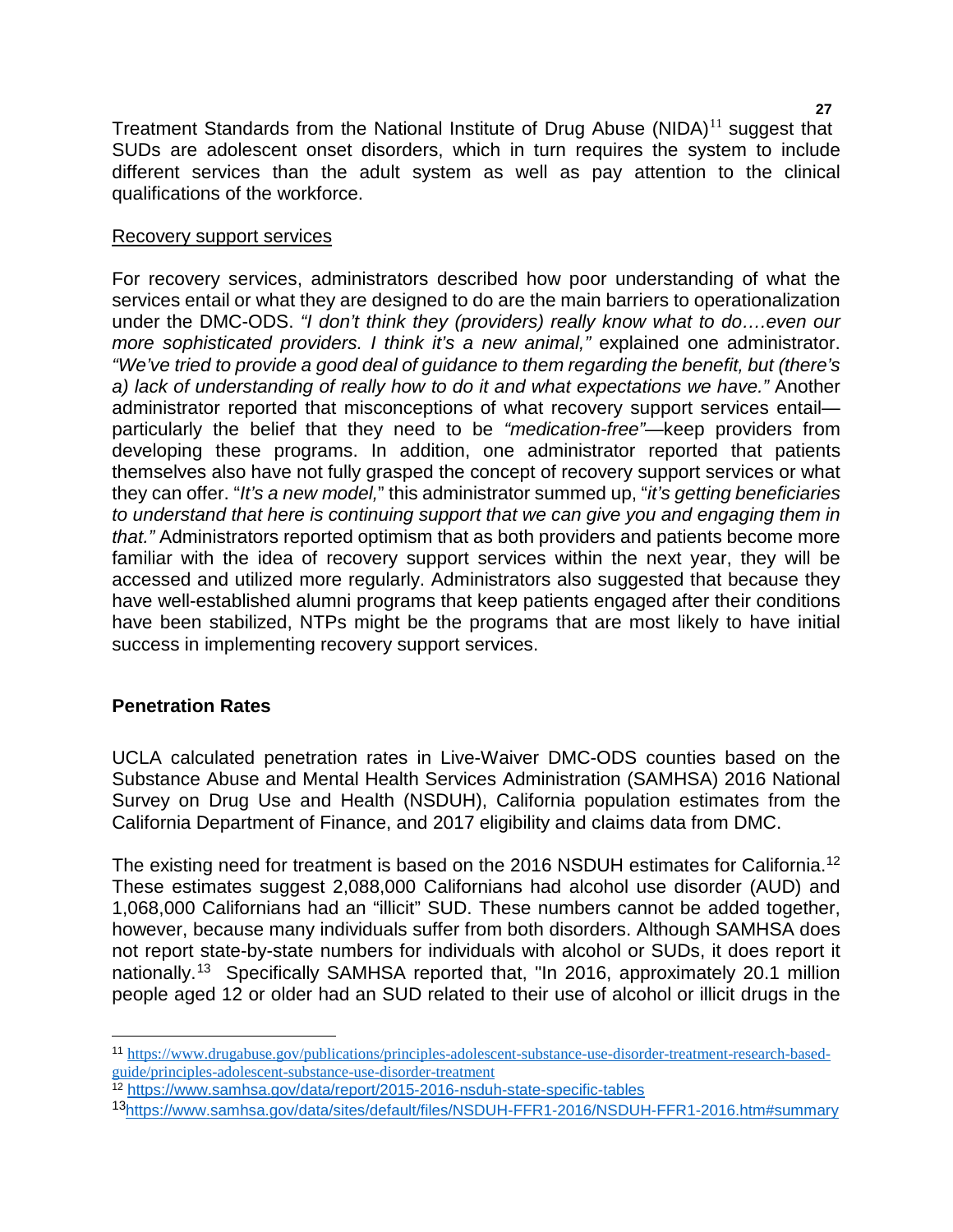past year, including 15.1 million people who had an alcohol use disorder." This suggests the number of people who have either an illicit SUD or AUD was approximately 20.1 million / 15.1 million = 133% of the number of people with an AUD alone. We therefore applied this to the number of Californians estimated to have an AUD to estimate a total of 2,088,000 x 133% = 2,777,040 with either an AUD or illicit SUD. We then divided this by the estimate of the California population 12 or over from the California Department of Finance<sup>[14](#page-30-0)</sup> (33,192,763) to obtain an estimated rate of need of 2,777,040 / 33,192,763 = 8.4%. This rate was then applied to the average monthly number of Medi-Cal eligibles in the Live-Waiver counties (4,317,807) to obtain a need estimate 4,317,817  $\times$  8.4% = 362,896. We then applied a correction to apply a need estimate of 38% for the homeless populations of these counties<sup>[15](#page-30-1)</sup> based on a SAMHSA estimate<sup>[16](#page-30-2)</sup> of alcohol dependence multiplied by 133% to produce a need estimate for both alcohol and SUD. This suggested a total Medi-Cal eligible population needing SUD treatment (AUD or illicit SUD) of 394,859. In these counties, an average of 16,896 patients per month received DMC-ODS services. This suggests a penetration rate of 16,896 / 394,859 = 4.3% based on the total Medi-Cal eligible population across the Live-Waiver counties. When the counties are weighted equally, however, the average Live-Waiver county had a penetration rate of 6.3%. Note this does not take into account people receiving treatment outside of the DMC system, e.g., MAT occurring in primary care. Some counties have made a major effort in these areas to complement their DMC-ODS system, so this penetration rate may somewhat understate treatment penetration.

As discussed in the 2015-2016 DMC-ODS evaluation report, nationally 97.1% of people who needed treatment for an alcohol problem did not feel they needed specialty treatment (SAMHSA, 2015). This suggests that although efforts to increase penetration rates can and should include expansion of physical capacity, efforts to change perceptions about specialty treatment among prospective patients and to reach patients in non-specialty settings such as primary care will also be critically important to substantially increase penetration rates. The DMC-ODS waiver provides opportunities to pursue these through

<span id="page-30-0"></span><sup>&</sup>lt;sup>14</sup> [http://www.dof.ca.gov/Forecasting/Demographics/Projections/documents/P1\\_Age\\_1yr\\_interim.xlsx](http://www.dof.ca.gov/Forecasting/Demographics/Projections/documents/P1_Age_1yr_interim.xlsx)<br><sup>15</sup> Contra Costa: "2017 Point in Time Count a Spanshot of Homelessness in Contra Costa Coun

<span id="page-30-1"></span><sup>15</sup> Contra Costa: "2017 Point in Time Count a Snapshot of Homelessness in Contra Costa County", Contra Costa Council for Homelessness[. https://cchealth.org/h3/coc/pdf/PIT-report-2017.pdf](https://cchealth.org/h3/coc/pdf/PIT-report-2017.pdf)

Los Angeles: "2017 Greater Los Angeles Homeless Count Results Los Angeles County and Continuum of Care" , Los Angeles Homeless Service Authority. [http://www.vchcorp.org/wp-content/uploads/2017/06/2017-](http://www.vchcorp.org/wp-content/uploads/2017/06/2017-Homeless-Count-Results.pdf) [Homeless-Count-Results.pdf](http://www.vchcorp.org/wp-content/uploads/2017/06/2017-Homeless-Count-Results.pdf)

Marin: Marin County Homeless Census & Survey 2017 Comprehensive Report. Applied Survey Research. [https://www.marinhhs.org/sites/default/files/files/servicepages/2017\\_07/marin\\_pit\\_executive\\_summary\\_2017.pdf](https://www.marinhhs.org/sites/default/files/files/servicepages/2017_07/marin_pit_executive_summary_2017.pdf)

Riverside: County of Riverside 2017 Point-In-Time Homeless Count Report: Riverside County DPSS. <http://dpss.co.riverside.ca.us/files/pdf/homeless/agendas-and-minutes/2017-rivco-pit-report-1.pdf>

San Francisco: San Francisco Homeless Count and Survey 2017 Comprehensive Report. Applied Survey Research[. http://hsh.sfgov.org/wp-content/uploads/2017/06/2017-SF-Point-in-Time-Count-General-FINAL-6.21.17.pdf](http://hsh.sfgov.org/wp-content/uploads/2017/06/2017-SF-Point-in-Time-Count-General-FINAL-6.21.17.pdf)

San Mateo: 2017 San Mateo County One Day Homeless Count and Survey: Final Report August 2017. County of San Mateo. Human Services Agency. [https://hsa.smcgov.org/sites/hsa.smcgov.org/files/2017%20One%20Day%20Homeless%20Count%20Final%20Repor](https://hsa.smcgov.org/sites/hsa.smcgov.org/files/2017%20One%20Day%20Homeless%20Count%20Final%20Report.pdf)

[t.pdf](https://hsa.smcgov.org/sites/hsa.smcgov.org/files/2017%20One%20Day%20Homeless%20Count%20Final%20Report.pdf)

Santa Clara: Santa Clara County Homeless Census & Survey 2017 Comprehensive Report. Applied Survey Research[.https://www.sccgov.org/sites/osh/ContinuumofCare/ReportsandPublications/Documents/2017%20Santa%2](https://www.sccgov.org/sites/osh/ContinuumofCare/ReportsandPublications/Documents/2017%20Santa%20Clara%20County%20Homeless%20Census%20and%20Survey%20Report.pdf) [0Clara%20County%20Homeless%20Census%20and%20Survey%20Report.pdf](https://www.sccgov.org/sites/osh/ContinuumofCare/ReportsandPublications/Documents/2017%20Santa%20Clara%20County%20Homeless%20Census%20and%20Survey%20Report.pdf)

<span id="page-30-2"></span><sup>16</sup> <http://www.nationalhomeless.org/factsheets/addiction.pdf>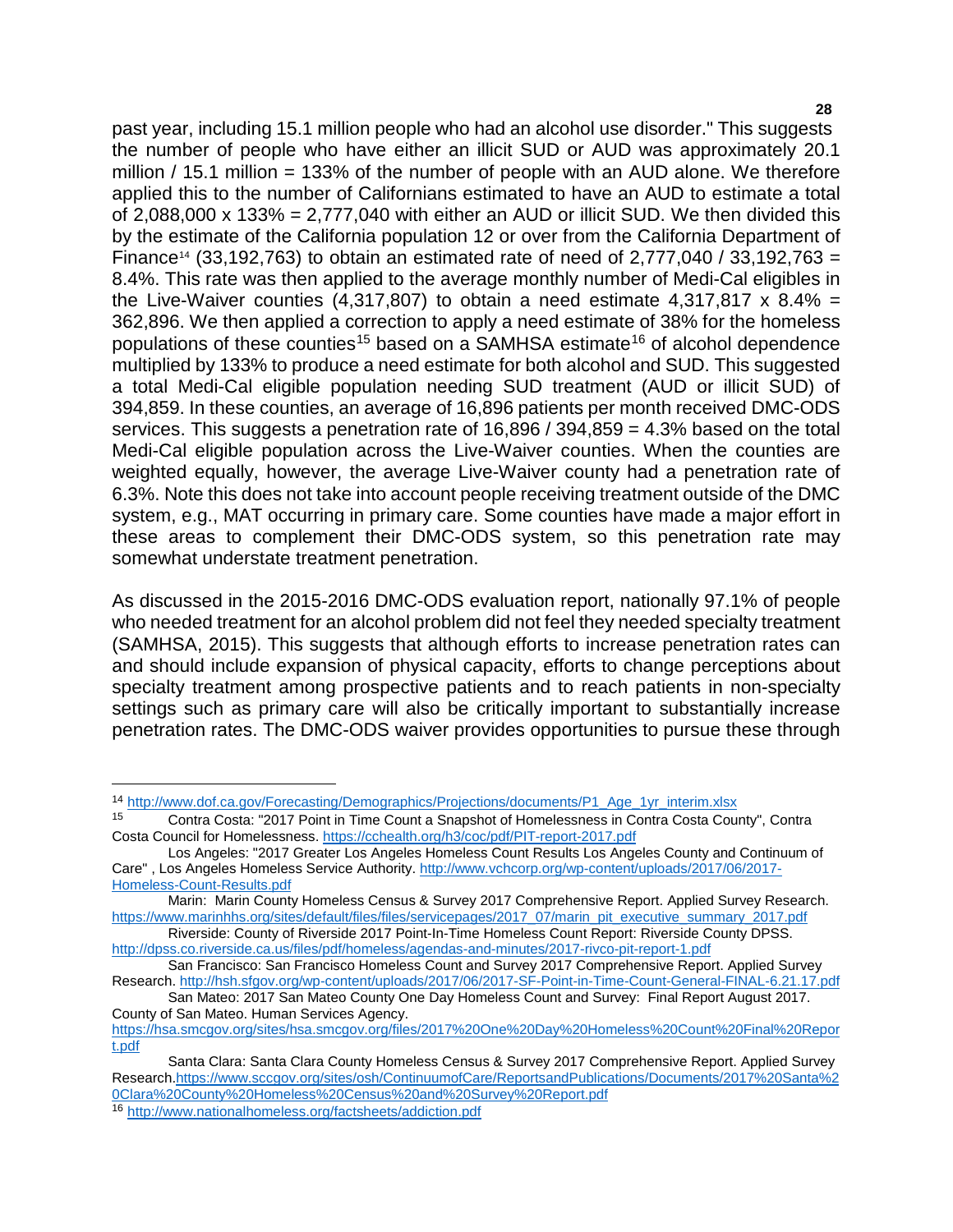improvements in quality and coordination of care, to be discussed in Chapters 3 and 4, respectively.

#### <span id="page-31-0"></span>C. Discussion and Next Steps

The DMC-ODS waiver is having a measurable effect on access. In any effort of this size and complexity there will be both successes and challenges, and DMC-ODS is no exception.

In Live-Waiver counties, there was an increase in the number of people accessing SUD treatment with preliminary estimates in the neighborhood of 7%. There is also an increase of about 28% in the number of people receiving treatment funded by DMC giving them access to potentially higher quality treatment (DMC-ODS Quality is discussed in Chapter 3). UCLA will continue to monitor this progress.

Counties report that capacity expansion is challenging, however, especially for withdrawal management. The number of beneficiaries that are able to access services, and therefore penetration rates, appear to be constrained by capacity expansion.

*Recommendation:* Continue working with counties to resolve voluntary inpatient detoxification billing issues provided through FFS Medi-Cal. To facilitate expanded withdrawal management within DMC, explore with CMS the possibility of streamlining the process for existing providers to add withdrawal management services.

# *Recommendation: Look into options to help with startup costs, possibly through non-DMC funding.*

The need for better data was an overarching issue. Use of MAT may be expanding, but partly outside of DMC. Getting the full picture will require up-to-date Medi-Cal managed care/FFS data. UCLA is in discussions with DHCS and hopes to receive these data shortly.

DMC-ODS is facilitating establishment of BALs. This effect even seems to be extending to Non-Waiver counties as these counties plan to participate in DMC. Secret shopper calls suggest these lines are functioning but have experienced some growing pains. Counties are working to address these, for example by hiring additional staff. UCLA will continue to monitor BALs for improvement and provide feedback to the individual counties.

A few issues appear to be continuing to cause confusion among counties and providers, including what recovery support services are and what requirements exist, and how to overcome challenges to expand youth services under the waiver.

*Recommendation:* Consider additional technical assistance on these topics.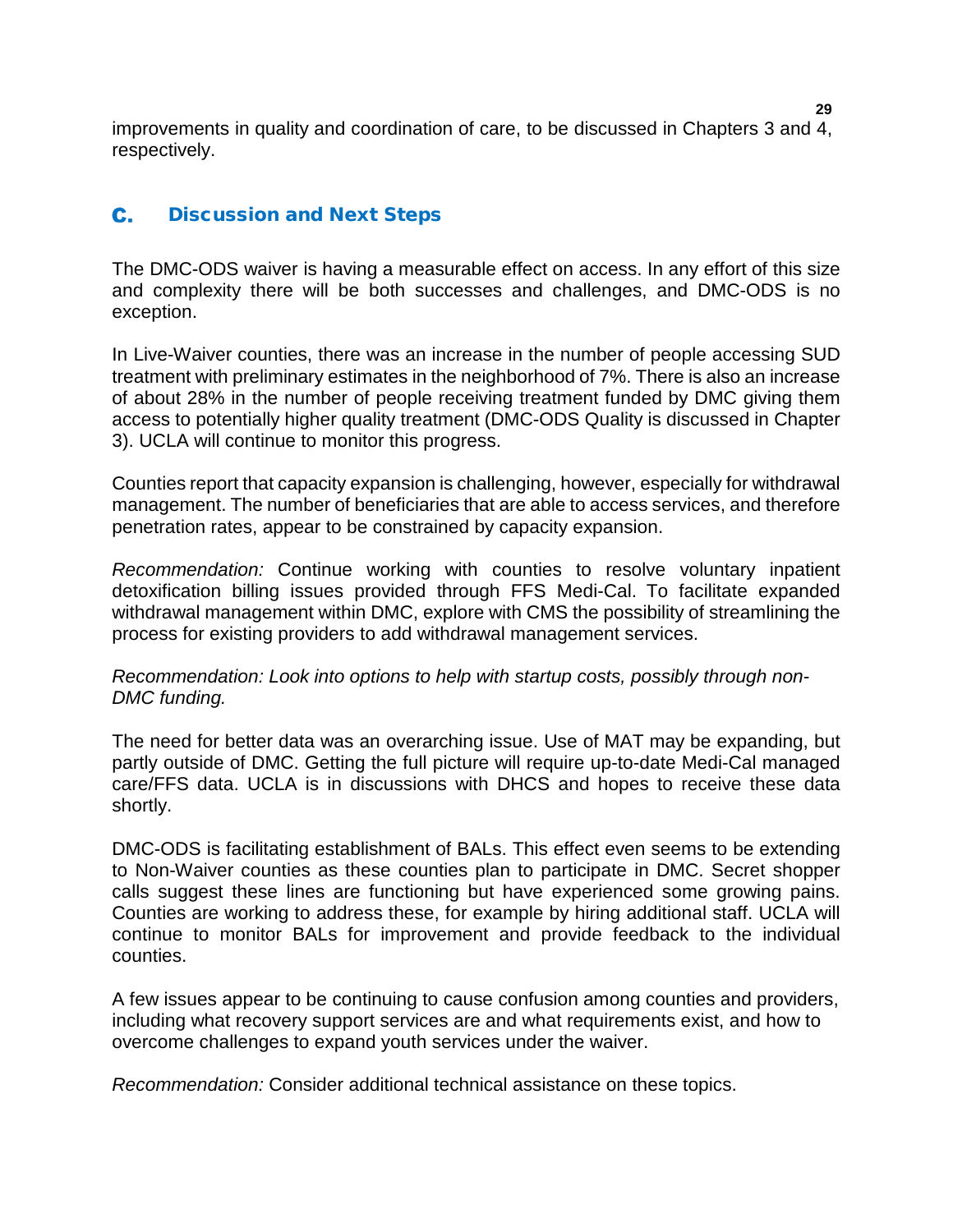References

SAMHSA (2015). *Receipt of Services for Behavioral Health Problems: Results from the 2014 National Survey on Drug Use and Health.* Available at: [http://www.samhsa.gov/data/sites/default/files/NSDUH-DR-FRR3-2014/NSDUH-](http://www.samhsa.gov/data/sites/default/files/NSDUH-DR-FRR3-2014/NSDUH-DR-FRR3-2014/NSDUH-DR-FRR3-2014.htm)[DR-FRR3-2014/NSDUH-DR-FRR3-2014.htm](http://www.samhsa.gov/data/sites/default/files/NSDUH-DR-FRR3-2014/NSDUH-DR-FRR3-2014/NSDUH-DR-FRR3-2014.htm)

SAMHSA (2017). 2014-2015 National Survey on Drug Use and Health: Guide to State Tables and Summary of Small Area Estimation Methodology. Available at: [https://www.samhsa.gov/data/sites/default/files/NSDUHsaeMethodology2015/NS](https://www.samhsa.gov/data/sites/default/files/NSDUHsaeMethodology2015/NSDUHsaeMethodology2015.pdf) [DUHsaeMethodology2015.pdf](https://www.samhsa.gov/data/sites/default/files/NSDUHsaeMethodology2015/NSDUHsaeMethodology2015.pdf)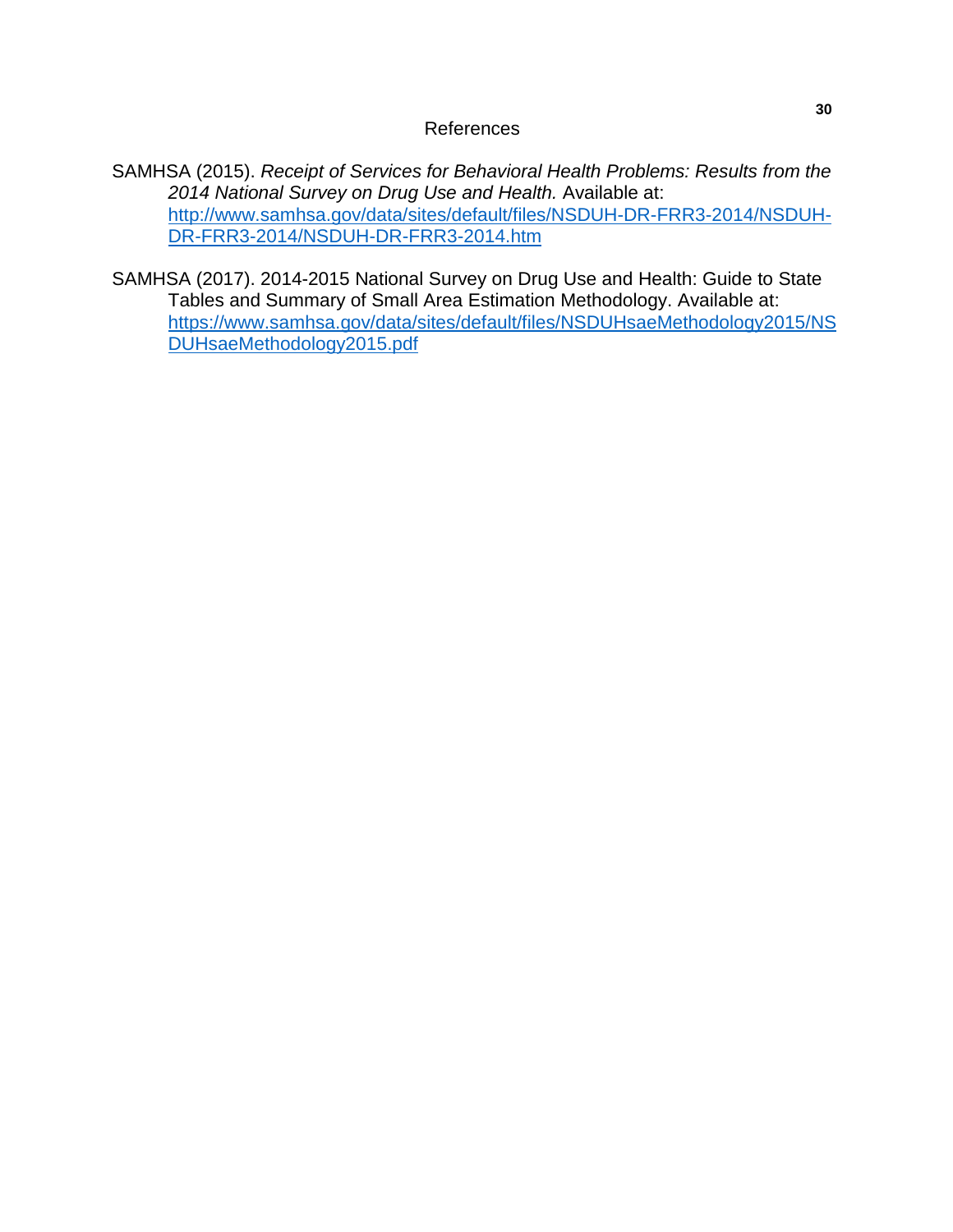# III. Quality of Care

<span id="page-33-0"></span>*Cheryl Teruya, Ph.D., Howard Padwa, Ph.D., Valerie Antonini, M.P.H., Vandana Joshi, Ph.D., Darren Urada, Ph.D., David Huang, Ph.D., Kevin Castro-Moino, and Elise Tran*

**"Without the waiver we would not be working on developing SU quality improvement activities."** *Administrator – County Administrator Survey*

**"Like the staff tells me, I was just ready. But I think it has a lot to [do] with the staff and curriculum."** *Patient – Treatment Perceptions Survey*

**"Since coming here I got my family back, a job, a place to live. Staff here is very kind and supportive."** *Patient – Treatment Perceptions Survey*

The Institute of Medicine defines quality of care as "[t]he degree to which health services for individuals and populations increase the likelihood of desired health outcomes and are consistent with current professional knowledge."[17](#page-33-2) UCLA analyzed data available during the first three years of the Drug Medi-Cal Organized Delivery System (DMC-ODS) waiver demonstration project to evaluate the quality of substance use disorder (SUD) care using multiple measures.



#### <span id="page-33-1"></span>D. Data Sources

The data sources available for conducting the analyses included the California Outcome Measurement System - Treatment (CalOMS-Tx), 2015 and 2017 County Administrator Surveys, County Administrator Interviews, Drug Medi-Cal (DMC) claims, and DMC-ODS

<span id="page-33-2"></span> <sup>17</sup> For more, see: [http://www.nationalacademies.org/hmd/Global/News%20Announcements/Crossing-the-](http://www.nationalacademies.org/hmd/Global/News%20Announcements/Crossing-the-Quality-Chasm-The-IOM-Health-Care-Quality-Initiative.aspx)[Quality-Chasm-The-IOM-Health-Care-Quality-Initiative.aspx](http://www.nationalacademies.org/hmd/Global/News%20Announcements/Crossing-the-Quality-Chasm-The-IOM-Health-Care-Quality-Initiative.aspx)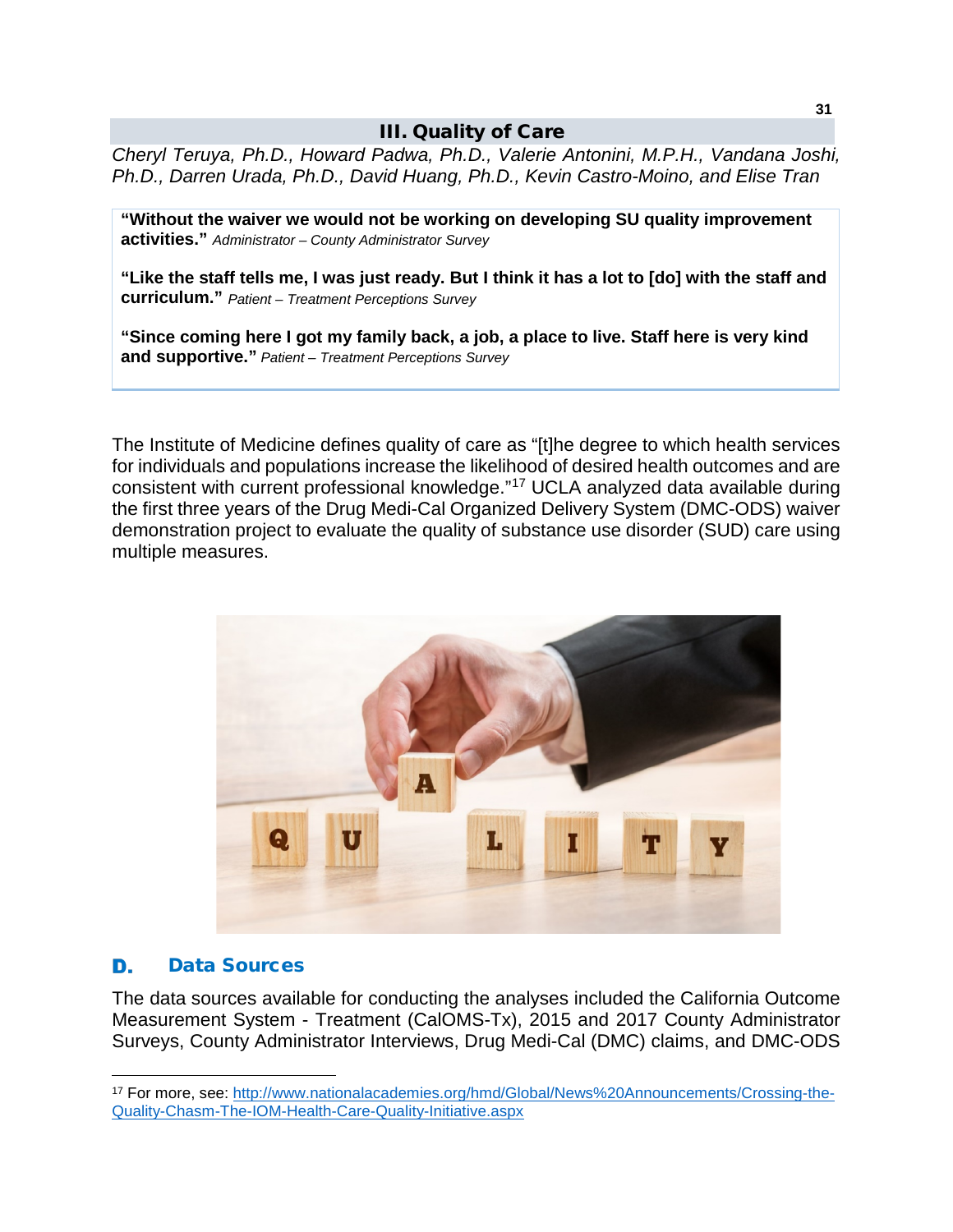Level of Care (LOC), and patient perceptions of care surveys. Analysis of these data focused on measurable change between Live-Waiver counties, Pre-Implementation Waiver counties, and Non-Waiver counties in order to determine whether the DMC-ODS was associated with changing practices. UCLA expects treatment provider surveys and Medi-Cal claims to become available in the future for evaluating the quality of SUD care.

## <span id="page-34-0"></span>Е. **Measures**

# **Use of American Society of Addiction Medicine (ASAM) Criteria-based tool(s) for Patient Placement and Assessment**

The ASAM Criteria provides a common standard for assessing patient needs, improving placement decisions, and documenting the appropriateness of placement. They facilitate the appropriate matching of a patient's severity of SUD illness along six dimensions with levels along a continuum of SUD treatment. While use of an ASAM-based assessment is a requirement under the waiver, counties have discretion over which ASAM Criteriabased assessment tools best meet their needs.

# Use of ASAM Criteria-based assessments

Analysis of County Administrator 2017 Survey data show that ASAM Criteria assessment and placement was available in all (100%) of the Live-Waiver counties, in the majority (62.5%) of Pre-Implementation Waiver counties, and in half (50.0%) of the Non-Waiver counties. (See Figure 3.1.) The Live-Waiver counties show the largest increase from the 2015 survey (difference of 57% between 2015 and 2017), although the availability of ASAM-based assessment appears to have increased in all three groups. The difference among the three groups became statistically significant (p=.002) in 2017.



# **Figure 3.1: Percentage of counties with ASAM assessment and placement available for adult patients**

**32**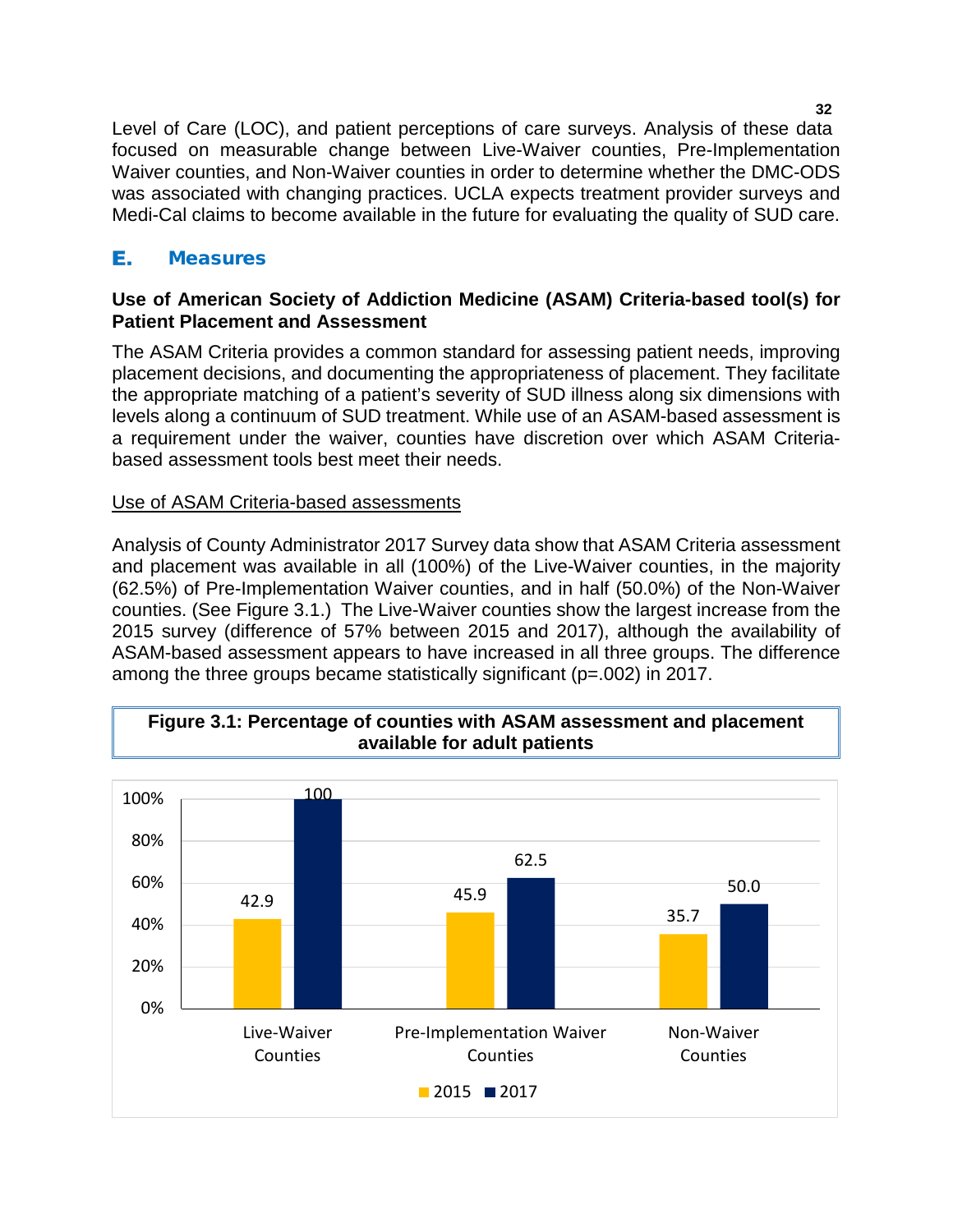According to the County Administrator Survey, most counties are using tools that they developed internally for initial assessment (n=20), full assessment (n=16), and reassessment (n=13). (See Figure 3.2 below.) The ASAM Criteria book and tools adapted from another county are also commonly used for conducting full assessments (n=16 and n=13, respectively) and initial assessments (n=10 and n=12, respectively). In addition, nine counties are planning to use the initial placement (screening) tool based on the ASAM Criteria that UCLA is developing and testing on behalf of the Department of Health Care Services (DHCS), known as the Brief Questionnaire for Initial Placement (BQuIP).

# **Figure 3.2: Number of counties using or planning to use different ASAM-based tools for initial, full assessment and re-assessment**



Survey respondents who indicated "Other" were asked to specify the tools they are using or planning to use. Below are selected respondent comments, which illustrate the diversity of initial assessment, full assessment, and/or re-assessment tools.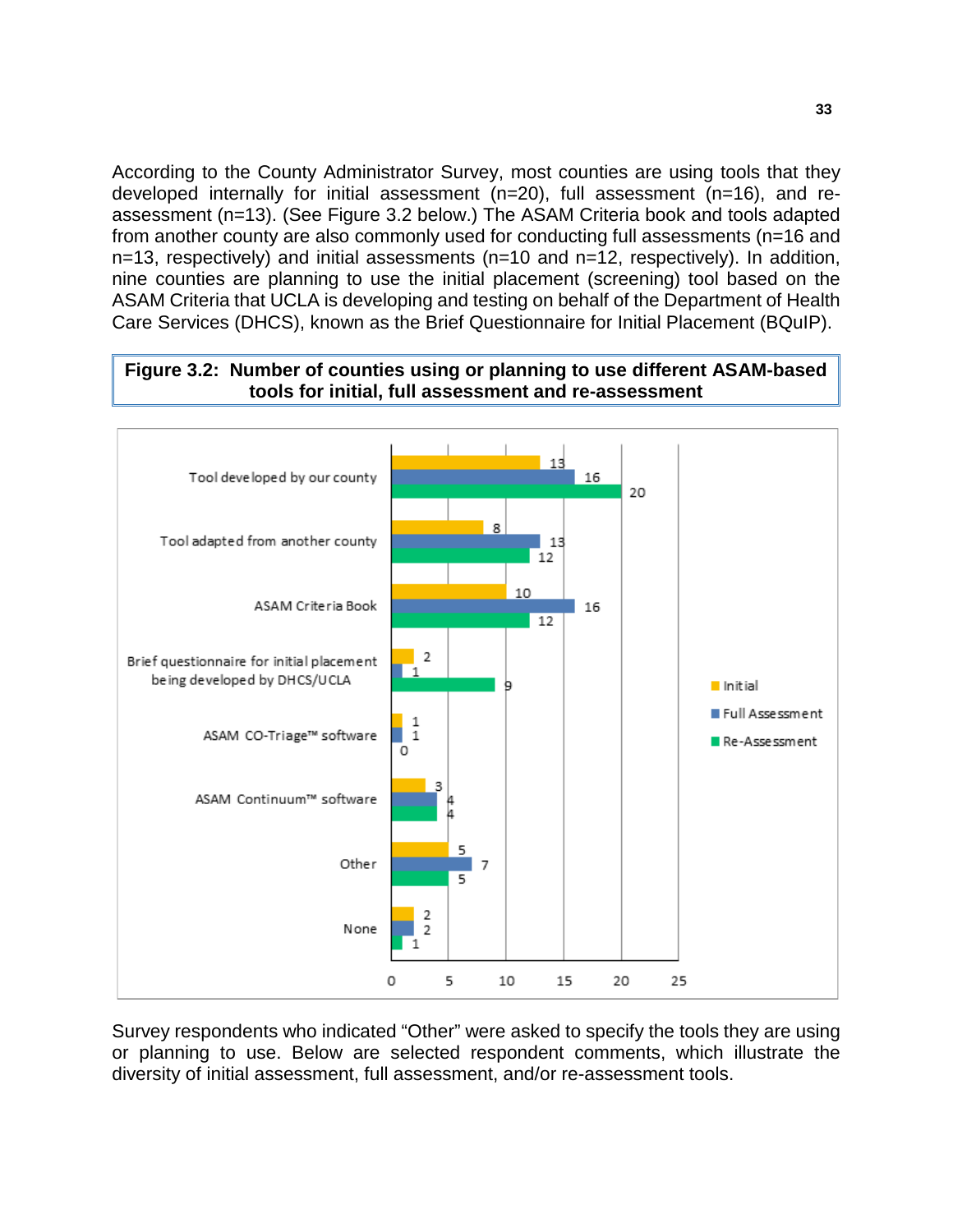- *Will move toward CONTINUUM but for year 1 using a paper based [tool]*
- *Our EHR already has ASAM*
- *Our assessment tool has been put together using information from multiple tools/counties*
- *ASAM Framework developed by the Department*
- *ASI (Addiction Severity Index)*
- *We are currently using SU Assessment as per our Anasazi Software*
- *Texas Christian University Screening tools (SUD, MH, Criminal Thinking)*
- *Tools developed by SUD Providers*

While use of the ASAM Criteria for assessment and placement appears to have increased from 2015 to 2017 according to the County Administrator Surveys, implementation has nevertheless been somewhat challenging for some as shown by the increasing trend for the Live-Waiver and Pre-Implementation Waiver counties. (See Figure 3.3 below.)

**Figure 3.3: Mean rating of challenge level for implementing ASAM assessment and placement**



Interviews conducted with county administrators from Live-Waiver counties provide some insight into some of the challenges in implementing ASAM Criteria-based assessment and placement, which represents a cultural shift for many providers. Some administrators indicated that not surprisingly, many providers were more comfortable with the tools and clinical practices that they were already familiar with, and which they felt had been effective; thus, some providers resisted the implementation of ASAM assessments. Similarly, patients have had concerns about ASAM assessments, expressing that "*the ASAM kind of dictates their level of care.*" This concern is particularly prominent, one administrator reported, among patients for whom residential treatment was the only source of housing available. This administrator's comment highlights the need for housing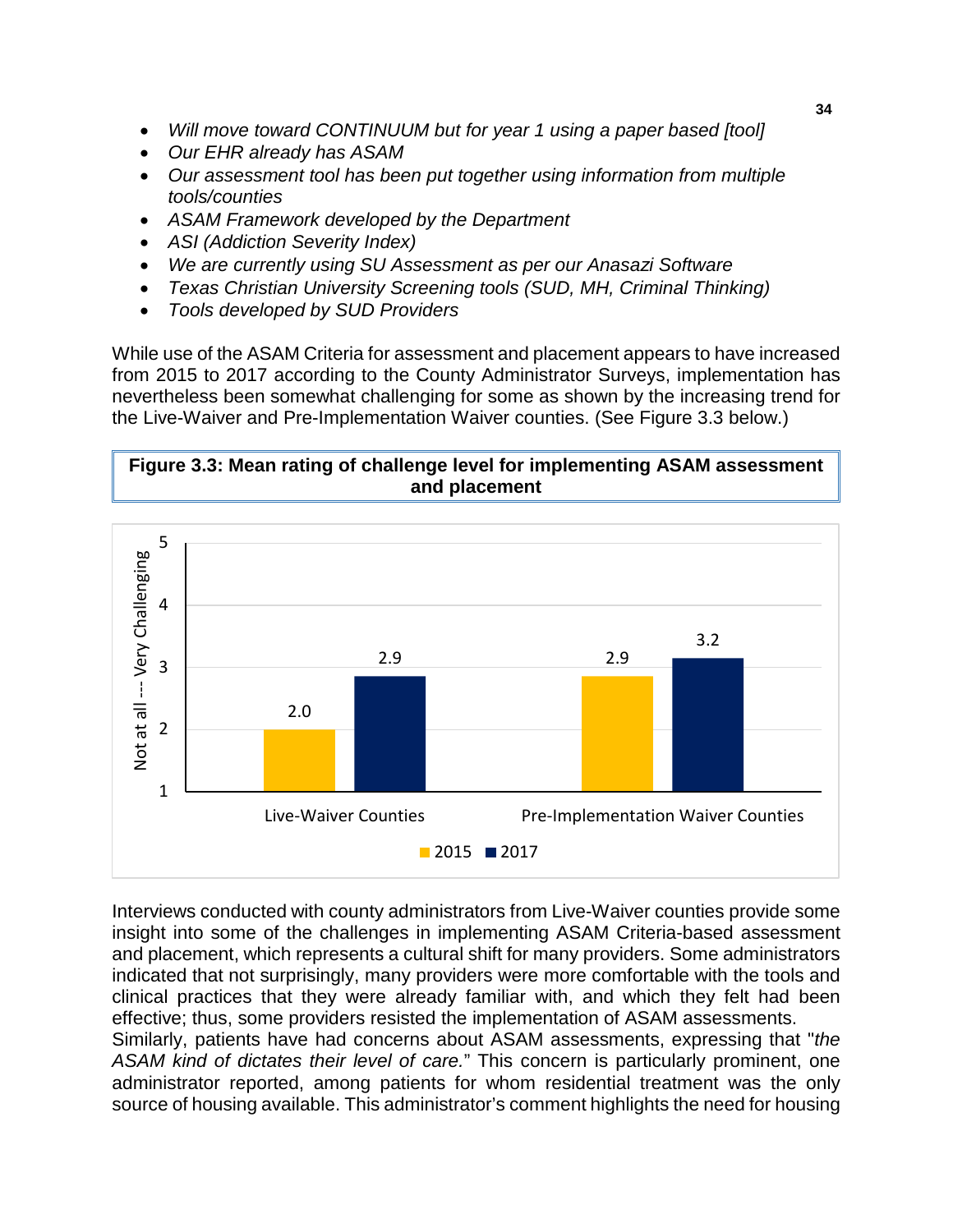assistance (e.g., transitional housing, recovery residences): *"Some of them (patients)…were becoming fearful when the ASAM was coming along for them when they were scheduled to have their next ASAM to determine whether they were going to have a place to live or not, at that point."*

For some providers, adjusting to ASAM assessments has been particularly challenging since they are accustomed to different types of documentation. In particular, one administrator reported that the changes associated with ASAM implementation were very difficult for methadone providers. In this county, one methadone provider analyzed ASAM paperwork required by the county and found that in spite of its comprehensiveness, it did not include all of the paperwork required for methadone programs:

> *"The assessments that's required in Title 9 for methadone clinics, or Title 22 I guess it is, includes ten points that if they're not there, you'll be dinged and you'll be told you don't have the complete assessment. They're based on the ASI (Addiction Severity Index), not on the ASAM conventions. Some of the programs have added that to our tool at the bottom just to be sure that they hit all the points. Other programs have decided to do both the ASAM and the ASI."*

Among other providers, administrators reported that the length of ASAM assessments has slowed the rate at which programs can conduct assessments and begin admissions. *"It's constrained the rate of admission because the full ASAM takes longer than a lot of the…previous tools that some providers were using,"* explained one administrator. *"Also…reconfiguring of staff so that they could keep up the pace of admissions"* while conducting full assessments was a challenge for many providers.

Administrators suggested that in addition to the ASAM courses available online, further on-site hands-on training would be helpful in addressing many of the challenges providers are experiencing due to the cultural/system shift that the DMC-ODS is creating. In addition, they recommended that the ASAM Criteria be integrated into all future counselor training in California so that providers become fully proficient in conducting ASAM assessments.

## ASAM LOC placement data

LOC data are being collected in Live-Waiver counties for the first time. Data for some counties have been delayed by technical issues, but data for three Live-Waiver counties were available for analysis from San Mateo, Santa Clara, and Marin. Data for the other counties are expected to be available for future reports.

Data are collected on three types of screenings or assessments:

- Brief Initial Screen a short screening to determine a preliminary LOC placement;
- Initial Assessment a longer, comprehensive assessment to determine the LOC recommendation and establish medical necessity; and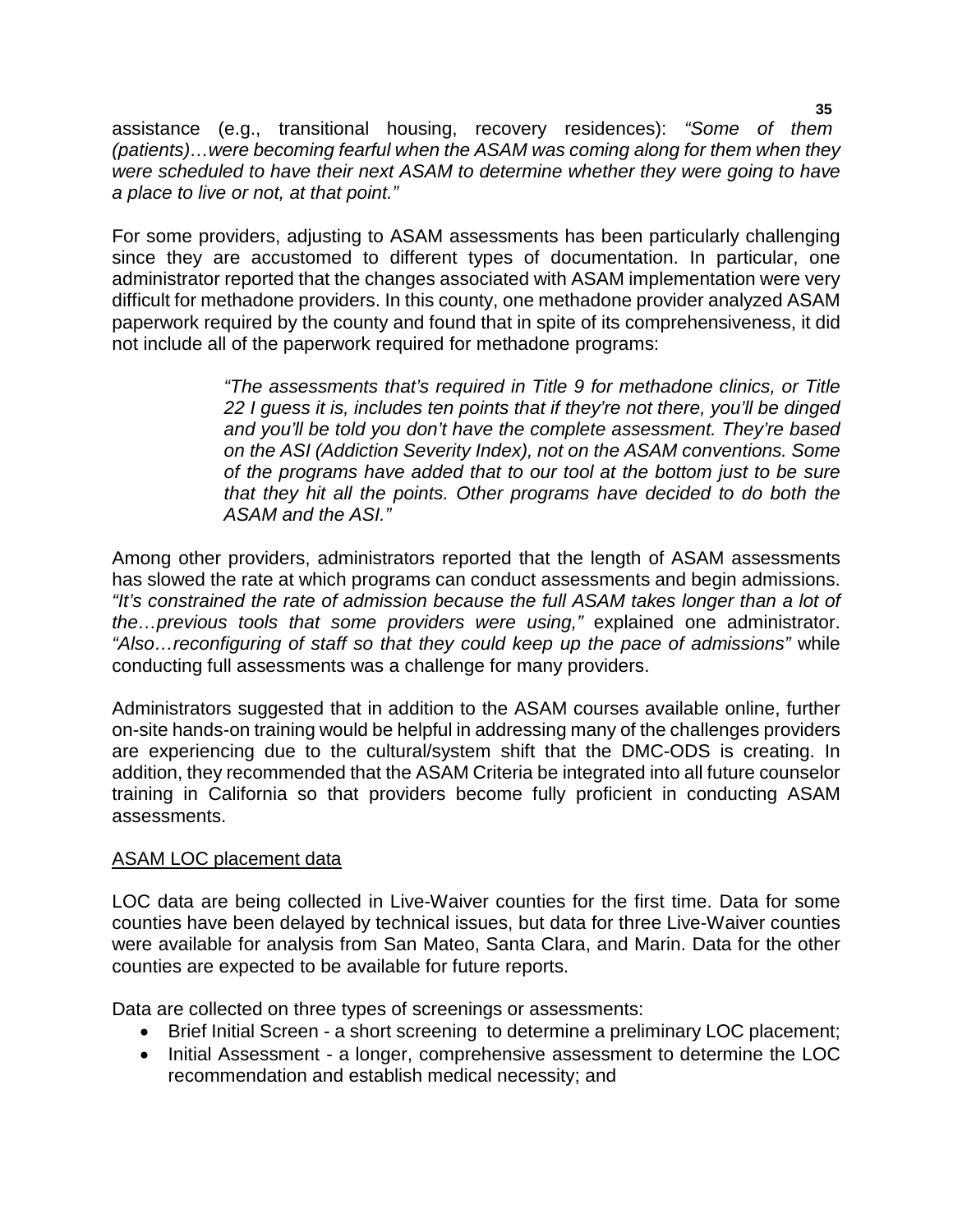• Follow-up assessment - any re-assessment following an initial assessment that occurs during the same treatment episode.

Up to three indicated and two actual LOCs/Withdrawal Management (WM) can be recorded:

- Indicated LOC/WM initial recommendations according to the screening/assessment instrument being used (prior to taking the patient's preference into account). For example, the indicated LOC/WM is listed under "Final Level of Care Recommendations" if using the CONTINUUMTM software.
- Actual LOC/ WM placement decision actual LOC/WM decided upon after patient input.

The options for LOC are listed below. These include treatment settings that patients are referred to initially (e.g., outpatient/intensive outpatient) with the exact LOC (e.g., ASAM Level 2.1) "to be determined" after a full ASAM assessment has been conducted. The list also includes WM levels, which can be combined with ASAM LOCs.

None

Outpatient/Intensive Outpatient (OP/IOP), exact level TBD

Residential, exact level TBD

WM, exact level TBD

Ambulatory WM, exact level TBD

Residential/Inpatient WM, exact level TBD

Narcotic Treatment Program/Opiate Treatment Program (NTP/OTP)

- 0.5 Early Intervention
- 1.0 OP
- 2.1 IOP
- 2.5 Partial Hospitalization
- 3.1 Clinically Managed Low-Intensity Residential
- 3.3 Clinically Managed Population-Specific High-Intensity Residential
- 3.5 Clinically Managed High-Intensity Residential Services
- 3.7 Medically Monitored Intensive Inpatient Services
- 4.0 Medically Managed Intensive Inpatient Services
- 1-WM Ambulatory WM without Extended Onsite Monitoring
- 2-WM Ambulatory WM with Extended Onsite Monitoring
- 3.2-WM Clinically Managed Residential WM
- 3.7-WM Medically Monitored Inpatient WM
- 4-WM Medically Managed Intensive Inpatient WM

If at least one of the indicated and actual LOCs do not match, providers are asked to select the reason for the mismatch. The options are:

Not applicable - no difference Clinical judgement Lack of insurance / payment source Legal issues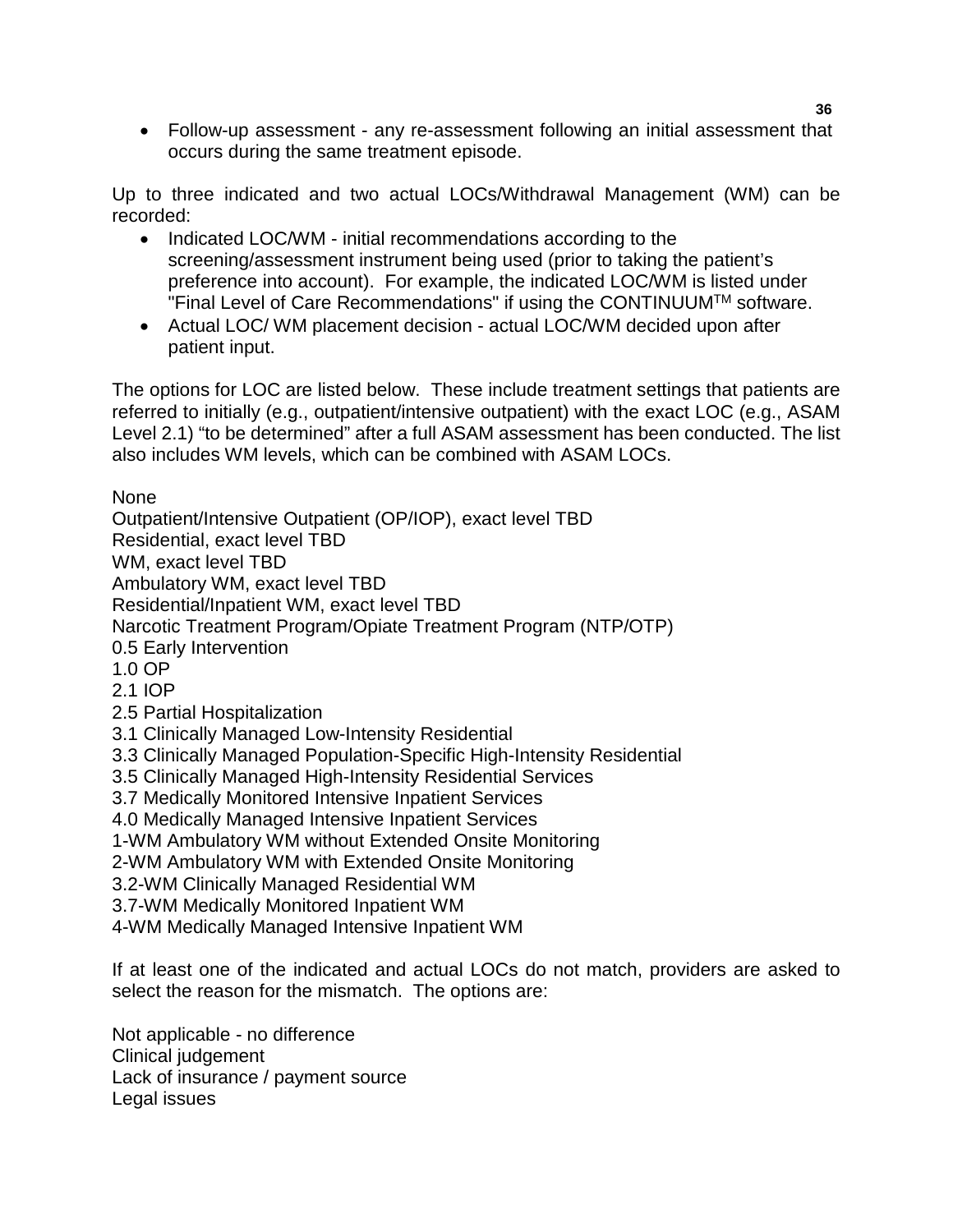Level of care not available Managed care refusal Patient preference Geographic accessibility Family responsibility Language Used two residential stays in a year already. **Other** 

As shown in Figure 3.4, most treatment referrals were made to the same LOC indicated on the screening or assessment, including 92.9% of the time for brief screenings and 89.0% of the time for the in-depth initial assessments. When the actual placement decision could not be confirmed to match the indicated LOC, it was generally either because the actual placement decision was missing (i.e. a match may have actually occurred but the data are missing), or the patient was referred to a lower LOC than indicated. Patients were almost never referred to a higher LOC than indicated.



Among cases where indicated and actual levels of care did not match, the reasons differed depending on the type of screening or assessment. (See Figure 3.5 below.)

• For brief screens, the most frequent reason (30.9%) was missing data on the actual placement decision, making it impossible to confirm a match between indicated and actual levels of care (one may have actually occurred). Next most frequent was patient preference (29.9%). It was rare for the mismatch to occur due to clinical judgement (2.1%) or unavailability of the LOC (8.2%).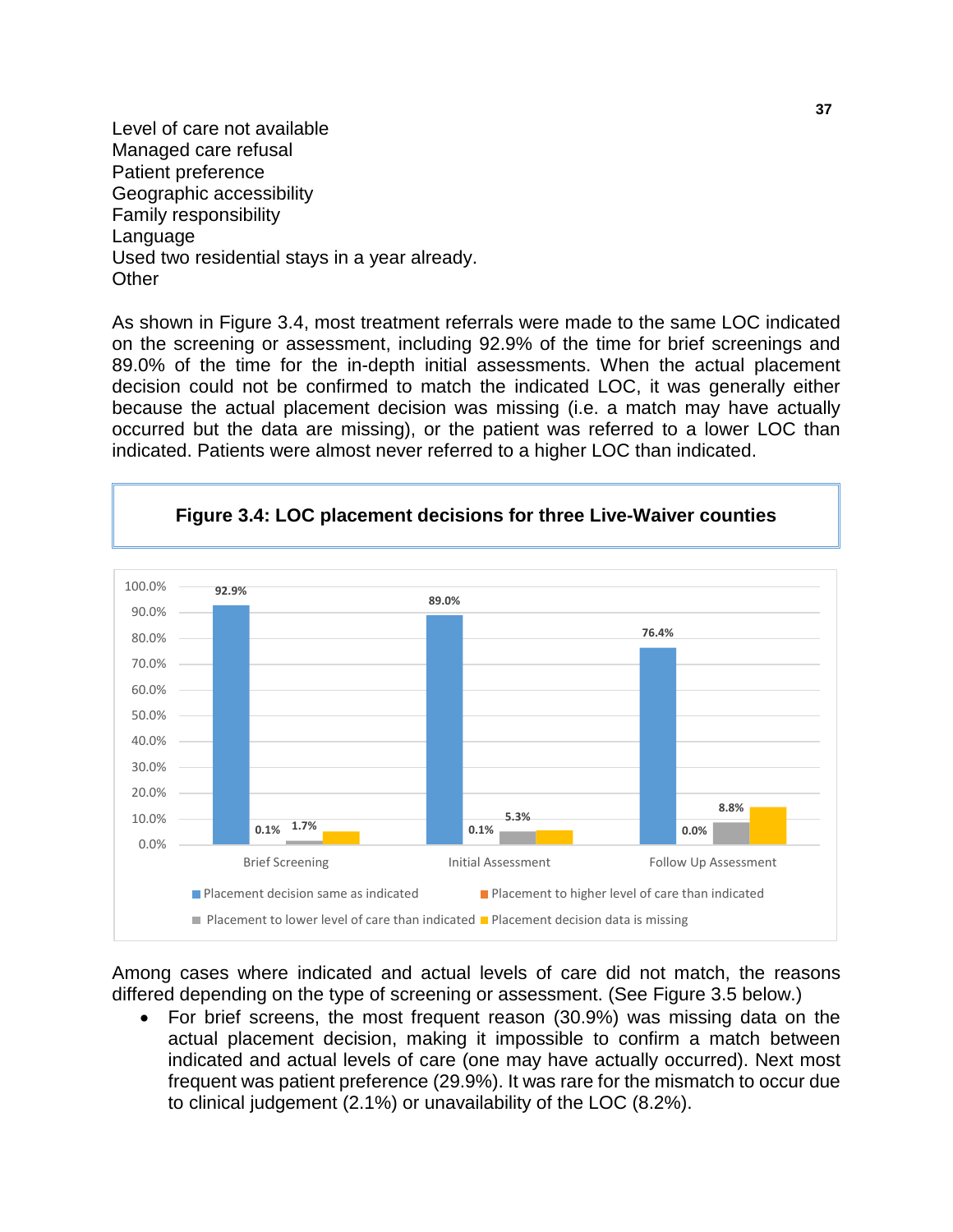- For initial assessments, the most frequent reason was missing data on the actual placement and clinical judgement (both 27.5%), followed up by unavailability of the indicated LOC (21.1%).
- For follow-up assessments, the primary reason for differences between indicated and actual LOC was patient preference (45.7%).

In addition, patients whose indicated and placement decision levels of care were the same had a positive discharge status (completed treatment or left with satisfactory progress) 64.9% of the time, compared to patients whose levels of care did not match (63.0%).



This is only a preliminary analysis of the first set of LOC placement data to arrive from three counties. UCLA will continue to collect and analyze this data and collect additional information to increase understanding of the reasons for the patterns found.

## Youth-specific ASAM Criteria-based tools

In the 2017 County Administrator Survey, respondents were asked if a youth-specific ASAM criteria-based tool is currently being used in assessment centers and/or treatment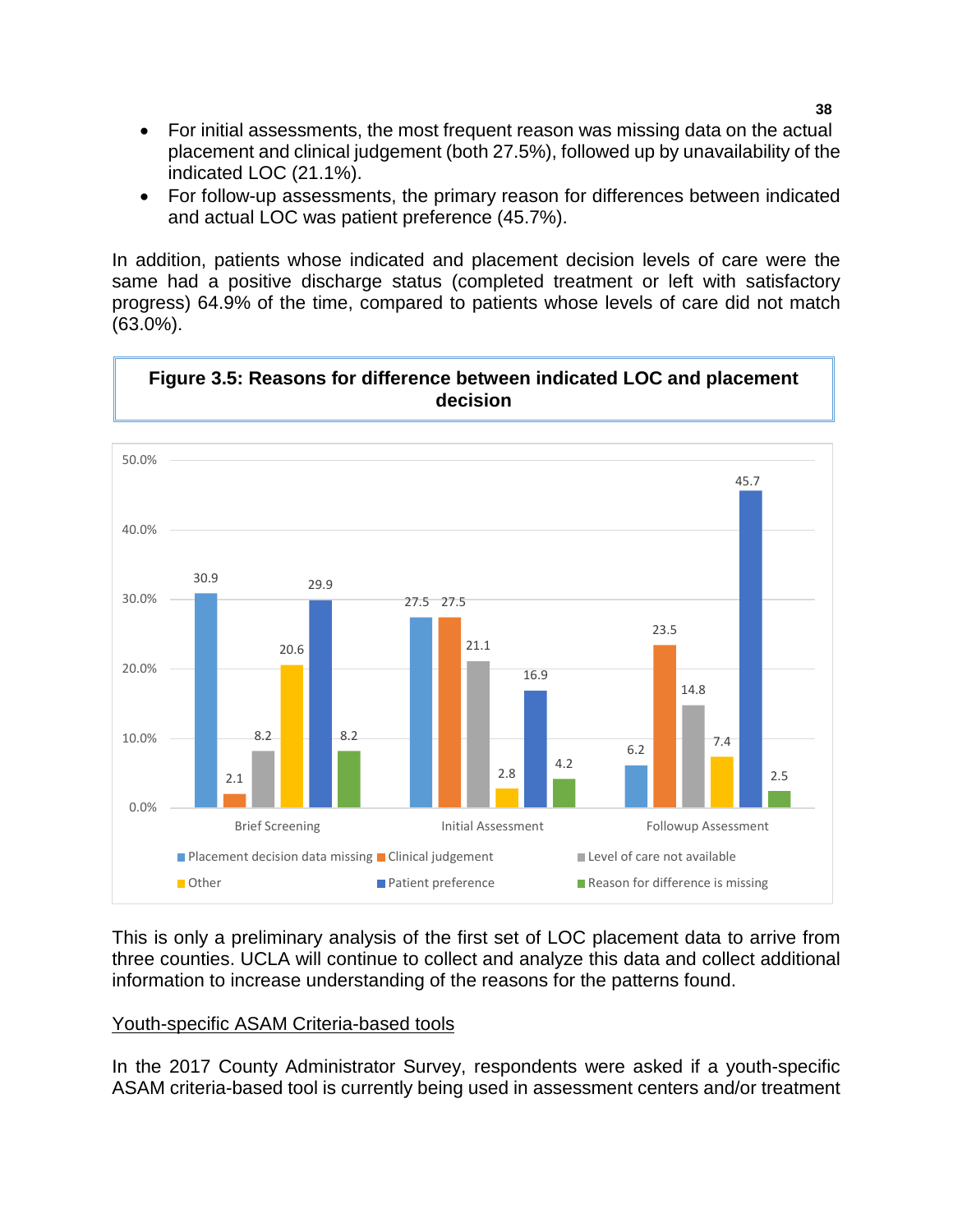providers in their counties. Although only 16.3% of all counties reported that they are using such a tool, more than half (59.2%) indicated that they are planning to use an ASAM Criteria-based tool for youth (data not shown). Among the Live-Waiver counties, which are required to use an ASAM Criteria tool to assess all patients, three counties reported that the ASAM tool they are currently using was developed specifically for youth, while three other counties are planning to use such a tool, and one county is not using and does not plan to use such a tool. UCLA will continue to track the use of youth-specific screening and ASAM criteria-based assessment tools over the course of the DMC-ODS.

## **Utilization management (UM)**

The intent of a UM program is to assure that patients have appropriate access to SUD services; medical necessity has been established; the patient is in the appropriate ASAM LOC; and that the interventions are appropriate for the diagnosis and LOC. According to County Administrator Survey data shown in Figure 3.6, among the Live-Waiver group there is a trend toward greater availability of UM. However, there was a statistically insignificant decrease from 54.2% in 2015 to 47.8% in 2017 for the Pre-Implementation counties, which created a larger gap between the Live-Waiver and Pre-Implementation groups. It is unclear what may have contributed to this trend, although it may be that, similar to the patterns seen for some of the other requirements under the DMC-ODS (e.g., Licensed Practitioners of the Healing Arts [LPHAs], physician consultation), once administrators learned the details, they revised their responses (e.g., implementation status) from the initial 2015 County Administrator Survey. UCLA will further investigate this area (e.g., upcoming administrator interviews and surveys).

In addition, there was an unexpected increasing trend from 30.8% in 2015 to 75.0%in 2017 for the Non-Waiver counties. A few Non-Waiver county administrators were contacted to try to better understand the trend. Administrators from two counties indicated that because they have integrated behavioral health departments, they are *"able to leverage resources"* from the mental health side as one administrator put it. The other administrator explained that the *"mental health side has a very structured UR [utilization review] system and I have my own system for doing UR for our SUD program (very simplified). As we become Medi-Cal certified I'm sure I will be learning a whole new way of doing things. It's my guess this could be true for other counties?"* Given that Non-Waiver counties are now required to provide all covered DMC services per Mental Health and Substance Use Disorders (MHSUDS) Information Notice Number 18-009, it is possible that more counties will obtain DMC certification and continue the trend toward providing UM. Similarly, as waiver counties implement, or prepare to implement, the DMC-ODS waiver, UM availability is expected to rise.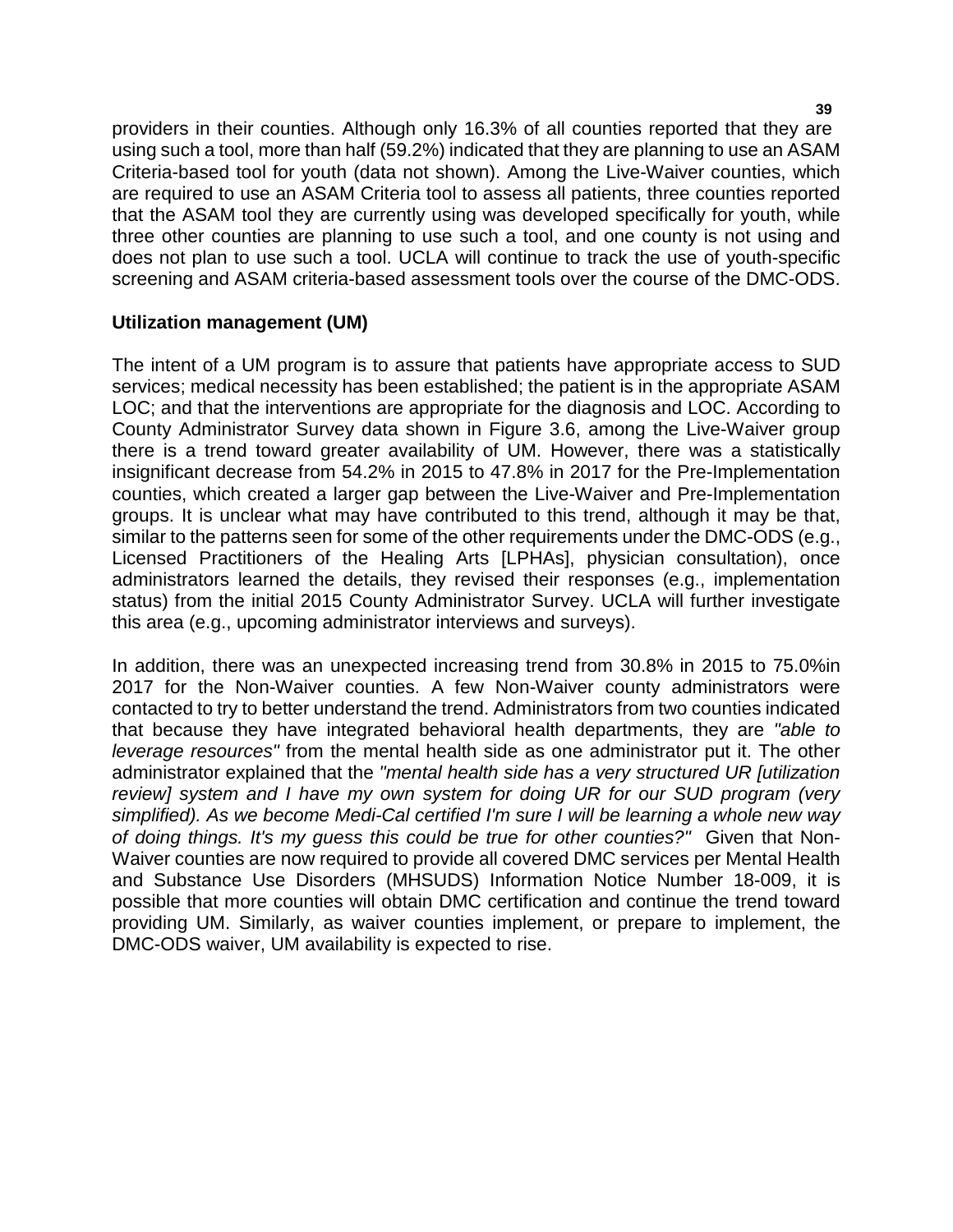

**Figure 3.6: Percentage of counties with UM available for adult patients**

Figure 3.7 suggests UM challenges increased in Live-Waiver counties even as they availability of UM increased. In contrast, among the Pre-Implementation counties, both the availability and level of challenge of implementing a UM program decreased slightly. These results suggest that there is a challenging learning curve as counties begin implementing UM management programs. As counties gain more experience and refine their UM processes, these challenges may recede. To facilitate this, training or technical assistance in this area may be helpful.



**40**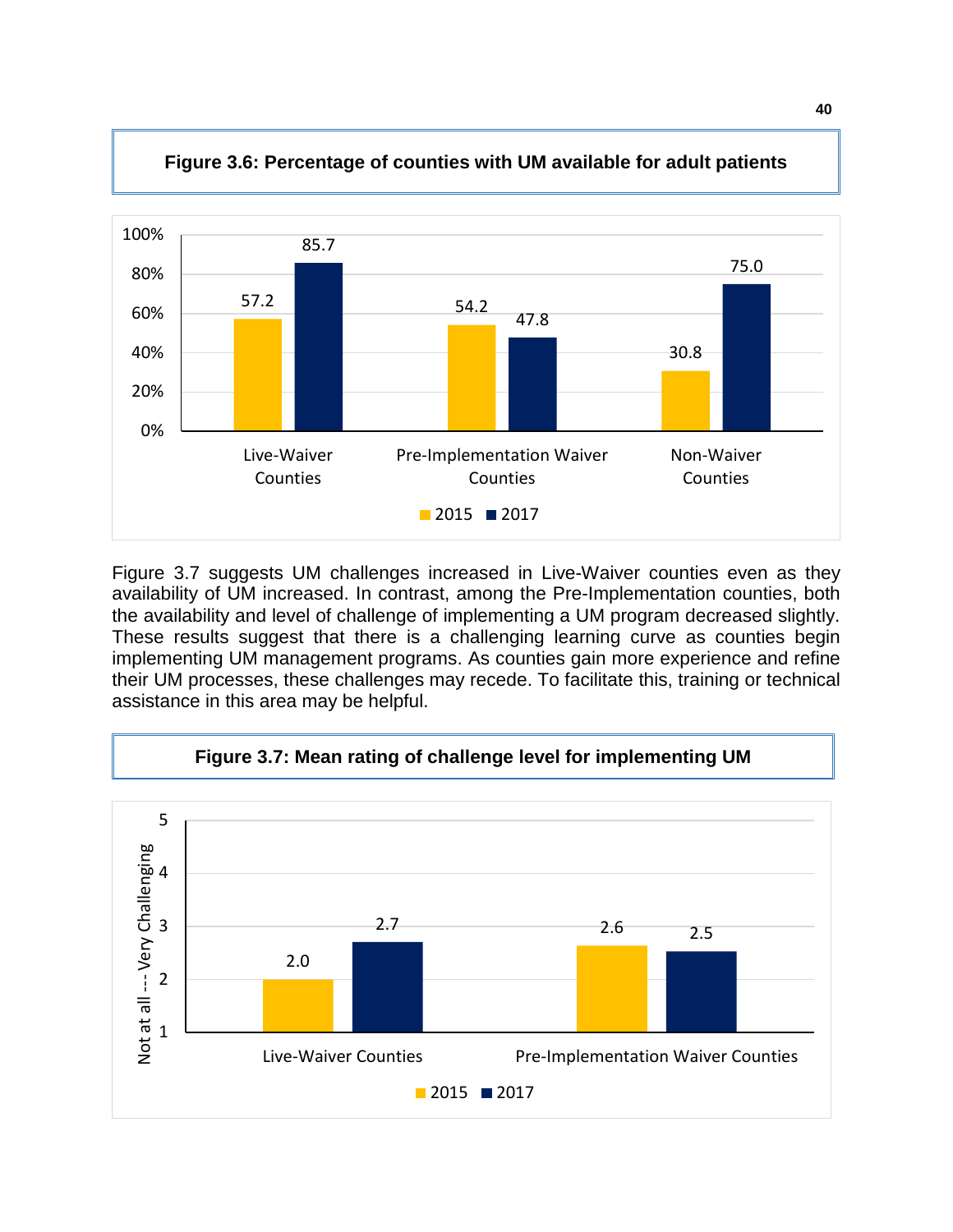Interviews with county administrators, again, provide some insight in to the nature of the challenges that some counties and providers are experiencing as they implement use of the ASAM Criteria and UM, both of which typically represent major changes for treatment delivery systems. One administrator summarized the significant challenge the implementation of UM under the DMC-ODS has created for counties by saying, *"Any time you roll out a massive new workflow, there will be kinks."* Similarly, another commented, *"there's still a lot of work in our system…it takes a while to learn how to do something new and different, and to do it well."* 

In particular, providers were unaccustomed to providing adequate clinical documentation to justify levels of care, particularly in cases when they believed that higher levels of care were necessary than those indicated by ASAM assessments. An administrator explained:

*"If you feel strongly that you want to, as a clinician, override what ASAM is saying, you have to make a strong argument there for us to authorize a higher level of care …and teaching the workforce that was a real challenge."*

# **Treatment Engagement**

Patient engagement is essential for treatment success. UCLA used DMC claims data through December 31, 2017 to track treatment engagement, as measured by three visits within the first 30 days. Engagement rates varied between treatment modalities, ranging from 53.6% in outpatient treatment to 96.0% in residential (sees Figure 3.8)... These figures are consistent with or above engagement rates in the literature. For example, Garnick et al. (2009) reported outpatient engagement rates of 47% averaged across five states, with states ranging from 24% to 67%. California's rate of 53.6% is in that same range and slightly above the average. The same study reported an average of 62% engagement in intensive outpatient across three states (range: 34%-75%). California's rate of 91.9% exceeds that at this point. UCLA will continue to monitor this measure as additional counties "go live".



**Figure 3.8: Successful treatment engagement by modality of service**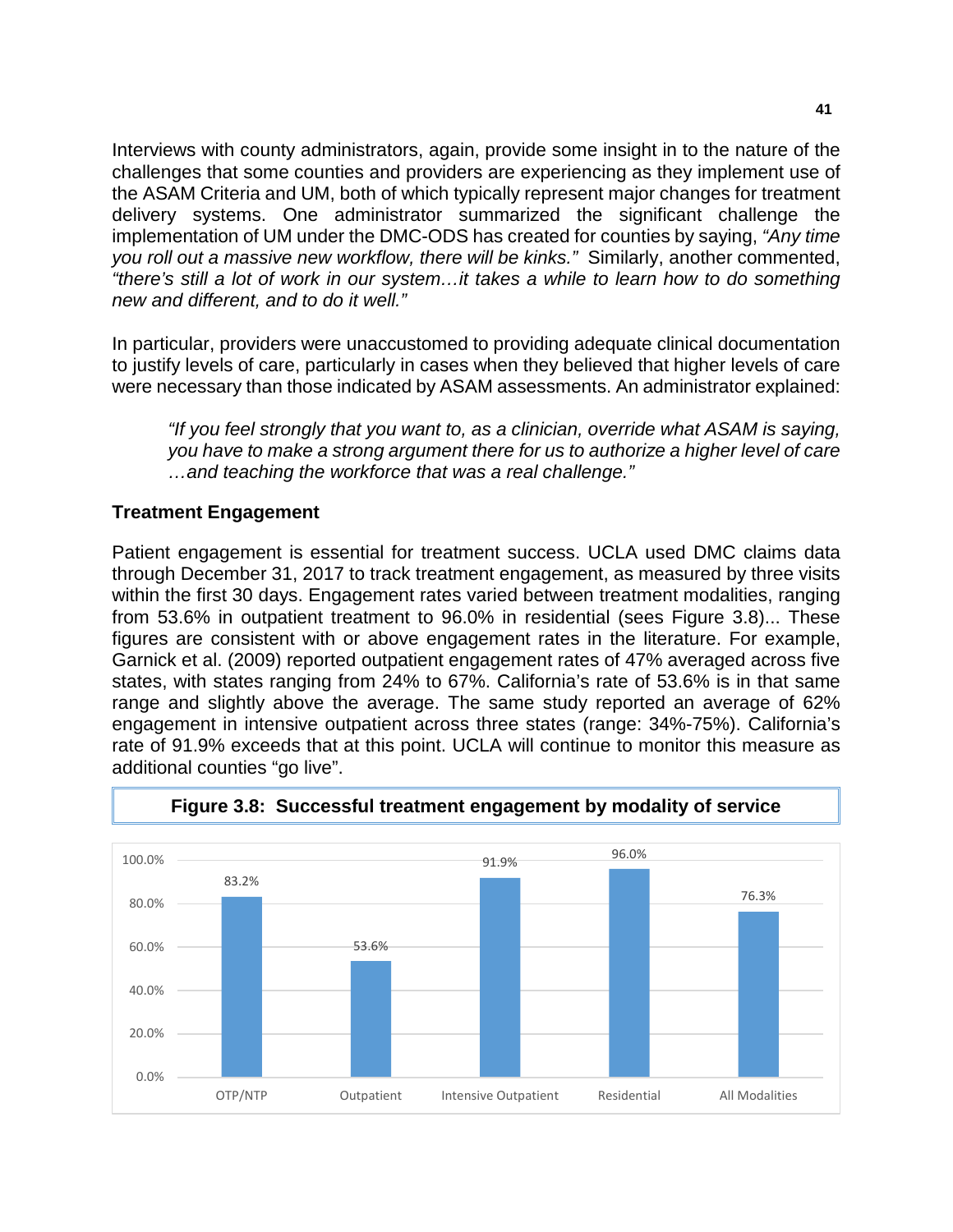#### **Care Transitions**

Patients are expected to move along the continuum of care and receive additional services in an organized delivery system for SUD services. The Washington Circle defines continuity of care as when a patient receives additional services within a 14-day period after discharge from either withdrawal management or residential treatment. Drug Medi-Cal claims data through December 31, 2017 were analyzed to measure whether patients received additional services in a timely manner following Residential services and Non-NTP WM. As shown in Figures 3.9 and 3.10, most patients who received residential treatment (86.4%) or withdrawal management (72.6%) in Live-Waiver counties (after they "went live") did not receive subsequent services within 14 days of discharge.



#### **Figure 3.9: Live-Waiver counties - Service delivery following residential treatment (transition within 14 days)**

## **Figure 3.10: Live-Waiver counties – Service delivery following Non-NTP withdrawal management (transition within 14 days)**

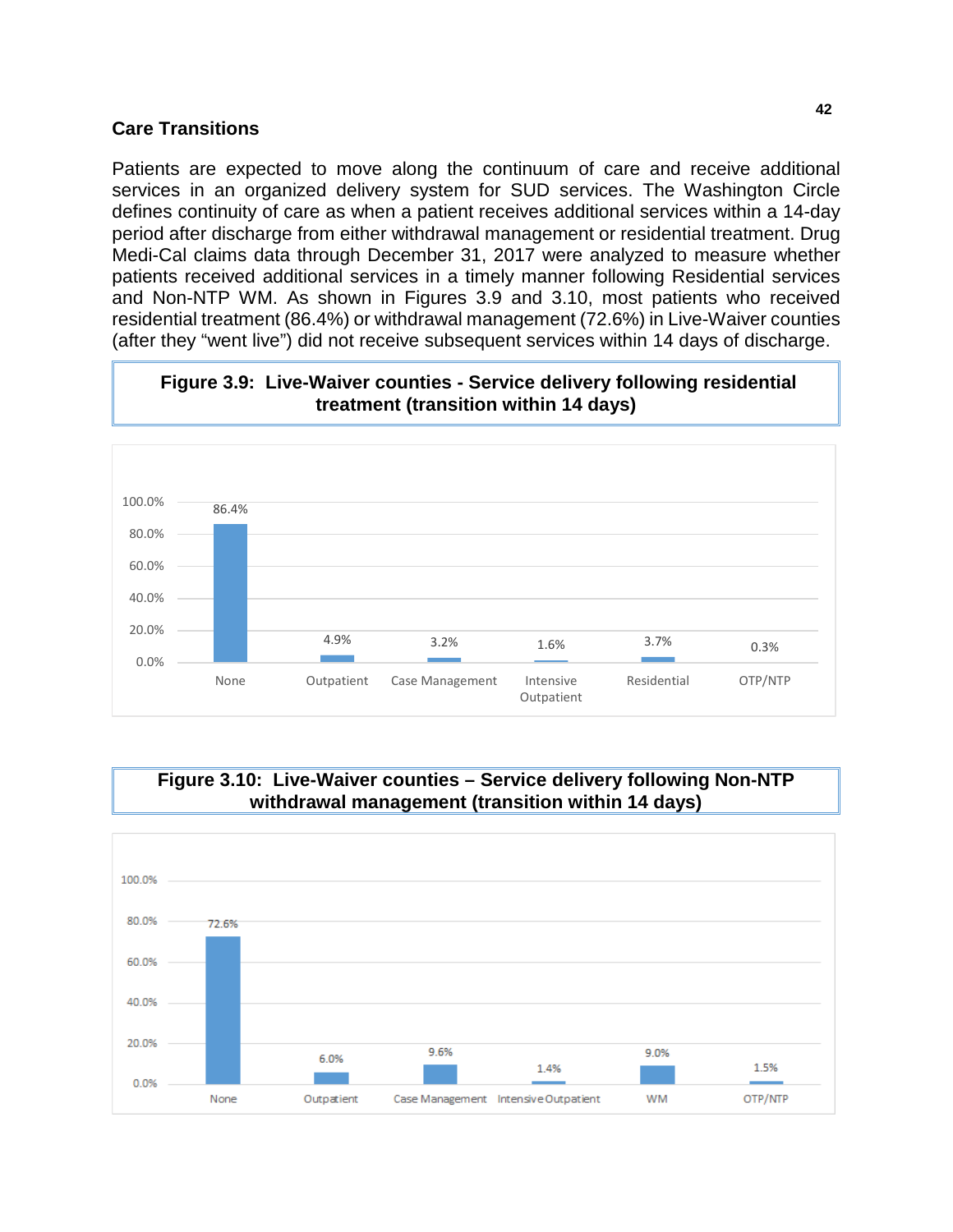Interviews with Live-Waiver county administrators offer some insight into patient transitions to other levels of care. Some counties reported that even when they are able to collect data concerning the appropriateness of patient transfer or flow through the SUD continuum, they are not necessarily seeing patients switch levels of care. As one administrator elaborated:

> *"What we're not seeing is the actual transfer of the client. I'm seeing a lot of clients that are completing today in a residential facility with no plans of actually going to a lower level of care. I do see that in the ASAM, the client is no longer appropriate for (ASAM level) 3.1, more appropriate for level one…. (But) I haven't actually seen a client moving to another level of care. We should be discussing every week, 'Tomorrow or next week, Joe is gonna be ending 3.1, our plan is to connect him to level one. Here is the information on the client, let's be ready for the client.' We're not there yet, but I do think that the case management structure is gonna help us do that."*

Administrators also shared observations on the data they had concerning patient flow along the continuum of care in their counties. In one county, an administrator reported that the key to facilitating patient flow was to limit the use of residential services, reserving them only to stabilize patients before moving them on to more lengthy and rehabilitative treatment episodes in outpatient settings:

> *"We're only using residential as a stabilization component. We're looking that the majority of rehab is gonna happen in the outpatient program (so the) key is identifying residential as stabilization and then discharge to outpatient. With ASAM now, the definition of residential is placement of an individual in imminent danger. That's a much higher bar than traditionally what residential programs have used as the appropriate placement of individuals in their system…where they have residentials that have pretty much been on their own, 90-to-180 day stay, that's gonna be a struggle to either convince them or contract with them in a different manner and actually get them to focus on that stabilization component of recovery."*

In another county, an administrator observed that when LOC care transitions happen, they tend to be from residential services to outpatient, with little use of the intensive outpatient level. *"A lot of clients are being reassessed past the level 2.1 and going directly to 1.0"* the administrator observed. "*(We need to) work with our staff to get them to better realize when somebody is ready to step down to the intermediate level of care, the IOP, rather than going directly to outpatient."* 

Similarly, administrators described the need for a "culture shift" so that both providers and patients could become accustomed to the idea of transitioning through the care continuum instead of having just one standalone treatment episode. As one administrator explained: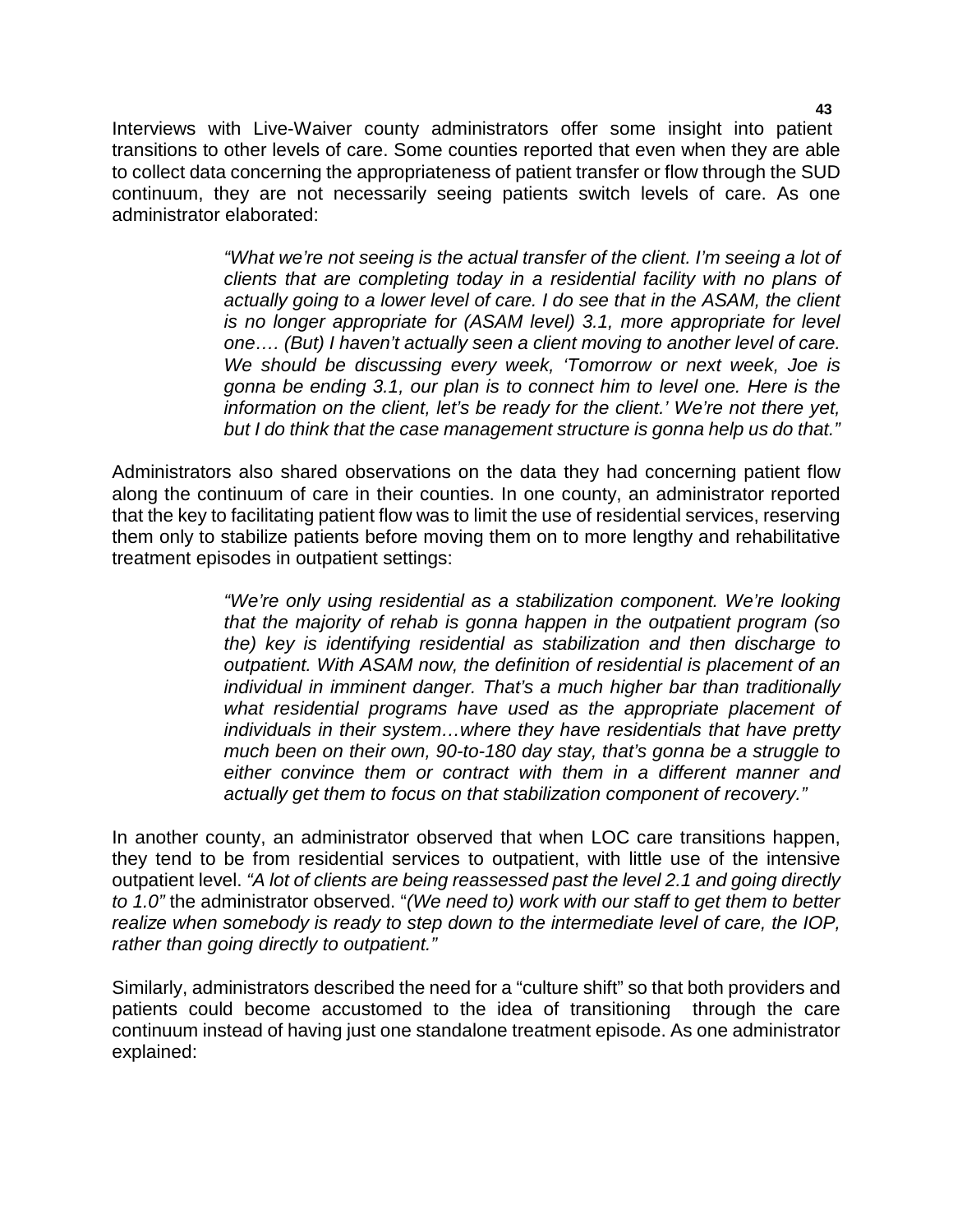*"I think that's where our biggest barrier with ASAM has been. Because it's really a different philosophy…not just providers and counselors but also the clients themselves have (believed that) when they're done with residential treatment, they're done. Not to another level of care or something. That doesn't compute for most."*

## **Tracking Patient Movement along the SUD Continuum of Care**

As patients move to different levels of care within an organized delivery system, it is important that treatment be coordinated, patient referrals and movement be routinely tracked and monitored, and pertinent patient information be shared to facilitate transitions and identify areas for improvement. Data from the 2015 and 2017 County Administrator Surveys and qualitative interviews with administrators from Live-Waiver counties were used to examine various aspects of patient movement within SUD treatment delivery systems.

According to the County Administrator Survey, Live-Waiver counties tended to increase sharing/tracking/monitoring of patient data along the SUD continuum of care (see Figure 3.11). It is notable, however, that among both the Pre-Implementation Waiver and Non-Waiver counties there was a decrease in sharing/tracking/monitoring this data. This trend for the Pre-Implementation Waiver counties is somewhat surprising, and merits further exploration. It is conceivable that as counties gain a better understanding of what is required under the DMC-ODS, and immerse themselves in waiver preparation, that they will re-evaluate their capacity to share, track and monitor patient data along the continuum of care.

## **Figure 3.11: Percent of counties indicating that the sharing/tracking/monitoring of patient data along the SUD continuum of care is fully or partially available**

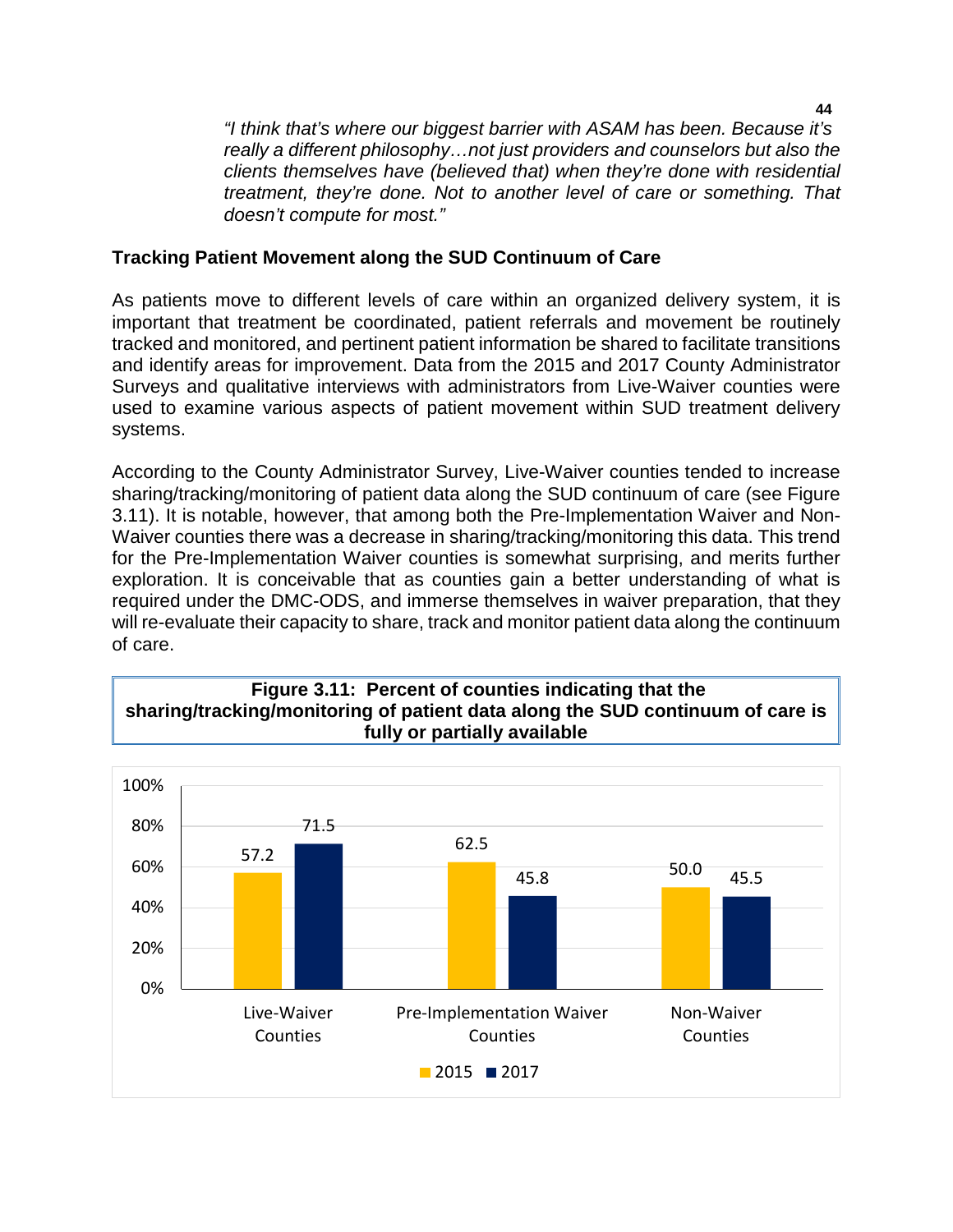Interestingly, although the trends were in the opposite directions for the Live-Waiver (increasing) and Pre-Implementation Waiver (decreasing) counties as previously noted, the ability to share/track/monitor patient data did not appear to be especially challenging. (See Figure 3.12 below.) Further, only slight increases were observed between 2015 and 2017 for both groups.



## **Figure 3.12: Mean rating of challenge level for sharing/tracking/monitoring of patient data along the SUD continuum of care**

Administrators from Live-Waiver counties described successes and challenges in tracking patients from one ASAM LOC to another. One administrator reported, *"We're able to identify the…ability of moving people from one level of care to another, timely access, all of that."* The administrator added, *"That's data that we are capturing and actually feeding back to the system on a regular basis."* 

However, other county administrators reported challenges collecting data that can be used to effectively track patient movement. As one administrator explained:

> *"We don't have a coordinated system of gathering data. We don't have a really good EHR (electronic health record) system that we're inputting…our providers are small providers, CBOs (community-based organizations) and they don't have EHRs, or if they do, it's something separate from what we are using. There's really no consolidated data collection system for us… (so) our biggest struggle is trying to get the data."*

As another county administrator described, the requirement for pre-authorization for residential care or county case management services can help provide insights into patient movement in the absence of comprehensive EHR systems capable of patient tracking: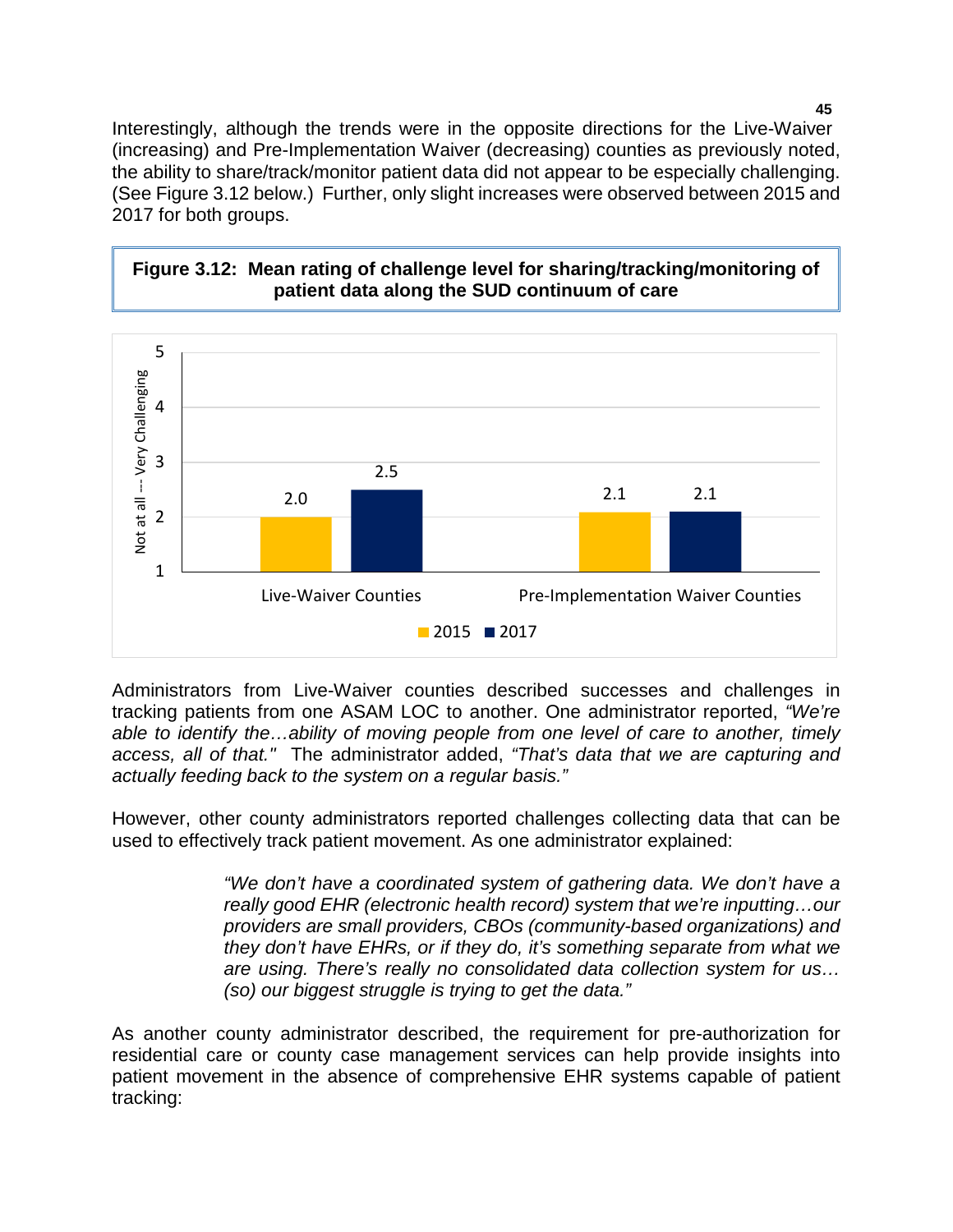*"Right now we don't have all the systems in place in our electronic health*  record to be able to...actually really see how well that (client transfer) *happens. The places where we actually can see how well it happens are either, one, when there's a residential authorization required, or two, if it's a place where one of our own county case managers who's working as a care coordinator is working with the client."*

In addition, administrators reported that they are able to use billing data to track patient movement through their systems of care, by using it to *"see what service was provided when, and what duration. Then you can see how the client moves…the billing information for us is probably going to be the most robust."*

County administrators were also asked on the 2017 survey to rate how well their counties track referrals and patient movement within the SUD system. As shown in Figure 3.13, the Non-Waiver group rated their counties as doing fairly well in this area, followed by the Live-Waiver, and then the Pre-Implementation Waiver group.





Comments from the County Administrator Survey respondents shed some light on the findings above. One of the Live-Waiver county administrators indicated that the county is *"just starting to develop the necessary structure to document client movement in the SUD system."* Another county administrator wrote that they *"need reporting (unit) to help us with the tracking,"* whereas another respondent identified 42 CFR, part 2 privacy rules as a "*major barrier"* in that tracking referrals and patient movement within the SUD system *"can be tracked only by central county QM (quality management), i.e. not in (the) normal course of care."*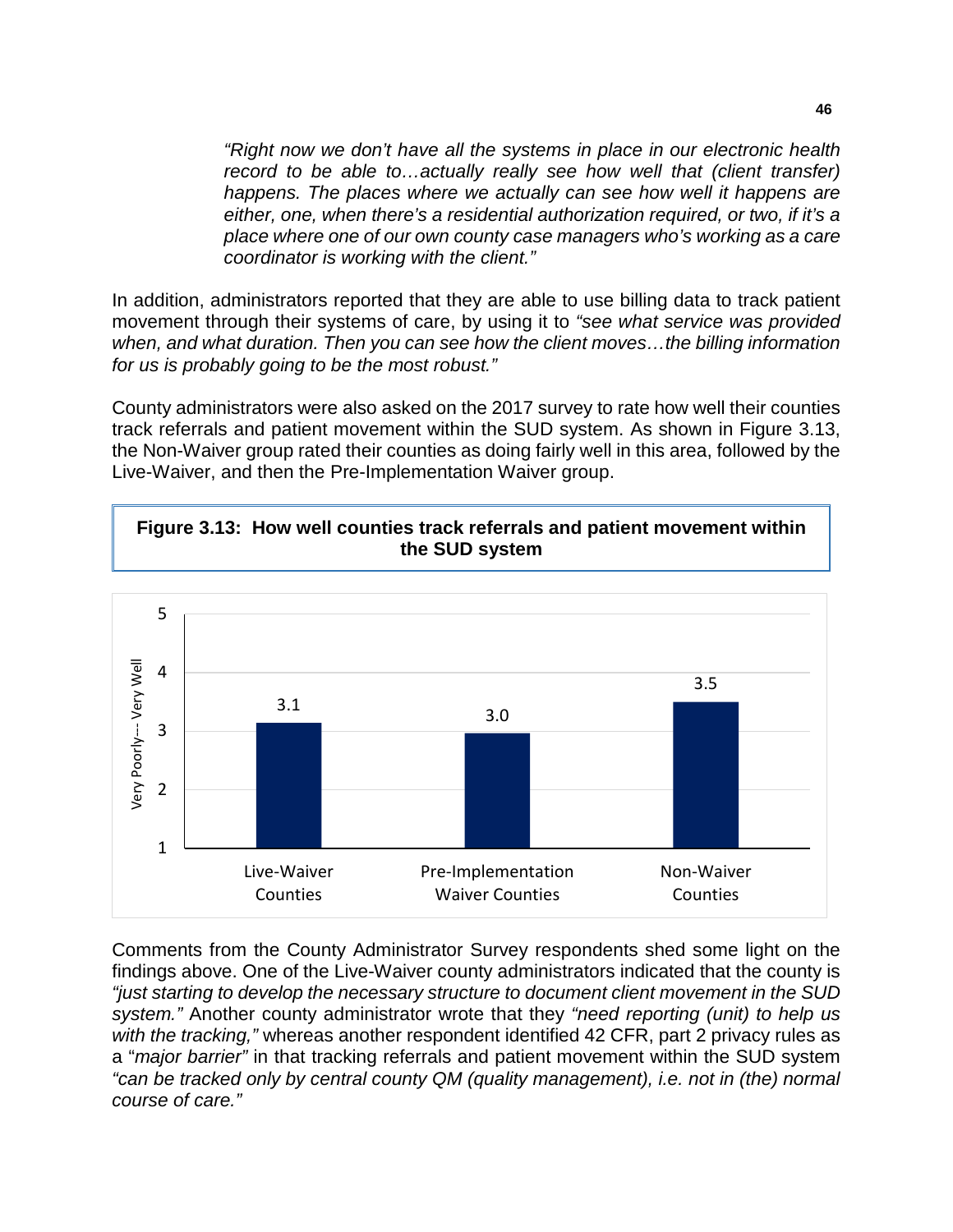Not surprisingly, comments from the Pre-Implementation Waiver group indicate that counties are at various stages, and have different systems/procedures for tracking patients. Several counties briefly described how their existing systems are working, including extensive monitoring of all clients in some counties to focusing on narrower populations including patients in residential treatment, collaborative courts, or wraparound programs.

Other comments from the Pre-Implementation Waiver group suggest that tracking systems do not currently exist in some counties*, and/*or are being developed.

In comparison to Live-Waiver and Pre-Implementation Waiver counties, several survey respondents from Non-Waiver counties commented that they *"have a system in place*" or can *"access and track referral info from our EHR."* Other respondents indicated that tracking referrals and patient movement is easier given the small size of their respective SUD treatment delivery systems.

Live-Waiver and Pre-Implementation Waiver counties appear to be in various stages of developing, implementing and refining their systems toward effectively and efficiently tracking referrals and patient movement within the SUD systems. Changes in the how well counties track patient movement will continue to be monitored across the waiver period.

## **Electronic Health Records (EHR) systems**

While counties are not required to have EHR systems for SUD under the DMC-ODS, having such systems that are countywide and interoperable would likely facilitate improvements in the quality of care. EHR systems could, for example, potentially help counties efficiently track and monitor patient movement along the continuum of SUD care, share patient data as patients transition along the continuum, and help identify areas in the service delivery system that are problematic or working especially well. According to 2017 County Administrator Survey respondents, the group with the highest percentage of countywide EHR systems for SUD were the Live-Waiver counties, followed by the Non-Waiver counties, and then the Pre-Implementation Waiver counties as shown in Figure 3.14 below. According to administrators in a few Non-Waiver counties, a possible explanation for the relatively high percentage of Non-Waiver counties with countywide EHR systems may have to do with the size or the county and having integrated behavioral health departments that make it possible to leverage the resources of both the mental health and SUD sides. One of the administrators described the Non-Waiver counties as *"smaller counties" that "run the SUD program out of their Behavioral Health Dept. That is the case for us. Since we are integrated, we all had to use the Electronic Health Record as it was a requirement for the MH side."* It is anticipated that as Live-Waiver and Pre-Implementation Waiver counties continue to prepare for and implement the DMC-ODS, there will be increased implementation of EHR systems for SUD.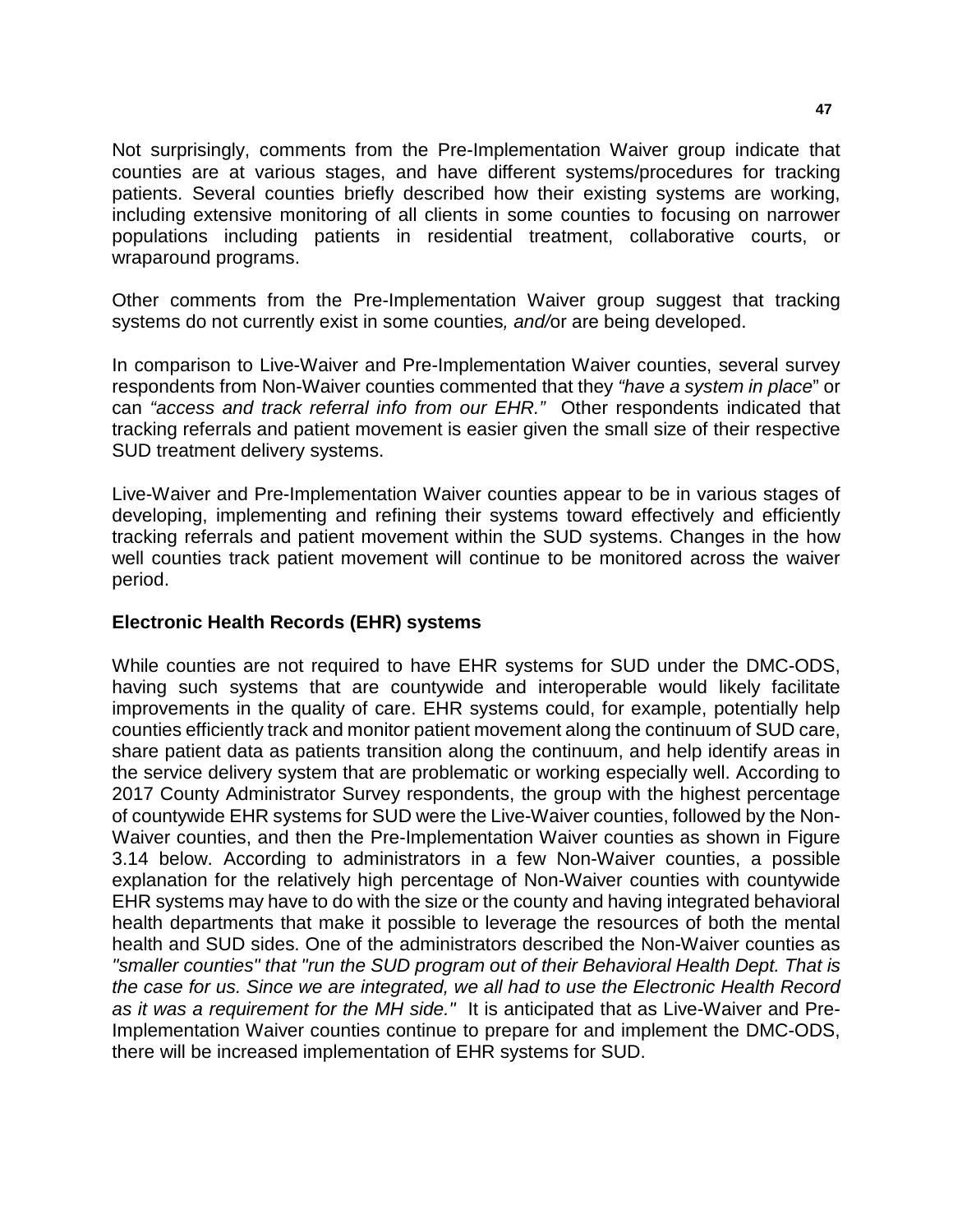

**Figure 3.14: Percentage of counties with countywide EHR systems for SUD** 

# **Staffing of Licensed Practitioners of the Healing Arts (LPHAs)**

Licensed Practitioners of the Healing Arts include: Physician, Nurse Practitioner, Physician Assistant, Registered Nurse, Registered Pharmacist, Licensed Clinical Psychologist (LCP), Licensed Clinical Social Worker (LCSW), Licensed Professional Clinical Counselor (LPCC), and Licensed Marriage and Family Therapist (LMFT), and licensed-eligible practitioners working under the supervision of licensed clinicians. Data from the 2015 and 2017 County Administrator Surveys (see Figure 3.15) show that by 2017, 100% of the Live-Waiver counties reported having LPHAs, followed by the Pre-Implementation Waiver and Non-Waiver counties, which is not surprising. The differences among the three groups became statistically significant (p=.002) in 2017

The perceived level of challenge in implementing the LPHA requirement among both the Live-Waiver and Pre-Implementation Waiver counties increased slightly, and remained somewhat challenging between 2015 and 2017 as shown in Figure 3.16. It is unclear what factors may have contributed to the increase, but could indicate a workforce issue.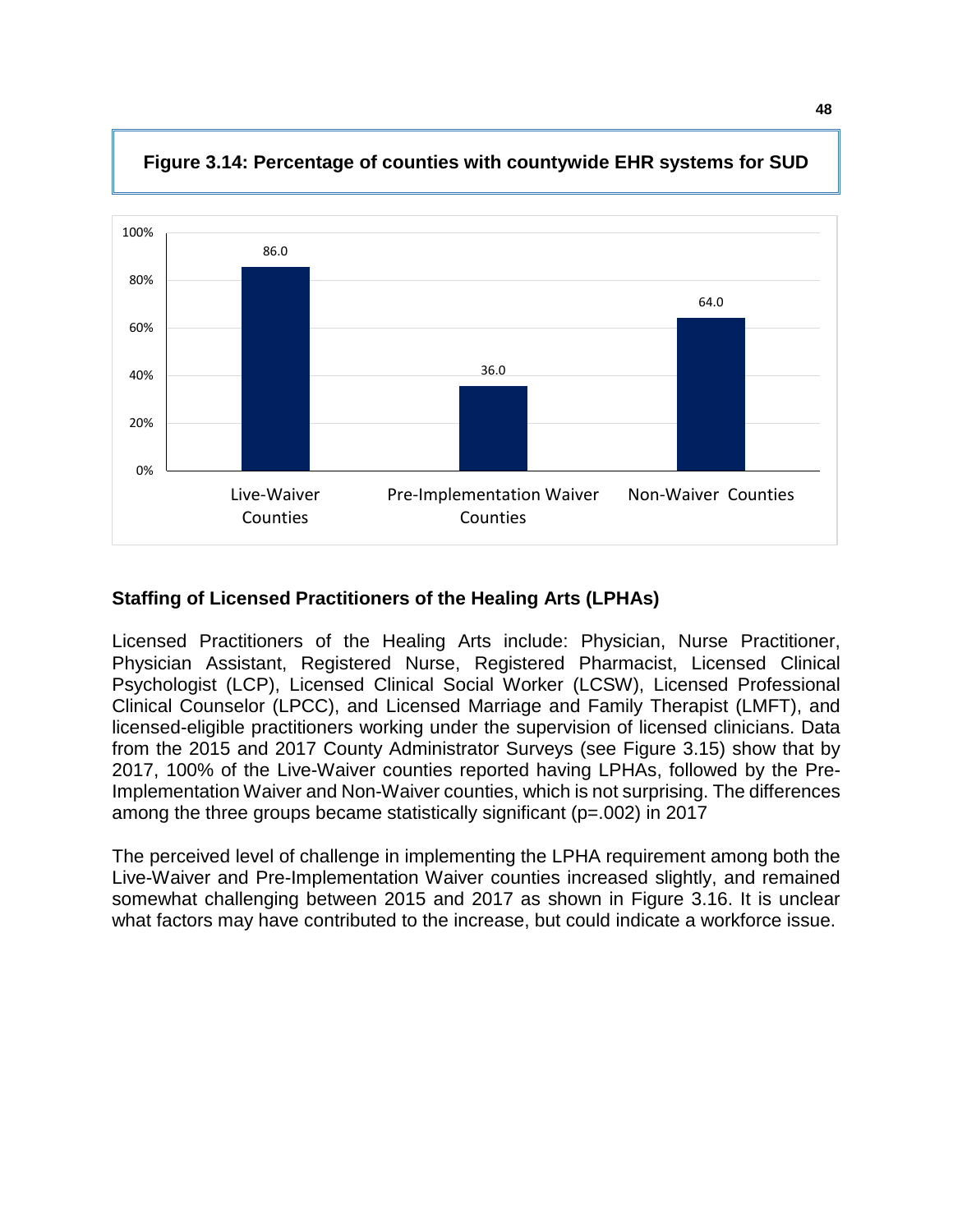

**Figure 3.15: Percentage of counties with LPHAs available for adult patients**

**Figure 3.16: Mean rating of challenge level for implementing LPHAs**



## **Availability of Physician Consultation**

Physician consultation services include DMC provider physicians consulting with addiction medicine physicians, addiction psychiatrists, or clinical pharmacists employed by waiver counties. As shown in Figure 3.17, the availability of physician consultation increased among the Live-Waiver counties to 100% in 2017. However, availability in Pre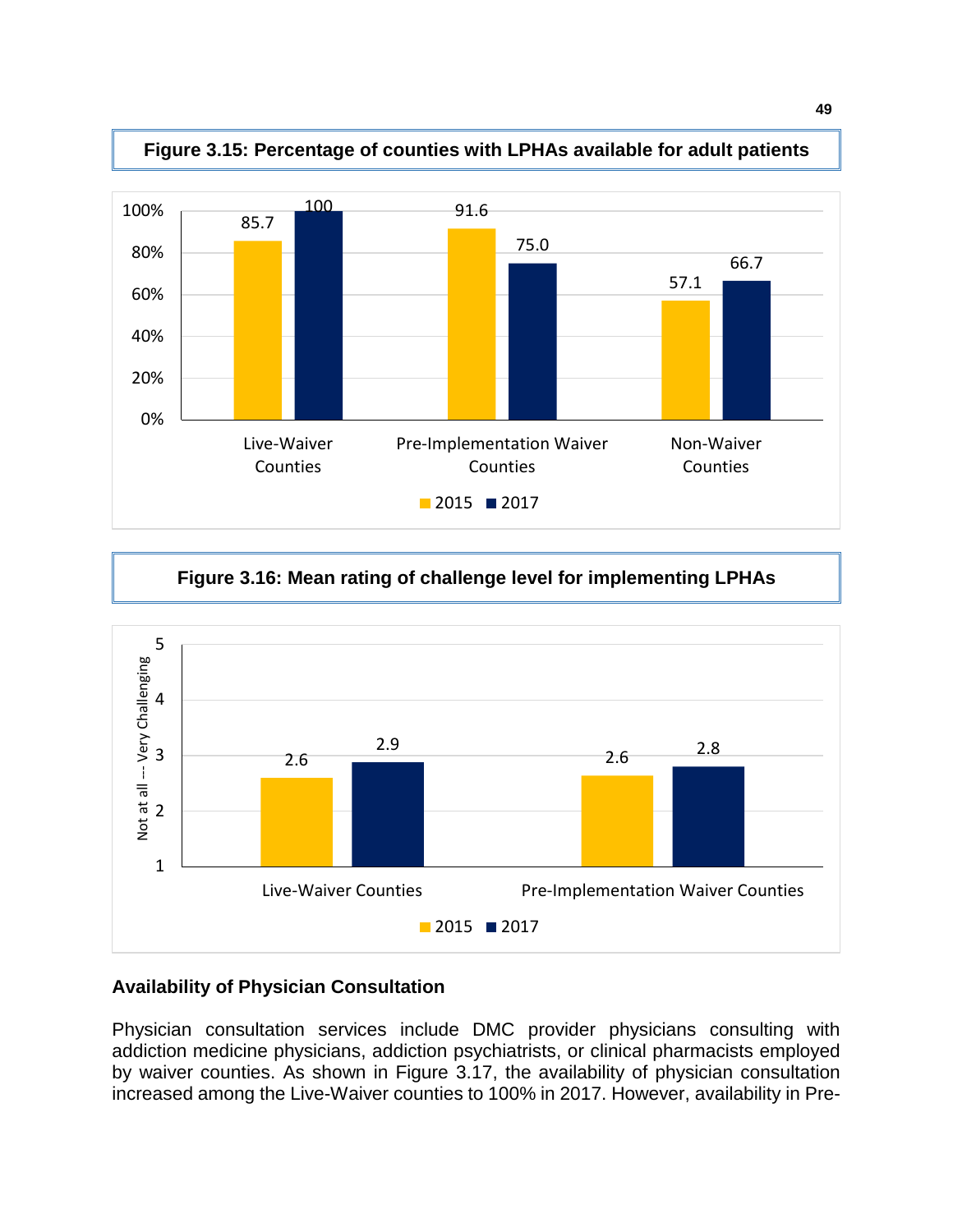Implementation Waiver counties decreased. This finding is unexpected as trends observed in other quality-related components of the DMC-ODS have increased over time for both Live-Waiver and Pre-Implementation counties. As Pre-Implementation Waiver counties begin services, the availability of physician consultant services may increase.



Although Live-Waiver counties have been able to make physician consultation available, such services continue to be somewhat challenging for both the Live and Pre-Implementation groups to implement. See Figure 3.18.



# **Figure 3.18: Mean challenge level for implementing physician consultation**

## **Use of Evidence-Based Practices (EBPs)**

Counties opting in to the DMC-ODS are required to use two of the five evidence-based practice listed in the waiver's special terms and conditions (STCs), which lists trauma-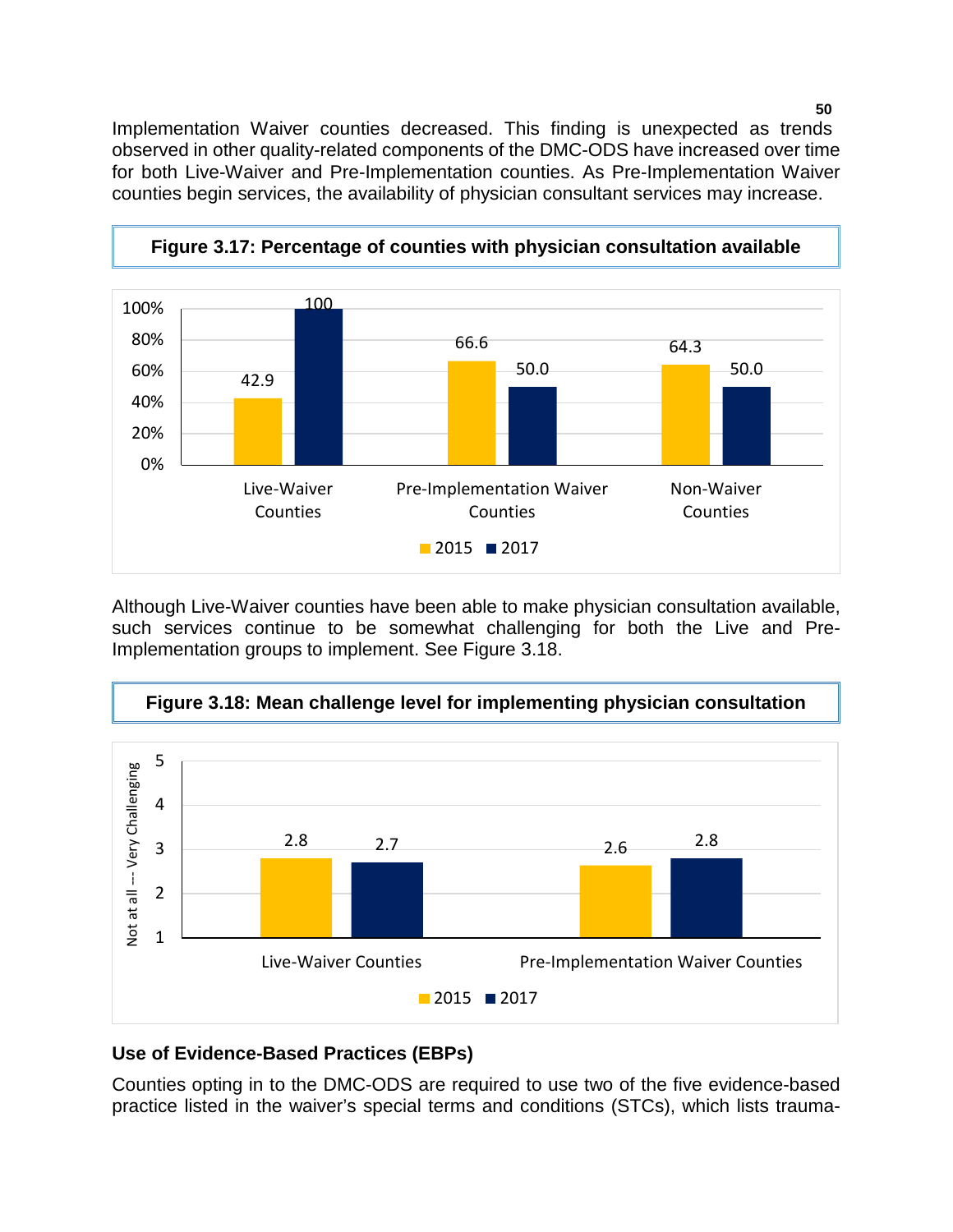informed treatment, motivational interviewing, cognitive-behavioral therapy, relapse prevention, and psycho-education. As Figure 3.19 illustrates, all seven (100%) Live-Waiver counties and most Pre-Implementation and Non-Waiver counties reported that at least two of the five EBPs listed are fully or partially available in both 2015 and 2017.



However, although administrators reported that EBPs are available, implementing at least two of the five EBPs listed in the DMC-ODS waiver continues to be challenging for both Live-Waiver and Pre-Implementation Waiver counties. (See Figure 3.20 below.)



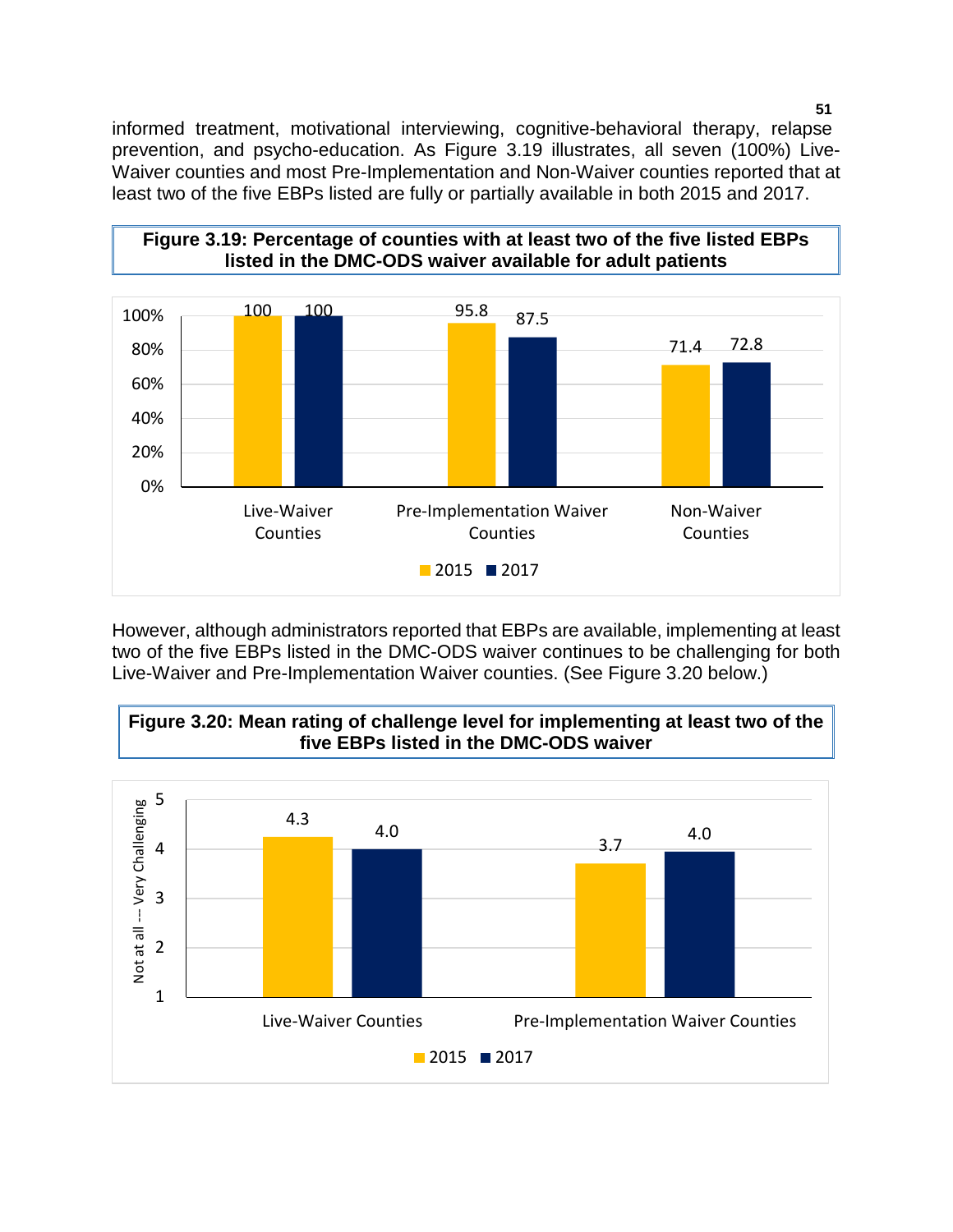Administrators were also asked to select the topics that are the highest priority for training and technical assistance. Among the five evidence-based practices listed in the STCs, trauma-informed treatment and motivational interviewing were selected by the most counties (20% each), followed by cognitive behavioral therapy (CBT, 15.6%), relapse prevention (13.3%), and psycho-education (8.9%).

## **Establishment of Quality Improvement Committees and Plans**

Counties that opt in to the DMC-ODS are required to have a Quality Improvement Committee (QIC). According to County Administrator Survey respondents, there was an increasing trend among all three groups as shown in Figure 3.21. Not surprisingly, all seven Live-Waiver counties reported on the 2017 survey that they have a QIC; it is expected that 100% of the Pre-Implementation Waiver counties will have QICs once their DMC-ODS contracts have been executed and as they begin to implement services under DMC-ODS.

With respect to having written SUD treatment system Quality Improvement (QI) plans, County Administrator Survey data in both 2015 and 2017 showed statistically significant differences (p=0.017 and p=0.034, respectively) among the three groups, with the Live-Waiver counties reporting the highest percentage, followed by the Pre-Implementation Waiver counties, and the Non-Waiver counties. (See Figure 3.22.) It is anticipated that the percentage of Live-Waiver and Pre-Implementation Waiver counties with written QI plans will likely increase similar to what has been observed with the QICs.



## **Figure 3.21: Percentage of counties with a quality improvement committee that includes SUD participation**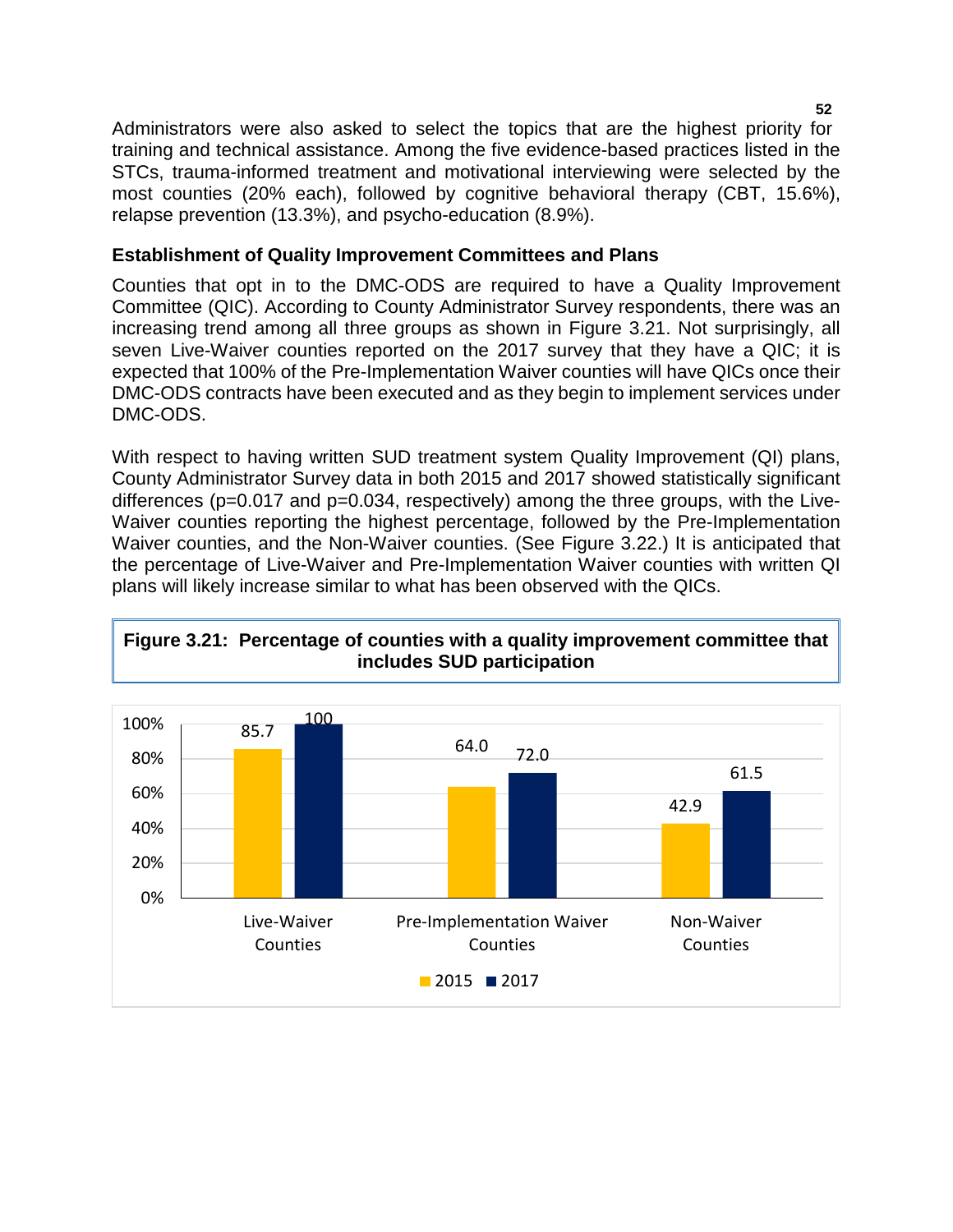

#### **Figure 3.22: Percentage of counties with a written substance use disorder treatment system QI plan**

Data in Figure 3.23 indicate that the DMC-ODS waiver has already been having an influence on Live-Waiver and Pre-Implementation Waiver counties' QI efforts according to County Administrator Survey respondents. The majority of counties in both groups and both years of the survey reported that the waiver has positively influenced QI activities for SUD. By 2017, 100% of the Live-Waiver counties reported that the DMC-ODS had a positive impact on their quality improvement activities for SUD, followed by the majority of the Pre-Implementation Waiver group, and one-third of the Non-Waiver group. The differences among the three groups became statistically significant in 2017 (p=0.000).

Below are examples of County Administrator Survey respondents' written comments illustrating the impact the waiver seems to be serving as an impetus for quality improvement activities for SUD in their respective counties.

- *Without the waiver, we would not be working on developing SU quality improvement activities.*
- *We will be developing a QI plan because of the waiver.*
- *[Our] county has always had QI as a big part of the process. Until the last year, the QI program has not had time to look at QI for SUDS. That is now changing.*
- *The waiver has increased the need for consistent quality improvement.*
- *The waiver has increased our already stringent QI oversight.*
- *SUD didn't have a QI committee but developed one under the waiver.*
- *DMC-ODS has created a need to incorporate utilization review and authorization, which has enhanced treatment.*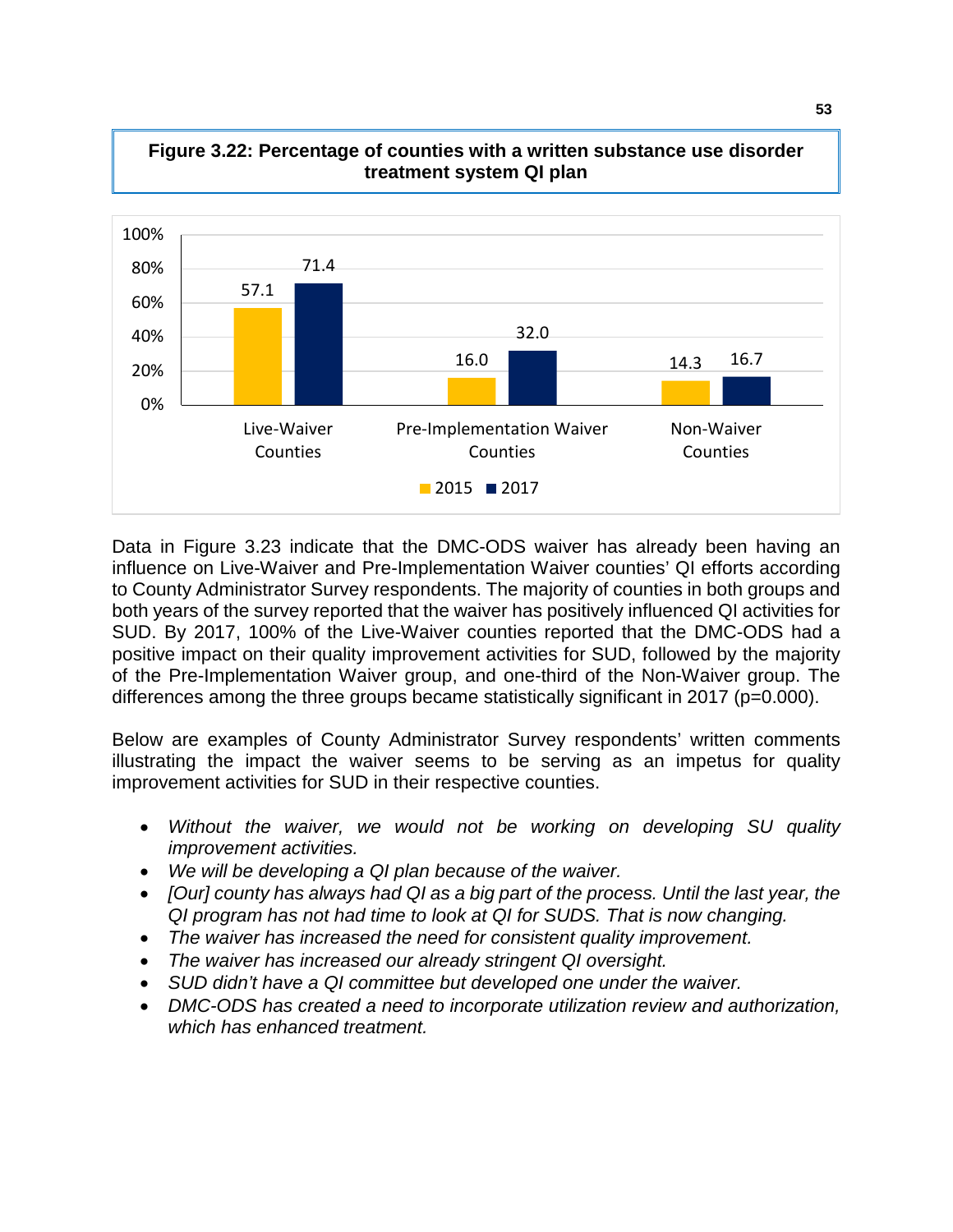

# **Figure 3.23: Percentage of counties indicating the waiver has had a positive**

## **Billing DMC for Services**

While prior to the waiver, counties were already billing DMC for some services, Live-Waiver counties are allowed to also bill DMC for DMC-ODS services. As shown in Figure 3.24, the trend among the Live-Waiver counties shows that from 2015 to 2017 DMC billing became more challenging. For example, according to a few of the administrators interviewed, Live-Waiver counties had to set up billing systems for new DMC-ODS services, and define what services/activities are and are not billable with respect to case management and recovery support services, and providers who were newly DMC certified had to learn about DMC billing.

Further, in 2017, the difference among the three groups became statistically significant (p=0.035), with the Live-Waiver counties showing the highest challenge rating, followed by the Pre-Implementation Waiver and Non-Waiver groups (data not shown). These results seem to indicate that as counties prepare for and begin to actually bill DMC for DMC-ODS services, they experience more challenges. They also suggest that technical assistance and/or training may be helpful to some counties as they implement the DMC-ODS. UCLA plans to collect more in-depth information about billing challenges from county administrators in upcoming interviews and surveys.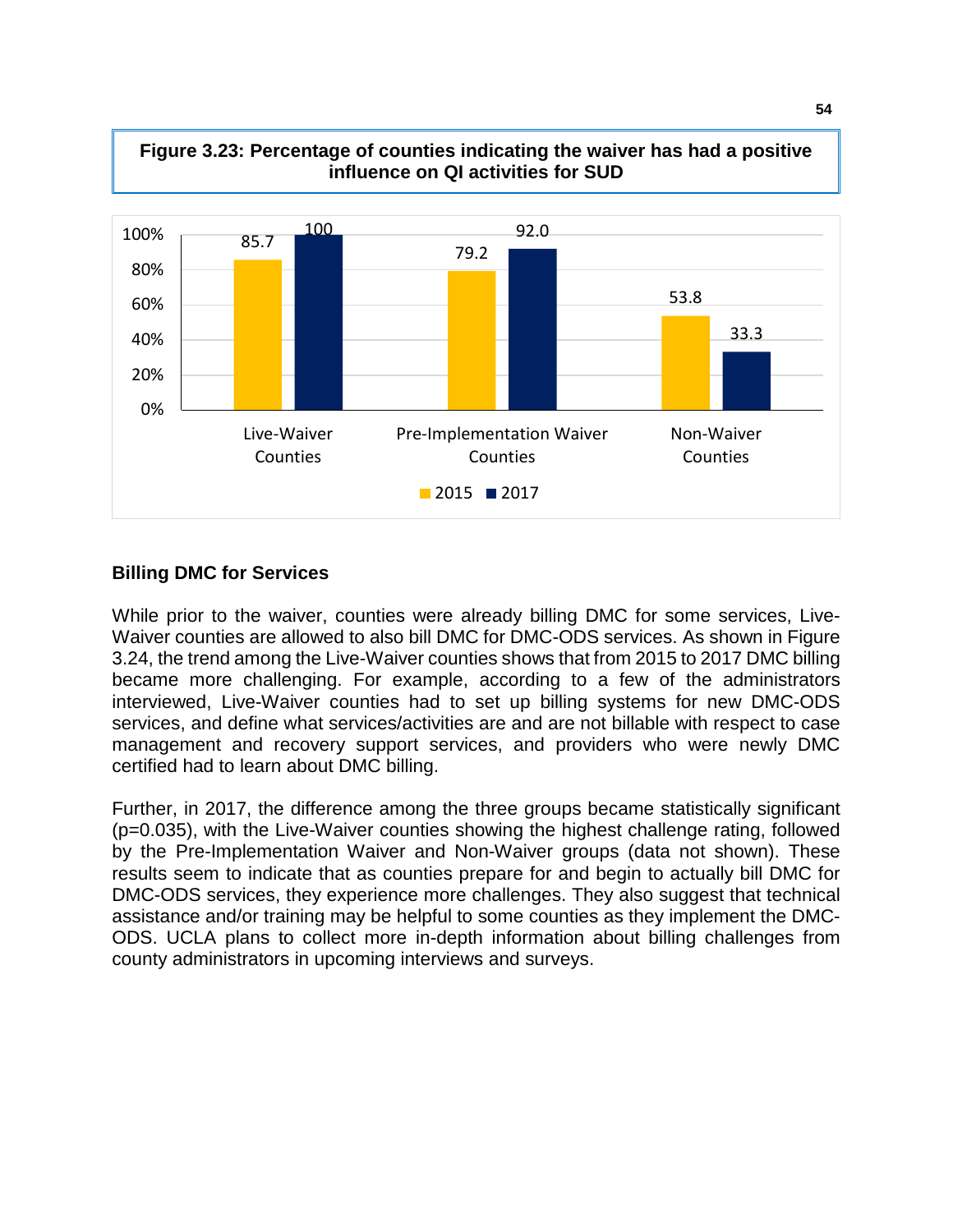

**Figure 3.24: Mean rating of challenge level for implementing DMC billing for services**

## **Treatment Perceptions Survey (TPS)**

Patients' perceptions of and satisfaction with the SUD treatment services they are receiving are essential elements in assessing the quality of care and informing efforts to improve such care, as they may be associated with treatment outcomes (Carlson & Gabriel, 2001; Schafer & Rosemary, 2018; Zhang, Gerstein, & Friedmann, 2009).

For additional information on TPS methods see Chapter 1. The TPS survey included 14 statements addressing four domains (access, quality, care coordination, outcomes), as well as demographic items. The 14 items are listed below.

#### Access

- 1. The location was convenient (public transportation, distance, parking, etc.).
- 2. Services were available when I needed them.

#### **Quality**

- 3. I chose the treatment goals with my provider's help.
- 4. Staff gave me enough time in my treatment sessions.
- 5. Staff treated me with respect.
- 6. Staff spoke to me in a way I understood.
- 7. Staff were sensitive to my cultural background (race, religion, language, etc.).

#### Care Coordination

- 8. Staff here work with my physical health care providers to support my wellness.
- 9. Staff here work with my mental health care providers to support my wellness.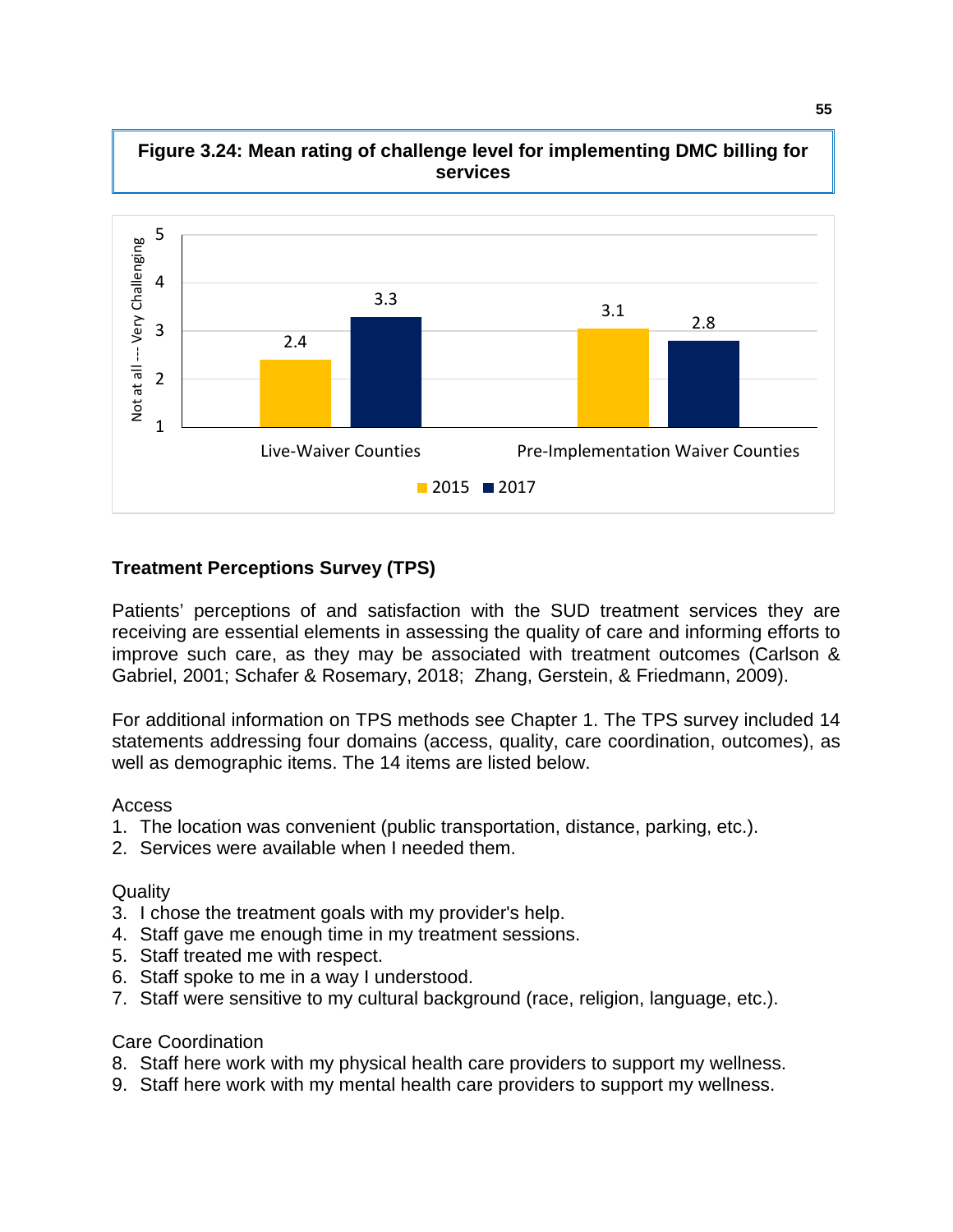## **Outcomes**

10.As a direct result of the services I am receiving, I am better able to do things that I want to do.

## General Satisfaction

- 11.I felt welcomed here.
- 12.I like the services offered here.
- 13.I was able to get all the help/services that I needed.
- 14.I would recommend this agency to a friend or family member

Patients responded using a 5-point Likert scale where higher numbers indicate more satisfaction/positive perceptions. Descriptive analyses and statistical tests were conducted on the aggregated data from the seven counties. (See the Appendix for the TPS statewide report).

#### Characteristics of TPS survey respondents

Among the 379 programs<sup>[18](#page-58-0)</sup> administering the patient survey, almost half (46.2%) were OP/IOP, about one-third (32.7%) were residential, 15.3% were OTP/NTP, and less than 4.7% were detox/WM (standalone); there were only two (2) partial hospitalization programs; and two (2) programs did not indicate a treatment setting. Of the convenience sample of 9,027 survey respondents, 39.4% were receiving services in OP/IOP, slightly over a third (36.3%) in OTP/NTP, almost a quarter (22.9%) in residential, 1.2% in Detox/WM; and less than 1% each in partial hospitalization and programs with missing treatment setting information. In addition, slightly more than half (53.1%) were from Los Angeles County, followed by 21.5% from San Francisco, 8.4% from Riverside, 7.0% from Santa Clara, 5.6% from Contra Costa, 2.9% from San Mateo, and 1.5% from Marin counties.

A little more than half (52.3%) of the survey respondents self-identified as male, with over a third (37.4%) as female; one percent of respondents declined to indicate their gender identity on the survey form; and less than one percent each indicated transgender or an additional identity. Respondents had the option to indicate multiple gender identities. Over half (54.0%) of the respondents reported being between 26 and 45 years old, 11.2% were between 18 and 25, 18.1% were between 46 and 55, and 16.7% reported being 56 years old or older. In terms of racial/ethnic groups, slightly more than one third (37.1%) identified as White/Caucasian, about one third (33.0%) as Latino, 16.1% as Back/African American, 9.5% as other race/ethnicity, and less than 5% as American Indian/Alaska Native (4.4%), Asian (2.9%), and Native Hawaiian/Pacific Islander (1.6%). (Multiple responses were allowed.) The vast majority (83.6%) of the respondents had received services at the treatment program for more than two weeks, although some (10.3%) had been enrolled for two weeks or less; for 6.1% of the respondents, it was their first visit day at the program. The majority (96.6%) of the survey forms completed were in English, with

<span id="page-58-0"></span><sup>&</sup>lt;sup>18</sup> In this report, "program" is defined as a unit having a unique combination of CalOMS Provider ID and treatment setting and/or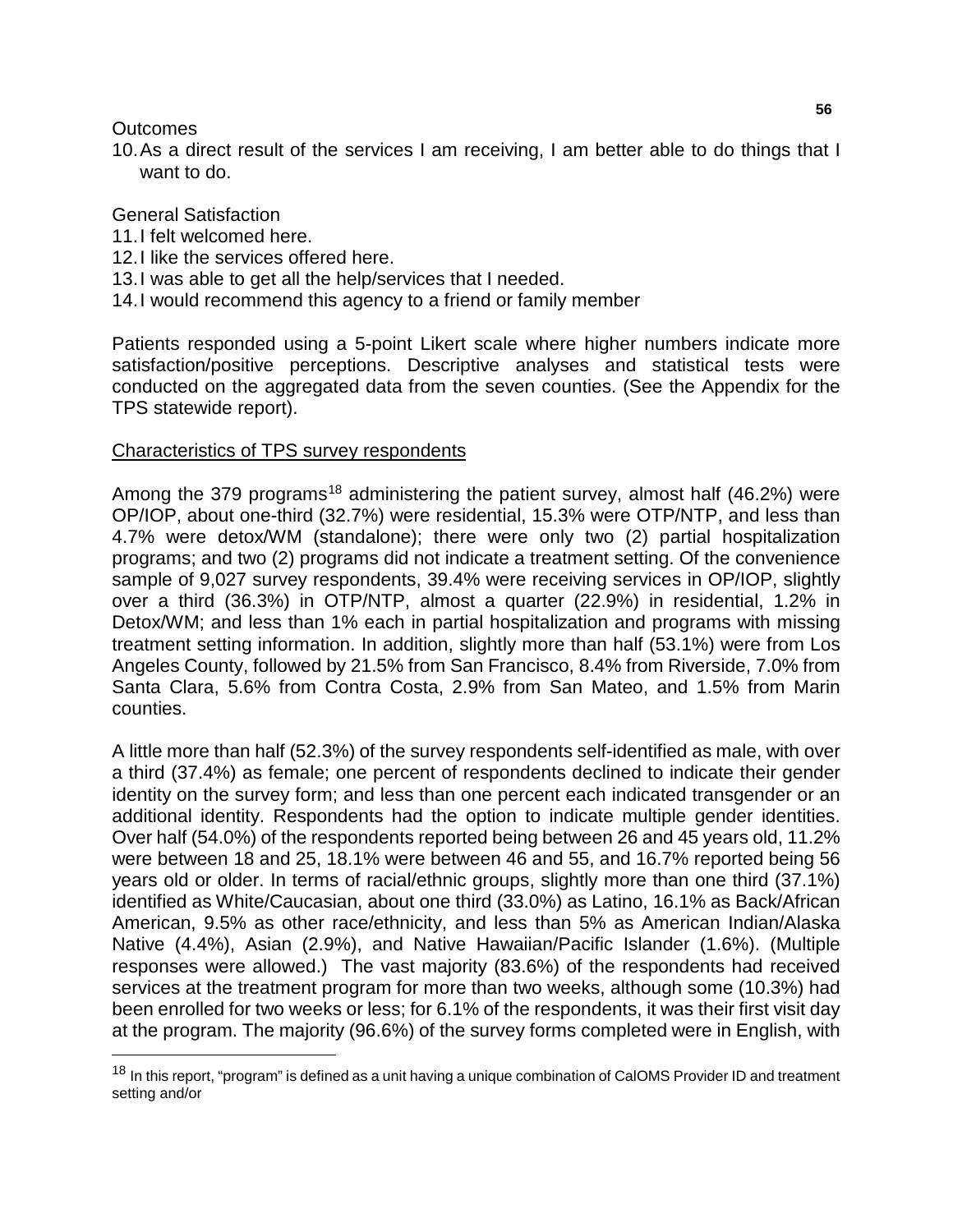3.3% in Spanish and only nine forms in Vietnamese, although forms were available in 11 additional threshold languages.

#### **Patient Perceptions**

As shown below in Table 3.1, the average patient ratings were high (at least 4.3 on a 5 point scale), indicating satisfaction among respondents in the OP/IOP, residential, OTP/NTP, and detox/WM treatment settings<sup>[19](#page-59-0)</sup>. Statistical test results suggest significant differences among the four treatment settings (p<0.01), with respondents in residential treatment being less satisfied (p<0.05) than those in OP/IOP, detox/WM and OTP/NTP; and with respondents in OTP/NTP being less satisfied than those in OP/IOP.

## **Table 3.1: Average patient rating and percent of patients with a positive rating by treatment setting**

|                                                             | Outpatient/<br><b>Intensive</b><br><b>Outpatient</b> | <b>Residential</b> | Opioid/<br><b>Narcotic</b><br><b>Treatment</b><br>Program | Detoxification/<br>Withdrawal<br><b>Management</b> | <b>Total</b> |
|-------------------------------------------------------------|------------------------------------------------------|--------------------|-----------------------------------------------------------|----------------------------------------------------|--------------|
| Average patient rating <sup>20</sup> (SD)                   | 4.5(0.6)                                             | 4.3(0.7)           | 4.5(0.6)                                                  | 4.5(0.6)                                           | 4.4(0.6)     |
| Percent of patients with a<br>positive rating <sup>21</sup> | 94.7%                                                | 89.1 %             | 93.8%                                                     | 91.1%                                              | 93.0 %       |

Similarly, the percent of patients with an overall positive rating was high (at least 89%) in all four treatment settings. However, the differences among the treatment settings were statistically significant (p<0.01), with the percentage of patients with positive ratings in residential were significantly lower than those in OP/IOP and OTP/NTP (p<0.05).

As shown in Figure 3.25 below, the average score for each of the survey questions in the five survey domains was also high, as indicated by average scores of at least 4.2 on a five-point scale indicating greater satisfaction.

Figure 3.26 compares the average patient satisfaction scores in each survey domain (access, quality, care coordination, outcome, and general satisfaction) by the different treatment settings. While the average scores, again, are high (at least 4.2 on a 5-point scale), the differences within each domain are statistically significant, most likely due to the large sample sizes. As noted in Table 3.1, the average patient satisfaction scores

<span id="page-59-0"></span><sup>19</sup> Partial hospitalization and Other/missing treatment settings were not included due to small sample sizes (n=4 and n=21, respectively)

<span id="page-59-1"></span> $20$  Only patients who responded to all 14 questions were included in the analysis, N=7750.

<span id="page-59-2"></span><sup>&</sup>lt;sup>21</sup> Overall positive rating was calculated using all 14 questions. Surveys with an average rating of 3.5 or higher were counted as having a POSITIVE rating. Only patients who responded to all 14 questions were included (N=7750).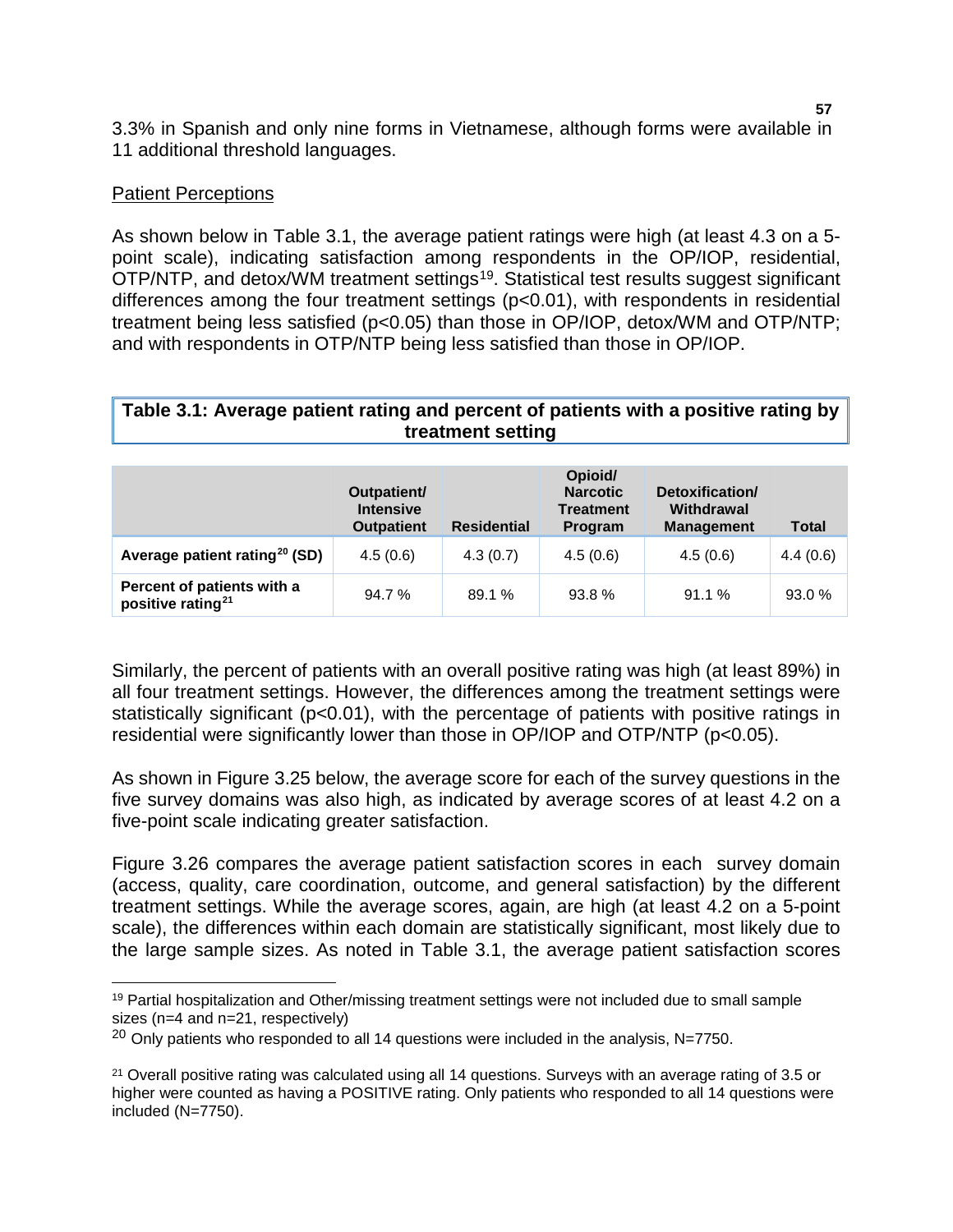

observed in each of the five domains were lower for residential compared to the other treatment settings.



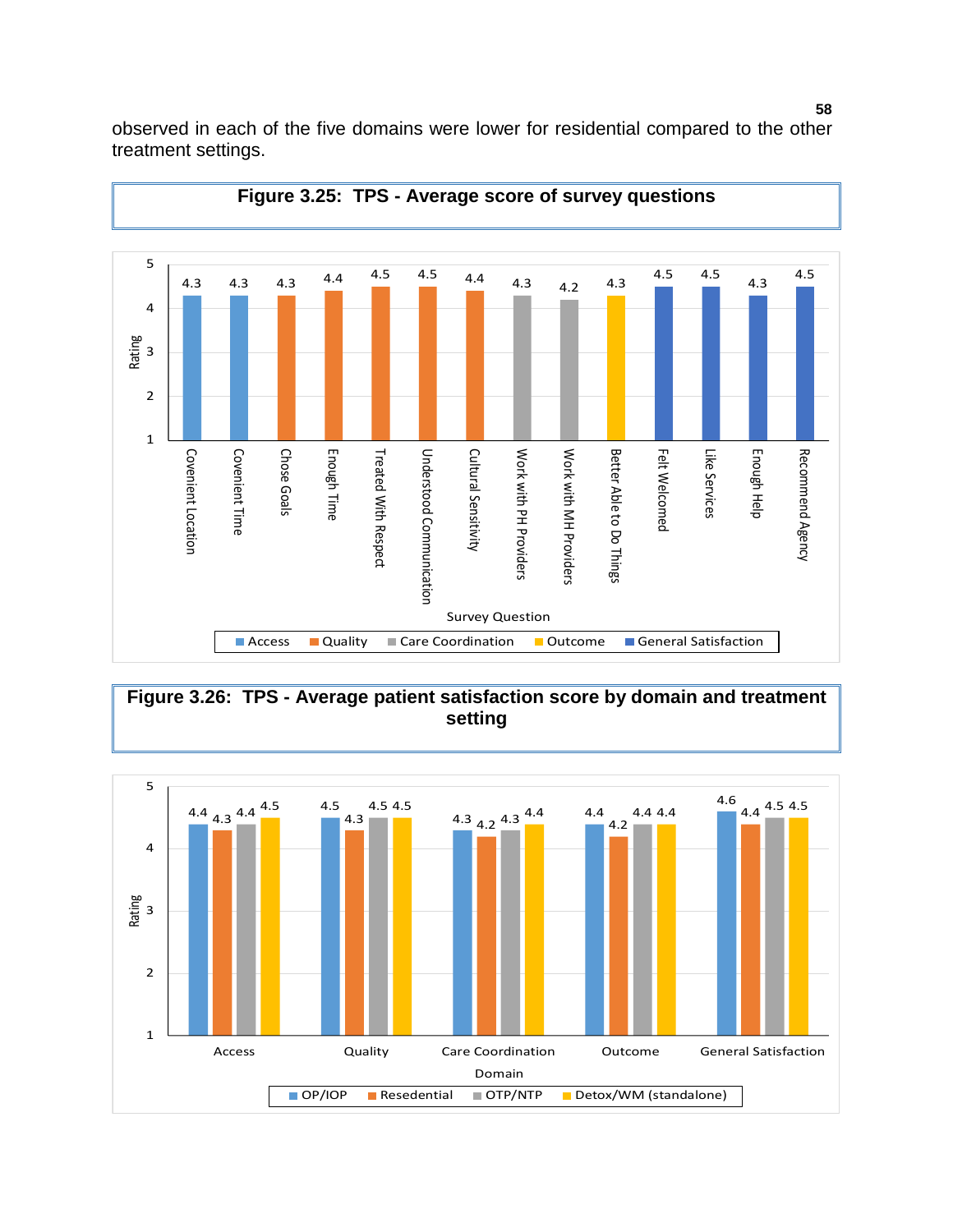Patients responding to the TPS also had the opportunity to write comments on the form. Although UCLA did not review or analyze the comments, they are captured, compiled, and provided to the counties. Below are selected examples of patients' comments, including positive and negative sentiments, and recommendations for improving services.

- *"This program has not only given my life back but it gave my parents their son, my siblings their brother back and my son now has an active father. Very grateful for [this program]."*
- *"120+ days clean so the program does work."*
- *"Staff needs to be more flexible and understanding towards client backgrounds/experiences or trauma."*
- *"Physical activities are a huge component in wellness. More in this area is needed."*
- *"Please separate windows for take home patients and the regular detox/daily dosers. I feel that would decrease the wait time and satisfy clients."*
- *"I feel there should be more services for housing resources, and transitional housing. I don't have anywhere for me and my child to go after my treatment."*

Interviews with and feedback from county administrators and other stakeholders suggest that counties are using or planning to use the TPS data and/or reports, particularly the individual program reports, to inform quality improvement efforts. Below are a few examples of those efforts.

- Reviewed TPS reports with the QIC
- Reviewed and analyzed comments; if comments are negative, county personnel visits the program to discuss
- Shared report with DMC-ODS providers during onsite reviews
- Planning a deeper dive into the data (e.g., low cultural sensitivity scores at program with Spanish speakers)
- Considering including patient satisfaction as one metric in individual provider report cards relative to peers
- Planning regular administration (fourth visit and at discharge) to determine if meeting patients' needs/demands
- More in-depth analysis of TPS data used to offer guidance to counties during External Quality Review Organization (EQRO) site visits.

Overall from a statewide perspective, patients receiving treatment for SUD across the seven counties and treatment settings report being satisfied and having positive perceptions with respect to the survey domains of access, quality, care coordination, outcomes, and general satisfaction. In addition, average scores and percentage of positive ratings among patients in residential treatment appear to be lower than in the other treatment settings. As additional survey data are collected during subsequent annual TPS administrations, statewide trends and changes will be examined, and more in-depth analyses will be conducted (e.g., by demographics). A youth-specific TPS form will be available for use during the next survey period.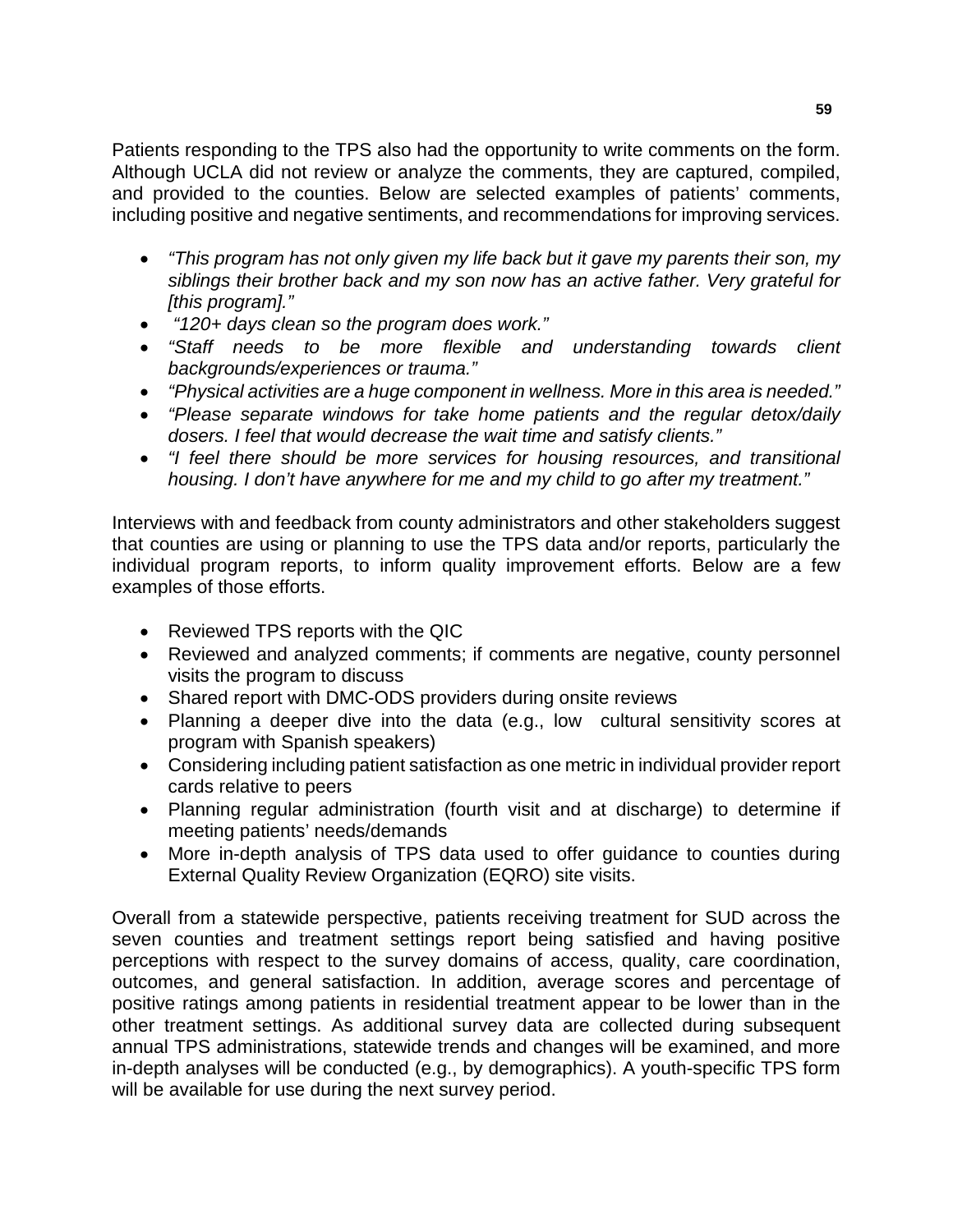# **F.** Discussion and Next Steps

Not surprisingly, the Live-Waiver counties are at the forefront in terms of implementing the various quality-related components needed for an organized delivery system, with the Pre-Implementation counties not far behind. Overall, most indications point toward improvement in the quality of care provided in the waiver counties, but additional patient outcomes and satisfaction/perceptions of data still need to be collected and examined to have a better understanding of whether and how the DMC-ODS is having a positive impact. The following highlights what is known about the status of quality measures at end of the third year of DMC-ODS waiver implementation:

- *Use of ASAM Criteria-based tools for placement and assessment.* As expected, all Live-Waiver counties use the ASAM Criteria for assessment and placement, while the Pre-Implementation counties show an increasing trend; implementation remains somewhat challenging. The assessment tools being used continue to vary from county to county, although overall, most counties are using tools that they have developed themselves. While Live-Waiver counties are using ASAM tools with all patients, including youth, the majority are either using or planning to use such tools that have been developed specifically for use with youth. In terms of patient placement, most treatment referrals were made to the same LOC as indicated on the brief screening or full ASAM assessment, which indicates that the tools are being used as intended. This is only a preliminary analysis of the first set of LOC placement data to arrive from three counties, and UCLA will continue to collect and analyze these data. The shift for many counties to use the ASAM Criteria is a major change that will take time and training to become a part of the culture of the treatment delivery systems and as providers become comfortable with the new tools and practices. Continued training and technical assistance on this topic are recommended.
- *Successful treatment engagement.* Drug Medi-Cal claims data suggest that treatment engagement in Live-Waiver counties varied between modalities, ranging from 54% in outpatient and 96% in residential, which is consistent with or above rates found in the literature. UCLA will continue to monitor this measure as additional counties "go live".
- *Patient transitions along the continuum of SUD care.* Drug Medi-Cal claims data indicate that patients in Live-Waiver counties did not typically move along the continuum of care to receive subsequent treatment or additional services (case management) within 14 days of discharge. This finding is consistent with prior reports using CalOMS-Treatment data, and highlights care transitions as a priority area for organized delivery systems that include a full continuum of SUD treatment and supportive services.
- *Tracking patient movement along the SUD continuum of care*. The sharing, tracking, and monitoring of patient movement within the SUD treatment system reportedly increased between 2015 and 2017 for Live-Waiver counties, but decreased for Pre-Implementation counties. The level of challenge appeared to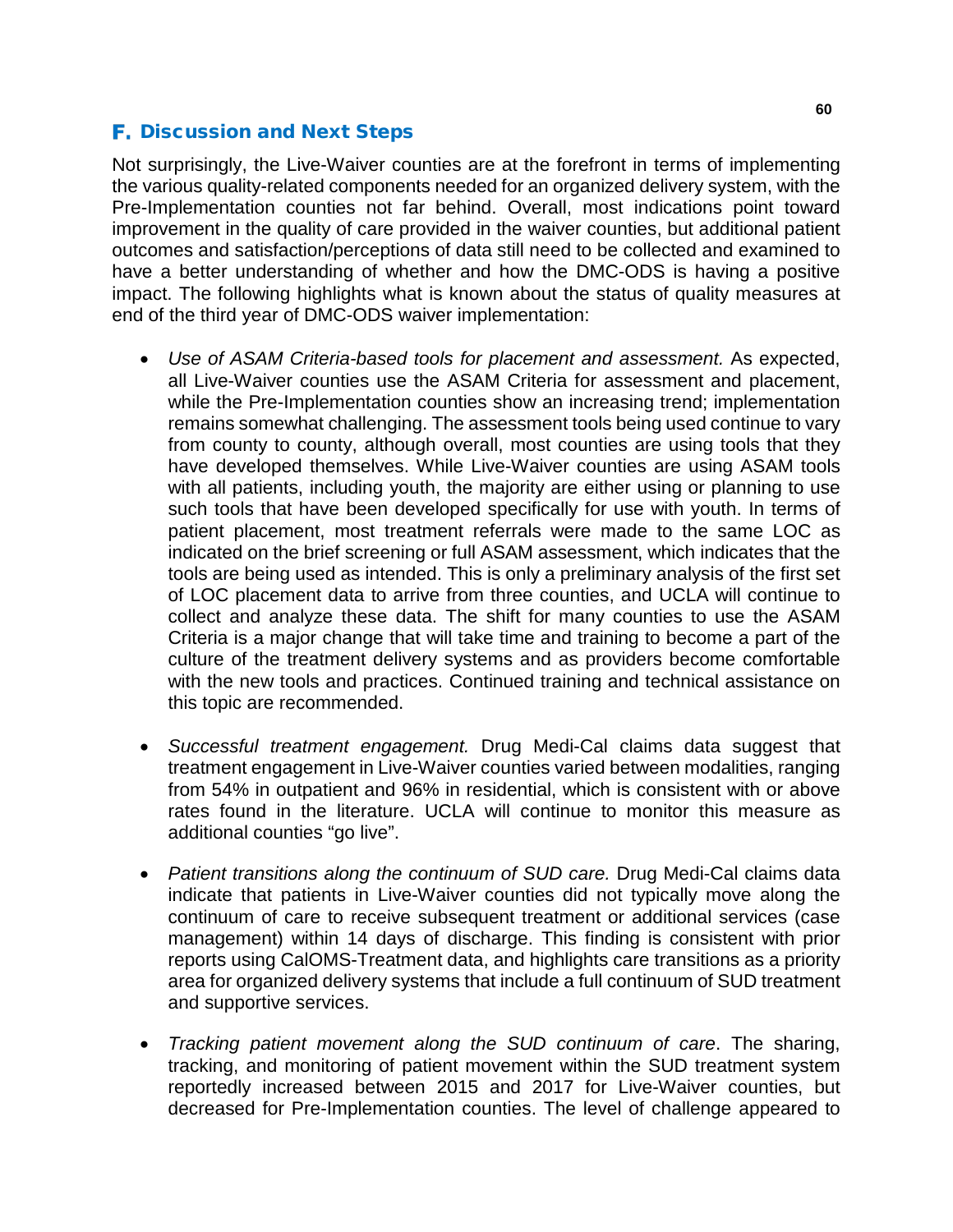remain somewhat low for both groups, although it increased slightly for the Live-Waiver group. Both groups perceive that they are doing fairly well in tracking referrals and patient movement. UCLA anticipates that both Live-Waiver and Pre-Implementation Waiver counties will continue to make progress in this area as case management services, UM, DMC billing, and EHR systems evolve.

- *Utilization management* is available in the majority of Live-Waiver counties in spite of the trend toward it being slightly more challenging to implement in 2017 than in 2015, according to the County Administrator Surveys. However, among the counties preparing to implement the waiver, both the availability and level of challenge of implementing a UM program decreased slightly. The survey results indicate that as with many major changes, there is a learning curve as counties begin to roll out waiver services and implement their UM programs. As counties gain more experience with implementing their UM programs, we would expect the level of challenge to decrease. Provision of training and/or technical assistance in this area many be indicated.
- *Use of evidence-based practices.* In both 2015 and 2017, the majority of counties reported using at least two of the five EBPs listed in the STCs, yet waiver counties continue to rate this requirement as challenging to implement. Additional training or technical assistance may be needed, particularly on trauma-informed treatment and motivational interviewing.
- *Establishment of quality improvement committees and plans.* The majority of Live-Waiver and Pre-Implementation Waiver counties reported having quality improvement committees with SUD participation since at least 2015. However, the Live-Waiver group was more likely than the Pre-Implementation group to report that they have written SUD treatment system quality improvement plans, although an increasing trend was observed for both groups. In addition, the DMC-ODS appears already to have had a positive influence on both groups' (and even some Non-Waiver counties') quality improvement efforts according to county administrators.
- *Drug Medi-Cal Billing.* There was a reported increase in how challenging implementing billing for DMC-ODS services was among Live-Waiver Counties. This suggests technical assistance and training on DMC billing for DMC-ODS services may be helpful to some counties.
- *Live-Waiver counties* are already meeting many of the quality-related requirements under the DMC-ODS waiver. One hundred percent of Live-Waiver counties report having implemented: a quality improvement committee, a written SUD quality improvement plan, ASAM Criteria-based assessment and placement, at least two EBPs listed in the STCs, LPHAs, and physician consultation services. They are followed by the Pre-Implementation Waiver counties, as expected. However, it is notable that even Non-Waiver counties are showing increases in many of these areas, albeit to a lesser extent than the other two waiver groups, suggesting that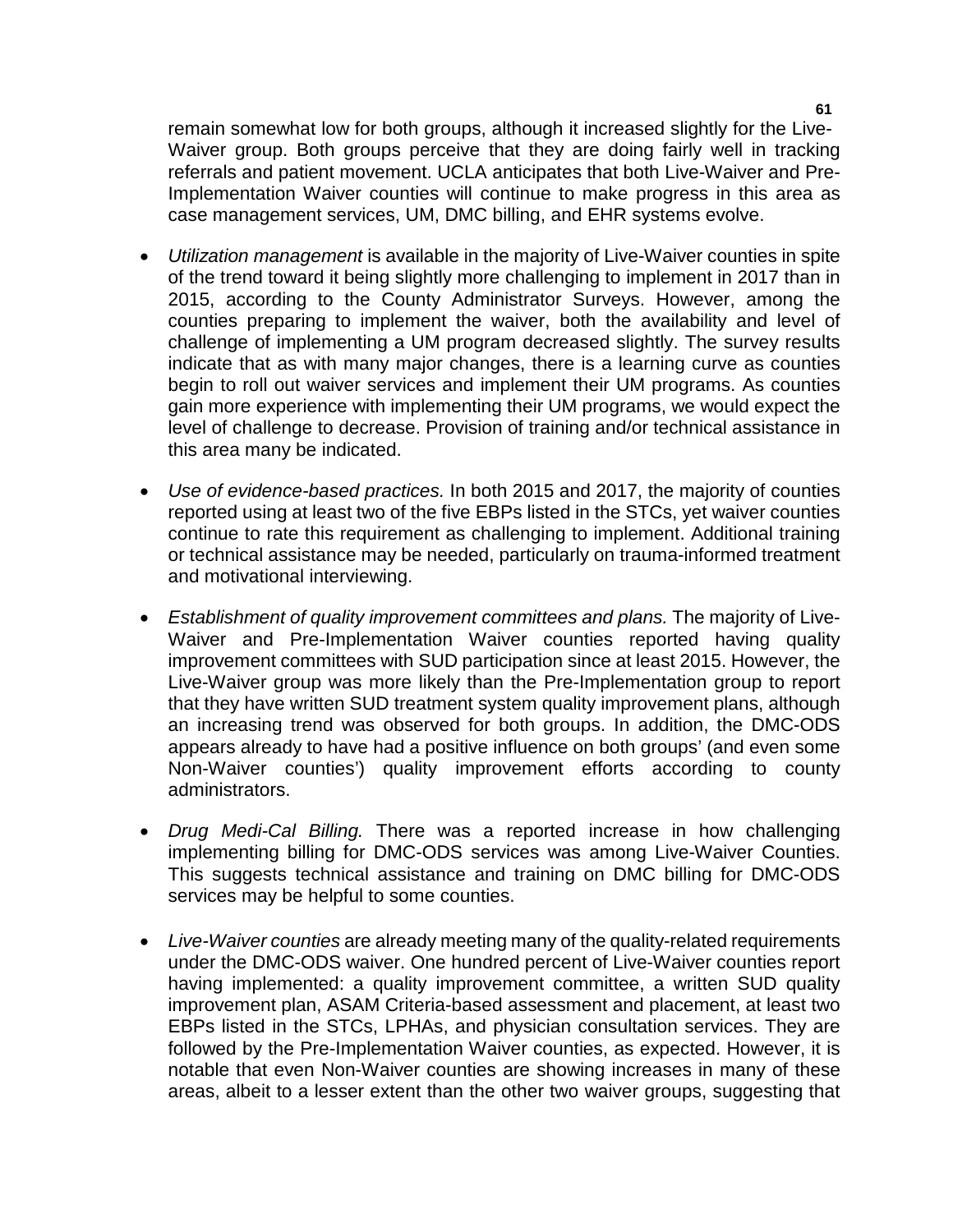the DMC-ODS waiver (along with other State efforts to improve care) may be having a positive influence on the SUD treatment system as a whole.

- *Patient perceptions of treatment.* Overall, from a statewide perspective, patients participating in the TPS in Live-Waiver counties report being satisfied and having positive perceptions with respect to the five survey domains: access, quality, care coordination, outcomes, and general satisfaction. Average scores and percentage of positive ratings among patients in residential treatment appear to be lower than in the other treatment settings. As additional survey data are collected during subsequent annual TPS survey administrations, statewide trends and changes will be examined, and more in-depth analyses will be conducted.
- *Recommendation:* Continue to provide training and technical assistance (e.g., collaborative learning opportunities, Frequently Asked Questions [FAQs], waiver Information Notices) in the following areas in which counties find challenging to implement: ASAM Criteria assessment and placement; DMC billing; UM; facilitating patient flow along the continuum of SUD treatment, including the provision of additional services (e.g., case management) within 14 days after discharge from residential treatment and withdrawal management; and evidence based practices, particularly trauma-informed treatment and motivational interviewing.
- *Recommendation:* Develop and/or make available youth-specific ASAM Criteria assessments to counties that wish to use them.

UCLA plans to obtain access to and/or acquire additional data (e.g., ASAM LOC, Medi-Cal claims, patient satisfaction/perceptions of care survey), collect additional data via surveys (e.g., county administrator survey, treatment provider survey) and qualitative interviews (e.g., county administrators), and conduct further analyses in the upcoming years to examine how and the extent to which the implementation of the waiver influences the quality of the SUD care provided to patients within an organized delivery system.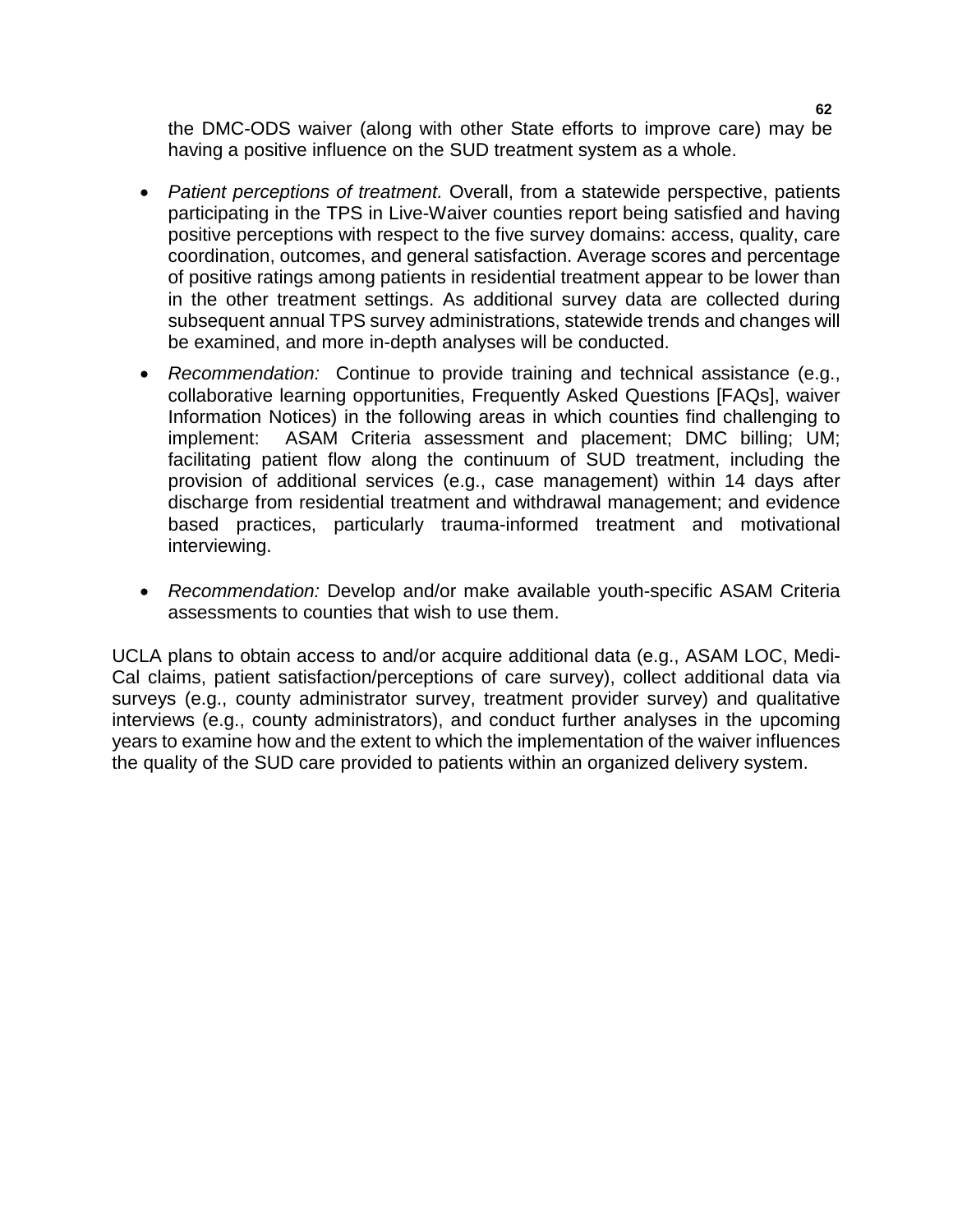#### References

- Carlson, M. J., & Gabriel, R. M. (2001). [Patient satisfaction, use of services, and one](https://www.ncbi.nlm.nih.gov/pubmed/11533398)[year outcomes in publicly funded substance abuse treatment.](https://www.ncbi.nlm.nih.gov/pubmed/11533398) *Psychiatric Services, 52*(9), 1230-6.
- Garnick, D. W., Lee, M. T., Horgan, C. M., Acevedo, A., & the Washington Circle Public Sector Workgroup. (2009). Adapting Washington Circle Performance Measures for Public Sector Substance Abuse Treatment Systems. Journal of Substance Abuse Treatment, 36(3), 265–277.<http://doi.org/10.1016/j.jsat.2008.06.008>
- Shafer, A., & Ang, R. (2018). The mental health statistics improvement program (MHSIP) adult consumer satisfaction survey factor structure and relation to external criteria. *Journal of Behavioral Health Services and Research.* 1-13. doi: 10.1007/s11414-018-9607-x.
- Zhang, Z., Gerstein, D. R., & Friedmann, P.D. (2008). Patient satisfaction and sustained outcomes of drug abuse treatment*. Journal of Health Psychology, 13*(2), 388- 400.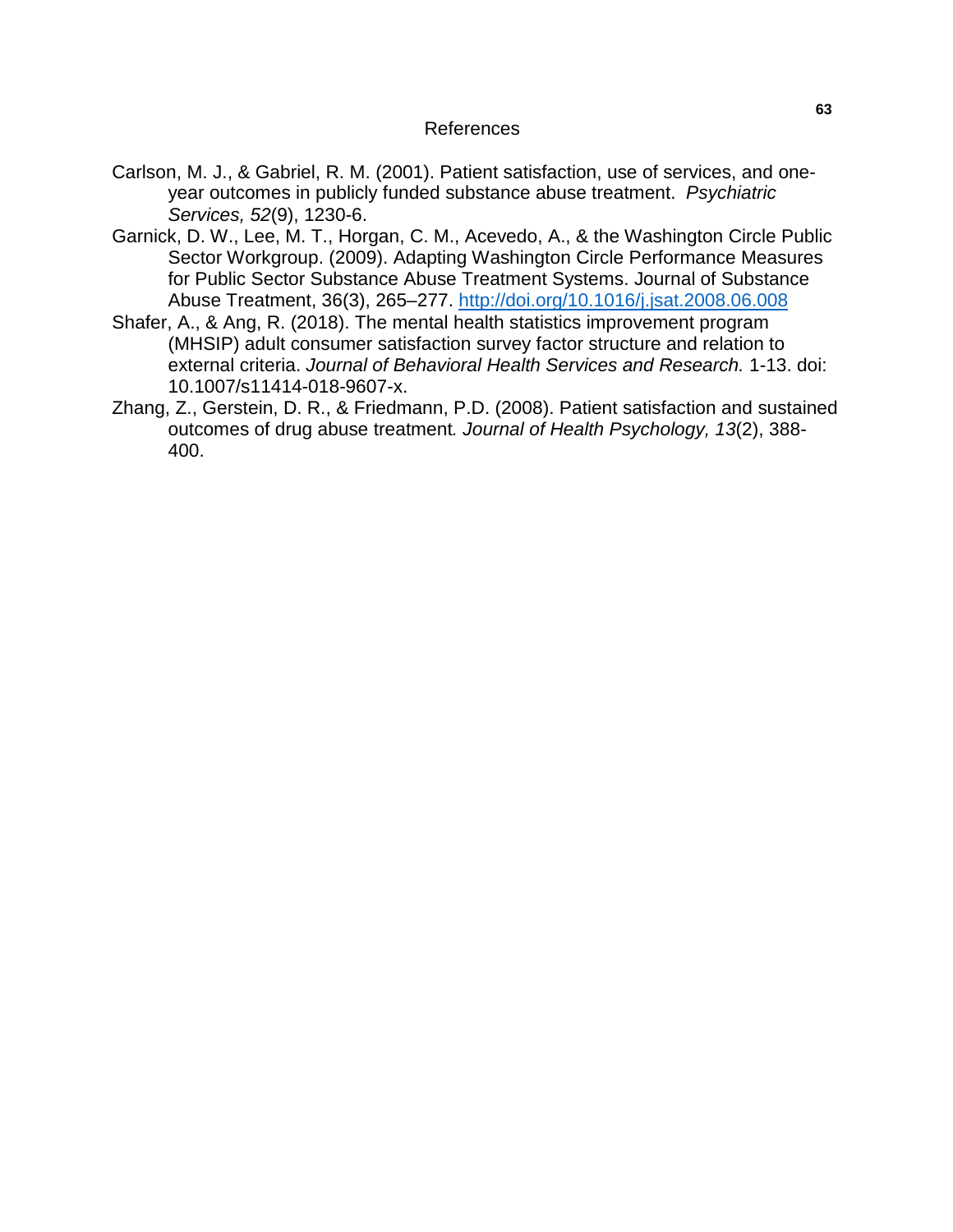## IV. Integration/Coordination of Care

*Valerie Antonini, M.P.H., Howard Padwa, Ph.D., David Huang, Ph.D., Cheryl Teruya, Ph.D., Darren Urada, Ph.D., Kevin Castro-Moino and Elise Tran*



Greater coordination and integration of services for beneficiaries receiving substance use disorder (SUD) treatment is a key component of an organized delivery system of care. Advances in these areas can not only facilitate efficient transfers as patients transition through the SUD continuum of care, but they can also play a critical role in facilitating treatment for co-occurring medical and psychiatric conditions that often impact individuals with SUD. Thus,

coordination and integration can play a critical role in both promoting recovery from SUD and in enhancing health and wellness. The Drug Medi-Cal Organized Delivery System (DMC-ODS) has significant potential to make the services available to beneficiaries with SUD more comprehensive and holistic because it allows for the reimbursement of services such as case management, which are particularly valuable in promoting care coordination and integration.

To measure how the DMC-ODS is impacting care coordination and integration, the University of California, Los Angeles (UCLA) is examining over time the following coordination and integration goals: (1) comprehensive substance use, physical health (PH), and mental health (MH) screening, (2) beneficiary engagement and participation in an integrated care program as needed, (3) shared development of care plans by the beneficiary, caregivers, and all providers, (4) care coordination and effective communication among providers, (5) navigation support for patients and caregivers, and (6) facilitation and tracking of referrals between systems. Where possible, UCLA is also examining referrals to and from primary care and MH, referrals to and from recovery services paid for by the DMC-ODS waiver, SUD identification in the health care system, and follow-up after discharge from the emergency department for alcohol or other drug use.

UCLA focused evaluation efforts on measures with accessible data in which there was potential for measurable change, comparing the Live-Waiver counties, Pre-Implementation Waiver counties, and the Non-Waiver counties. These measures include:

- Comprehensive substance use, PH, and MH screening
- Cross-system care coordination and effective communication among providers
- Navigation support for patients and caregivers through case management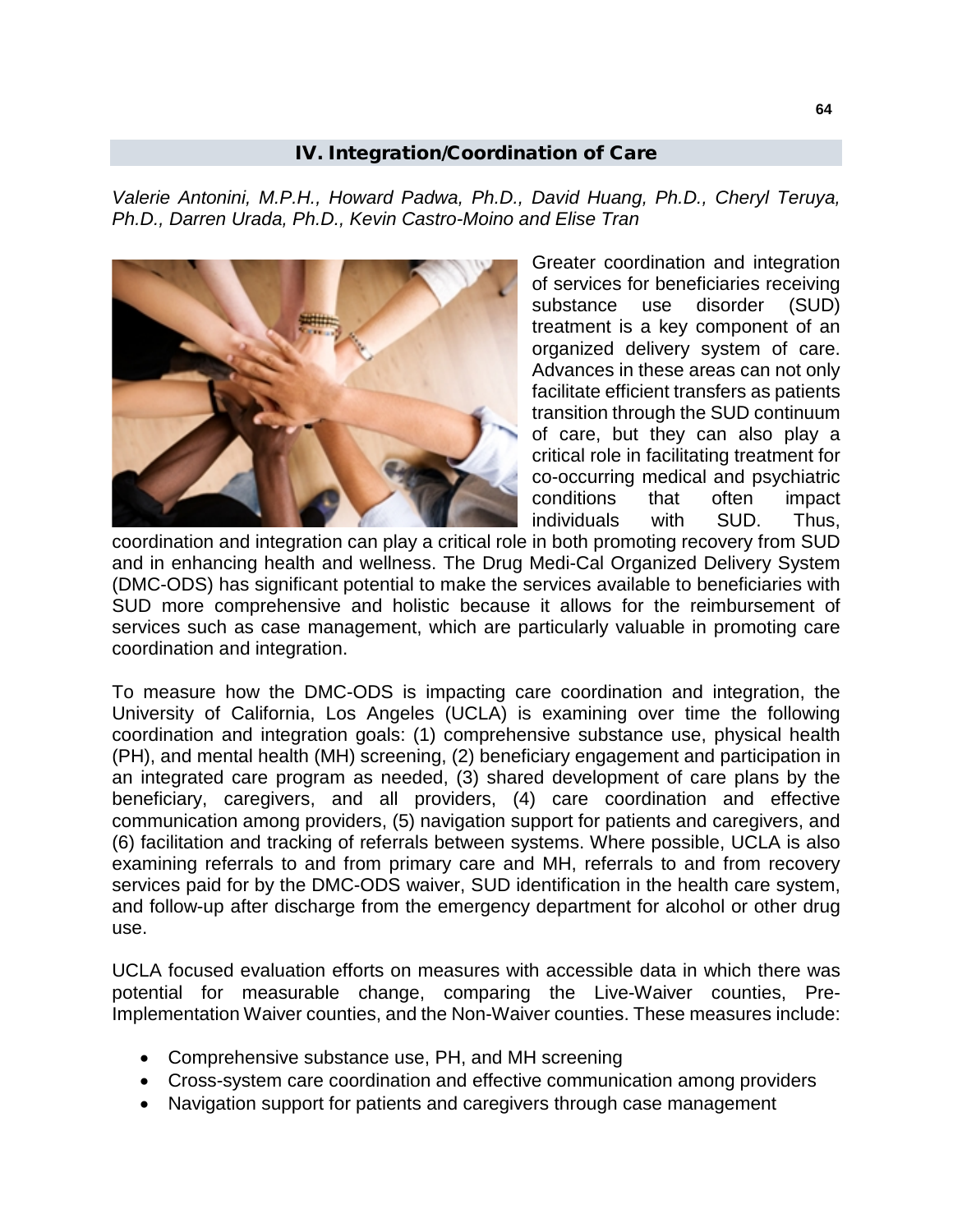• Facilitation and tracking of referrals between systems

For this report, we have incorporated discussions of "within system coordination" into the Quality of Care section (see Section III), while the focus of this section is on the integration/coordination of SUD treatment with primary care and MH services.

# **A. Data Sources**

For this report, the data sources available for analyses of coordination and integration included the California Outcome Measurement System - Treatment (CalOMS-Tx), County Administrator Surveys, and County Administrator Interviews. Managed Care/Fee-forservice (FFS) Medi-Cal data needed to draw conclusions concerning coordination and integration were not available for this time period.

# **B.** Measures

## **Comprehensive Substance use, Physical Health, and Mental Health Screening**

The available sources of data concerning substance use, PH, and MH screening were County Administrator Surveys and County Administrator Interviews. Addiction Medicine's Treatment Criteria for Addictive, Substance-Related, and Co-Occurring Conditions (ASAM Criteria) assessments, which are required as part of the DMC-ODS, include assessments of biomedical conditions and complications (ASAM Criteria Dimension 2) and emotional, behavioral, or cognitive conditions and complications (Dimension 3). It is therefore anticipated that more comprehensive screening for PH and MH problems will occur as counties join the DMC-ODS demonstration project. In addition, it is anticipated that as counties centralize their initial assessment and patient placement activities under the DMC-ODS, they will implement standardized procedures designed to systematically identify beneficiaries' potential PH and MH service needs as they initiate treatment.

County Administrator Survey response comparisons between 2015 and 2017 across the three groups (Live-Waiver counties, Pre-Implementation Waiver counties, and Non-Waiver counties) support these expectations. ASAM assessment and placement was fully or partially available in 2017 in all (100%) of the Live-Waiver counties, in the majority (63%) of Pre-Implementation Waiver counties, and in half (50%) of the Non-Waiver counties. (See Figure 3.1. in Section III to find more information about measures for ASAM utilization.) In addition, all (100%) of the Live-Waiver counties reported having a centralized system for screening for all or some of their services (increased from 86% in 2015) which suggests a more uniform and standardized approach to identifying beneficiaries' potential PH and MH needs as treatment begins. Live-Waiver counties had the largest increase in centralized screening practices, compared to Pre-Implementation and Non-Waiver counties, which saw limited change or no change at all in centralized screening practices between 2015 and 2017 (see Figure 4.1)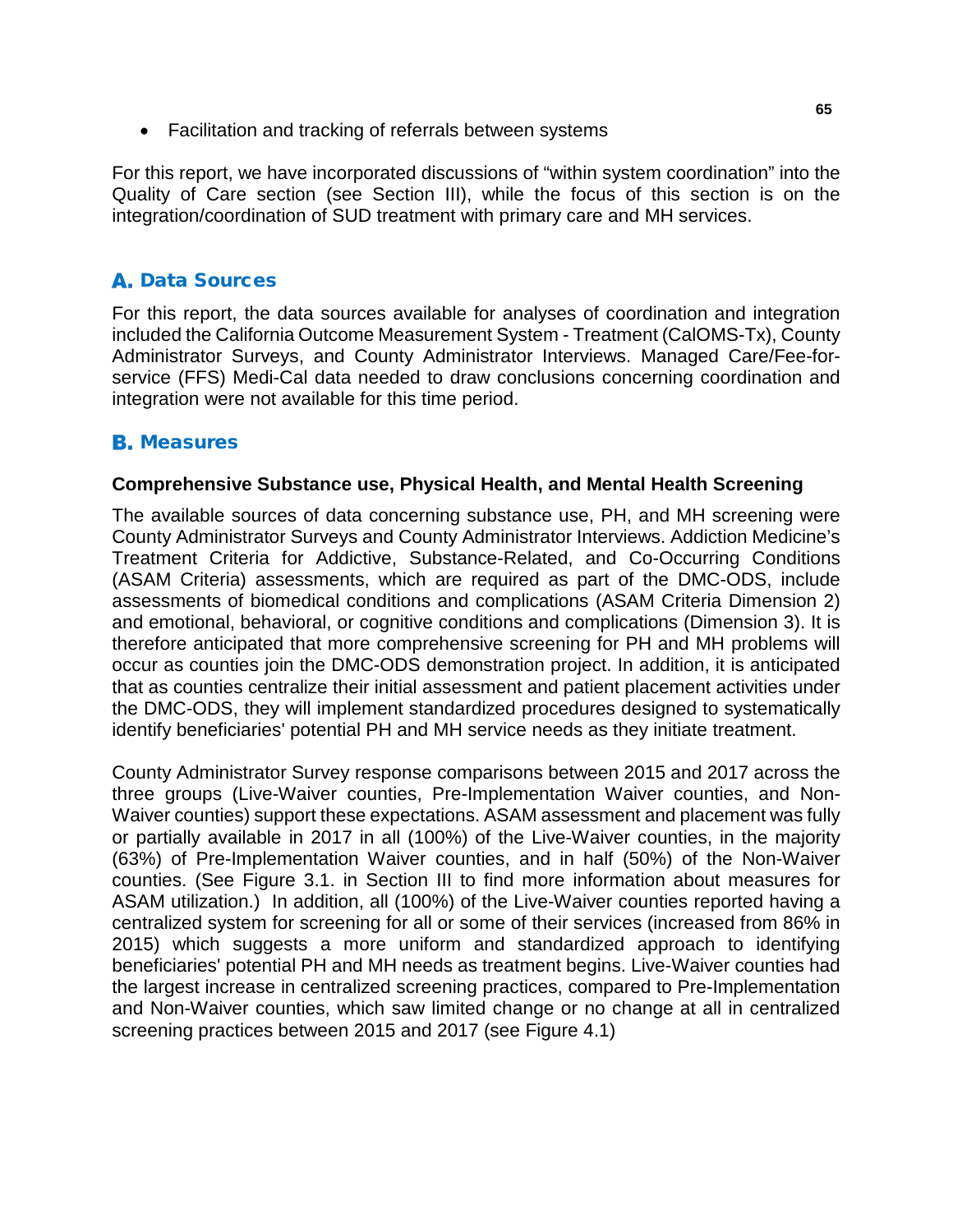

# **Cross-system Care Coordination and Effective Communication among Providers**

Cross-system coordination and communication were examined at the county level through County Administrator Surveys and Interviews.

## Department/division integration

In surveys, UCLA asked administrators to rate the degree to which their SUD and MH departments/divisions are integrated, as well the degree to which their SUD and PH services departments/divisions are integrated. Administrators rated levels of integration using a 1–5 Likert scale from "*very poorly integrated*" to "*very well integrated*", and counties' ratings were compared by group between the 2015 and 2017 responses. In both 2015 and 2017, administrators rated their counties' levels of MH-SUD integration higher than PH-SUD integration (MH: 3.5 in 2015 and 3.4 in 2017; PH: 2.6 in 2015 and 2.7 in 2017). These findings are not surprising given that most counties have MH and SUD within a unified behavioral health department. Though reported levels of MH-SUD integration decreased slightly and PH-SUD integration increased slightly between 2015 and 2017, neither change was statistically significant (data not shown).

Within each of the three groups (Live-Waiver, Pre-Implementation, and Non-Waiver), there were no statistically significant changes in ratings of MH-SUD or PH-SUD integration between the 2015 and 2017. Though the changes from 2015 to 2017 did not reach levels of statistical significance, it is nonetheless notable that compared to Pre-Implementation and Non-Waiver counties, Live-Waiver counties reported decreased levels of MH-SUD integration in 2017 compared to 2015, but increased levels of PH-SUD integration (see Figures 4.2 and 4.3).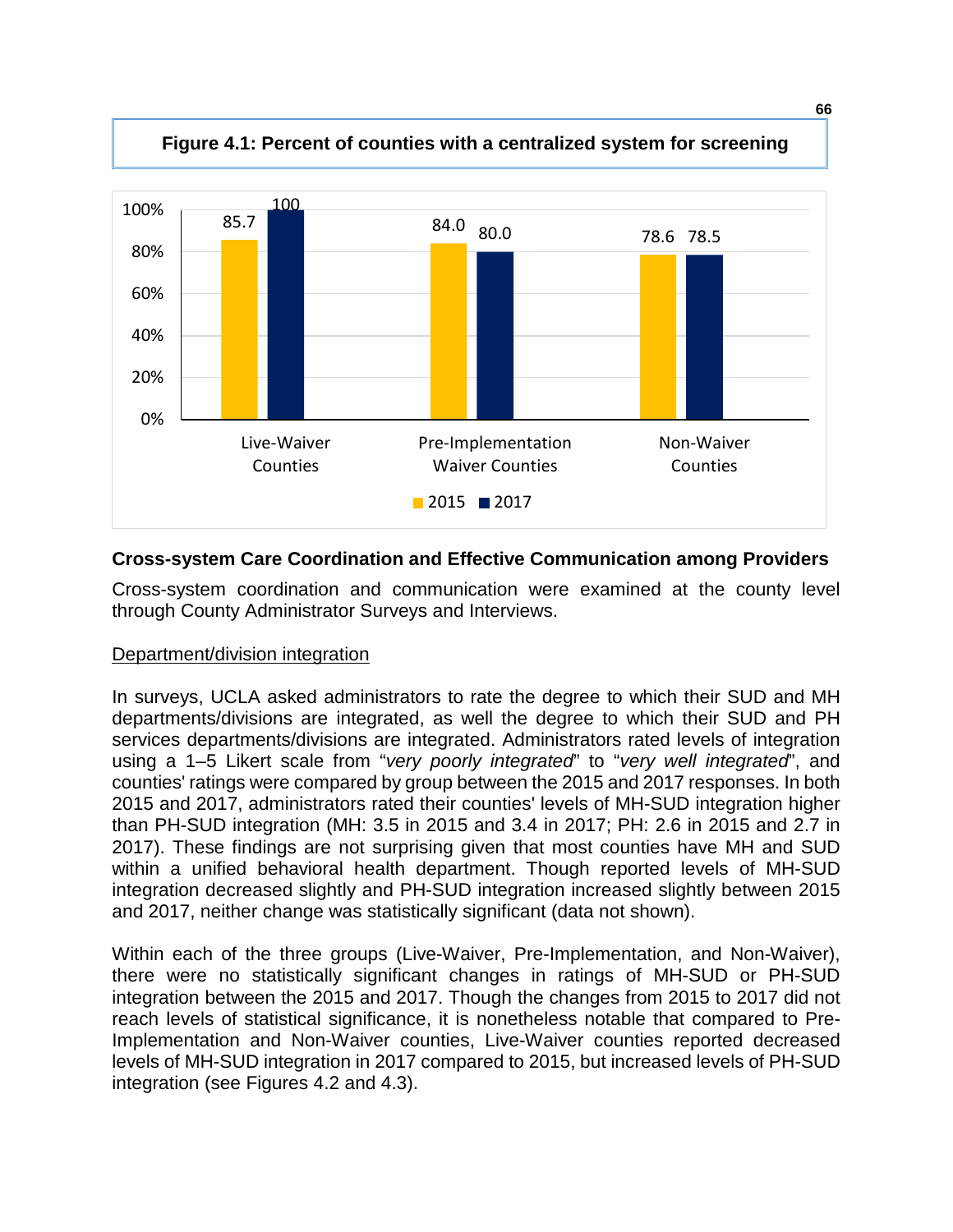

#### **Figure 4.2: Mean ratings of the degree to which SUD and MH divisions/departments are integrated within counties**

**Figure 4.3: Mean ratings of the degree to which SUD and PH divisions/departments are integrated within counties**



As noted above, MH divisions have historically been more integrated with SUD than PH divisions because they are usually housed within a unified behavioral health department. As one administrator explained, DMC-ODS planning and implementation has been *"a whirlwind"* that has required exclusive focus on SUD system transformation. As SUD county administrators focus more on DMC-ODS implementation, less attention to collaboration with MH may be an unintended consequence. *"Our system is resourceconfined and people are stretched thin,"* one administrator explained, *"MH and SUD staff*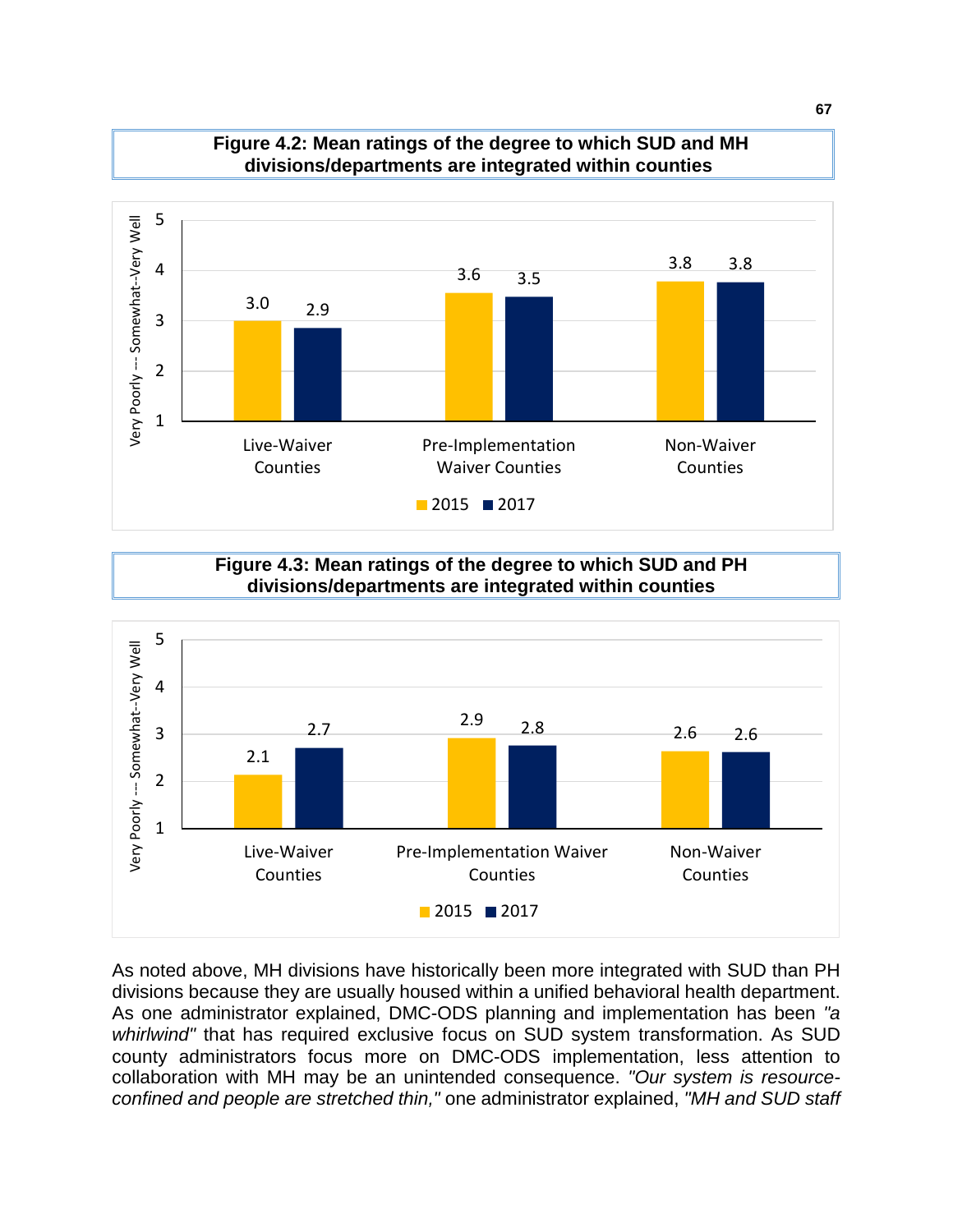*need more time and bandwidth to facilitate integrated care... (this) leads some to push back on integration and collaboration."*

Conversely, SUD departments have historically been highly separated from departments that oversee PH services. Through specific requirements to coordinate SUD services with Medi-Cal managed care plans (discussed below), the DMC-ODS has facilitated the creation of new relationships between SUD administrators and their medical counterparts.

#### Coordination of services with Medi-Cal managed care plans

Coordination of services with Medi-Cal Managed Care plans is a required component to participate in the DMC-ODS waiver, and developing Memorandums of Understanding (MOUs) with these plans is expected. UCLA therefore asked county administrators survey questions about service coordination with Medi-Cal managed care plans. Figure 4.4 shows the capacity to coordinate with Medi-Cal managed care plans between 2015 and 2017 across the three groups. In both years, coordination of services with Medi-Cal managed care plans was greater in Live-Waiver counties than others, and greater in Pre-Implementation counties than in Non-Waiver counties. Coordination increased in counties that implemented the DMC-ODS, but not in Pre-Implementation counties. Since coordination with managed care plans is a DMC-ODS requirement, it is not surprising that it reached 100% in Live-Waiver counties.

Though the DMC-ODS has facilitated increased coordination with managed care plans, this process has been challenging. As Live-Waiver counties have reported increased coordination with Medi-Cal plans (Figure 4.4) they also reported that it was more challenging in 2017 when compared to 2015 (see Figure 4.5).



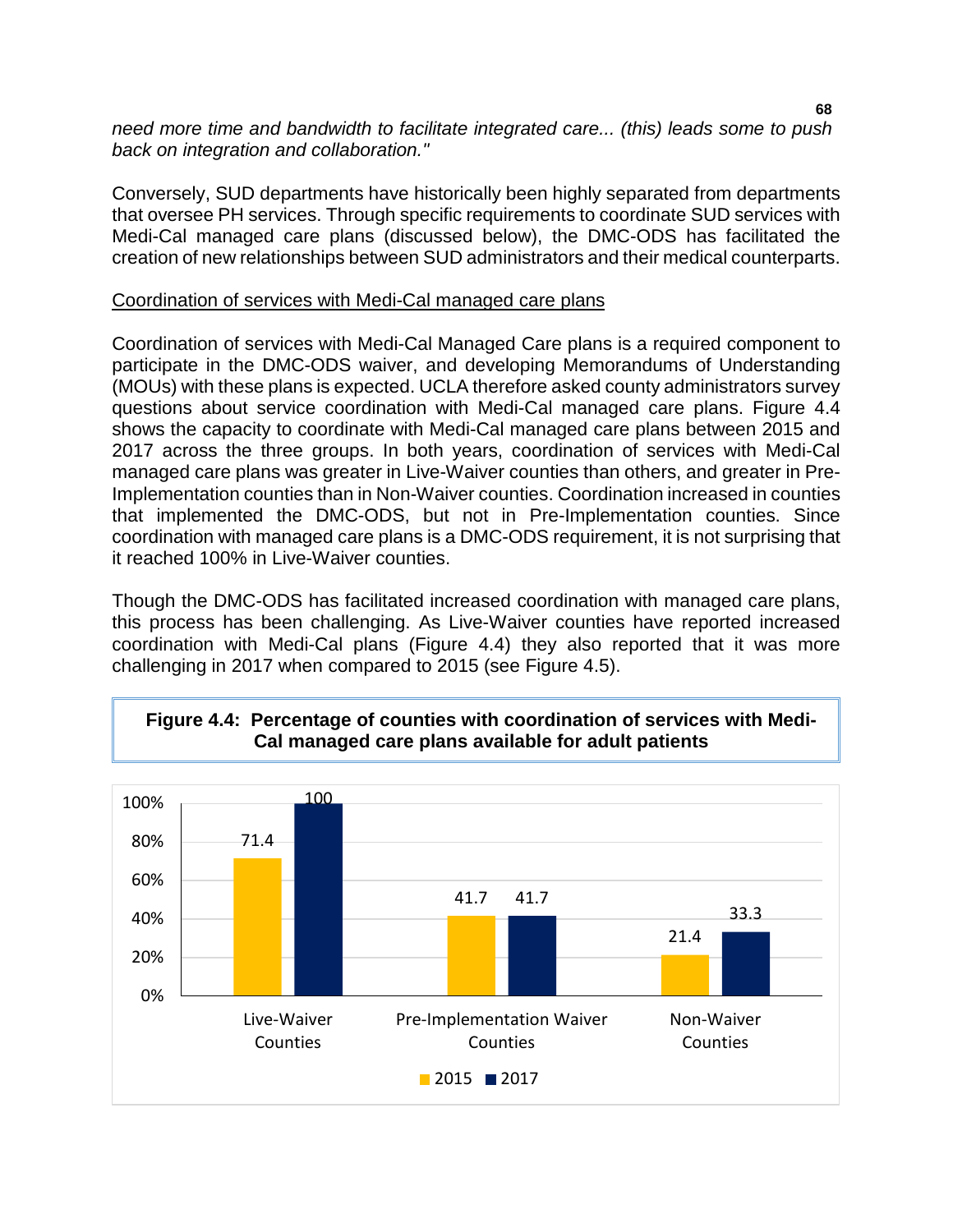

**Figure 4.5: Mean rating of challenge level for coordination with Medi-Cal plans**

Similarly, even though Pre-Implementation counties did not report greater coordination in 2017 when compared to 2015, they reported slightly greater challenges when they did coordinate with managed care plans. These data indicate that while the DMC-ODS is facilitating greater coordination between SUD departments and managed care plans, coordination is difficult. Notably, counties that reported the greatest increase in coordination (Live-Waiver counties) also reported the highest levels of difficulty with coordination. This speaks to the practical difficulties of coordination as it becomes more intensive and frequent, as it has in counties that have implemented the DMC-ODS.

#### Department/division communication

UCLA asked county administrators whether they thought communications with MH and PH systems occurred frequently enough to support an ODS. Consistent with the previous years' ratings, agreement rates were higher for SUD-MH communication compared to SUD-PH communication at both time points statewide (MH: 68.8% (2015), 65.9% (2017); PH: 41.3% (2015), 46.7% (2017); data not shown). Differences between 2015 and 2017 responses were not statistically significant for SUD-MH or SUD-PH communication.

Within each of the three groups (see Figures 4.6 and 4.7), the percentage of Live-Waiver counties and Non-Waiver counties reporting that they met frequently enough with other departments to support an ODS decreased between 2015 and 2017, while it increased in Pre-Implementation counties. These findings suggest that in the planning stages for DMC-ODS, administrators may have felt that they were meeting as much as needed with their counterparts in other departments to support the development of their systems of care, but that once the DMC-ODS began (in Live-Waiver counties) they were not meeting enough to accomplish what was needed to support implementation. These data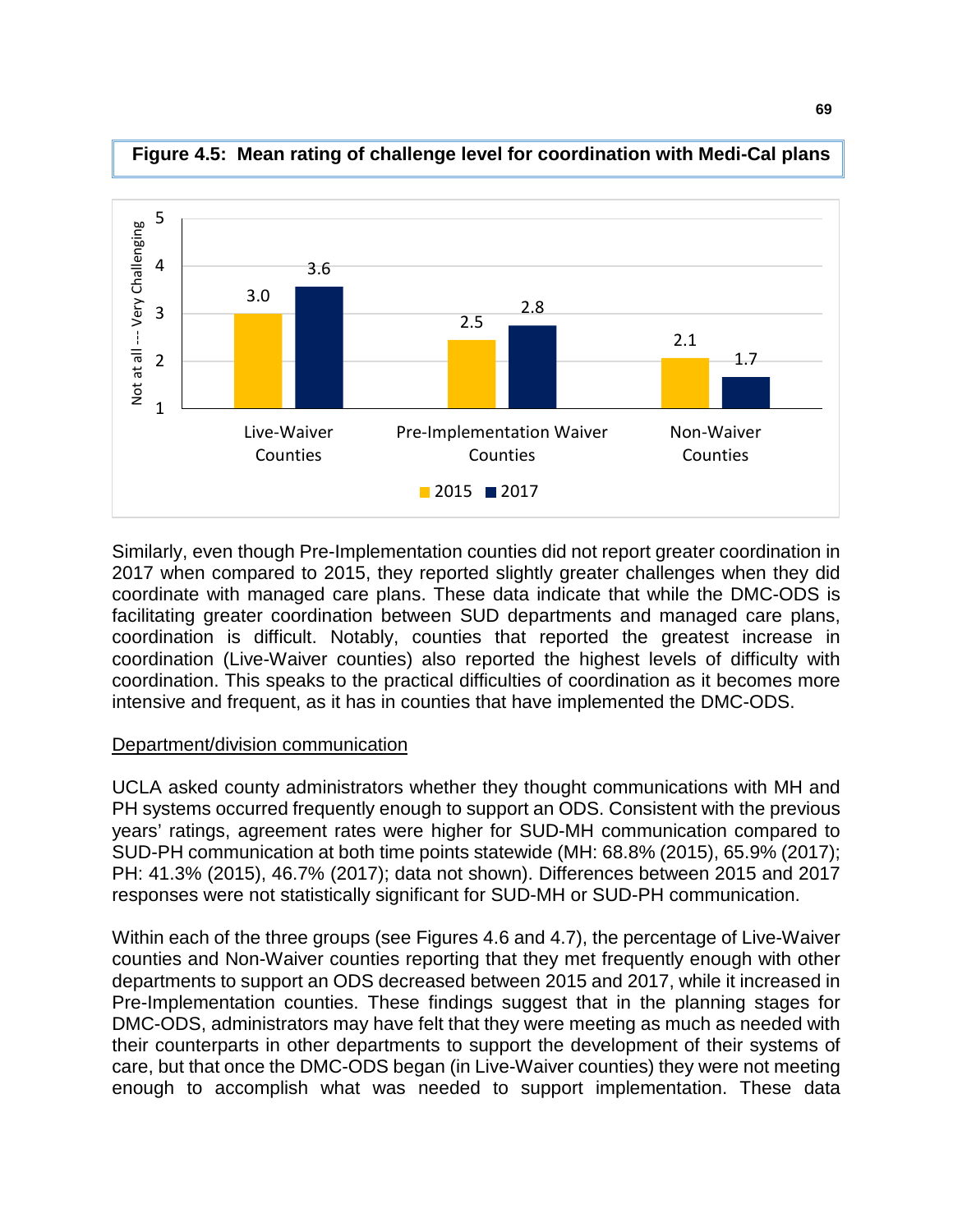underscore the need for strong and frequent interagency communication not only as DMC-ODS systems of care are being designed, but also as they are implemented.

In both 2015 and 2017, and in all three groups (Live-Waiver, Pre-Implementation Waiver, Non-Waiver), administrators a greater need to meet more frequently with PH systems than with MH administrators. This is not surprising, given that most SUD county administrators work in behavioral health departments that also include MH.

### **Figure 4.6: Percentage of counties indicating that SUD and MH departments meet frequently enough to support an ODS**



**Figure 4.7: Percentage of counties indicating that SUD and PH departments meet frequently enough to support an ODS**



**70**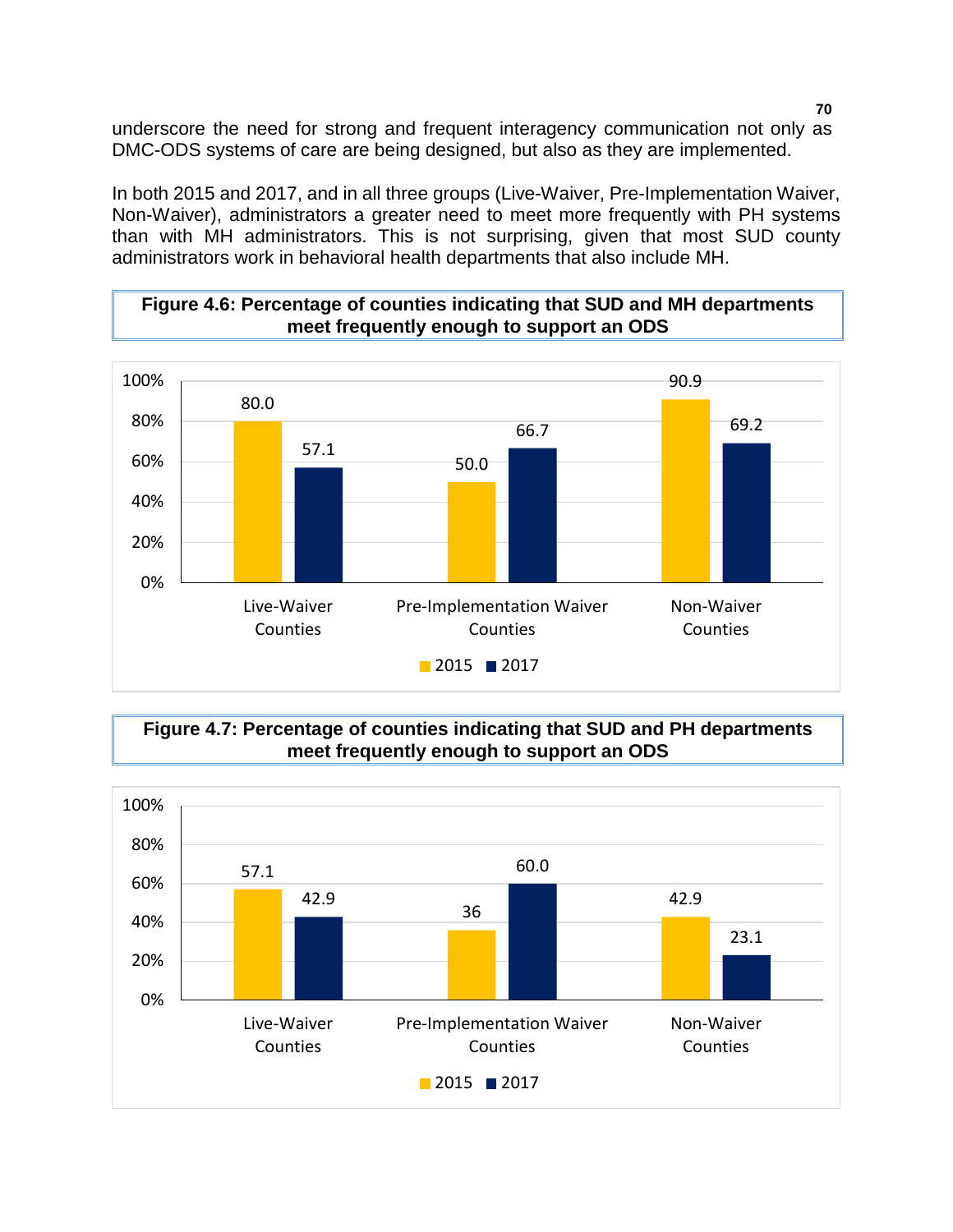#### DMC-ODS waiver impact on communication

To quantify the impact of the DMC-ODS waiver on communication, county administrators were specifically asked (via survey) how much the DMC-ODS waiver influenced department-level communication. Among Live-Waiver and Pre-Implementation counties, the majority of administrators reported that the waiver has had a positive influence on communication with both MH and PH. The same did not occur in Non-Waiver counties. The differences among the three groups became statistically significant in 2017 (p<.01).



### **Figure 4.8: Percentage of counties indicating the waiver has had a positive influence on communication between SUD and MH.**

**Figure 4.9: Percentage of counties indicating the waiver has had a positive influence on communication between SUD and PH.**

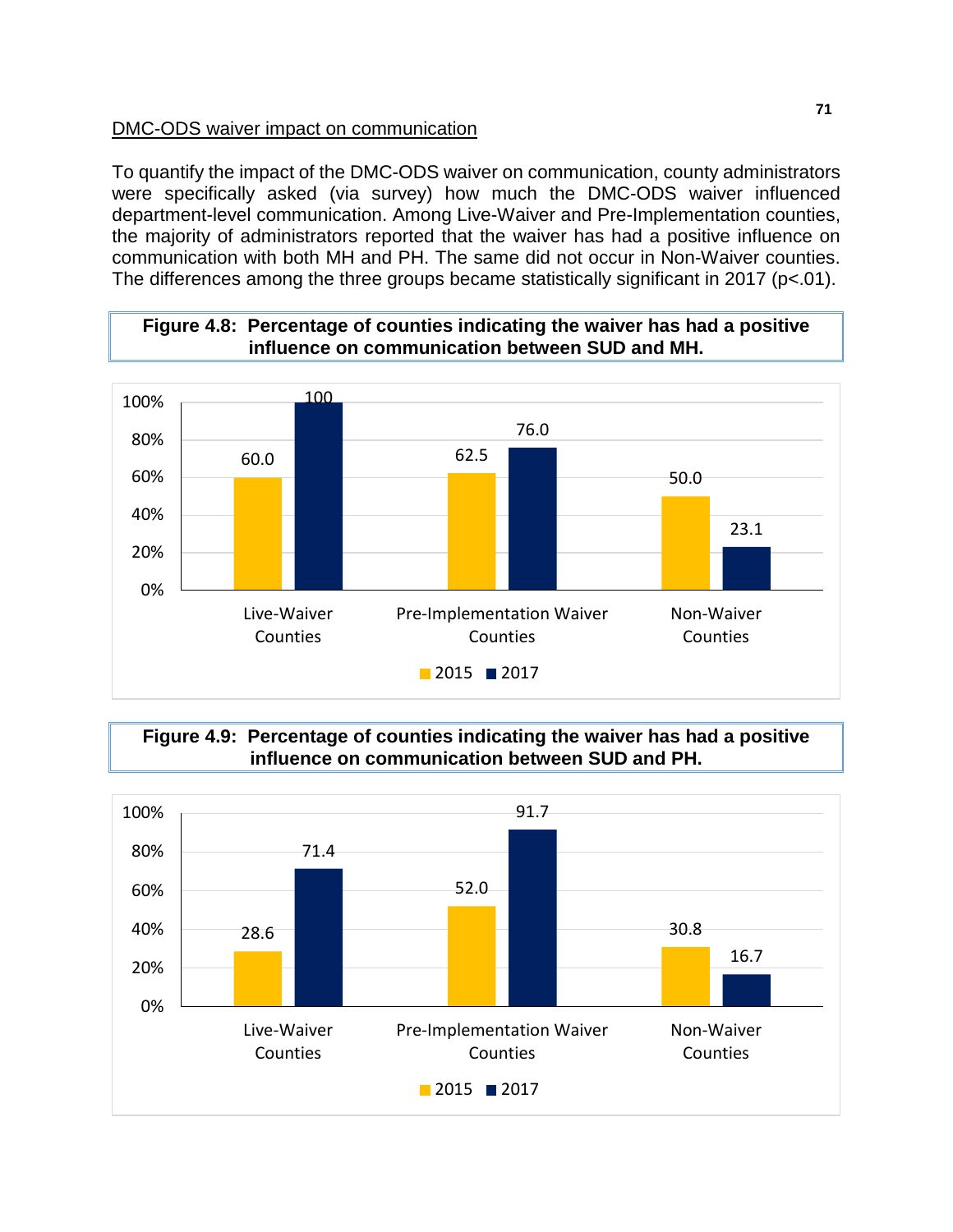The increased percentage of counties reporting that DMC-ODS has positively influenced SUD-PH communication (from 28.6% to 71.4% in Live-Waiver counties, from 52.0% to 91.7% in Pre-Implementation counties) is particularly notable. This highlights the degree to which the DMC-ODS, while facilitating closer linkages with MH, is having a more profound impact on communication with PH systems. *"Prior to the waiver,"* summarized one administrator, *"we were not communicating with our Health Services Agencies."* With its requirements for coordination with managed care plans and services to improve integration with medical care, the DMC-ODS is facilitating integration with PH services in a way that never occurred before.

### Provider-level partnerships

Another method to facilitate care coordination across systems is to establish partnerships between providers. County administrators were asked if they have guidelines or requirements for SUD providers to partner with MH and PH providers. Data from Figures 4.10 and 4.11 suggest that the practice of requiring or providing guidelines to establish partnerships changed only for relationships between SUD and PH providers, and only among the Live-Waiver counties (increasing from 42.8% to 85.7). However, in 2017, as shown in Figure 4.12, monitoring of the utilization of these partnerships across all groups remain low, including in Live-Waiver counties (14.3%).



#### **Figure 4.10: Percentage of counties that have guidelines or requirements for SUD providers to partner with MH providers.**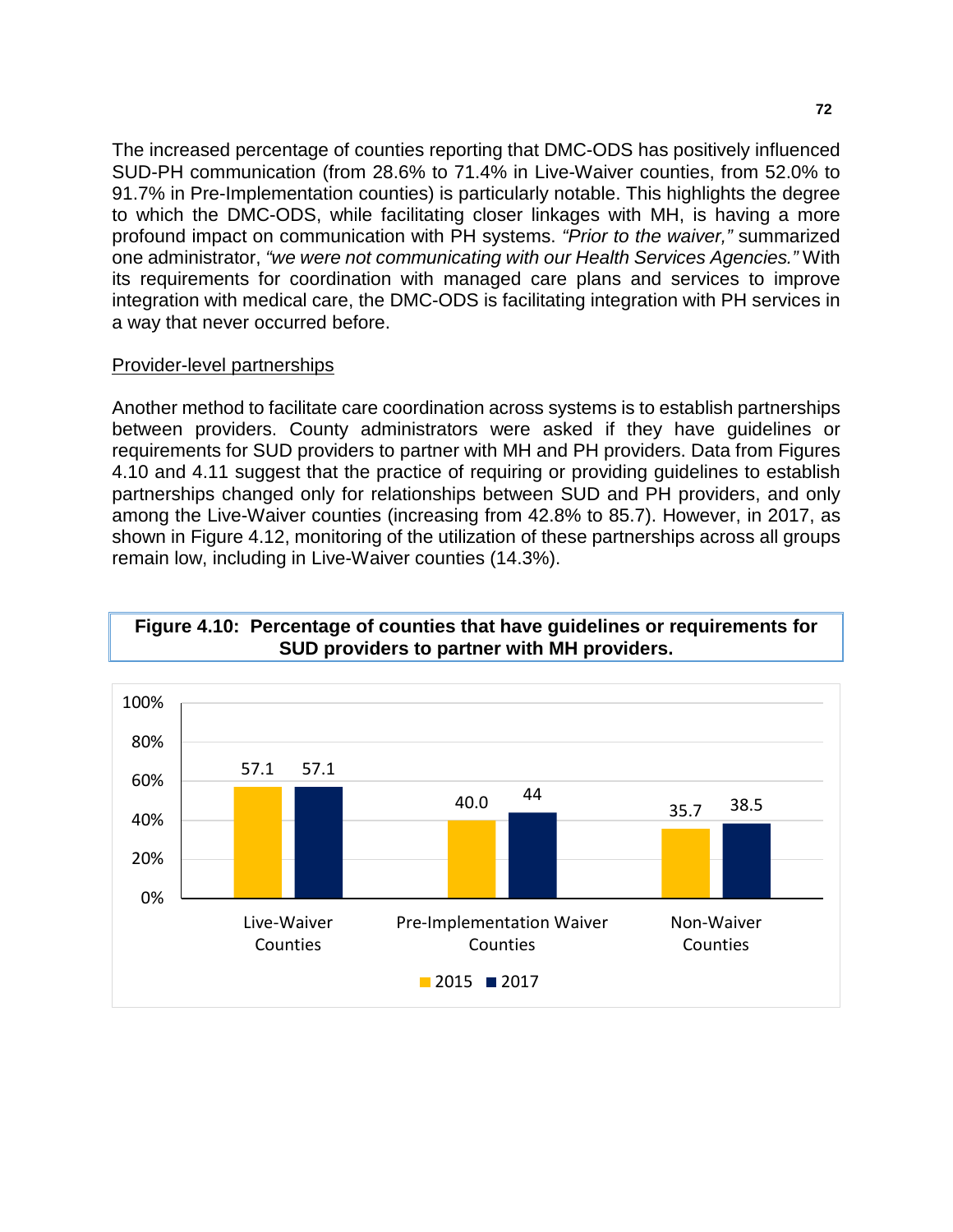

#### **Figure 4.11: Percentage of counties that have guidelines or requirements for SUD providers to partner with PH providers.**

## **Figure 4.12: Percentage of counties that have procedures in place to monitor utilization of the above partnerships**



# **Navigation Support for Patients and Caregivers through Case Management**

### Case management

Case Management is specifically designed to facilitate care coordination and linkage across systems. In 2017, all (100%) of the Live-Waiver counties reported that the DMC-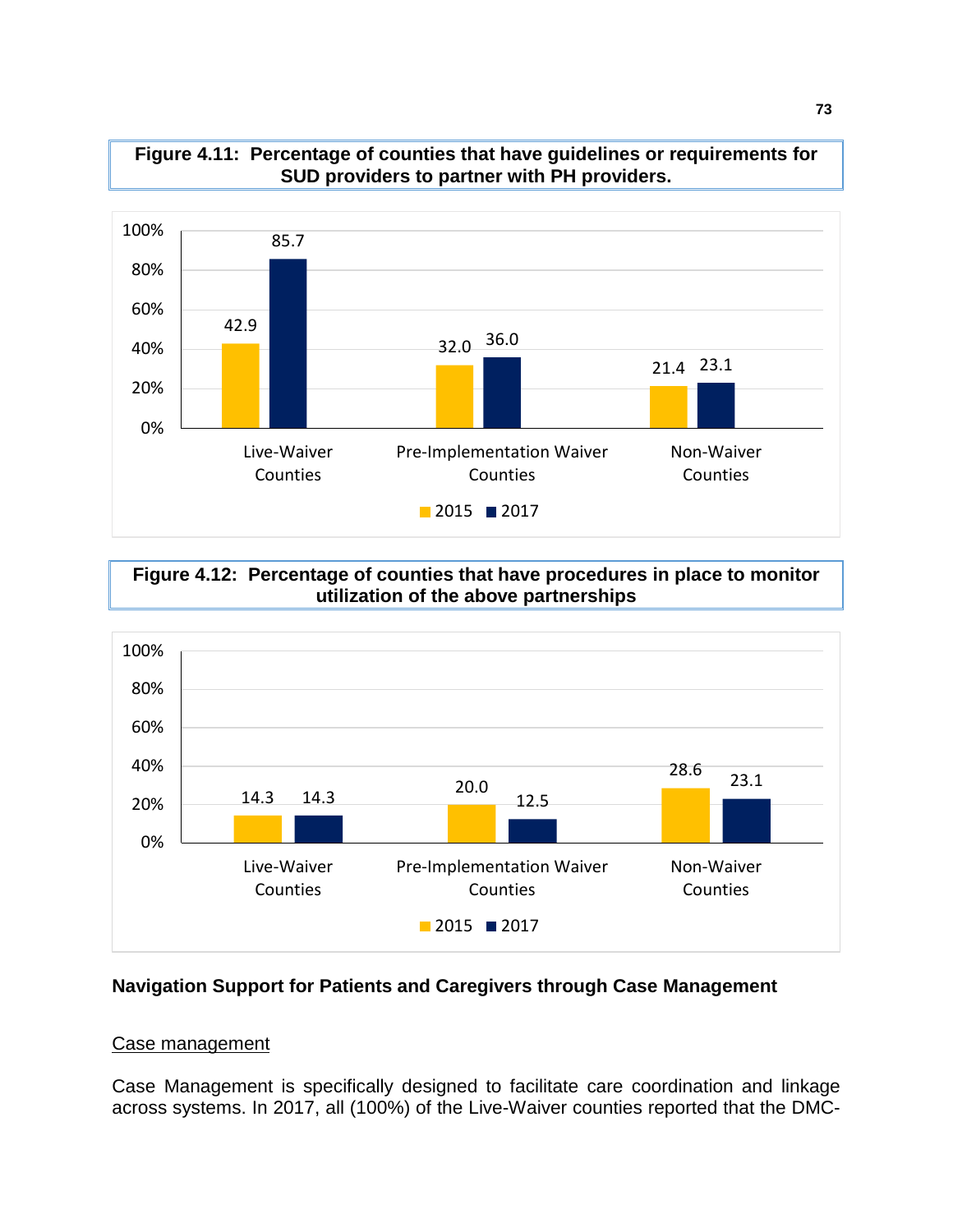ODS was positively impacting the delivery of case management services in their county, as did 69% of Pre-Implementation counties (see Figure 4.13).





UCLA inquired about the planning status of case management services planning and implementation. Using a Likert 1-7 scale ranging from 1="still figuring it out" to 7="we have detailed plans", overall the Live-Waiver counties provided higher ratings on the scale than the Pre-Implementation counties. (Live-Waiver counties: 5.1 compared to Pre-Implementation counties: 4.4). (See Figure 4.14.)

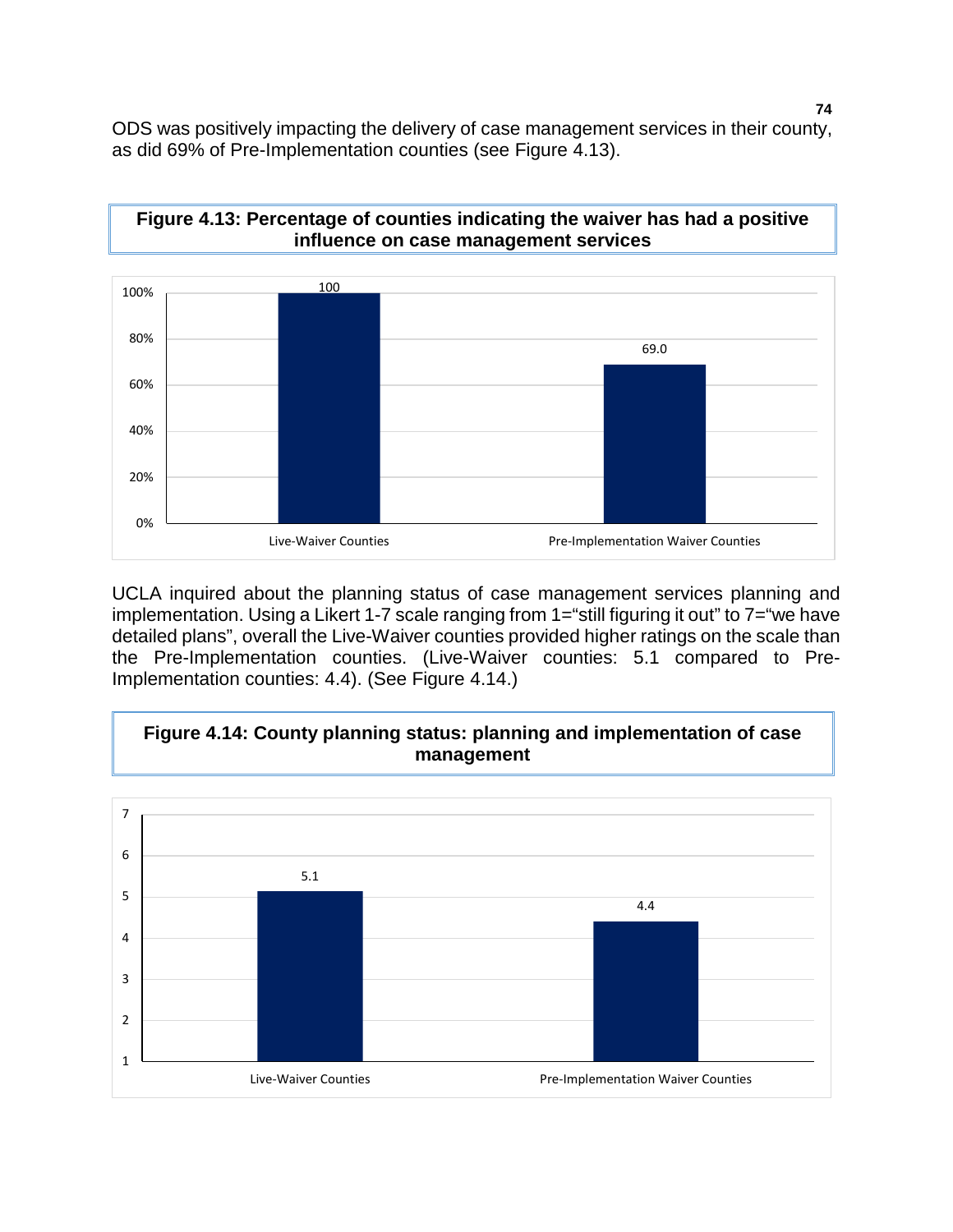Data from Figure 4.15 reveal that Live-Waiver counties (86%) are much further along in the process of organizing access to and delivering case management services by providing guidelines for their providers, compared to Pre-Implementation (35%) and Non-Waiver counties (13%).

## **Figure 4.15: Percent of counties that have guidelines for providers to access or deliver case management services**



UCLA further inquired about the current actual availability of case management services, in which availability was defined as either fully or partially available (see Figure 4.16).

# **Figure 4.16: Percentage of counties with case management services available for adult patients**

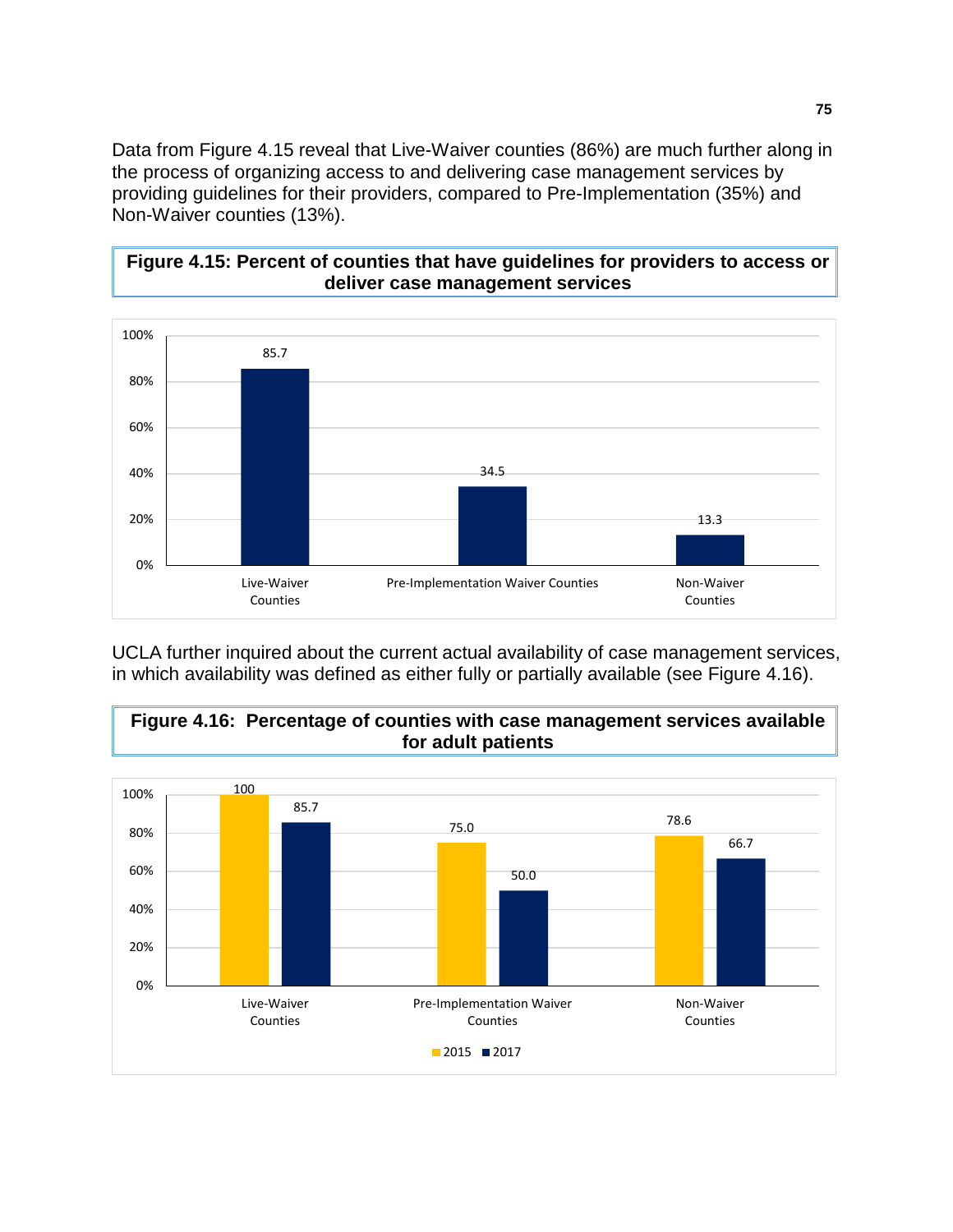In both 2015 and 2017 surveys, case management services were more available in the Live-Waiver counties than the other groups; however, the overall availability of case management services decreased. As Figure 4.17 illustrates, this is at least in part because case management services remain challenging across the state, even in counties that have begun DMC-ODS implementation.



Qualitative interviews with the county administrators from Live-Waiver counties have highlighted many of the barriers to the delivery of case management services. In spite of its potential promise, administrators reported that significant barriers—both philosophical and financial—have prevented the optimal integration of case management services within DMC-ODS systems of care. *"It's just a new benefit to a lot of providers,"* explained one administrator. As another pointed out, "*the term case management has not completely been used to the full extent in substance use disorders—(it's been) more a function in mental health."* Consequently, it has been a *"foreign concept"* for many providers, and they have been unclear about what case management services should entail. As one administrator elaborated:

> *"Providers are trying to supplement payment in certain ways for activities that we don't really view as case management. One example: If staff from a provider were to go with somebody in court if they're going for some kind of hearing, that's not really case management. I mean, I could see sending a peer as a navigator or to provide peer support, but that's not really case management in our view. What we're thinking of is more active benefits acquisition, communicating information to other service providers, making sure that if somebody transitions from a residential only facility to an outpatient facility that information or a treatment plan is transferred…that sort of thing."*

**76**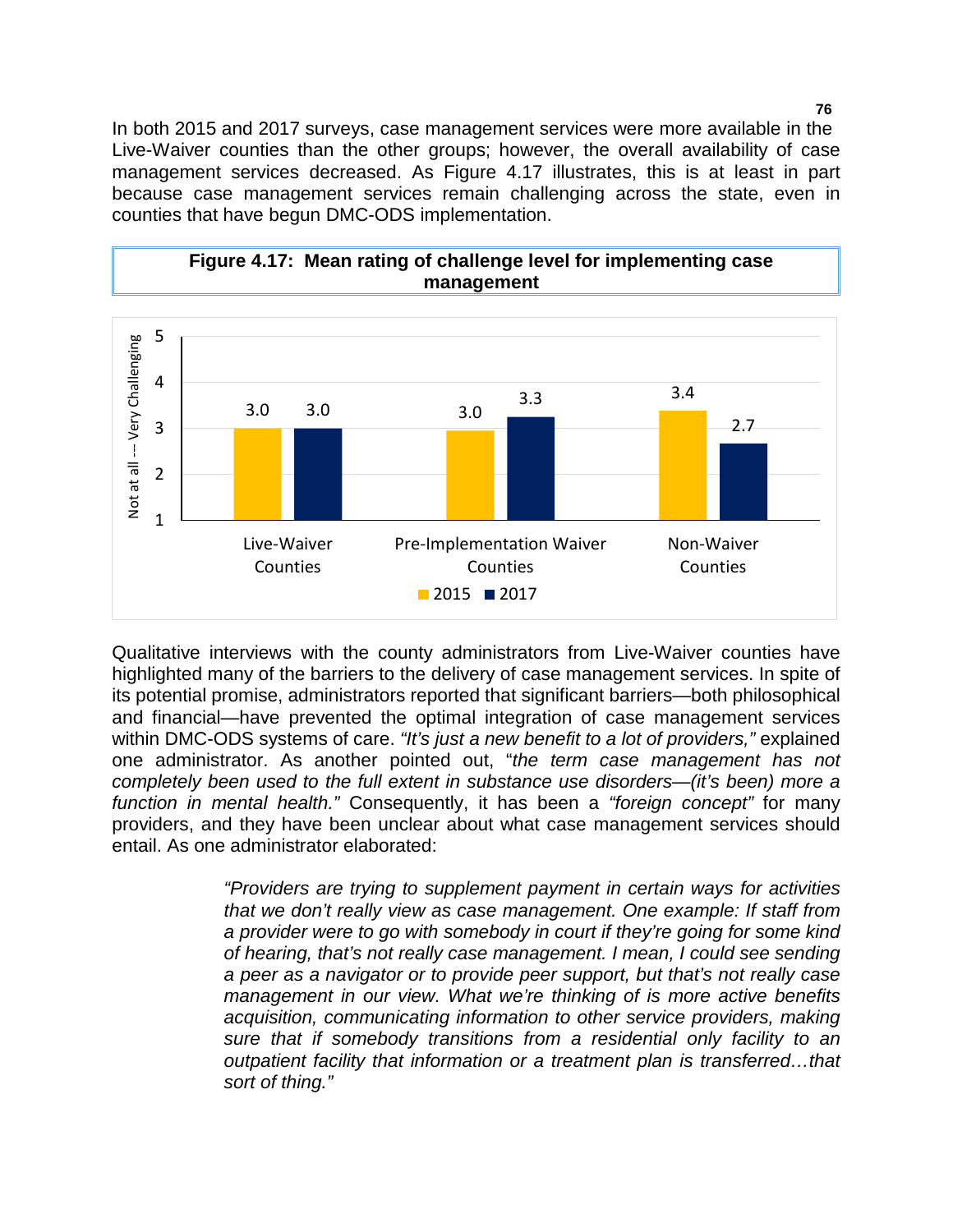Other administrators reported that many programs in their counties provide case management services, but do not call them by that name and do not bill for them accordingly. As one administrator said, *"some of the programs are having the counselors provide case management and bill it as counseling, which has happened forever. That's how it's been…half of what the counselors do is case management, but they usually bill it under the heading of 'counseling.'"*

Administrators also reported that even under the DMC-ODS, there were insufficient resources to support the development of robust case management services:

> *"We started with very minimal resources, and the same thing applies to our providers," reported one administrator. We did create a case management kind of manual, we created forms, we created a workflow for how we envisioned this to work. (But then) we saw that we didn't have the resources."*

The challenge, this administrator elaborated, was to *"generate enough revenue"* through the DMC-ODS to support the hiring of staff to provide case management services, as well as more experienced and higher-level providers to serve as case management supervisors.

Administrators also reported that for various reasons, they believed there might be insufficient motivation for providers to provide case management services under DMC-ODS. *"Based on our experience,"* one administrator explained, *"if we give providers an ability to keep that function within what they do, they really don't do any."* Another administrator voiced similar frustrations, noting that they had difficulty devising strategies to *"hold our providers accountable"* to provide care coordination and case management services.

Another administrator hypothesized that because more services are now covered under DMC-ODS, providers have less incentive to enroll patients in benefits programs to support their SUD care. *"Now that Medi-Cal is a primary payer,"* this administrator explained, "*these other county programs like CalWORKs or GR that they're historically motivated to enroll someone into because they get a payment attached with that, they're less motivated to enroll them in."* To increase provider motivation to provide case management services, this administrator suggested the creation of financial incentives to enroll patients in benefits programs for which they may qualify.

Based on these data, it is evident that Live-Waiver counties are further along in the process of developing and implementing case management services, but significant challenges to implementation remain.

**77**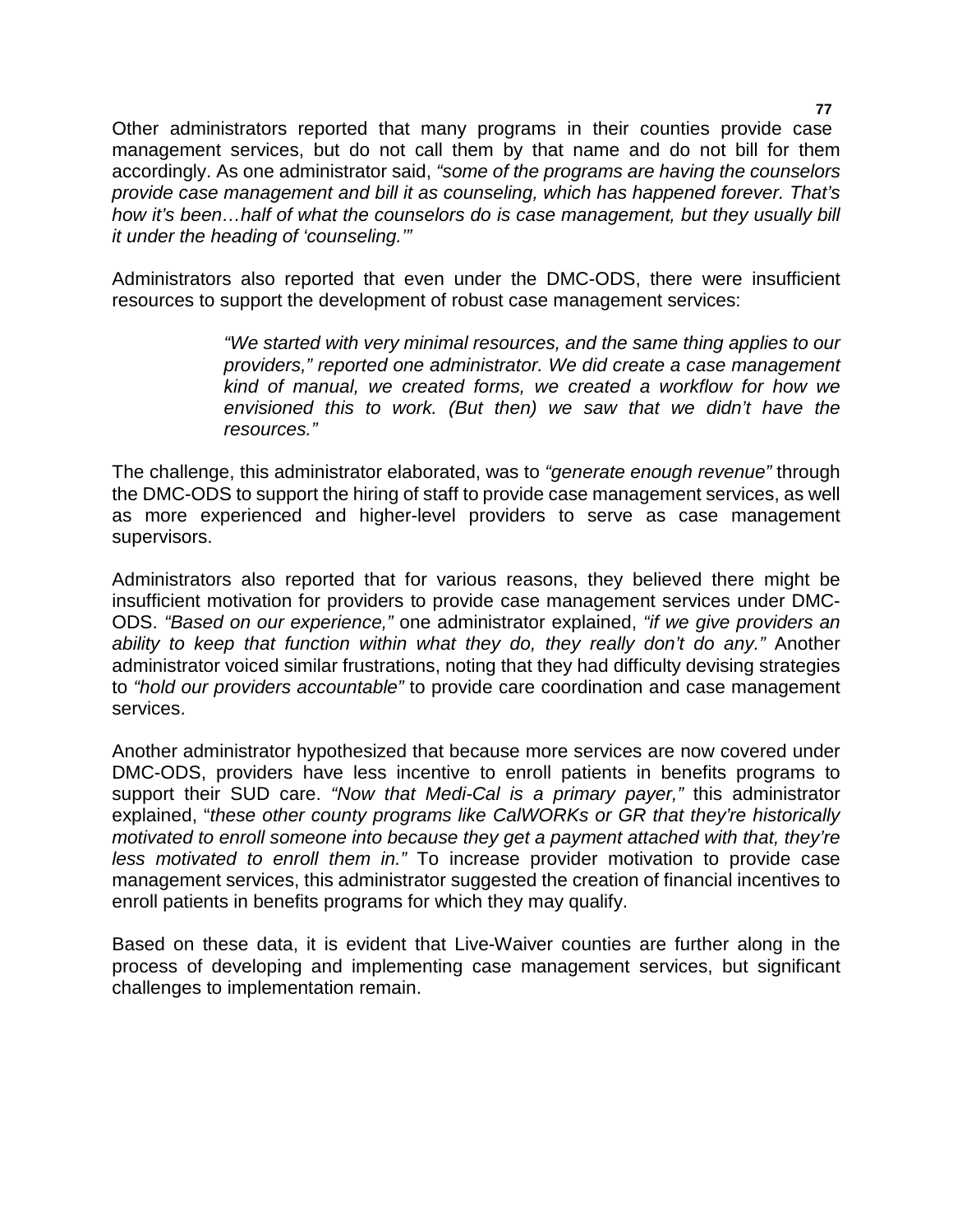### **Facilitation and Tracking of Referrals between Systems[22](#page-80-0)**

The degree of facilitation and tracking of referrals between systems is another measure by which cross-system integration and coordination can be gauged. Care coordination of SUD patients' additional needs such as MH problems and/or CODs have typically been hampered due to lack of SUD treatment resources. The DMC-ODS waiver provides a unique opportunity to improve levels of care coordination for patients who need both SUD and MH services. Baseline data for one year prior to DMC-ODS implementation in 2016 show that approximately 3% of patients receiving SUD services also received any type of MH services. These data indicate a substantial gap between patients who have COD diagnosis and those who are receiving services. Improving care coordination for these patients will depend on the effective collaboration of MH and SUD providers in coordinating the care of these patients.

The process of linking SUD patients to and from PH and MH services was explored through County Administrator Survey and Interviews among the Live-Waiver counties.

### Linkage from SUD treatment to PH or MH care

Many counties reported using case management and care coordination services to help ensure that patients' co-occurring PH and MH service needs are addressed. In addition, the identification of unmet health-related needs during assessments helps providers learn of patients' conditions that they otherwise would have missed.

However, according to administrators, the implementation of PH and MH care linkage has been inconsistent, since some providers are unaccustomed to managing more than substance use-related needs. *"I don't know if our providers have become fully acculturated to (the idea that) 'We're taking care of this piece of your healthcare, but there's a bigger picture of your healthcare going on,"* explained one administrator. Thus, while *"it's getting better*," summed up another, *"we have a ways to go. But we're on the right track."*

In particular, administrators reported that unless co-occurring PH or MH service needs are urgent, they are unlikely to be addressed. This is further complicated by the fact that it is difficult to get timely access to care. *"If somebody doesn't have a more urgent medical need,"* explained one county administrator, *"it can take three or four months just to get a routine appointment with their physical healthcare provider."* 

Furthermore, many providers have little knowledge of the PH and MH services available in their communities, thus limiting their capacity to address patients' co-occurring health needs. As one administrator elaborated:

<span id="page-80-0"></span> <sup>22</sup> Several findings in this section are also reported in Padwa, H., Huang, D., Castro-Moini, K., Teruya, C., Antonini, V., & Urada, D. (2018). *Linkages to SUD Systems of Care in the Early Implementation of*  California's Drug Medi-Cal Organized System Demonstration: Summary Report. Report prepared for the California Department of Health Care Services.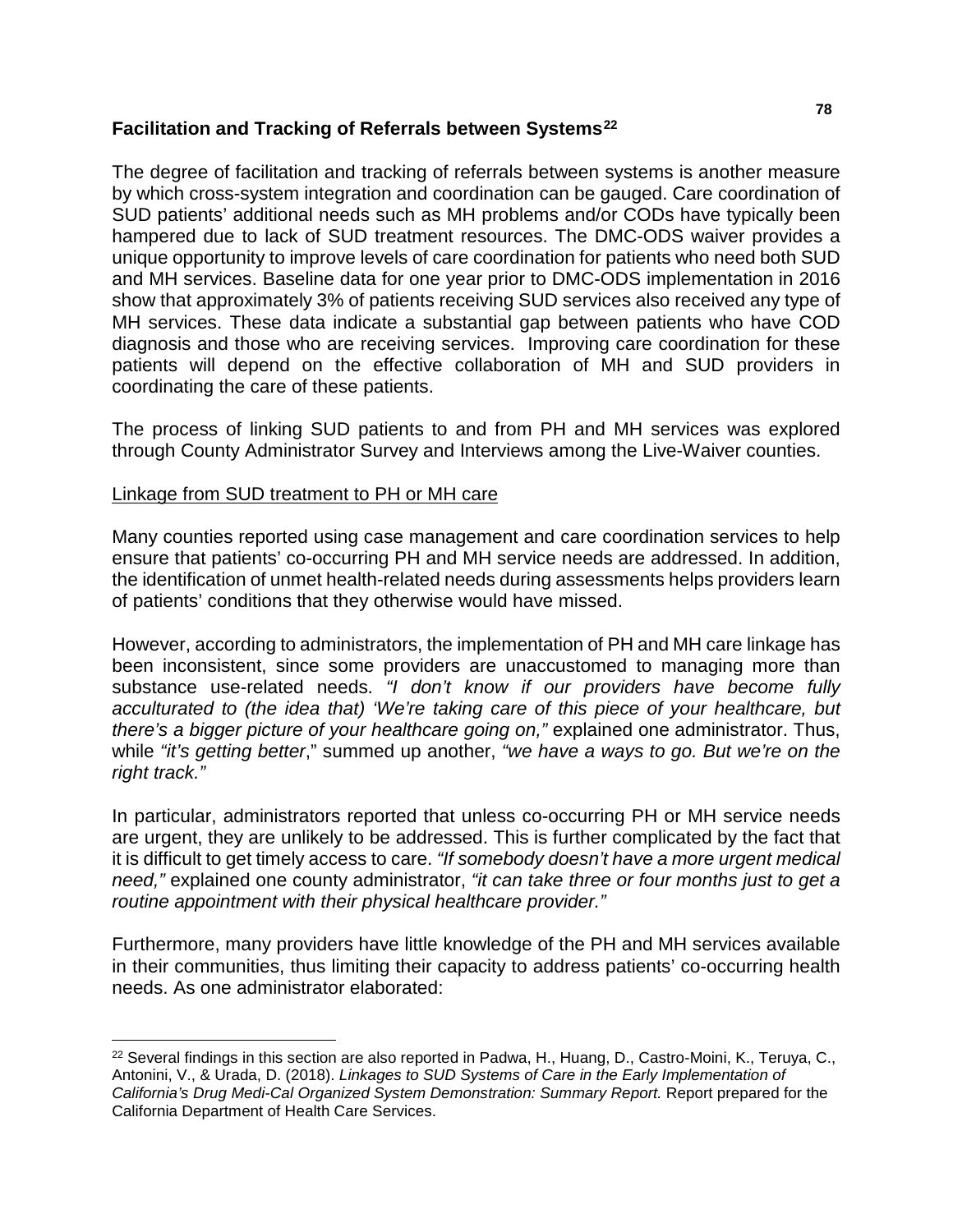*"It's really important and some providers do it well—it's just second nature, it's how they work. (But) others are much more insular and just think about themselves as this little island, and don't often think about connecting people. We have a provider that's like three blocks away from a mental health provider, and somehow has a very difficult time, doesn't even know their intake folks. They're dealing with people who have SMI (serious mental illness) and they don't know the name of the mental health clinic down the street. There is a big variance. We are doing a lot of developmental work right now, and ongoing work around building our system's capacity to treat complex clients, building in that expectation that they know about other community services, that they help coordinate those services, that they know the providers."*

Administrators in some counties reported that the development of strong working relationships at the health plan level has facilitated increased care collaboration. In particular, county partnerships with managed care plans have helped establish crosssystem linkages that enhance access to medical care and has shown potential to improve MH service access. In one county, while the MH system could serve patients with serious mental illness, providers had challenges connecting patients with mild or moderate psychiatric conditions to care. Managed care plans in this county helped address this by creating strategies to link these patients to primary care providers who could provide MH medication services, or to community psychiatrists. Thus, engagement with managed care plans, one administrator explained, has contributed to *"silos breaking down,*" and shown promise as a strategy to facilitate coordination.

### Linkage from other health systems to the DMC-ODS waiver

On the County Administrator Survey and in implementation plans, counties reported several different planned strategies to facilitate referrals from PH settings to DMC-ODS services.

In primary care settings, counties reported that they will:

- Co-locate behavioral health staff to facilitate referrals for full ASAM assessment and enrollment in DMC-ODS services
- Co-locate SUD treatment providers or behavioral health staff to conduct onsite screening and assessment
- Add SUD staff capable of providing SUD services within primary care settings

In emergency departments, counties reported that they will:

- Co-locate behavioral health staff to facilitate referrals for full ASAM assessment and enrollment in DMC-ODS services
- Co-locate SUD treatment providers or behavioral health staff to conduct onsite screening and assessment
- Have a care coordination teams dedicated to engaging patients identified in emergency settings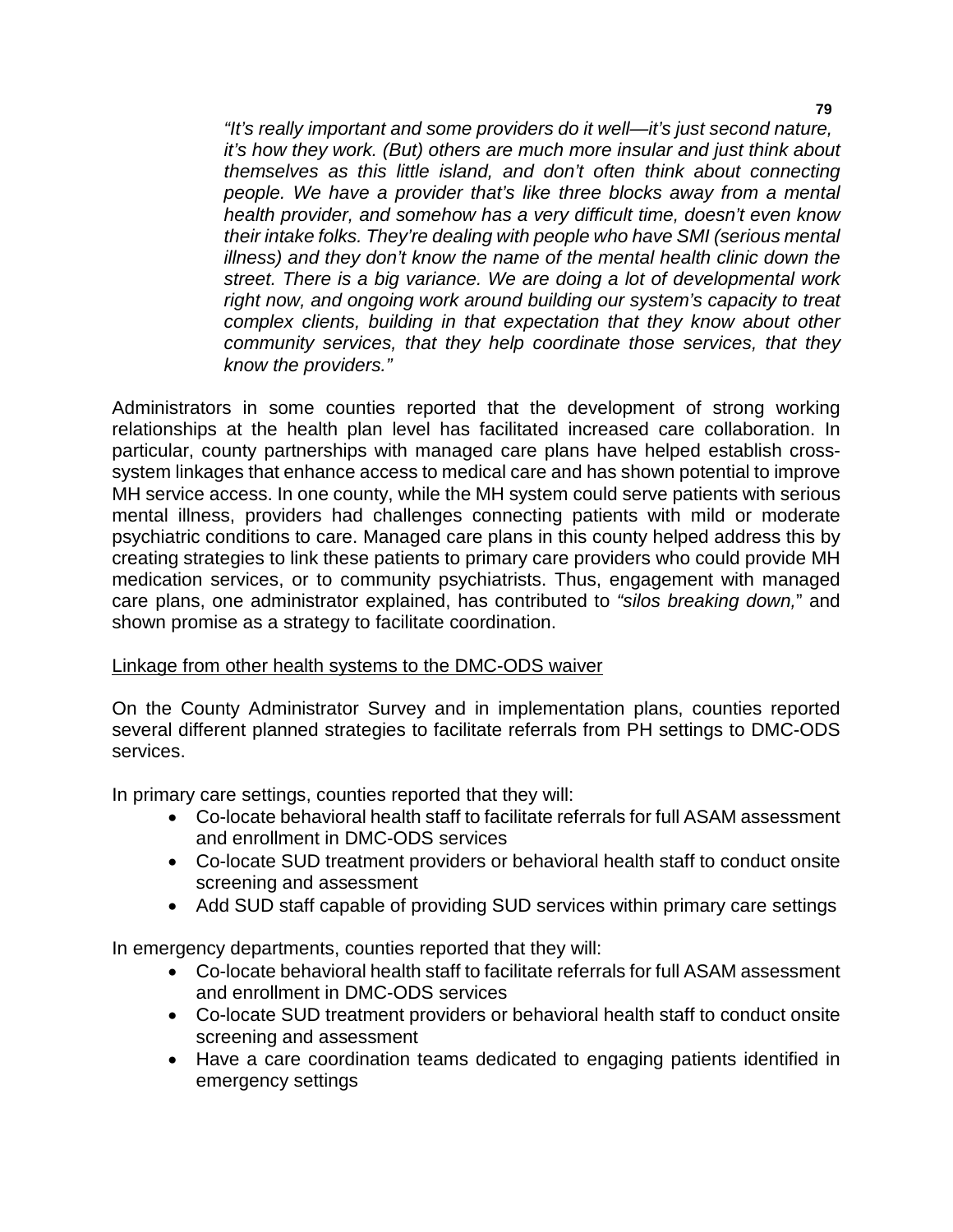In MH settings, counties reported that they will:

- Co-locate SUD treatment providers or behavioral health staff to conduct onsite screening and assessment
- Create unified access points and assessments for MH and SUD services, so that individuals seeking MH care are automatically screened for SUD service needs at intakes, and referred for a full SUD assessment if needed
- Integrate SUD treatment staff into MH programs
- Promote DMC certification for MH programs, enabling them to directly provide DMC services

In sobering centers, MH urgent cares, and other short-term behavioral health service settings, counties reported that they will:

- Have care coordination teams work to engage patients identified in these settings and link them to access points where they can receive full ASAM assessments
- Co-locate staff to screen individuals for SUD and/or provide full ASAM assessments
- Co-locate SUD case managers onsite to help facilitate entry into treatment
- Directly transport individuals to residential or withdrawal management

Other general strategies counties will use to facilitate linkage from other services to DMC-ODS services include:

- Having all referral sources provide transportation for prospective DMC-ODS patients to screening and/or assessment
- Having SUD providers provide transportation from referral sources to locations where screening and/or assessment can be provided
- Establishing procedures to ensure referring organizations receive feedback on the status of referrals, with SUD providers notifying referral sources when referrals were received, and when patients initiate and complete treatment.

In spite of these innovations, CalOMS-Tx data suggest the implementation of DMC-ODS has yet to affect rates of referral from other systems of care to the DMC-ODS. The number of statewide admissions resulting from health care referrals across treatment modalities has remained relatively flat throughout DMC-ODS implementation and most of the referrals that have gone through have been to withdrawal management (See Figure 4.18).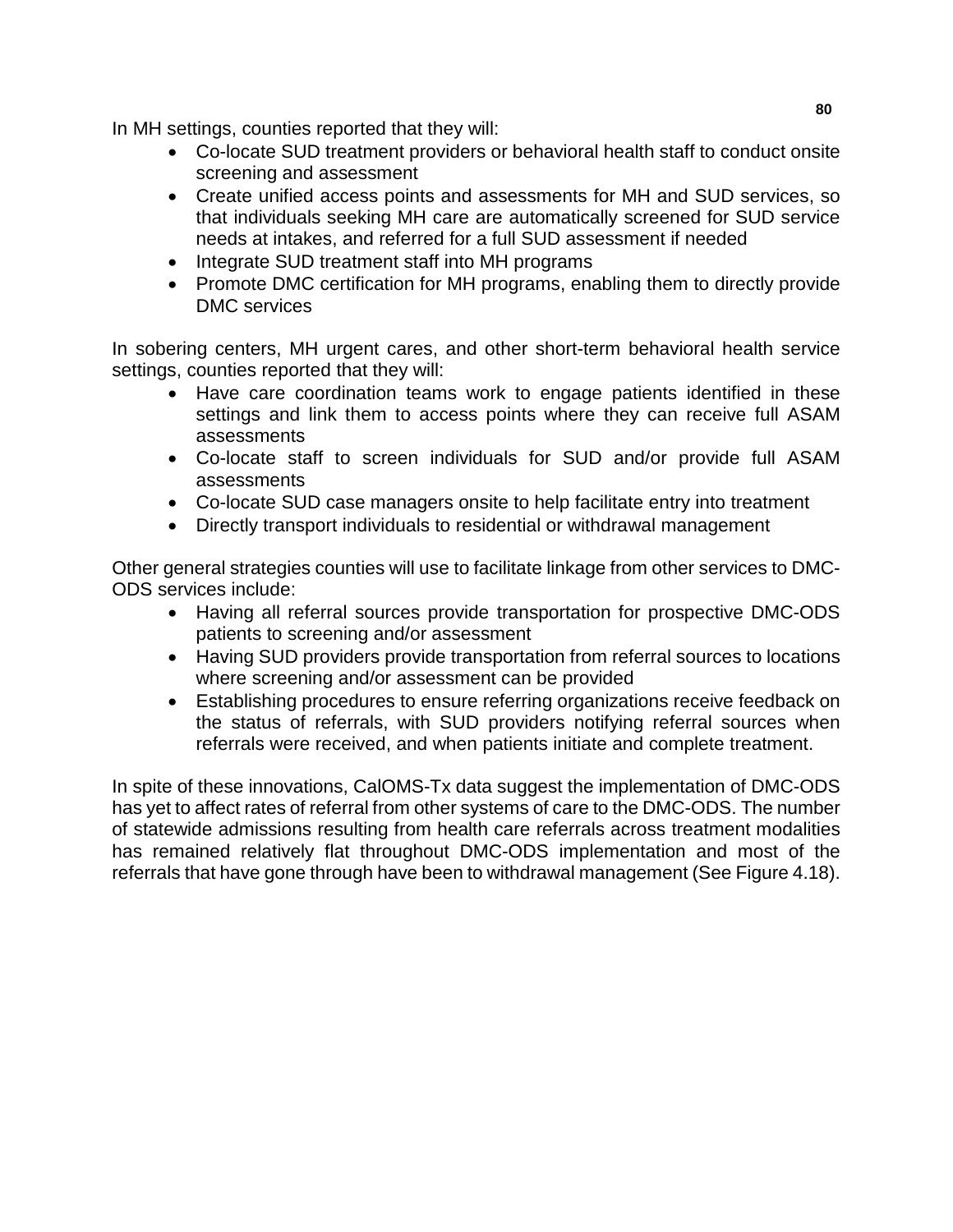

In interviews, county administrators from Live-Waiver counties provided two potential explanations for why DMC-ODS implementation has yet to impact healthcare referrals based on available administrative data: the shortcomings of CalOMS referral source measures, and the persistence of barriers to linkage from healthcare to SUD treatment.

County administrators reported that even though CalOMS-Tx collects information on referral sources from new service recipients, the information it captures does not necessarily reflect actual trends in referrals. Administrators reported that many individuals who are referred for assessment and intake may not report who referred them or for what reason, and would show up as "self-referred" in CalOMS-Tx. In addition, they pointed out that when asked about who referred them to care, patients are more likely to report that they were told to seek services by a judge or a probation officer than if they were encouraged to seek care from a healthcare provider. In addition, administrators reported that many individuals receive specialty SUD care in their systems but without formally entering treatment in programs that report to CalOMS-Tx. Patients who receive detoxification services in hospitals, medication assisted treatment in primary care settings, integrated MH and SUD services in behavioral homes, or SUD services that are integrated with other forms of health care through programs for special populations that have their own funding streams (e.g., Mental Health Services Act, Whole Person Care) do not have the services they receive entered into CalOMS-Tx. As one administrator summarized, with CalOMS-Tx data *"you're just actually seeing a portion of the pie, and not all of it."*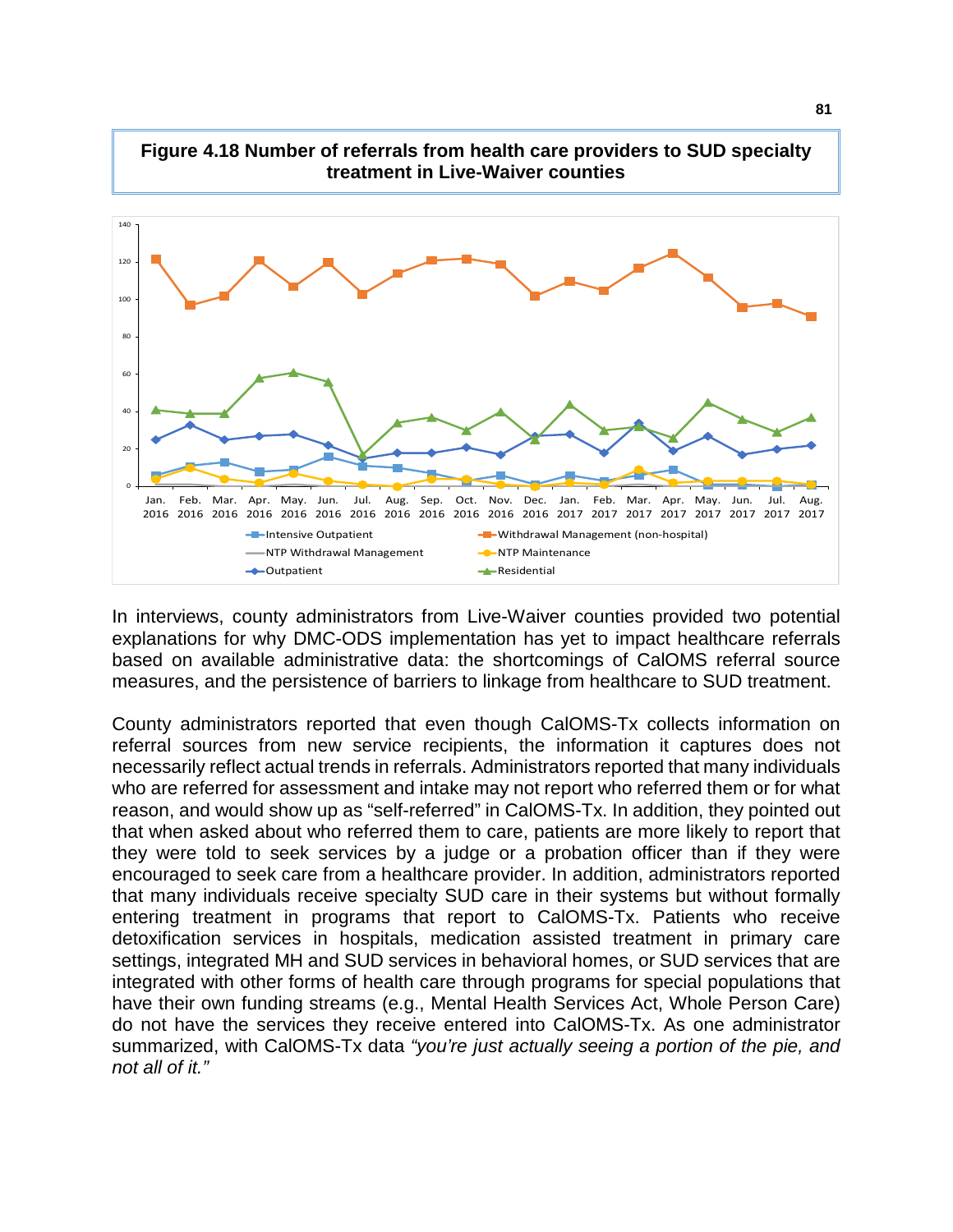**82**

Administrator interviews also revealed the persistence of several barriers to successful linkage from healthcare to specialty SUD treatment early in DMC-ODS implementation. Whereas criminal justice programs have a long history of interfacing with SUD treatment systems through diversion and early-release programs, the infrastructure for referral from health care settings to SUD treatment remains relatively undeveloped in many counties. Consequently, in some counties, relationships between SUD and health systems are just beginning, and integration efforts have not yet reached the point of focusing on linkage to specialty care. "*We're really just at the point,"* summarized one county administrator, *"where we are trying to ensure that providers and beneficiaries…know that they're entitled to the (SUD) benefit and they know what number to call (to access services)."* In interviews and on surveys, some counties reported that hospitals, in particular, have been difficult to engage in meaningful relationships, and some administrators suggested that technical assistance on engaging hospital and emergency partners may help them establish fruitful relationships with medical systems.

In counties where relationships with health care partners are more established, most health care settings still have not developed effective protocols or procedures to link patients who need SUD treatment to specialty care. *"They're supposed to do SBIRT [Screening, Brief Intervention, and Referral to Treatment],"* elaborated one administrator, *"but they forget that beyond 'S' there is 'BIRT."* Many health care programs still do not proactively provide case management, linkage, or transportation supports needed to follow through on referrals to specialty care, though counties reported that under the DMC-ODS they are beginning to develop such services. In addition, administrators reported that some medical providers are disinclined to make referrals to SUD treatment because there are no mechanisms in place to find out if patients follow through and actually initiate services. In particular, several administrators cited 42 CFR Part 2 privacy rules as a barrier that makes it difficult for PH providers to find out if their patients followed through on SUD referrals.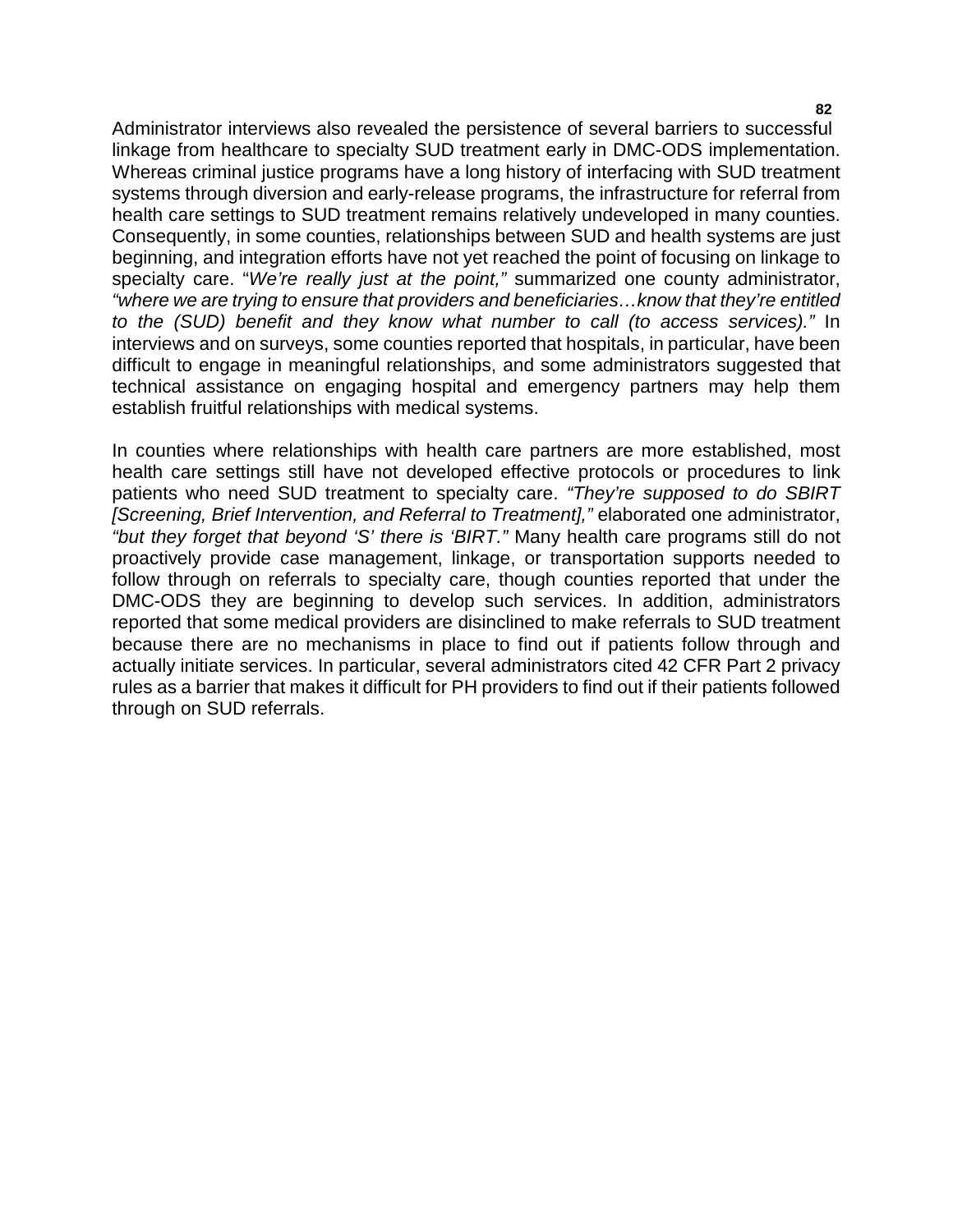# **C.** Discussion and Next Steps

Hypothesis 4 of the waiver evaluation states SUD treatment coordination with primary care, MH, and recovery support services will improve as they prepare for and/or provide ODS services under the waiver. UCLA's effort to measure progress in this domain is still limited in that only seven counties began implementation following approval from CMS/DHCS or "went live" in time for analysis, and provider level data, a key dataset for this domain, is still in the collection process among the Live-Waiver counties. Another key dataset, Medi-Cal managed care / FFS data, were not available in time for inclusion in this report, but these data will allow for additional analyses in future reports.

This report is focused on targeted measures with accessible data in which there was potential for measurable change from 2015 to 2017, comparing the identified Live-Waiver counties to the Pre-Implementation and to the Non-Waiver counties. Based on data drawn primarily from County Administrator Surveys, County Administrator Interviews, and CalOMS-Tx data, the following is understood about the status of integration and care coordination upon the second year of DMC-ODS waiver implementation:

- *Comprehensive substance use, PH, and MH screening.* The DMC-ODS requirement to use ASAM criteria necessitates county implementation of comprehensive screening practices. County Administrator Surveys confirmed that ASAM assessment and placement was fully or partially available in 2017 in all (100%) of the Live-Waiver counties, in the majority (63%) of Pre-Implementation Waiver counties, and in half (50%) of the Non-Waiver counties. In addition, all (100%) of the Live-Waiver counties reported having a centralized system for screening for all or some of their services (increased from 86% in 2015). These data indicate that the DMC-ODS has positively impacted the implementation of comprehensive substance use, PH, and MH screening.
- *Cross-system care coordination and effective communication among providers.*  Cross-system coordination and communication has been enhanced by the DMC-ODS. Though coordination and communication is stronger with MH systems, the DMC-ODS has had a greater impact on facilitating stronger linkages with PH care systems, particularly through coordination with managed care plans. However, as counties have implemented the DMC-ODS, they report that even though channels of communication have expanded, there is a significant need for greater communication and collaboration with MH and PH system administrators. In particular, administrators report a greater need to interface more with their counterparts who oversee PH services in their counties.
- *Navigation support for patients and caregivers through case management.* The implementation of the DMC-ODS has facilitated increased interest in, and implementation of, case management services. However, significant challenges continue to impede case management service delivery, including provider confusion over what case management is, a lack of interest/motivation among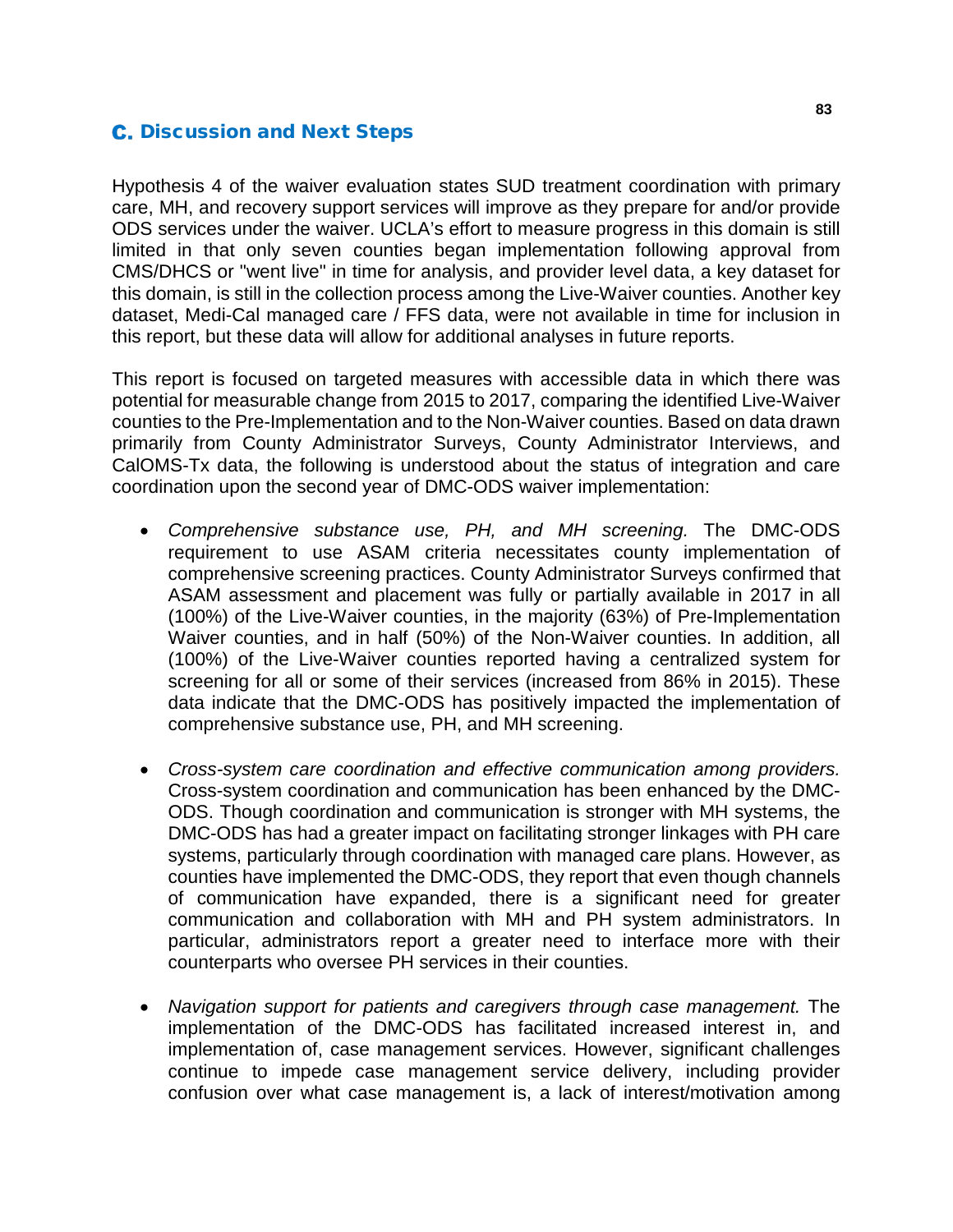providers to deliver the service, and insufficient resources to support counties and providers as they begin integrating it into their systems of care.

- *Facilitation and tracking of referrals between systems.* Available data do not yet indicate widespread facilitation and tracking of referrals between SUD systems, MH, and PH care. Challenges that impede referrals and care coordination for individuals receiving DMC-ODS services include SUD providers' beliefs about and/or unfamiliarity with referral and care coordination services, and barriers in other systems (e.g. difficulty getting a timely appointment) further impede referrals. Furthermore, data do not indicate that the DMC-ODS has facilitated an increase in referrals from healthcare or MH sources to SUD care. The extent to which this is due to actual weakness in referrals or rather to undercounting issues in the available data source (CalOMS-Tx) is unclear.
- *Recommendation:* Consider additional technical assistance on the implementation of the case management benefit with a focus on: 1) the overall understanding of the terms case management and care coordination, 2) billing and reimbursement strategies for allowable services, and 3) sharing successful practices and lessons learned among counties.
- *Recommendation:* Facilitate collaborative learning on a variety of implementation topics related to care coordination. In many cases, counties were struggling with very complex issues (e.g. the best ways to approach case management, care coordination across systems, transitioning patients from one level of care to another, linkage to and delivery of recovery support services, and/or overcoming financial barriers to expansion). These may be best addressed via collaborative learning effort.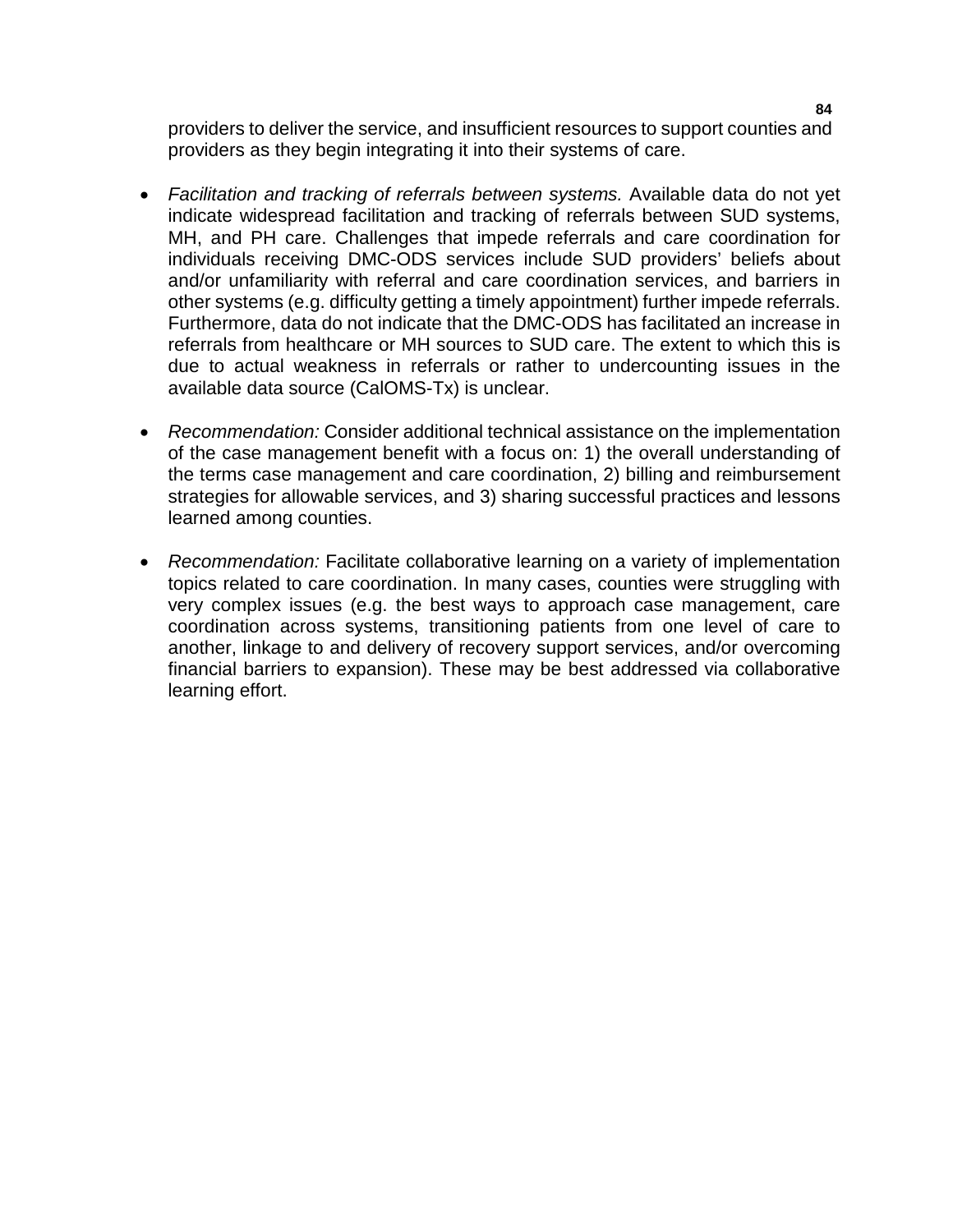#### V. Conclusion

#### A. Summary and Recommendations

In 2017, the first counties were approved by the Department of Health Care Services (DHCS) and Centers for Medicare and Medicaid Services (CMS) to provide Drug Medi-Cal Organized Delivery System (DMC-ODS) services. Within this report, UCLA focused evaluation efforts on measures with accessible data in which there was potential for measurable change, comparing the "Live-Waiver counties", "Pre-Implementation Waiver counties", and the "Non-Waiver counties". Unless otherwise specified, Live-Waiver counties refers to the group of seven counties that were approved by DHCS and CMS to provide DMC-ODS services and began providing them as of July 1, 2017. These counties were Contra Costa, Los Angeles, Marin, Riverside, San Francisco, San Mateo, and Santa Clara. "Pre-Implementation Waiver Counties" refers to the group of 33 counties that submitted DMC-ODS implementation plans but did not "go live" as of July 1, 2017. "Non-Waiver counties" refers to the group of 18 counties that not submit a DMC-ODS implementation plan before the deadline to do so.

Overall, our findings indicate that the DMC-ODS waiver is having a measurable effect. In any effort of this size and complexity there will be both successes and challenges, and DMC-ODS is no exception.

#### **Overall views and suggestions from county administrators**

In interviews, county administrators reported overall being pleased with the DMC-ODS and its impact in their counties. *"I'm happy (with it), I'm happy with what we're doing with it,"* reported one administrator. Others concurred, saying that the improvements the DMC-ODS has brought to their county systems were welcome and *"long overdue"* and that *"the state did a really good job in expanding what's accessible through the waiver."* However, change can be difficult, and requires a shift in mindset for many providers and counties. *"People don't realize what a significant change it's gonna be until it goes into effect,"* one administrator said.

DMC-ODS implementation has not only improved services, but as one administrator explained, it has helped improve services in areas where counties were not even aware there were issues that needed to be addressed.

While county administrators were enthusiastic about the DMC-ODS and the changes it is bringing to their systems of care, they did share several thoughts on what they believed were shortcomings of the DMC-ODS as implemented, and suggestions on steps that could be made to further improve Substance Use Disorder (SUD) services in future.

County administrators suggested that more time and resources for counties would help counties and programs ramp up and pay for start-up costs associated with higher standards, hiring licensed staff, and delivering training, and opening new DMC clinics.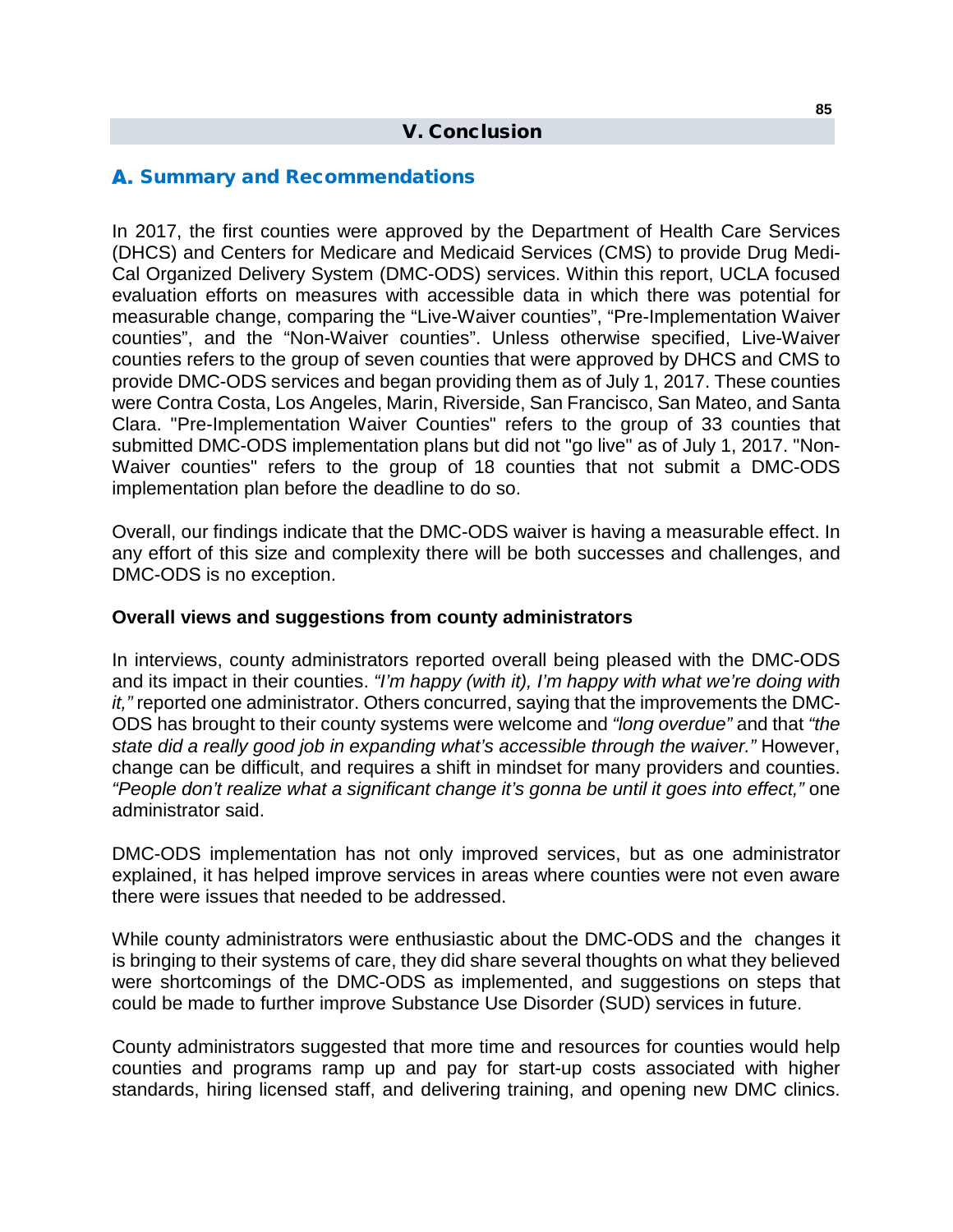Another county administrator concurred, noting that *"having limited staff"* to allocate to the DMC-ODS hindered its early implementation. One complained that starting a new clinic "requires deep pockets" to run an organization for months, staffed, and up and running, if it doesn't have more of a dedicated funding stream while awaiting certification.

One suggestion that several administrators made in administrator interviews was shifting both administrative paperwork and data collection to better reflect a chronic care approach to SUD treatment. Currently under the DMC-ODS, administrators explained, the California Outcomes Measurement System – Treatment (CalOMS-Tx) system requires patients' treatment episodes to be "closed" when they complete one level of care (e.g. withdrawal management) and then "opened" again when they enter another (e.g. residential), even if they are transitioning between levels of care in the same program. One administrator questioned, "W*hy should they close after detox and open in residential?...why should the treatment plan change…if they're just moving, say from residential to outpatient on the third floor versus the second floor?"* Another administrator suggested it would be beneficial to "*make (CalOMS-Tx) a chronic care program so you can open and close (cases)"* and collect data that facilitates *"chronic care management"*  by tracking individuals throughout the care continuum instead of treating each individual treatment episode as its own discrete event. If DHCS' data systems could be reengineered to collect outcomes as beneficiaries proceed through the continuum of care and through multiple treatment episodes, administrators suggested this would provide a more complete picture of chronic care management of SUD. DHCS is currently in the midst of a "CalOMS rewrite" that could incorporate this feedback.

Finally, administrators suggested that in the future, they hope DHCS can give counties additional opportunities to innovate their SUD systems of care. As one administrator said, *"I hope in the next iteration of this (DMC-ODS) that they do more about innovation or at least they allow the counties that are ready the space to do it….really let us get a little more creative in the next iteration.*" In particular, this administrator suggested that allowing counties flexibility to structure payments and measure outcomes differently could help improve care and SUD treatment outcomes in the future. Other county administrators suggested that flexibility is also needed to address the needs of transient populations who frequently *"move county to county*" and could be better served if counties had more ways to collaborate without going through the onerous process of *"creating more contracts."* 

# **Summary of Recommendations from this Report:**

### Access

• Recommendation: Continue working with counties to resolve voluntary inpatient *detoxification billing issues provided through fee-for-service Medi-Cal. To facilitate expanded withdrawal management within DMC, explore with CMS the possibility of streamlining the process for existing providers to add withdrawal management services.*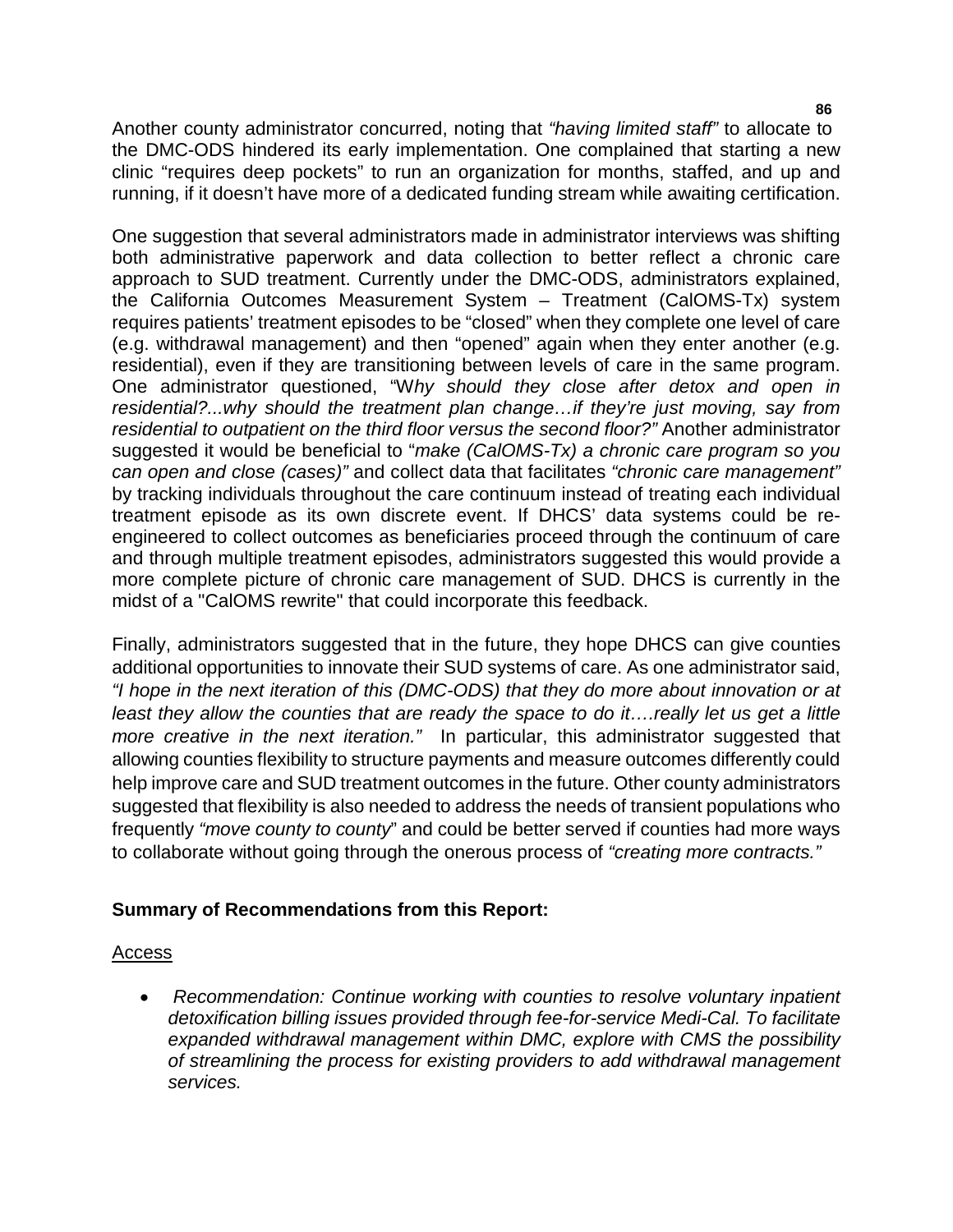- *Recommendation: look into options to help with startup costs*
- *Recommendation: Consider additional technical assistance on these topics,*

### **Quality**

- *Recommendation:* Provide training and technical assistance (e.g., collaborative learning opportunities, FAQs, Information Notices) in the following areas: ASAM Criteria assessment and placement; Drug Medi-Cal billing; utilization management; patient flow along the continuum of SUD treatment, especially provision of additional service after discharge from residential treatment and withdrawal management; and evidence-based practices, particularly traumainformed treatment and motivational interviewing.
- *Recommendation:* Develop and/or make available youth-specific ASAM Criteria assessments to counties that wish to use them.

#### Integration/Coordination

- *Recommendation:* Consider additional technical assistance on the implementation of the case management benefit with a focus on: 1) the overall understanding of the service terms, case management and care coordination, in the context of the SUD continuum of care and whole person care under the DMC-ODS, and 2) billing and reimbursement strategies for allowable services.
- *Recommendation:* Facilitate collaborative learning on a variety of implementation topics related to care coordination. In many cases, counties were struggling with very complex issues (e.g. the best ways to approach case management, care coordination across systems, transitioning patients from one level of care to another, linkage to and delivery of recovery support services, and/or overcoming financial barriers to expansion). These may be best addressed via collaborative learning effort.

# **B.** Limitations

While the results from the third year of waiver implementation might be helpful to policymakers and those who are working to implement the waiver, there are important considerations to be kept in mind while interpreting these results.

Analyses in this report focus on the seven counties that had begun delivering services under the DMC-ODS waiver by July 1, 2017. Three out of the seven counties that implemented in CY 2017 went Live in February and April of 2017 while the remaining four counties went Live in July of 2017. Due to delays in data reporting, timeframes vary by dataset and not all counties are included in each analysis. Statistically, there were also limits to which analyses could be performed with a small number of counties. As more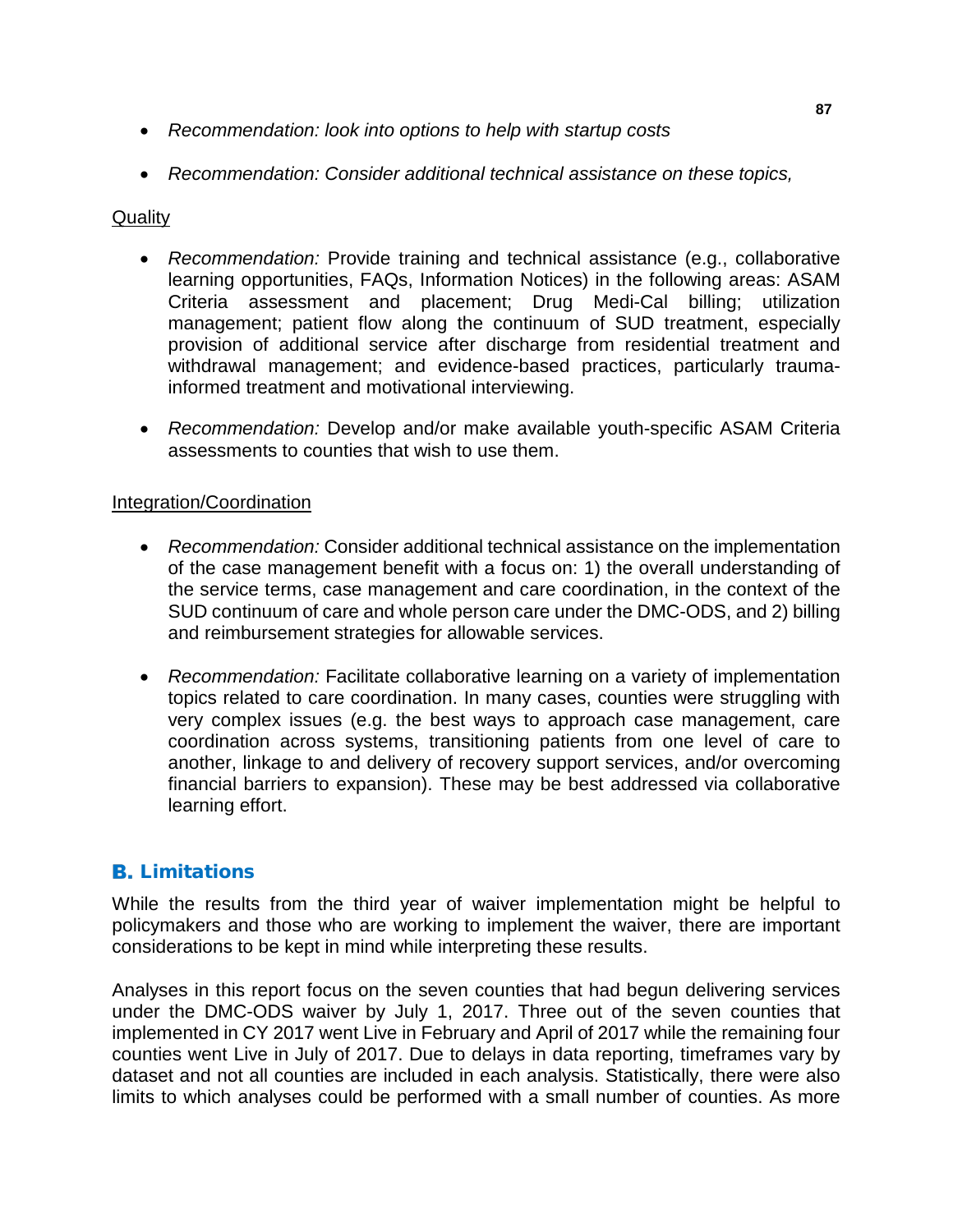counties begin services and new data becomes available, future reports will expand to include analyses that are more comprehensive.

Data sources for this report were limited to the data available. Managed Medi-Cal/ data were not available for the waiver period, and level of care data was only available from three of the Live-Waiver counties. UCLA is continuing to work with stakeholders to obtain additional data in the future.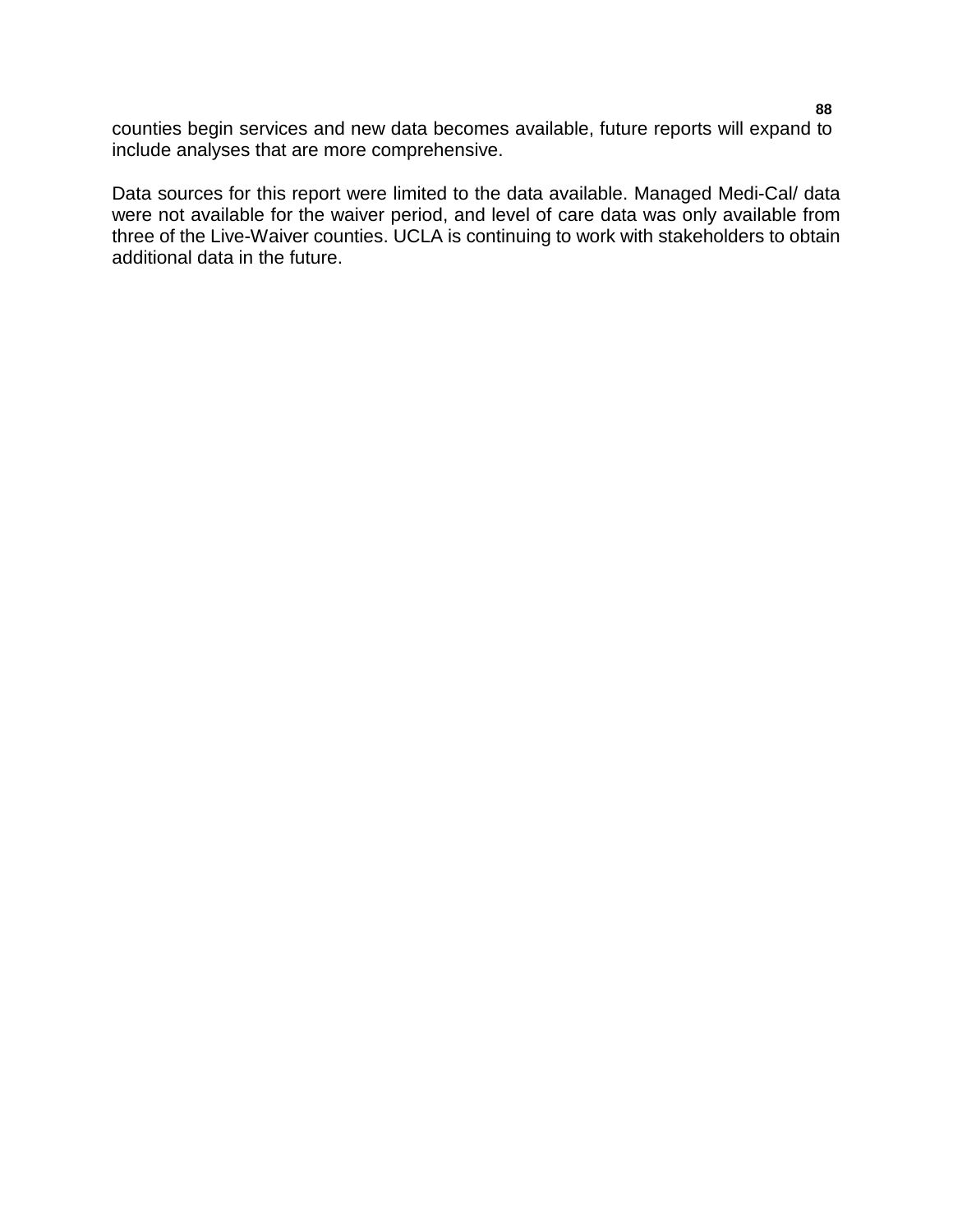# Appendices

# **A.** Acronyms

| <b>AOD</b>   | Alcohol and other drug                               |
|--------------|------------------------------------------------------|
| <b>ASAM</b>  | American Society of Addiction Medicine               |
| <b>BH</b>    | <b>Behavioral health</b>                             |
| CalOMS-Tx    | California Outcomes Measurement System - Treatment   |
| <b>CIBHS</b> | California Institute for Behavioral Health Solutions |
| <b>CMS</b>   | <b>Centers for Medicare and Medicaid Services</b>    |
| <b>DCH</b>   | Day care habilitative (treatment); see IOP           |
| <b>DHCS</b>  | (California) Department of Health Care Services      |
| <b>DMC</b>   | Drug Medi-Cal                                        |
| DMC-ODS      | Drug Medi-Cal Organized Delivery System              |
| EBP          | Evidence-based practice                              |
| <b>EHR</b>   | Electronic health record                             |
| <b>EQRO</b>  | <b>External Quality Review Organization</b>          |
| <b>IOP</b>   | Intensive outpatient treatment; see DCH              |
| <b>ISAP</b>  | (UCLA) Integrated Substance Abuse Programs           |
| <b>LOC</b>   | Level of Care                                        |
| <b>MCP</b>   | Managed care plan (non-SUD, non-MH)                  |
| <b>MEDS</b>  | Medi-Cal Eligibility Data System                     |
| MH           | <b>Mental health</b>                                 |
| <b>MHSIP</b> | <b>Mental Health Statistics Improvement Program</b>  |
| <b>MOU</b>   | Memorandum of understanding                          |
| <b>NIMBY</b> | "Not In My Back Yard"                                |
| <b>NSDUH</b> | National Survey on Drug Use and Health               |
| <b>NTP</b>   | Narcotic Treatment Program                           |
| <b>PIP</b>   | Performance improvement project                      |
| QA           | <b>Quality assurance</b>                             |
| QI           | <b>Quality improvement</b>                           |
| <b>QIC</b>   | <b>Quality Improvement Committee</b>                 |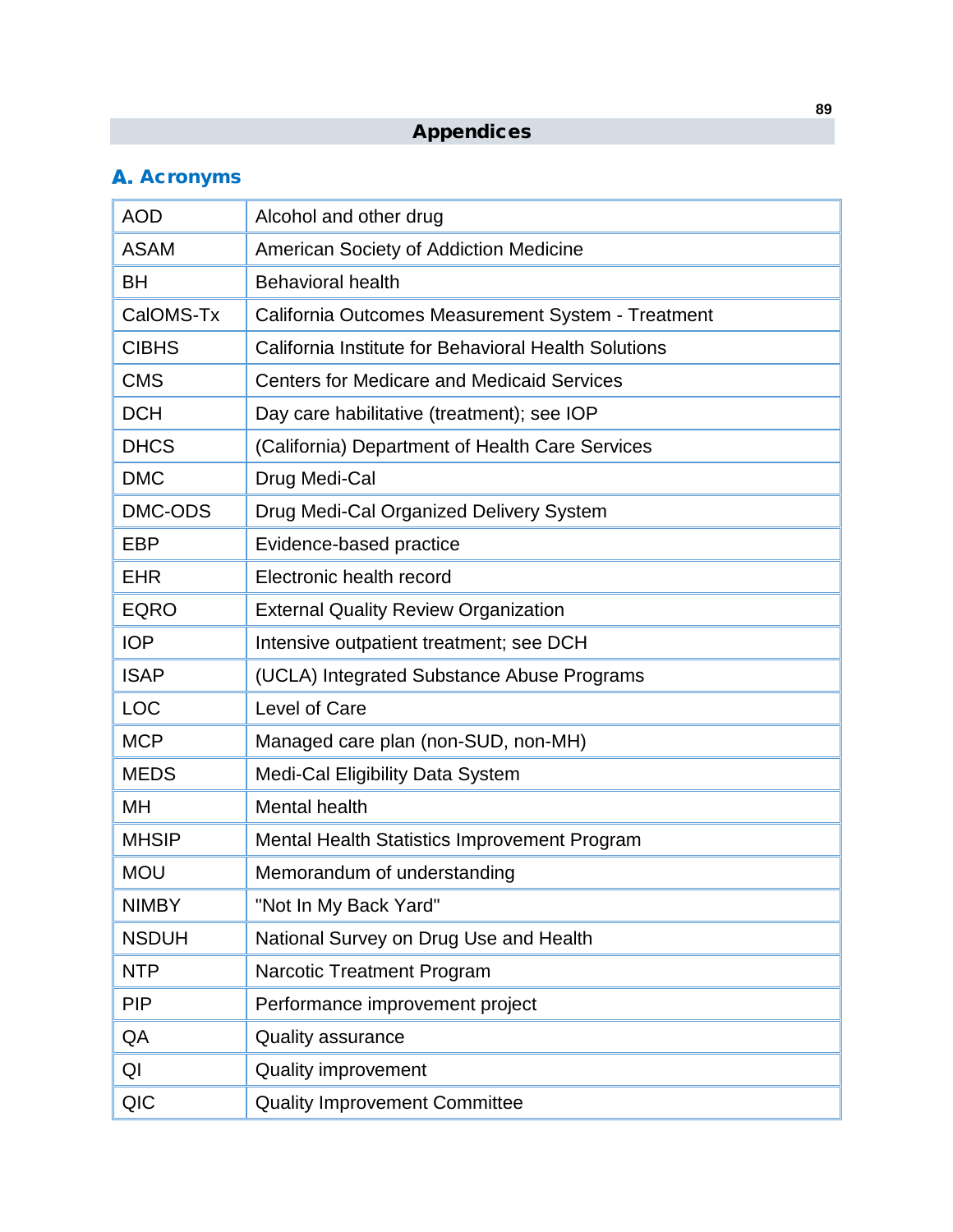| QIP           | <b>Quality Improvement Plan</b>                           |
|---------------|-----------------------------------------------------------|
| <b>SAMHSA</b> | Substance Abuse and Mental Health Services Administration |
| <b>SAPT</b>   | <b>Substance Abuse Prevention and Treatment</b>           |
| <b>SBIRT</b>  | Screening, brief intervention, and referral to treatment  |
| <b>STCs</b>   | <b>Special Terms and Conditions</b>                       |
| SU            | Substance use                                             |
| <b>SUD</b>    | Substance use disorder                                    |
| <b>WM</b>     | Withdrawal Management                                     |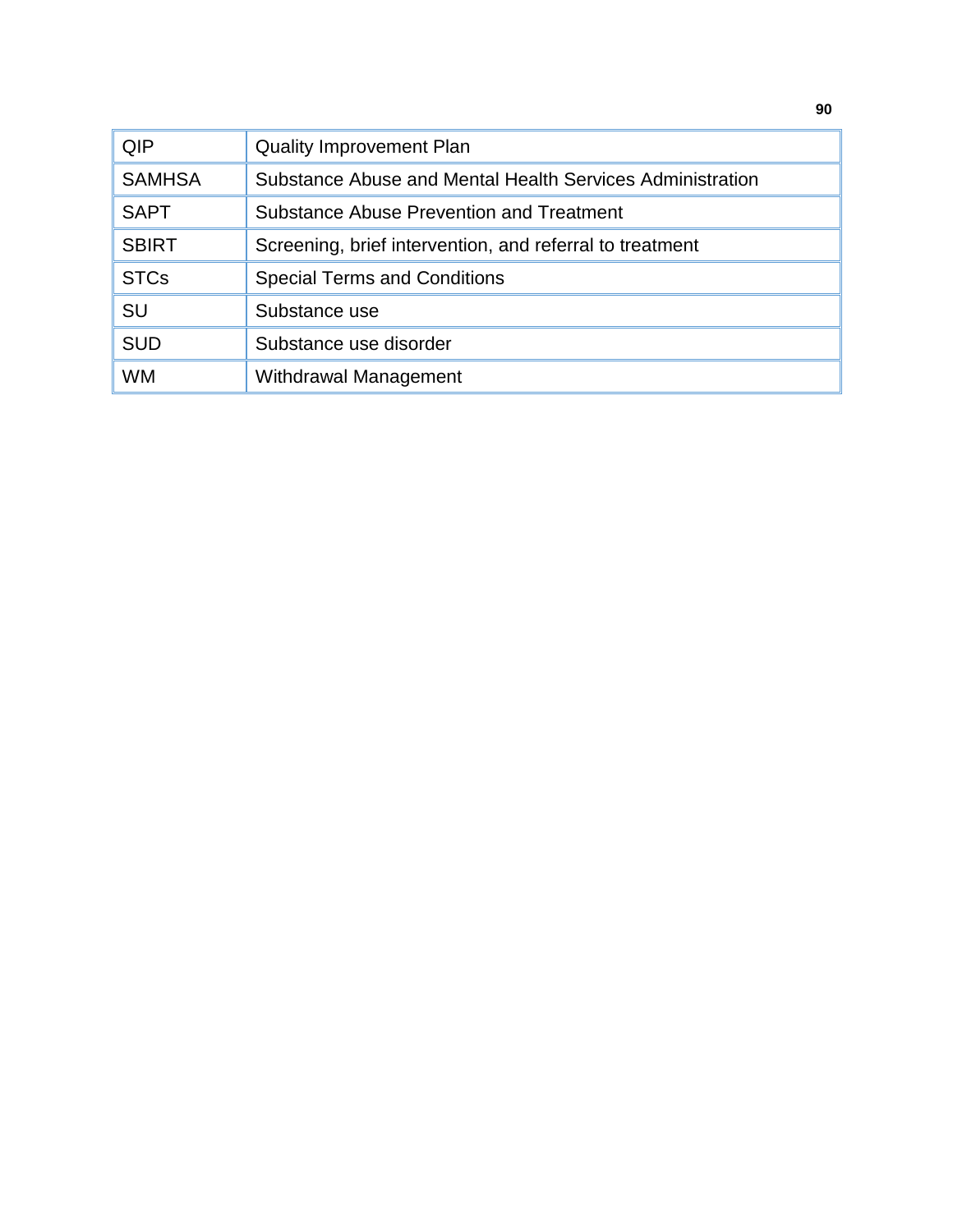**B.** Treatment Perceptions Survey Report

**Treatment Perceptions Survey (TPS) Report Contra Costa, Marin, Los Angeles, Riverside, San Francisco, San Mateo and Santa Clara Counties N=9027 All Substance Use Treatment Programs Surveyed November 2017/January 2018 Survey Period Prepared by the University of California, Los Angeles Integrated Substance Abuse Programs**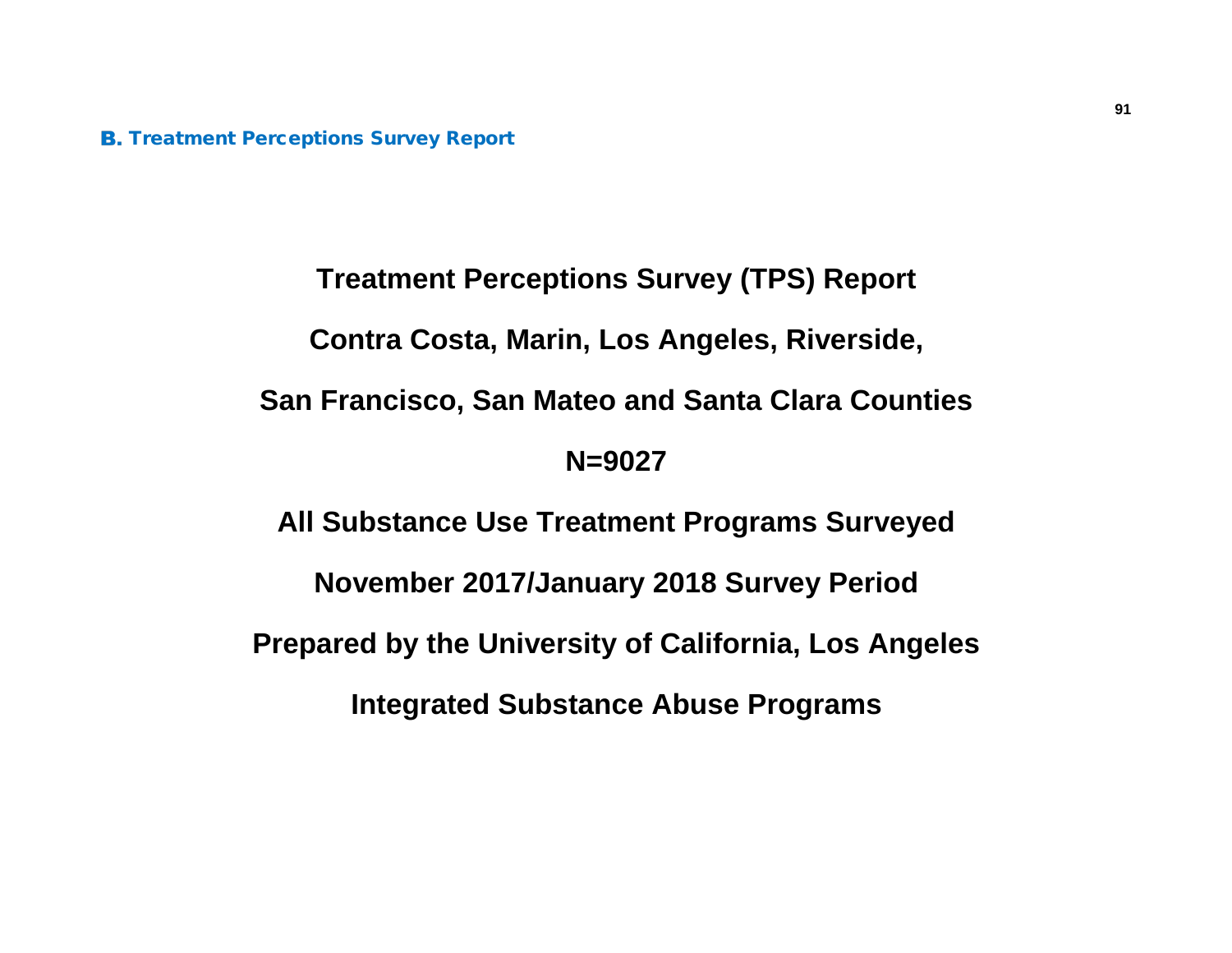#### **92**

# **Table 1. Number of programs\*\* that returned survey forms**

| Outpatient/<br><b>Intensive</b> | <b>Outpatient</b> Residential | Opioid/<br><b>Treatment</b><br>Program | Narcotic Detoxification/<br>Withdrawal<br><b>Management</b> | <b>Partial</b><br><b>Hospitalization Missing</b> | Other/ | <b>Total</b> |
|---------------------------------|-------------------------------|----------------------------------------|-------------------------------------------------------------|--------------------------------------------------|--------|--------------|
| 175                             | 124                           | 58                                     | 18                                                          |                                                  |        | 379          |

\*\* In this report, "program is defined as a unit having a unique combination of CalOMS Provider ID and treatment setting and/or Program Reporting Unit ID (optional) as indicated on the survey forms or in the data file submitted to UCLA.

## **Table 2. Number of clients who returned survey forms by treatment setting**

| Outpatient/<br><b>Intensive</b><br><b>Outpatient</b> | <b>Residential</b> | Opioid/<br>Narcotic<br><b>Treatment</b><br>Program | Detoxification/<br>Withdrawal<br><b>Management</b> | <b>Partial</b><br>$\mid$ Hospitalization $\mid$ | Other/<br>Missing   Total |      |
|------------------------------------------------------|--------------------|----------------------------------------------------|----------------------------------------------------|-------------------------------------------------|---------------------------|------|
| 3556                                                 | 2064               | 3275                                               | 107                                                | 4                                               | 21                        | 9027 |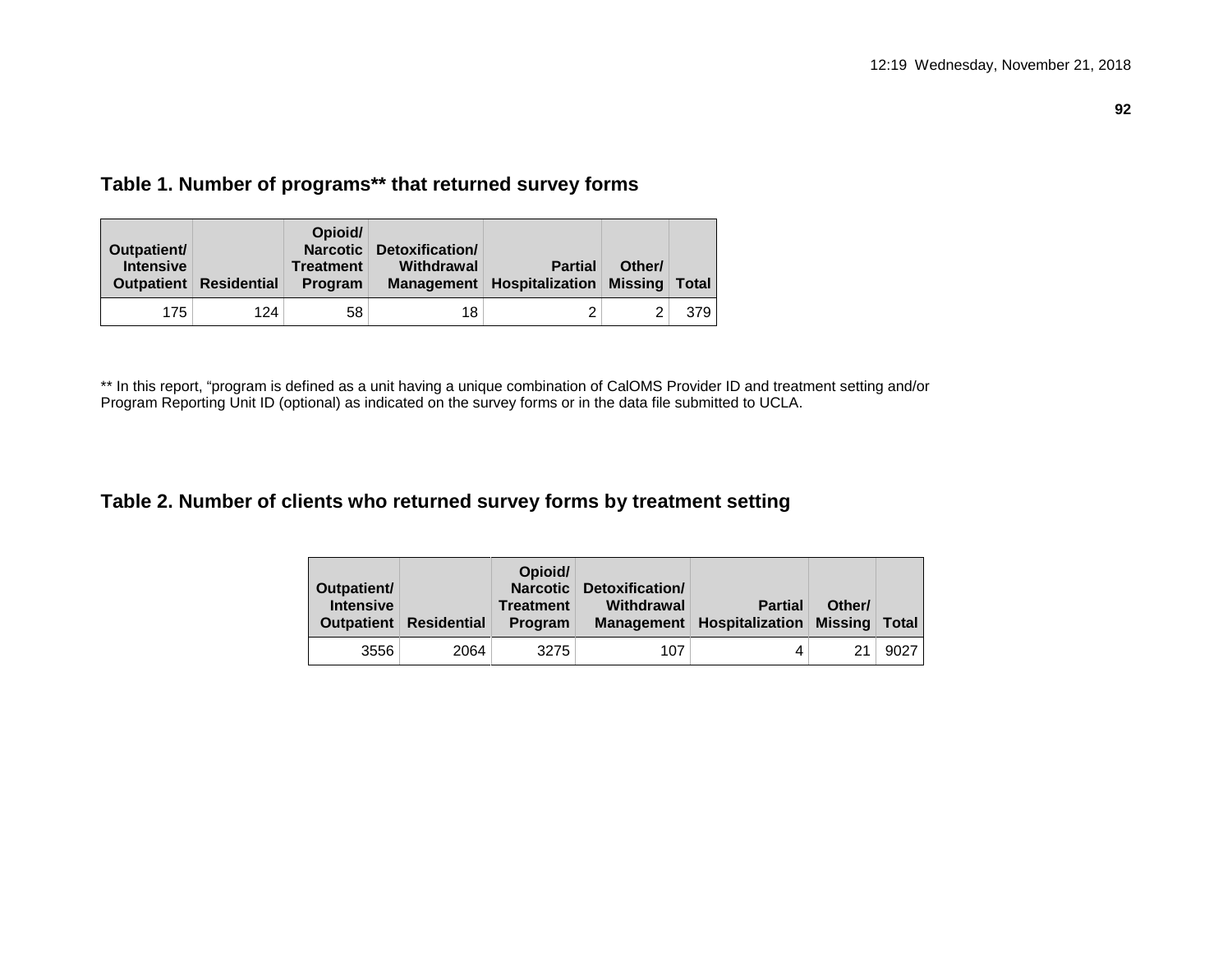# **Table 3. Number of clients who returned survey forms by county**

| <b>Contra</b> | Los  |     |     | San ∣<br>Costa Angeles Marin Riverside Francisco Mateo Clara Total |            | <b>San</b> Santa |          |
|---------------|------|-----|-----|--------------------------------------------------------------------|------------|------------------|----------|
| 507           | 4792 | 137 | 760 | 1939                                                               | $258 \mid$ |                  | 634 9027 |

# **Table 4. Number of completed survey forms by language**

| Language of<br>the Survey | Outpatient/<br><b>Intensive</b><br><b>Outpatient</b> | <b>Residential</b> | Opioid/<br><b>Narcotic</b><br><b>Treatment</b><br>Program | Detoxification/<br>Withdrawal<br><b>Management</b> | <b>Partial</b><br>Hospitalization | Other/<br><b>Missing</b> | <b>Total</b> |
|---------------------------|------------------------------------------------------|--------------------|-----------------------------------------------------------|----------------------------------------------------|-----------------------------------|--------------------------|--------------|
| <b>ENGLISH</b>            | 3314                                                 | 2037               | 3242                                                      | 101                                                | 4                                 | 21                       | 8719         |
| <b>SPANISH</b>            | 233                                                  | 27                 | 33                                                        | 6                                                  |                                   |                          | 299          |
| <b>VIETNAMESE</b>         | 9                                                    |                    |                                                           |                                                    |                                   |                          | 9            |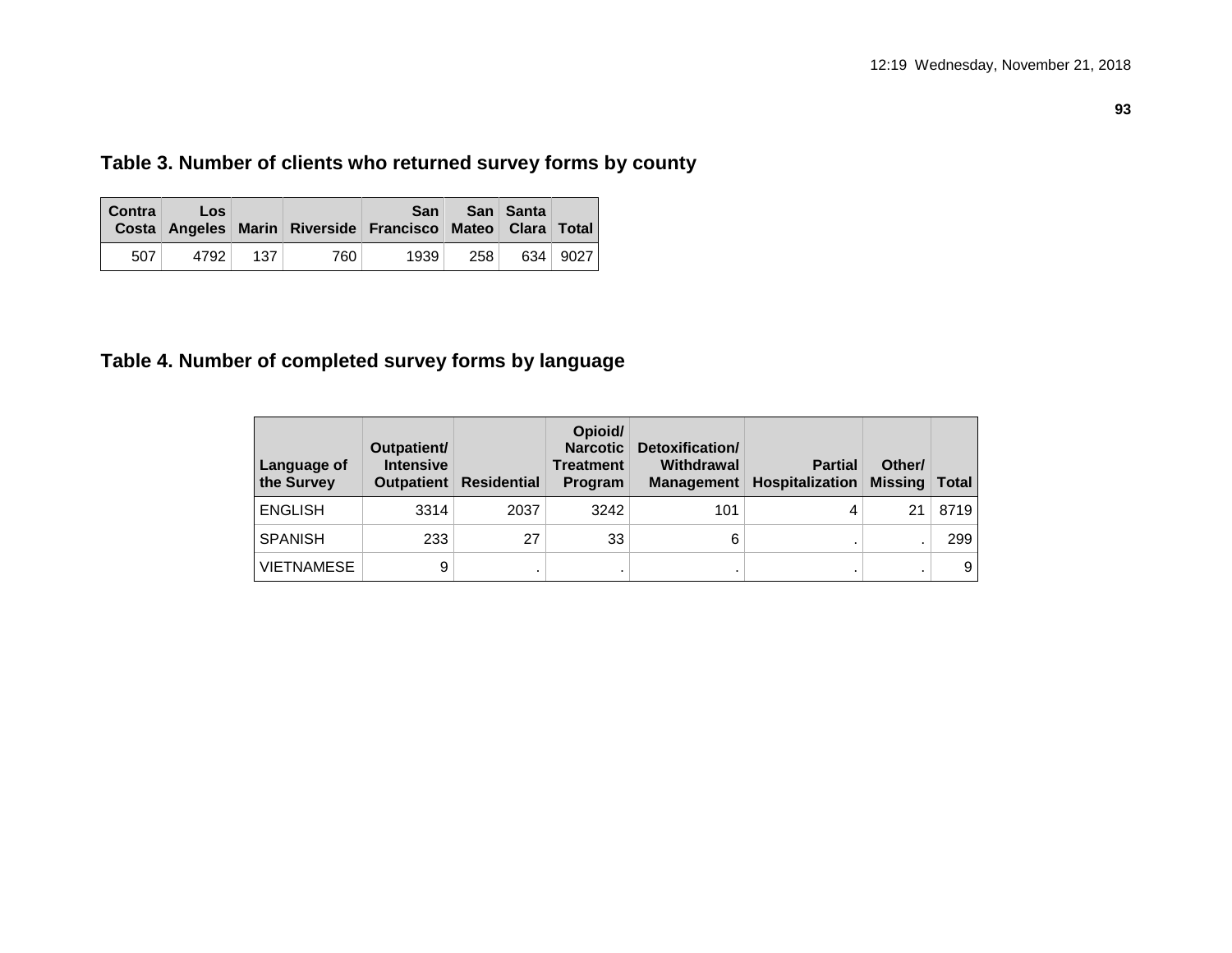| <b>Demographics</b>                        | $\boldsymbol{\mathsf{N}}$ | $\%$ |
|--------------------------------------------|---------------------------|------|
| Gender (Multiple response allowed)         |                           |      |
| Female                                     | 3369                      | 37.4 |
| Male                                       | 4702                      | 52.3 |
| Transgender                                | 70                        | 0.8  |
| <b>Additional Identity</b>                 | 26                        | 0.3  |
| Decline to answer                          | 95                        | 1.1  |
| Age                                        |                           |      |
| 18-25                                      | 885                       | 11.2 |
| 26-35                                      | 2483                      | 31.5 |
| 36-45                                      | 1779                      | 22.5 |
| 46-55                                      | 1430                      | 18.1 |
| $56+$                                      | 1316                      | 16.7 |
| Race/ethnicity (Multiple response allowed) |                           |      |
| American Indian/Alaska Native              | 379                       | 4.4  |
| Asian                                      | 252                       | 2.9  |
| <b>Black/African American</b>              | 1393                      | 16.1 |
| Latino                                     | 2896                      | 33.0 |
| Native Hawaiian/Pacific Islander           | 139                       | 1.6  |
| White/Caucasian                            | 3236                      | 37.1 |
| Other                                      | 817                       | 9.5  |
| How long received services here            |                           |      |
| First visit/day                            | 495                       | 6.1  |
| 2 weeks or less                            | 826                       | 10.3 |
| More than 2 weeks                          | 6728                      | 83.6 |

# **Table 5. Demographics of clients**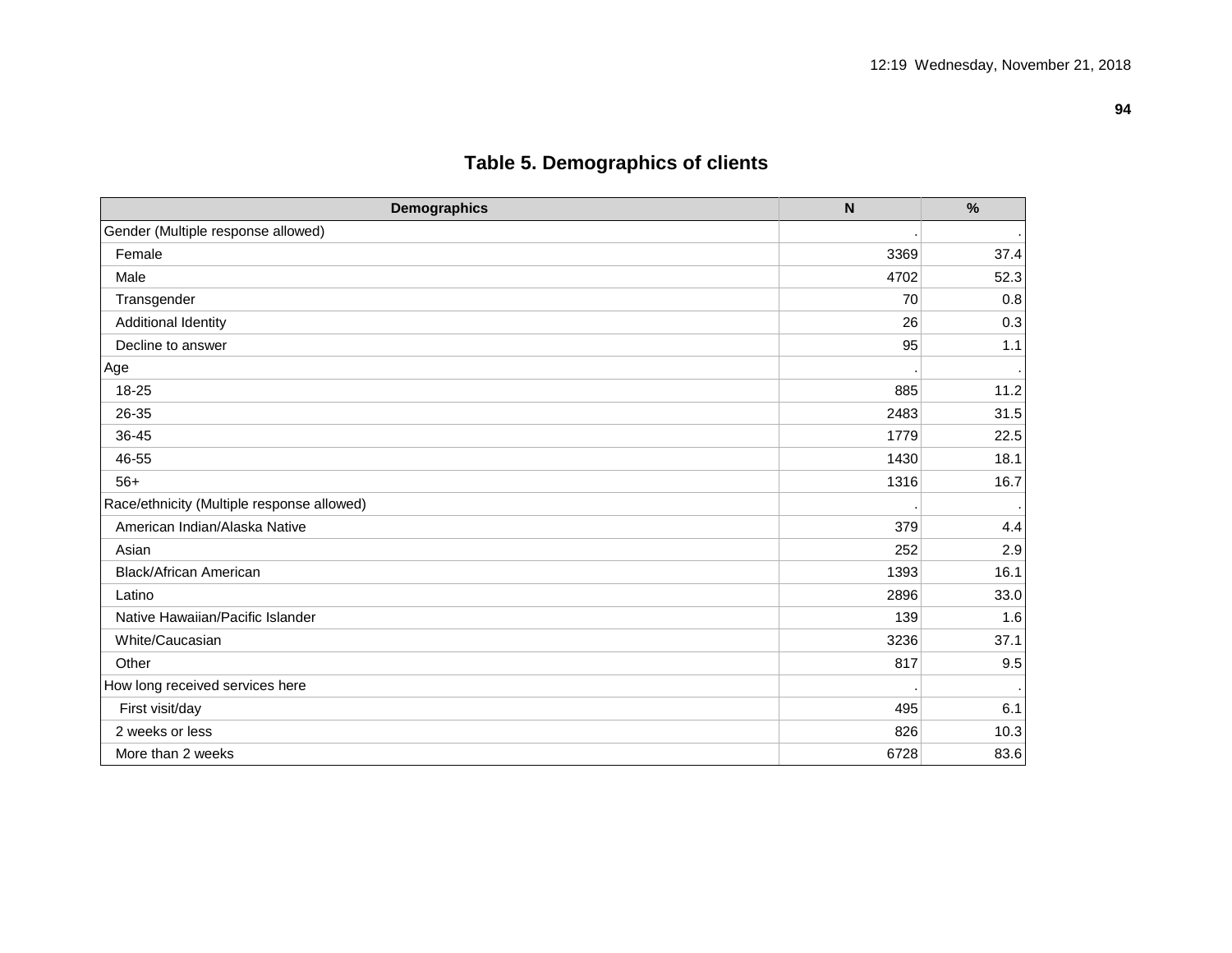|                                           | Outpatient/<br><b>Intensive</b><br><b>Outpatient</b> | Residential | Opioid/<br><b>Narcotic</b><br><b>Treatment</b><br>Program | Detoxification/<br>Withdrawal<br><b>Management</b> | <b>Total</b> |
|-------------------------------------------|------------------------------------------------------|-------------|-----------------------------------------------------------|----------------------------------------------------|--------------|
| Average client rating (SD)                | 4.5(0.6)                                             | 4.3(0.7)    | 4.5(0.6)                                                  | 4.5(0.6)                                           | 4.4(0.6)     |
| Percent of clients with a positive rating | 94.7%                                                | 89.1 %      | 93.8%                                                     | 91.1%                                              | 93.0 %       |

# **Table 6. Average client rating and percent of clients with a positive rating by treatment setting**

All 14 questions were used to calculate the average score (standard deviation, SD). Scores ranged from 1.0 to 5.0, with higher scores indicating greater satisfaction. Only clients who responded to all 14 questions were included (N=7750).

Overall positive rating was calculated using all 14 questions. Surveys with an average rating of 3.5 or higher were counted as having a POSITIVE rating. Only clients who responded to all 14 questions were included (N=7750).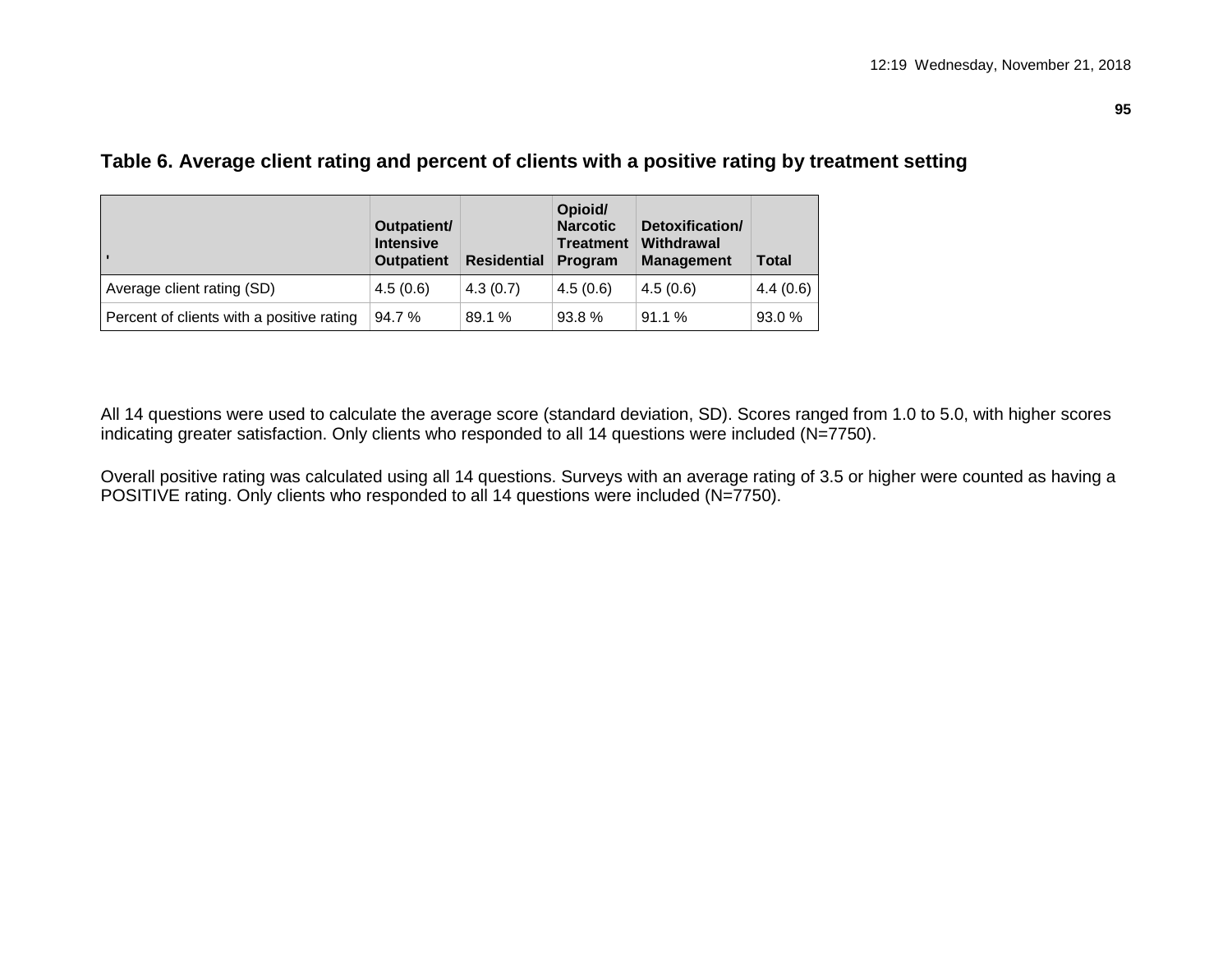**96**

| item<br>question             | <b>Strongly</b><br>Disagree(1) | Disagree(2) | Neutral(3)   | Agree(4)     | <b>Strongly</b><br>Agree(5) |
|------------------------------|--------------------------------|-------------|--------------|--------------|-----------------------------|
| Domain: Access               |                                |             |              |              |                             |
| 01 Convenient Location       | 143 (1.7%)                     | 229 (2.7%)  | 749 (8.9%)   | 2545 (30.3%) | 4581 (54.6%)                |
| 02 Convenient Time           | 97 (1.1%)                      | 232 (2.7%)  | 618 (7.2%)   | 2968 (34.7%) | 4618 (53.9%)                |
| Domain: Quality              |                                |             |              |              |                             |
| 03 Chose Goals               | 100 (1.2%)                     | 192 (2.3%)  | 714 (8.4%)   | 2916 (34.2%) | 4443 (52.2%)                |
| 04 Enough Time               | $(0.9\%)$<br>73                | 140 (1.6%)  | 563 (6.6%)   | 2811 (32.8%) | 4893 (57.1%)                |
| 05 Treated with Respect      | (0.9%<br>78                    | 132 (1.5%)  | 482 (5.6%)   | 2333 (27.2%) | 5544 (64.5%)                |
| 06 Understood Communication  | $(0.6\%)$<br>50                | 87 (1.0%)   | 415 (4.8%)   | 2600 (30.2%) | 5433 (63.1%)                |
| 07 Cultural Sensitivity      | $(1.0\%)$<br>87                | 150 (1.7%)  | 614 (7.1%)   | 2542 (29.6%) | 5032 (58.6%)                |
| Domain: Care Coordination    |                                |             |              |              |                             |
| 08 Work with PH Providers    | 117 (1.4%)                     | 225 (2.6%)  | 1004 (11.7%) | 2557 (29.9%) | 4277 (50.0%)                |
| 09 Work with MH Providers    | 97 (1.1%)                      | 206 (2.4%)  | 1085 (12.8%) | 2396 (28.2%) | 3933 (46.3%)                |
| Domain: Outcome              |                                |             |              |              |                             |
| 10 Better Able to Do Things  | 110 (1.3%)                     | 191 (2.2%)  | 801 (9.3%)   | 2633 (30.7%) | 4763 (55.6%)                |
| Domain: General Satisfaction |                                |             |              |              |                             |
| 11 Felt Welcomed             | $(0.7\%)$<br>60                | $91(1.1\%)$ | 457 (5.3%)   | 2334 (27.1%) | 5648 (65.6%)                |
| 12 Like Services             | $(0.9\%)$<br>81                | 123 (1.4%)  | 608 (7.1%)   | 2590 (30.1%) | 5173 (60.2%)                |
| 13 Enough Help               | 131 (1.5%)                     | 229 (2.7%)  | 815 (9.5%)   | 2659 (31.0%) | 4706 (54.8%)                |
| 14 Recommend Agency          | 135 (1.6%)                     | 131 (1.5%)  | 536 (6.2%)   | 2255 (26.2%) | 5492 (63.8%)                |

# **Table 7. Number of responses (percent) for each survey question**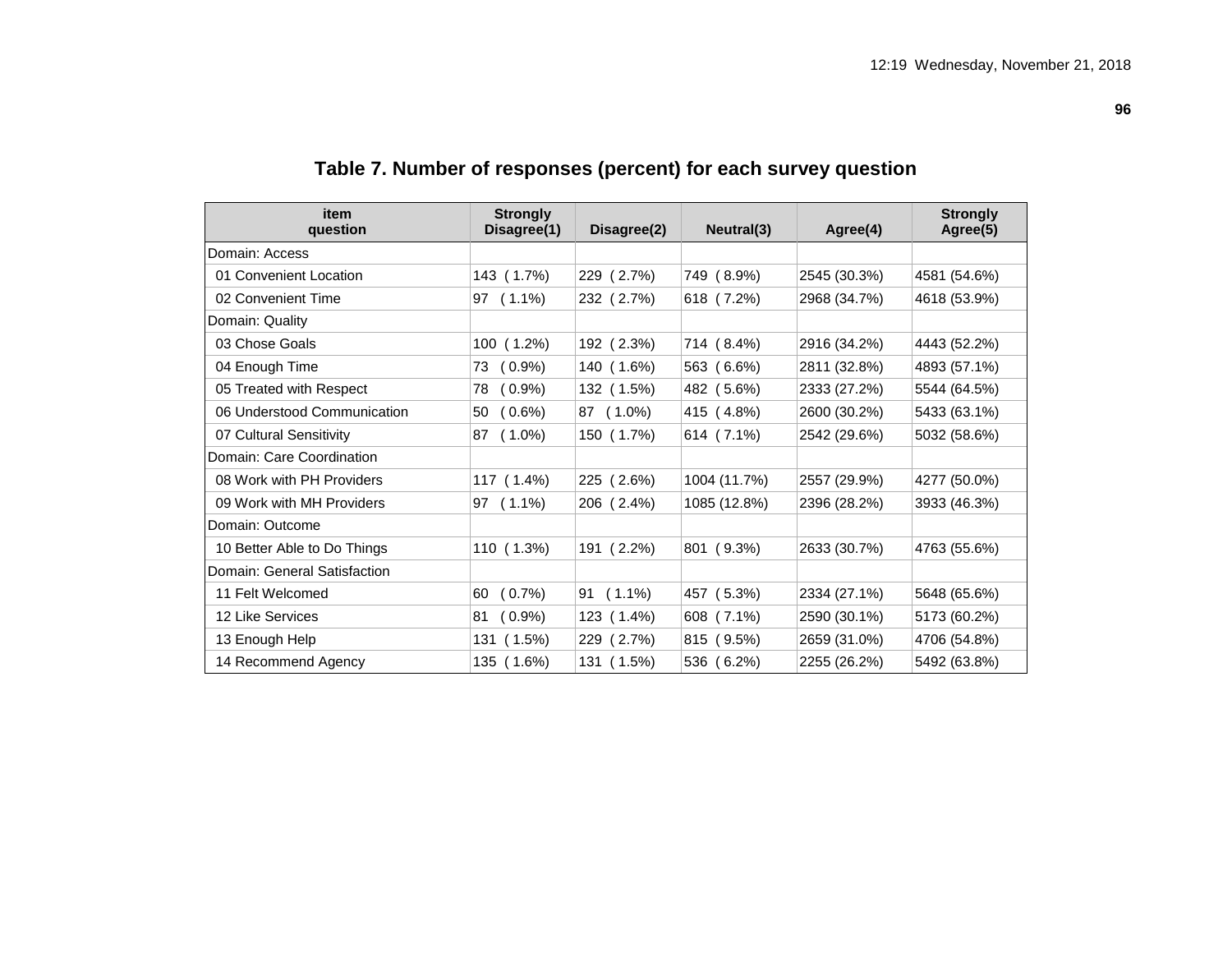

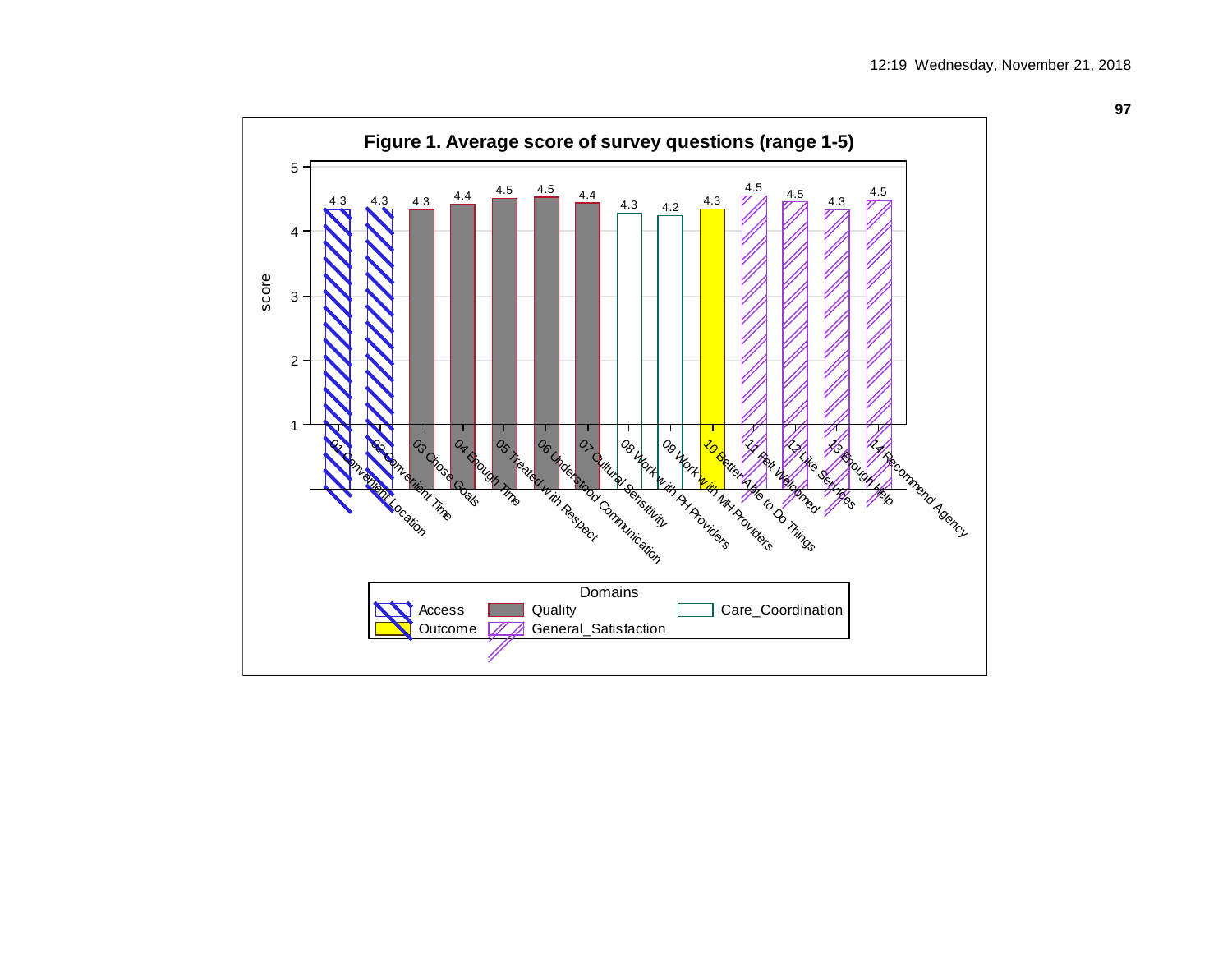